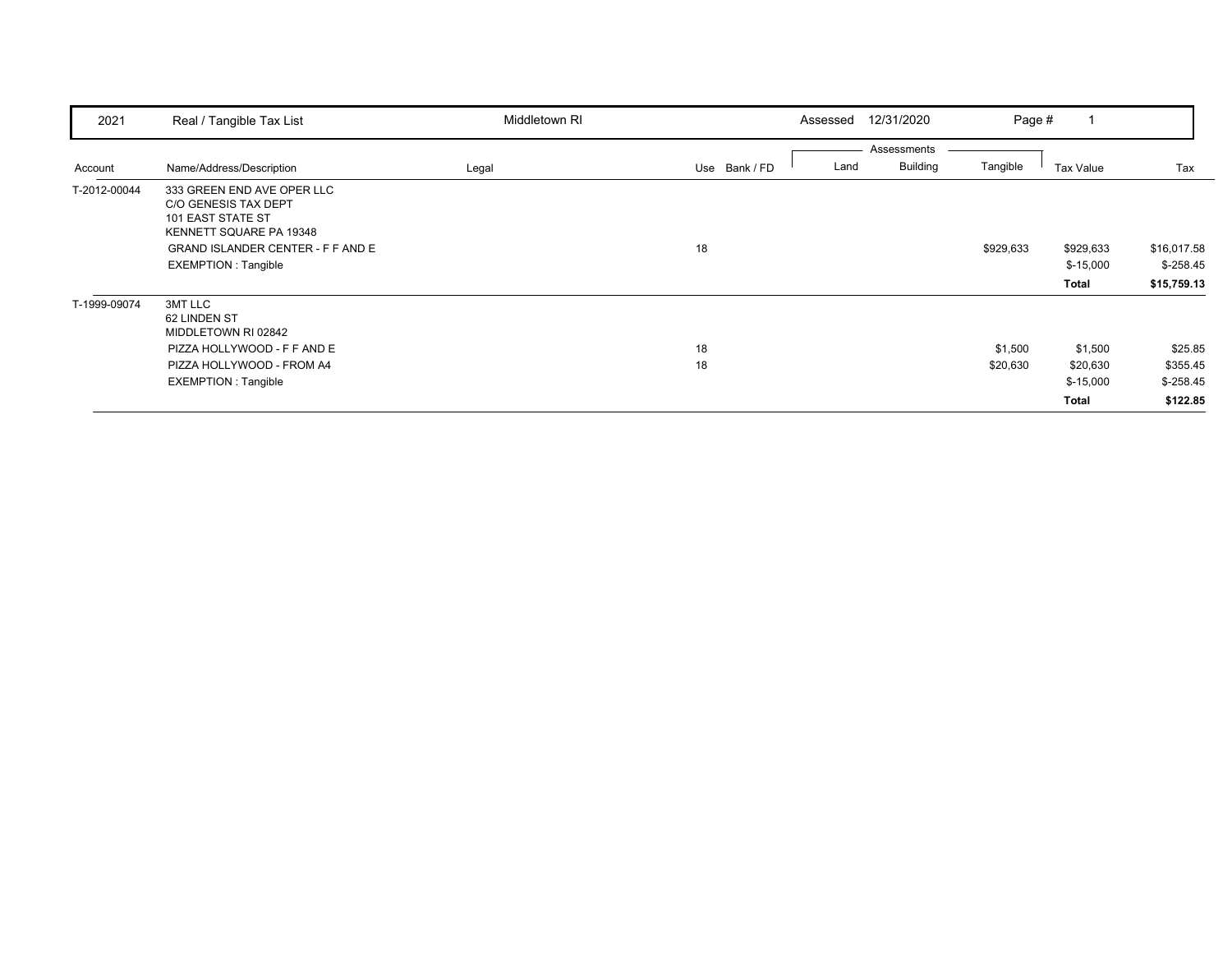| 2021         | Real / Tangible Tax List                                                                                                                    | Middletown RI |               | 12/31/2020<br>Assessed                 | Page #    | 2                                |                                        |
|--------------|---------------------------------------------------------------------------------------------------------------------------------------------|---------------|---------------|----------------------------------------|-----------|----------------------------------|----------------------------------------|
| Account      | Name/Address/Description                                                                                                                    | Legal         | Use Bank / FD | Assessments<br><b>Building</b><br>Land | Tangible  | Tax Value                        | Tax                                    |
| T-1992-10984 | 7-ELEVEN INC -32746<br>C/O RYAN LLC<br>PO BOX 4900<br>SCOTTSDALE AZ 85261<br>7-ELEVEN FOOD STORES - F F AND E<br><b>EXEMPTION: Tangible</b> |               | 18            |                                        | \$297,727 | \$297,727<br>$$-15,000$<br>Total | \$5,129.84<br>$$-258.45$<br>\$4,871.39 |
| T-2012-00090 | 7-ELEVEN INC -38916<br>PO BOX 4900<br>SCOTTSDALE AZ 85261<br>7-ELEVEN STORE - 38916 - F F AND E<br><b>EXEMPTION: Tangible</b>               |               | 18            |                                        | \$39,902  | \$39,902<br>$$-15,000$<br>Total  | \$687.51<br>$$-258.45$<br>\$429.06     |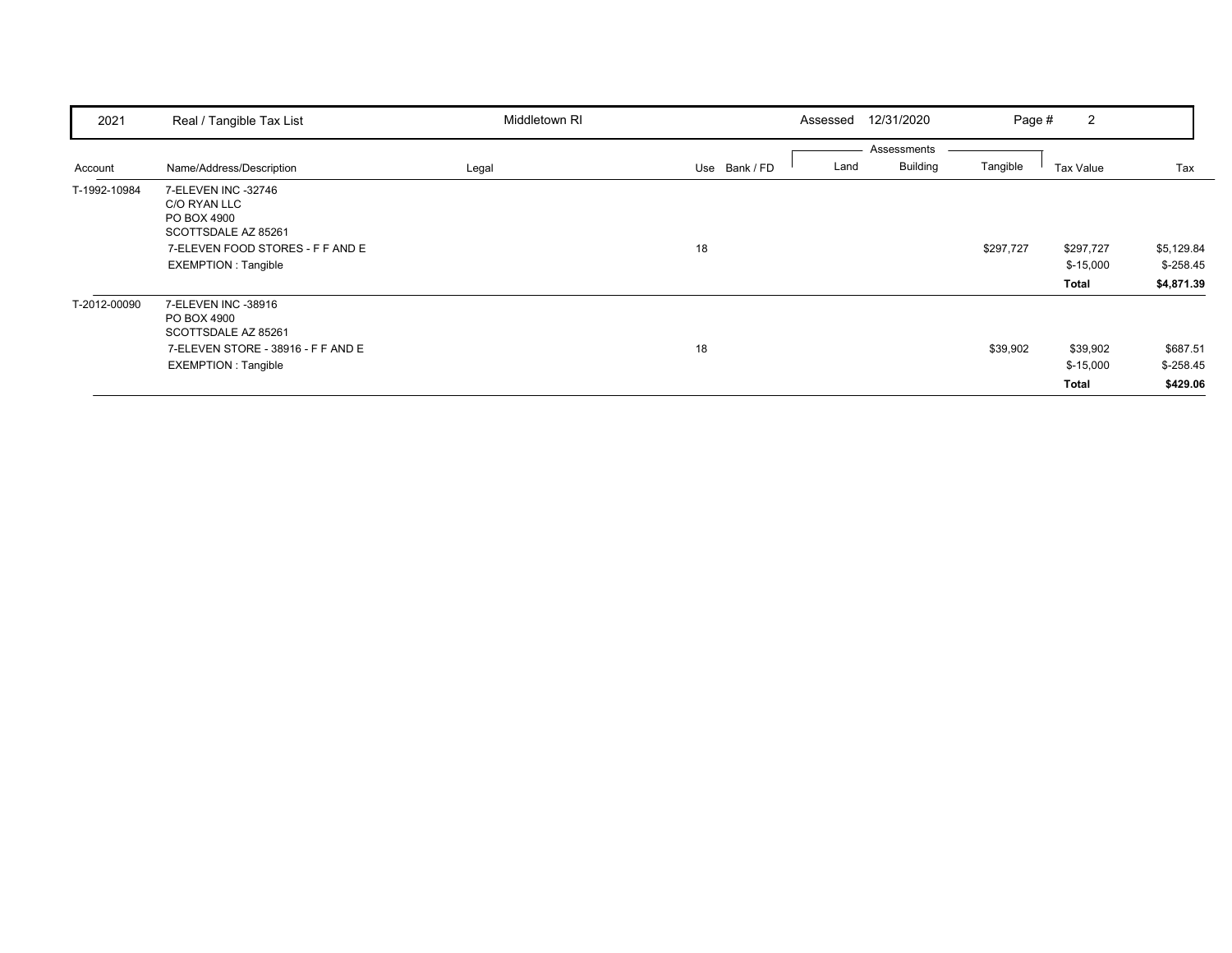| 2021         | Real / Tangible Tax List                                         | Middletown RI |             | Assessed | 12/31/2020                     | Page #    | 3          |            |
|--------------|------------------------------------------------------------------|---------------|-------------|----------|--------------------------------|-----------|------------|------------|
| Account      | Name/Address/Description                                         | Legal         | Use Bank/FD | Land     | Assessments<br><b>Building</b> | Tangible  | Tax Value  | Tax        |
| T-2005-00576 | 936 HOSPITALITY LLC<br>936 WEST MAIN ROAD<br>MIDDLETOWN RI 02842 |               |             |          |                                |           |            |            |
|              | QUALITY INN - F F AND E                                          |               | 18          |          |                                | \$5,384   | \$5,384    | \$92.77    |
|              | QUALITY INN - FROM A4                                            |               | 18          |          |                                | \$287,780 | \$287,780  | \$4,958.45 |
|              | <b>EXEMPTION: Tangible</b>                                       |               |             |          |                                |           | $$-15,000$ | $$-258.45$ |
|              |                                                                  |               |             |          |                                |           | Total      | \$4,792.77 |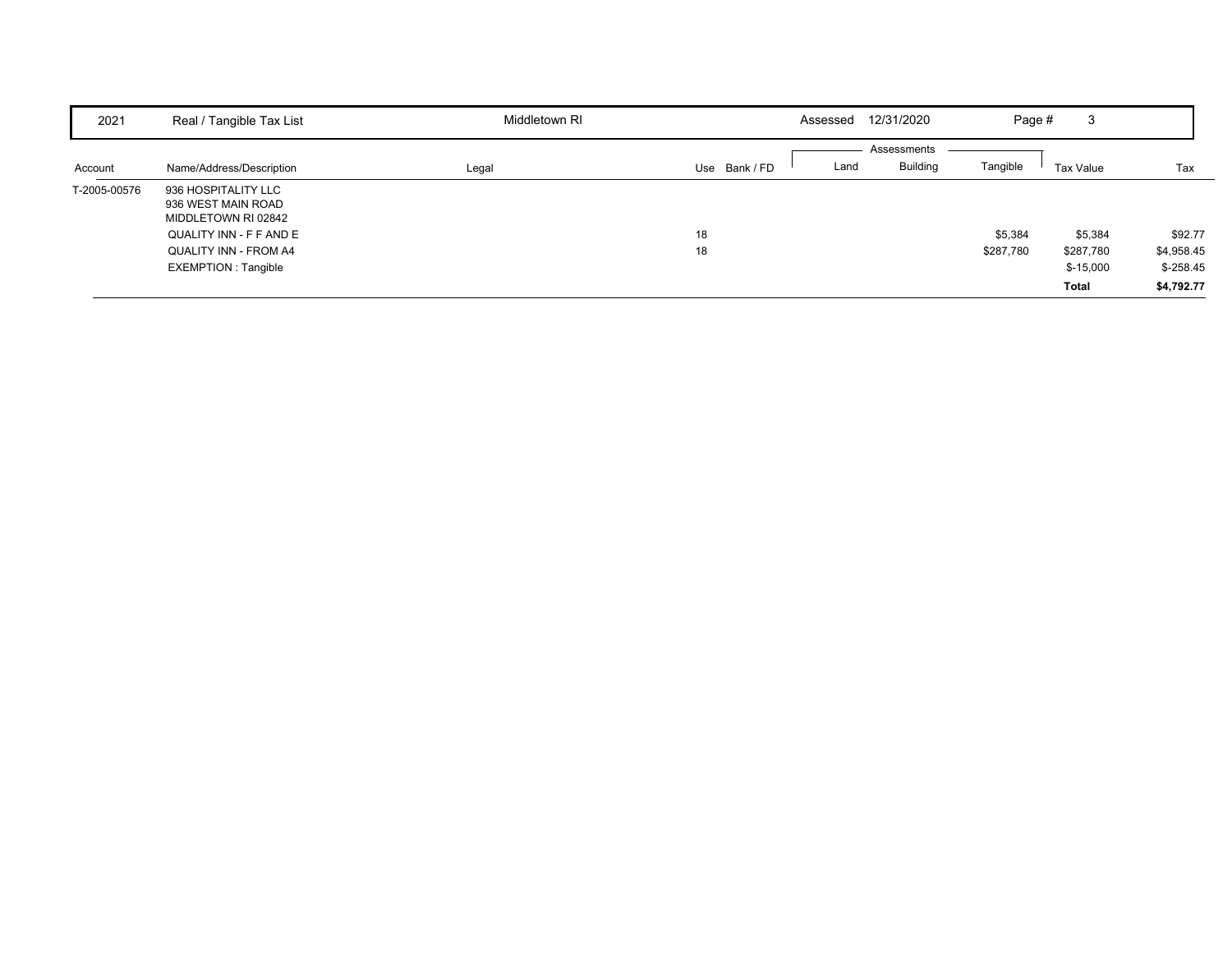|              |                                                                                                             |       |               |      |                 | Page #    | 4                       |                          |
|--------------|-------------------------------------------------------------------------------------------------------------|-------|---------------|------|-----------------|-----------|-------------------------|--------------------------|
|              |                                                                                                             |       |               |      | Assessments     |           |                         |                          |
| Account      | Name/Address/Description                                                                                    | Legal | Use Bank / FD | Land | <b>Building</b> | Tangible  | Tax Value               | Tax                      |
| T-1992-00016 | AAA NORTHEAST<br>ATTN: PROPERTY ACCOUNTING<br>110 ROYAL LITTLE DR<br>PROVIDENCE RI 02904<br>AAA - F F AND E |       | 18            |      |                 | \$45,093  | \$45,093                | \$776.95                 |
|              | <b>EXEMPTION: Tangible</b>                                                                                  |       |               |      |                 |           | $$-15,000$              | $$-258.45$               |
|              |                                                                                                             |       |               |      |                 |           | <b>Total</b>            | \$518.50                 |
| T-2015-00051 | ACP LAND LESSOR LLC<br>C/O GOLDSTEIN & ASSOC<br>244 GANO ST<br>PROVIDENCE RI 02906                          |       |               |      |                 |           |                         |                          |
|              | ACP LAND LESSOR LLC - F F AND E                                                                             |       | 94            |      |                 | \$130,000 | \$130,000               | \$2,239.90               |
|              | <b>EXEMPTION: Tangible</b>                                                                                  |       |               |      |                 |           | $$-15,000$              | $$-258.45$               |
|              |                                                                                                             |       |               |      |                 |           | <b>Total</b>            | \$1,981.45               |
| T-2001-00616 | ADP INC<br><b>TAX DEPARTMENT</b><br>1 ADP BLVD MS # B401<br>ROSELAND NJ 07068                               |       |               |      |                 |           |                         |                          |
|              | ADP INC - F F AND E                                                                                         |       | 94            |      |                 | \$24,291  | \$24,291                | \$418.53                 |
|              | <b>EXEMPTION: Tangible</b>                                                                                  |       |               |      |                 |           | $$-15,000$              | $$-258.45$               |
|              |                                                                                                             |       |               |      |                 |           | <b>Total</b>            | \$160.08                 |
| T-2008-02040 | <b>ALAGRIA LLC</b><br>575 EAST MAIN ROAD<br>UNIT <sub>5</sub><br>MIDDLETOWN RI 02842                        |       |               |      |                 |           |                         |                          |
|              | ALAGRIA SALON & SPA - F F AND E                                                                             |       | 18            |      |                 | \$15,330  | \$15,330                | \$264.14                 |
|              | <b>EXEMPTION: Tangible</b>                                                                                  |       |               |      |                 |           | $$-15,000$              | $$-258.45$               |
|              |                                                                                                             |       |               |      |                 |           | <b>Total</b>            | \$5.69                   |
| T-2014-00003 | ALDI INC (CONNECTICUT)<br>C/O RYAN TAX COMPLIANCE SERV<br>PO BOX 460049<br>HOUSTON TX 77056                 |       |               |      |                 |           |                         |                          |
|              | ALDI INC - LOC #73046 - F F AND E<br><b>EXEMPTION: Tangible</b>                                             |       | 18            |      |                 | \$367,765 | \$367,765<br>$$-15,000$ | \$6,336.59<br>$$-258.45$ |
|              |                                                                                                             |       |               |      |                 |           | <b>Total</b>            | \$6,078.14               |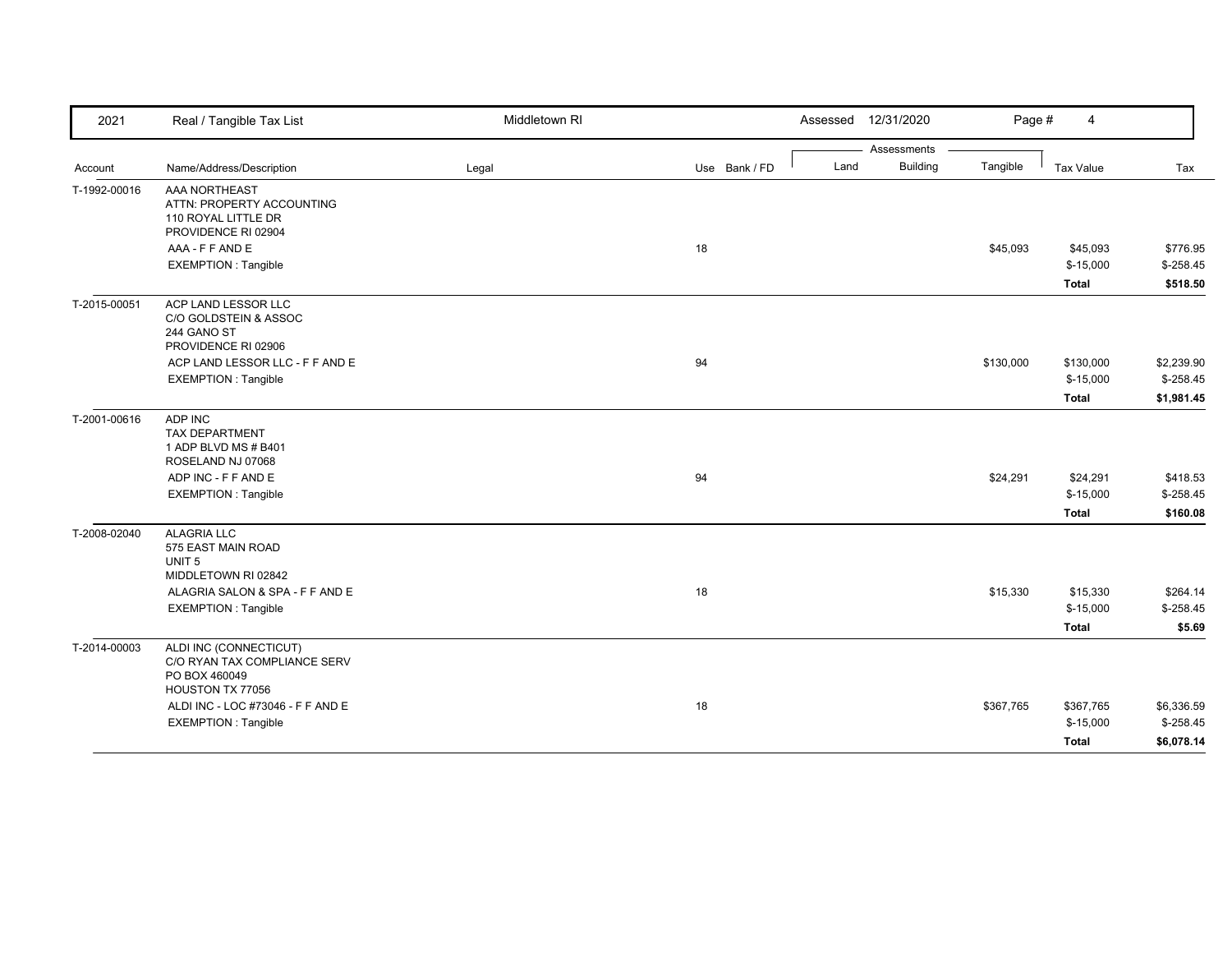| 2021         | Real / Tangible Tax List                                                                             | Middletown RI |               |      | Assessed 12/31/2020            | Page #   | 5                                      |                                        |
|--------------|------------------------------------------------------------------------------------------------------|---------------|---------------|------|--------------------------------|----------|----------------------------------------|----------------------------------------|
| Account      | Name/Address/Description                                                                             | Legal         | Use Bank / FD | Land | Assessments<br><b>Building</b> | Tangible | Tax Value                              | Tax                                    |
| T-2006-00033 | ALL AMERICAN BARBER SHOP<br>23 ROCKWOOD ROAD<br>MIDDLETOWN RI 02842                                  |               |               |      |                                |          |                                        |                                        |
|              | ALL AMERICAN BARBER SHOP - F F AND E<br><b>EXEMPTION: Tangible</b>                                   |               | 17            |      |                                | \$22,910 | \$22,910<br>$$-15,000$<br><b>Total</b> | \$394.74<br>$$-258.45$<br>\$136.29     |
| T-2011-00093 | ALL AMERICAN LANDSCAPING<br>2 ASPINET RD<br>MIDDLETOWN RI 02842                                      |               |               |      |                                |          |                                        |                                        |
|              | ALL AMERICAN LANDSCAPING - F F AND E<br><b>EXEMPTION: Tangible</b>                                   |               | 17            |      |                                | \$20,000 | \$20,000<br>$$-15,000$<br><b>Total</b> | \$344.60<br>$$-258.45$<br>\$86.15      |
| T-1999-09126 | ALLIED WASTE SERVICES OF MA LL<br>PO BOX 29246<br>PHOENIX AZ 85038                                   |               |               |      |                                |          |                                        |                                        |
|              | ALLIED WASTE SERVICES OF MA LL - F F AND E<br><b>EXEMPTION: Tangible</b>                             |               | 94            |      |                                | \$87,923 | \$87,923<br>$$-15,000$<br><b>Total</b> | \$1,514.91<br>$$-258.45$<br>\$1,256.46 |
| T-2000-00669 | AMERICAN HONDA MOTOR CO INC<br>ATTN: TAX DEPT MS100 2W 4B<br>1919 TORRANCE BLVD<br>TORRANCE CA 90501 |               |               |      |                                |          |                                        |                                        |
|              | AMERICAN HONDA MOTOR CO INC - F F AND E<br><b>EXEMPTION: Tangible</b>                                |               | 94            |      |                                | \$26,457 | \$26,457<br>$$-15,000$<br><b>Total</b> | \$455.85<br>$$-258.45$<br>\$197.40     |
| T-1992-00287 | AMERICAN SYSTEMS CORP<br>14151 PARK MEADOW DR<br><b>SUITE 500</b><br>CHANTILLY VA 20151-2218         |               |               |      |                                |          |                                        |                                        |
|              | AMERICAN SYSTEMS CORP - F F AND E<br><b>EXEMPTION: Tangible</b>                                      |               | 18            |      |                                | \$37,008 | \$37,008<br>$$-15,000$<br><b>Total</b> | \$637.65<br>$$ -258.45$<br>\$379.20    |
| T-2016-00017 | ANDREWS AT EAST GATE LTD<br>1374 WEST MAIN ROAD<br>MIDDLETOWN RI 02842                               |               |               |      |                                |          |                                        |                                        |
|              | GOLDS LIQUORS - F F AND E<br><b>EXEMPTION: Tangible</b>                                              |               | 18            |      |                                | \$16,817 | \$16,817<br>$$-15,000$<br><b>Total</b> | \$289.76<br>$$ -258.45$<br>\$31.31     |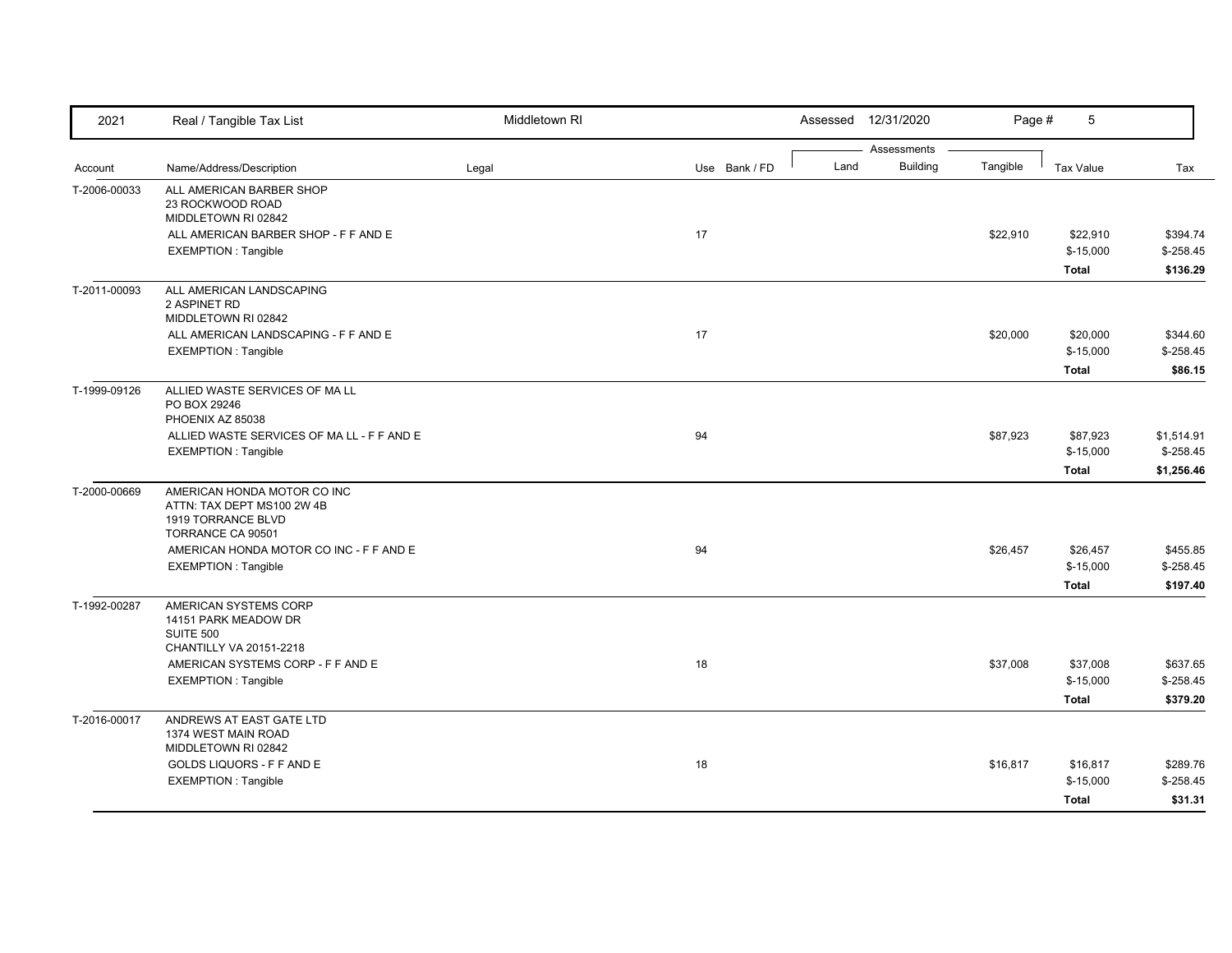| 2021         | Real / Tangible Tax List                                  | Middletown RI |               |      | Assessed 12/31/2020            | Page #    | 6            |             |
|--------------|-----------------------------------------------------------|---------------|---------------|------|--------------------------------|-----------|--------------|-------------|
| Account      | Name/Address/Description                                  | Legal         | Use Bank / FD | Land | Assessments<br><b>Building</b> | Tangible  | Tax Value    | Tax         |
|              |                                                           |               |               |      |                                |           |              |             |
| T-2017-00014 | <b>ANLI SPA</b><br>238 EAST MAIN ROAD                     |               |               |      |                                |           |              |             |
|              | UNIT <sub>2</sub>                                         |               |               |      |                                |           |              |             |
|              | MIDDLETOWN RI 02842                                       |               |               |      |                                |           |              |             |
|              | ANLI SPA - F F AND E                                      |               | 18            |      |                                | \$28,000  | \$28,000     | \$482.44    |
|              | <b>EXEMPTION: Tangible</b>                                |               |               |      |                                |           | $$-15,000$   | $$-258.45$  |
|              |                                                           |               |               |      |                                |           | <b>Total</b> | \$223.99    |
| T-2012-00095 | APPLE NEW ENGLAND LLC                                     |               |               |      |                                |           |              |             |
|              | 6200 OAK TREE BLVD                                        |               |               |      |                                |           |              |             |
|              | SUITE 250<br>INDEPENDENCE OH 44131                        |               |               |      |                                |           |              |             |
|              | APPLEBEE'S NEIGHBORHOOD B & G - F F AND E                 |               | 18            |      |                                | \$183,310 | \$183,310    | \$3,158.43  |
|              | <b>EXEMPTION: Tangible</b>                                |               |               |      |                                |           | $$-15,000$   | $$-258.45$  |
|              |                                                           |               |               |      |                                |           | <b>Total</b> | \$2,899.98  |
|              | AQ INC                                                    |               |               |      |                                |           |              |             |
| T-2007-01885 | 27 AQUIDNECK AVENUE                                       |               |               |      |                                |           |              |             |
|              | MIDDLETOWN RI 02842                                       |               |               |      |                                |           |              |             |
|              | AQUIDNECK RESTAURANT & PIZZA - F F AND E                  |               | 18            |      |                                | \$39,429  | \$39,429     | \$679.36    |
|              | <b>EXEMPTION: Tangible</b>                                |               |               |      |                                |           | $$-15,000$   | $$ -258.45$ |
|              |                                                           |               |               |      |                                |           | <b>Total</b> | \$420.91    |
| T-1999-00727 | AQUIDNECK DONUTS INC - MAIN                               |               |               |      |                                |           |              |             |
|              | 811 WEST MAIN ROAD                                        |               |               |      |                                |           |              |             |
|              | MIDDLETOWN RI 02842                                       |               |               |      |                                |           |              |             |
|              | DUNKIN DONUTS (MAIN) - F F AND E                          |               | 18            |      |                                | \$310,764 | \$310.764    | \$5,354.46  |
|              | <b>EXEMPTION: Tangible</b>                                |               |               |      |                                |           | $$-15,000$   | $$-258.45$  |
|              |                                                           |               |               |      |                                |           | <b>Total</b> | \$5,096.01  |
| T-1999-00728 | AQUIDNECK DONUTS INC -SAT #1                              |               |               |      |                                |           |              |             |
|              | 536 EAST MAIN ROAD                                        |               |               |      |                                |           |              |             |
|              | MIDDLETOWN RI 02842<br>DUNKIN DONUTS - SAT #1 - F F AND E |               | 18            |      |                                | \$309,873 | \$309,873    | \$5,339.11  |
|              | EXEMPTION : Tangible                                      |               |               |      |                                |           | $$-15,000$   | $$ -258.45$ |
|              |                                                           |               |               |      |                                |           |              |             |
|              |                                                           |               |               |      |                                |           | <b>Total</b> | \$5,080.66  |
| T-1992-00393 | <b>AQUIDNECK GROUP</b><br><b>CROSSPOINT ASSOCIATES</b>    |               |               |      |                                |           |              |             |
|              | 188 NEEDHAM ST STE 255                                    |               |               |      |                                |           |              |             |
|              | NEWTON MA 02464                                           |               |               |      |                                |           |              |             |
|              | AQUIDNECK GROUP - F F AND E                               |               | 18            |      |                                | \$18,250  | \$18,250     | \$314.45    |
|              | <b>EXEMPTION: Tangible</b>                                |               |               |      |                                |           | $$-15,000$   | $$-258.45$  |
|              |                                                           |               |               |      |                                |           | <b>Total</b> | \$56.00     |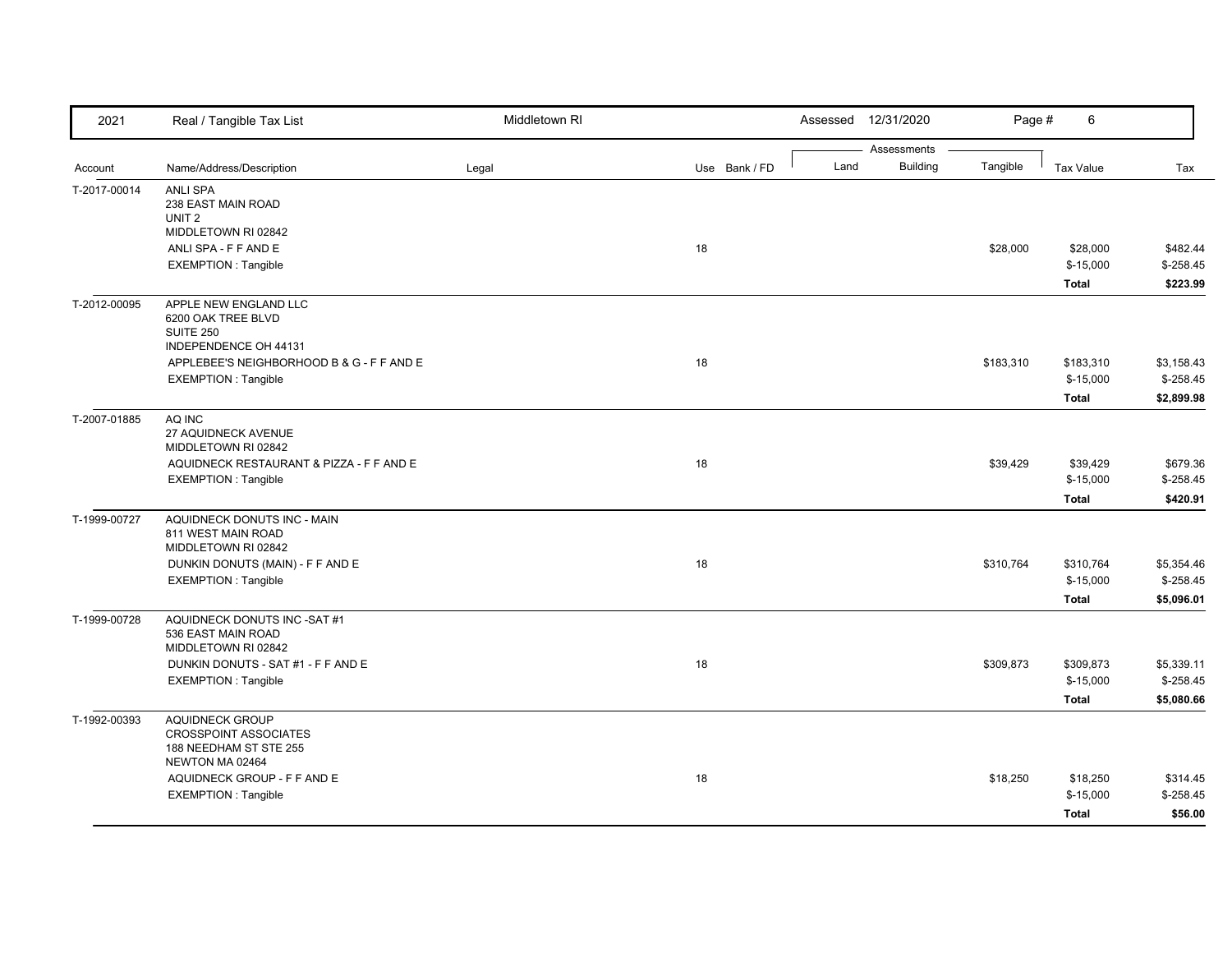| 2021         | Real / Tangible Tax List                                                                                           | Middletown RI |               |      | Assessed 12/31/2020            | Page #               | $\overline{7}$                                     |                                                    |
|--------------|--------------------------------------------------------------------------------------------------------------------|---------------|---------------|------|--------------------------------|----------------------|----------------------------------------------------|----------------------------------------------------|
| Account      | Name/Address/Description                                                                                           | Legal         | Use Bank / FD | Land | Assessments<br><b>Building</b> | Tangible             | <b>Tax Value</b>                                   | Tax                                                |
| T-2017-00053 | AQUIDNECK ISLAND HOSPITALITY<br><b>PO BOX 248</b><br>WESTPORT MA 02790                                             |               |               |      |                                |                      |                                                    |                                                    |
|              | HOLIDAY INN EXPRESS - FROM A4<br><b>EXEMPTION: Tangible</b>                                                        |               | 18            |      |                                | \$790,736            | \$790,736<br>$$-15,000$                            | \$13,624.38<br>$$-258.45$                          |
| T-1992-00402 | AQUIDNECK MOTORS INC<br>360 WEST MAIN ROAD<br>MIDDLETOWN RI 02842                                                  |               |               |      |                                |                      | <b>Total</b>                                       | \$13,365.93                                        |
|              | AQUIDNECK MOTORS - F F AND E<br><b>EXEMPTION: Tangible</b>                                                         |               | 18            |      |                                | \$23,659             | \$23,659<br>$$-15,000$<br><b>Total</b>             | \$407.64<br>$$ -258.45$<br>\$149.19                |
| T-2019-00006 | AQUIDNECK PEDIATRICS LLC<br>1272 WEST MAIN ROAD<br>MIDDLETOWN RI 02842                                             |               |               |      |                                |                      |                                                    |                                                    |
|              | AQUIDNECK PEDIATRICS LLC - F F AND E<br><b>EXEMPTION: Tangible</b>                                                 |               | 18            |      |                                | \$41,498             | \$41,498<br>$$-15,000$<br><b>Total</b>             | \$715.01<br>$$-258.45$<br>\$456.56                 |
| T-2020-00030 | ASPIRE DERMATOLOGY LLC<br>102 VALLEY RD<br>MIDDLETOWN RI 02842                                                     |               |               |      |                                |                      |                                                    |                                                    |
|              | ASPIRE DERMATOLOGY - F F AND E<br><b>EXEMPTION: Tangible</b>                                                       |               | 18            |      |                                | \$35,000             | \$35,000<br>$$-15,000$<br><b>Total</b>             | \$603.05<br>$$-258.45$<br>\$344.60                 |
| T-2003-00628 | ATC TECH INC<br>PO BOX 4917<br>MIDDLETOWN RI 02842                                                                 |               |               |      |                                |                      |                                                    |                                                    |
|              | ATC TECH INC - F F AND E<br><b>EXEMPTION: Tangible</b>                                                             |               | 18            |      |                                | \$62,279             | \$62,279<br>$$-15,000$<br><b>Total</b>             | \$1,073.07<br>$$-258.45$<br>\$814.62               |
| T-2000-00654 | ATLANTIC BEACH SUITES LLC<br>C/O CARRIAGE HOUSE INN<br>93 MIANTONOMI AVENUE<br>MIDDLETOWN RI 02842                 |               |               |      |                                |                      |                                                    |                                                    |
|              | ATLANTIC BEACH HOTEL & SUITES - F F AND E<br>ATLANTIC BEACH HOTEL & SUITES - FROM A4<br><b>EXEMPTION: Tangible</b> |               | 18<br>18      |      |                                | \$1,371<br>\$228,570 | \$1,371<br>\$228,570<br>$$-15,000$<br><b>Total</b> | \$23.62<br>\$3,938.26<br>$$ -258.45$<br>\$3,703.43 |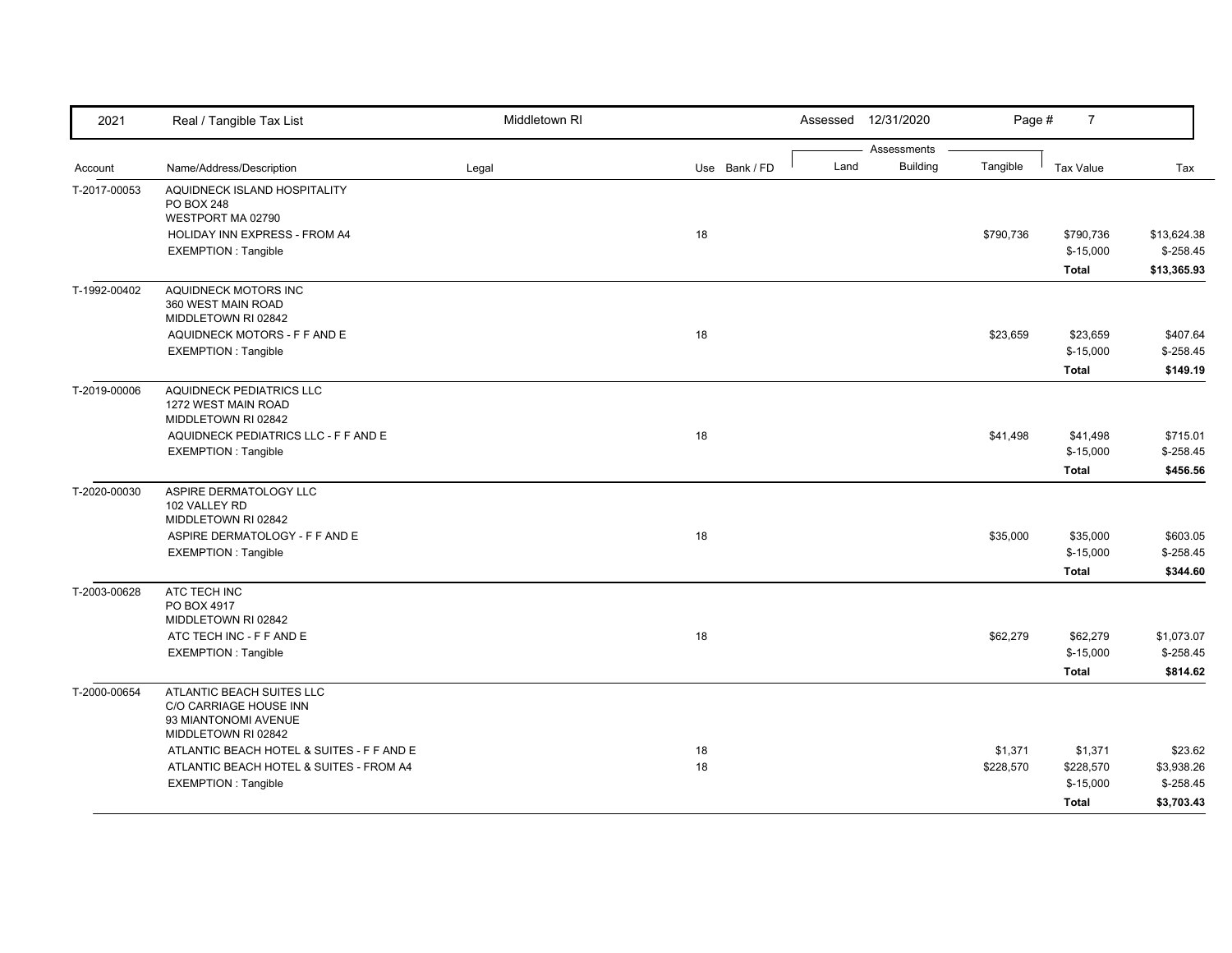| 2021         | Real / Tangible Tax List                                                                  | Middletown RI |               | Assessed 12/31/2020     | Page #    | 8                       |                          |
|--------------|-------------------------------------------------------------------------------------------|---------------|---------------|-------------------------|-----------|-------------------------|--------------------------|
|              |                                                                                           |               |               | Assessments             |           |                         |                          |
| Account      | Name/Address/Description                                                                  | Legal         | Use Bank / FD | <b>Building</b><br>Land | Tangible  | Tax Value               | Tax                      |
| T-1994-00014 | <b>ATLANTIC GRILLE INC</b><br>91 AQUIDNECK AVENUE<br>MIDDLETOWN RI 02842                  |               |               |                         |           |                         |                          |
|              | ATLANTIC GRILLE - F F AND E                                                               |               | 18            |                         | \$117,030 | \$117,030               | \$2,016.43               |
|              | <b>EXEMPTION: Tangible</b>                                                                |               |               |                         |           | $$-15,000$              | $$-258.45$               |
|              |                                                                                           |               |               |                         |           | <b>Total</b>            | \$1,757.98               |
| T-1997-00202 | AUTOZONE PARTS INC<br>C/O WILSON & FRANCO<br>11000 RICHMOND SUITE 350<br>HOUSTON TX 77042 |               |               |                         |           |                         |                          |
|              | AUTO ZONE #105083 - F F AND E                                                             |               | 18            |                         | \$36,034  | \$36,034                | \$620.87                 |
|              | <b>EXEMPTION: Tangible</b>                                                                |               |               |                         |           | $$-15,000$              | $$-258.45$               |
|              |                                                                                           |               |               |                         |           | <b>Total</b>            | \$362.42                 |
| T-1992-00015 | AV TECH INC<br><b>FLINT AUDIO VIDEO</b><br>77 EAST MAIN RD<br>MIDDLETOWN RI 02842         |               |               |                         |           |                         |                          |
|              | FLINT AUDIO VIDEO - F F AND E                                                             |               | 18            |                         | \$413     | \$413                   | \$7.12                   |
|              | FLINT AUDIO VIDEO - FROM A4                                                               |               | 18            |                         | \$27,500  | \$27,500                | \$473.83                 |
|              | <b>EXEMPTION: Tangible</b>                                                                |               |               |                         |           | $$-15,000$              | $$ -258.45$              |
|              |                                                                                           |               |               |                         |           | <b>Total</b>            | \$222.50                 |
| T-1995-00281 | AVID EMPLOYEE STOCK OWNERSHIP<br>72 JOHNNYCAKE HILL ROAD<br>MIDDLETOWN RI 02842           |               |               |                         |           |                         |                          |
|              | AVID PRODUCTS INC - F F AND E<br><b>EXEMPTION: Tangible</b>                               |               | 18            |                         | \$157,813 | \$157,813<br>$$-15,000$ | \$2,719.12<br>$$-258.45$ |
|              |                                                                                           |               |               |                         |           | <b>Total</b>            | \$2,460.67               |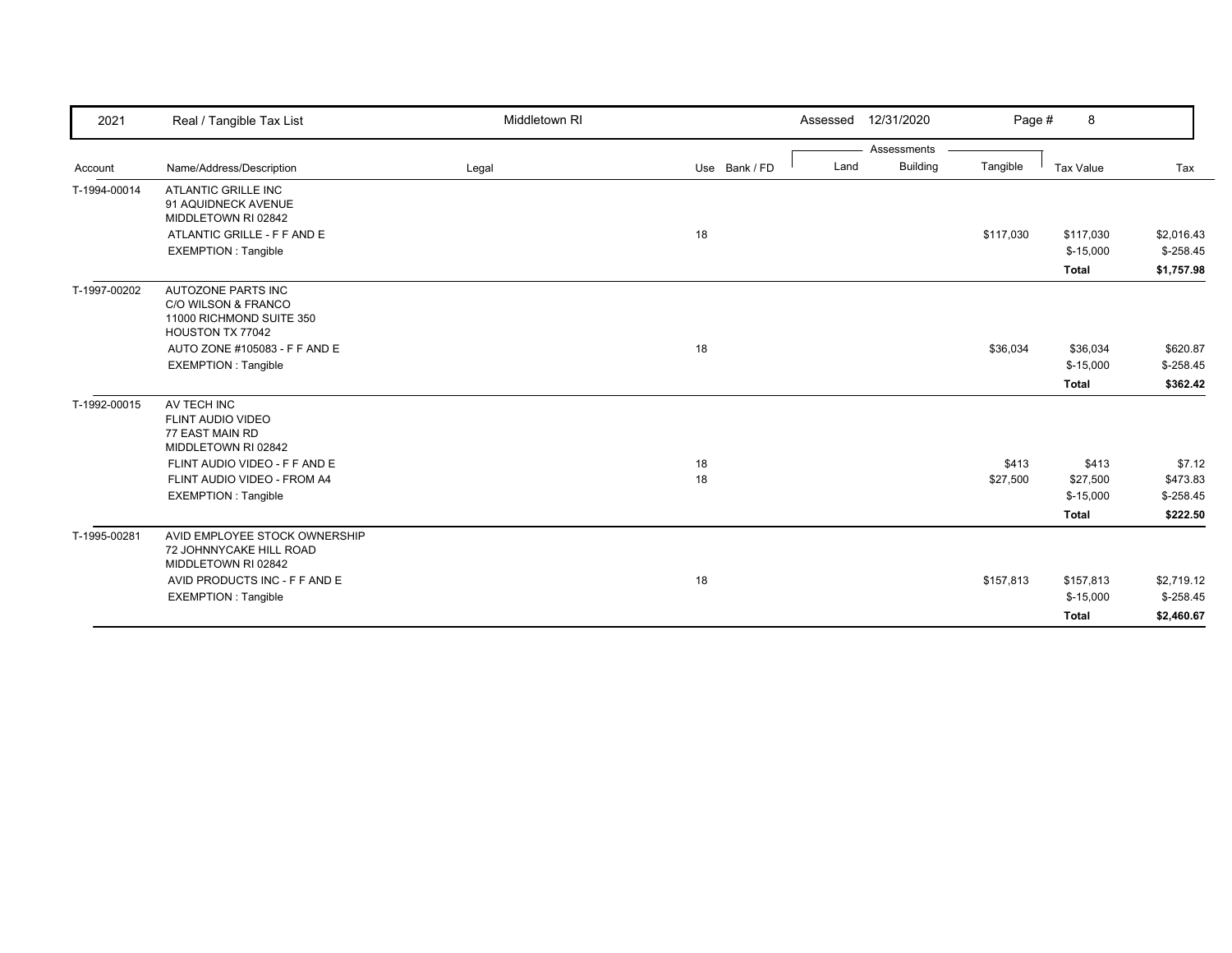| 2021         | Real / Tangible Tax List                                                                               | Middletown RI |               | Assessed 12/31/2020 |                                | Page #               | 9                                                  |                                                    |
|--------------|--------------------------------------------------------------------------------------------------------|---------------|---------------|---------------------|--------------------------------|----------------------|----------------------------------------------------|----------------------------------------------------|
| Account      | Name/Address/Description                                                                               |               | Use Bank / FD | Land                | Assessments<br><b>Building</b> | Tangible             | <b>Tax Value</b>                                   | Tax                                                |
| T-1994-00018 | <b>B&amp;BINC</b><br>15 VALLEY ROAD<br>MIDDLETOWN RI 02842                                             | Legal         |               |                     |                                |                      |                                                    |                                                    |
|              | NAPA AUTO PARTS - F F AND E<br><b>EXEMPTION: Tangible</b>                                              |               | 18            |                     |                                | \$140,091            | \$140,091<br>$$-15,000$<br><b>Total</b>            | \$2,413.77<br>$$ -258.45$<br>\$2,155.32            |
| T-1999-09225 | <b>B &amp; L HOGAN ASSOC LLC</b><br>65 WEST MAIN ROAD<br>MIDDLETOWN RI 02842                           |               |               |                     |                                |                      |                                                    |                                                    |
|              | ORAL SURGERY & DENTAL IMPLANT - F F AND E<br>EXEMPTION : Tangible                                      |               | 18            |                     |                                | \$51,000             | \$51,000<br>$$-15,000$<br><b>Total</b>             | \$878.73<br>$$ -258.45$<br>\$620.28                |
| T-1992-00969 | <b>B-XV OPERATIONS HOLDING CO LLC</b><br>201 JONES ROAD<br>3RD FLOOR WEST<br>WALTHAM MA 02451          |               |               |                     |                                |                      |                                                    |                                                    |
|              | BLENHEIM NEWPORT - F F AND E<br><b>EXEMPTION: Tangible</b>                                             |               | 18            |                     |                                | \$888,255            | \$888,255<br>$$-15,000$<br><b>Total</b>            | \$15,304.63<br>$$-258.45$<br>\$15,046.18           |
| T-2015-00010 | <b>BACK OF THE BUS LLC</b><br>21 VALLEY ROAD<br>MIDDLETOWN RI 02842                                    |               |               |                     |                                |                      |                                                    |                                                    |
|              | IDA'S RESTAURANT - F F AND E<br><b>EXEMPTION: Tangible</b>                                             |               | 17            |                     |                                | \$41,556             | \$41,556<br>$$-15,000$<br><b>Total</b>             | \$716.01<br>$$-258.45$<br>\$457.56                 |
| T-1992-12162 | BAE SYSTEMS TECHNOLOGY<br>ATTN: TAX & TREASURY<br>520 GAITHER ROAD<br>ROCKVILLE MD 20850               |               |               |                     |                                |                      |                                                    |                                                    |
|              | BAE SYSTEMS INC - F F AND E<br><b>EXEMPTION: Tangible</b>                                              |               | 18            |                     |                                | \$57,113             | \$57,113<br>$$-15,000$<br><b>Total</b>             | \$984.06<br>$$-258.45$<br>\$725.61                 |
| T-1992-00363 | <b>BANK OF AMERICA NA</b><br>ATTN: PROPERTY TAX<br>101 NO TRYON ST NC1-001-03-80<br>CHARLOTTE NC 28255 |               |               |                     |                                |                      |                                                    |                                                    |
|              | BANK OF AMERICA - F F AND E<br><b>BANK OF AMERICA - UTILITIES</b><br>EXEMPTION: Tangible               |               | 18<br>18      |                     |                                | \$226,539<br>\$3,043 | \$226,539<br>\$3,043<br>$$-15,000$<br><b>Total</b> | \$3,903.27<br>\$52.43<br>$$ -258.45$<br>\$3,697.25 |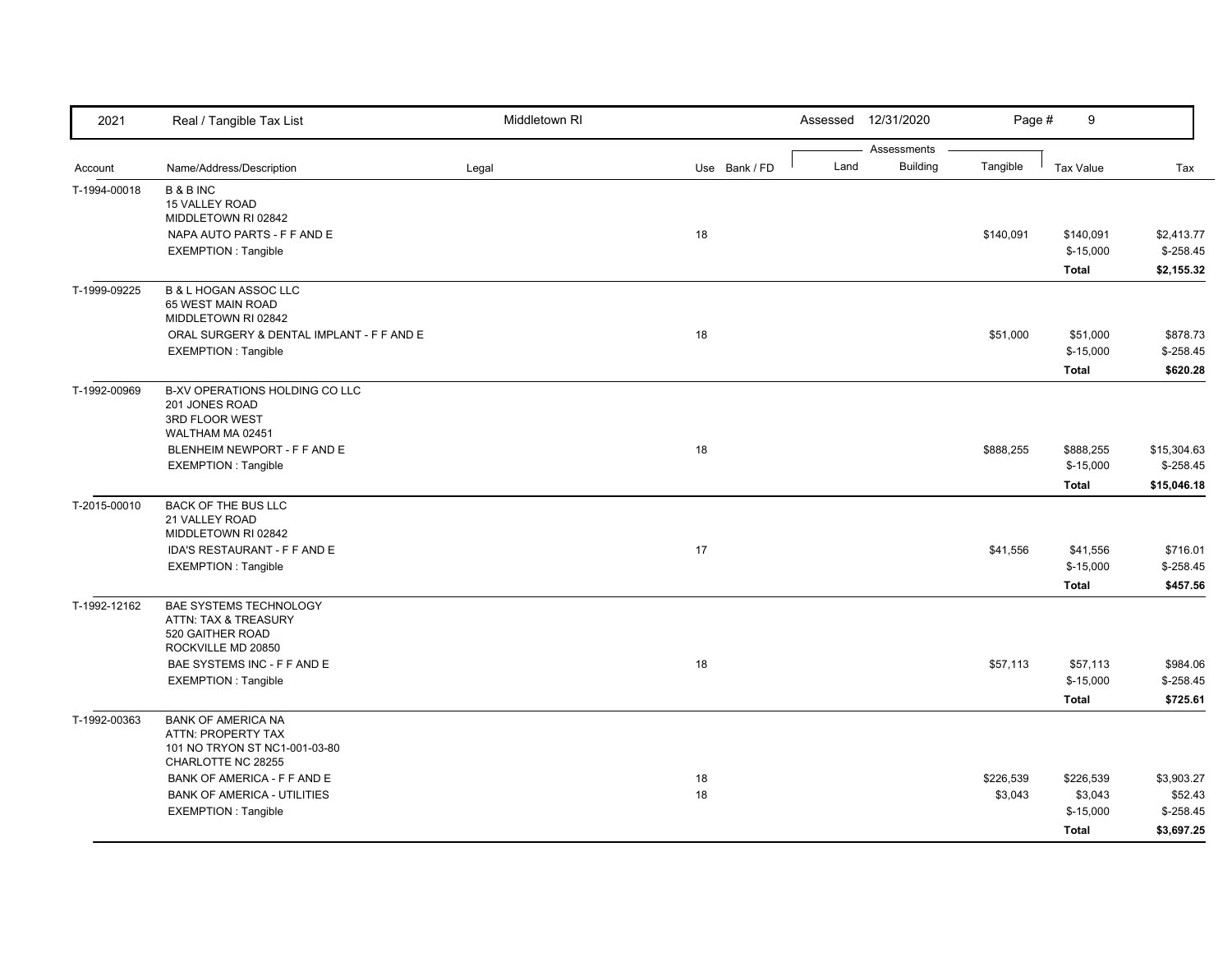| 2021         | Real / Tangible Tax List                                                                        | Middletown RI |               |      | Assessed 12/31/2020            | Page #      | 10               |             |
|--------------|-------------------------------------------------------------------------------------------------|---------------|---------------|------|--------------------------------|-------------|------------------|-------------|
|              | Name/Address/Description                                                                        |               | Use Bank / FD | Land | Assessments<br><b>Building</b> | Tangible    | <b>Tax Value</b> | Tax         |
| Account      |                                                                                                 | Legal         |               |      |                                |             |                  |             |
| T-2013-00031 | <b>BANK OF AMERICA NA</b><br>101 N TRYON ST- PERS PROP DPT<br>NC1-001-03-80                     |               |               |      |                                |             |                  |             |
|              | CHARLOTTE NC 28255                                                                              |               |               |      |                                |             |                  |             |
|              | BANK OF AMERICA NA - F F AND E                                                                  |               | 94            |      |                                | \$124,597   | \$124,597        | \$2,146.81  |
|              | <b>EXEMPTION: Tangible</b>                                                                      |               |               |      |                                |             | $$-15,000$       | $$-258.45$  |
|              |                                                                                                 |               |               |      |                                |             | <b>Total</b>     | \$1,888.36  |
| T-2018-00004 | <b>BANK RHODE ISLAND</b><br>PO BOX 9488<br>PROVIDENCE RI 02940                                  |               |               |      |                                |             |                  |             |
|              | <b>BANKRI - F F AND E</b>                                                                       |               | 18            |      |                                | \$182,021   | \$182,021        | \$3,136.22  |
|              | <b>EXEMPTION: Tangible</b>                                                                      |               |               |      |                                |             | $$-15,000$       | $$ -258.45$ |
|              |                                                                                                 |               |               |      |                                |             | <b>Total</b>     | \$2,877.77  |
| T-1999-09115 | <b>BANKNEWPORT</b>                                                                              |               |               |      |                                |             |                  |             |
|              | PO BOX 450<br>NEWPORT RI 02840                                                                  |               |               |      |                                |             |                  |             |
|              | BANKNEWPORT - F F AND E                                                                         |               | 18            |      |                                | \$165,967   | \$165,967        | \$2,859.61  |
|              | <b>EXEMPTION: Tangible</b>                                                                      |               |               |      |                                |             | $$-15,000$       | $$-258.45$  |
|              |                                                                                                 |               |               |      |                                |             | <b>Total</b>     | \$2,601.16  |
| T-2015-00004 | <b>BANKNEWPORT</b>                                                                              |               |               |      |                                |             |                  |             |
|              | PO BOX 450<br>NEWPORT RI 02840                                                                  |               |               |      |                                |             |                  |             |
|              | BANKNEWPORT - F F AND E                                                                         |               | 18            |      |                                | \$1,777,229 | \$1,777,229      | \$30,621.66 |
|              | <b>EXEMPTION: Tangible</b>                                                                      |               |               |      |                                |             | $$-15,000$       | $$-258.45$  |
|              |                                                                                                 |               |               |      |                                |             | <b>Total</b>     | \$30,363.21 |
| T-2004-00533 | BARNES & NOBLE BOOKSELLERS INC<br>C/O MARVIN F POER COMPANY<br>PO BOX 52427<br>ATLANTA GA 30355 |               |               |      |                                |             |                  |             |
|              | BARNES & NOBLE BOOKSELLERS - F F AND E                                                          |               | 18            |      |                                |             | \$440,062        | \$7,582.27  |
|              | <b>EXEMPTION: Tangible</b>                                                                      |               |               |      |                                | \$440,062   | $$-15,000$       | $$-258.45$  |
|              |                                                                                                 |               |               |      |                                |             | <b>Total</b>     | \$7,323.82  |
|              |                                                                                                 |               |               |      |                                |             |                  |             |
| T-2017-00034 | <b>BATISTA VICTOR &amp; ANA</b><br>497 ROSEVILLE AVENUE<br>NEWARK NJ 07107                      |               |               |      |                                |             |                  |             |
|              | 2014 36" CROSSROADS ZINGER - F F AND E                                                          |               | 45            |      |                                | \$17,267    | \$17,267         | \$297.51    |
|              | <b>EXEMPTION: Tangible</b>                                                                      |               |               |      |                                |             | $$-15,000$       | $$-258.45$  |
|              |                                                                                                 |               |               |      |                                |             | <b>Total</b>     | \$39.06     |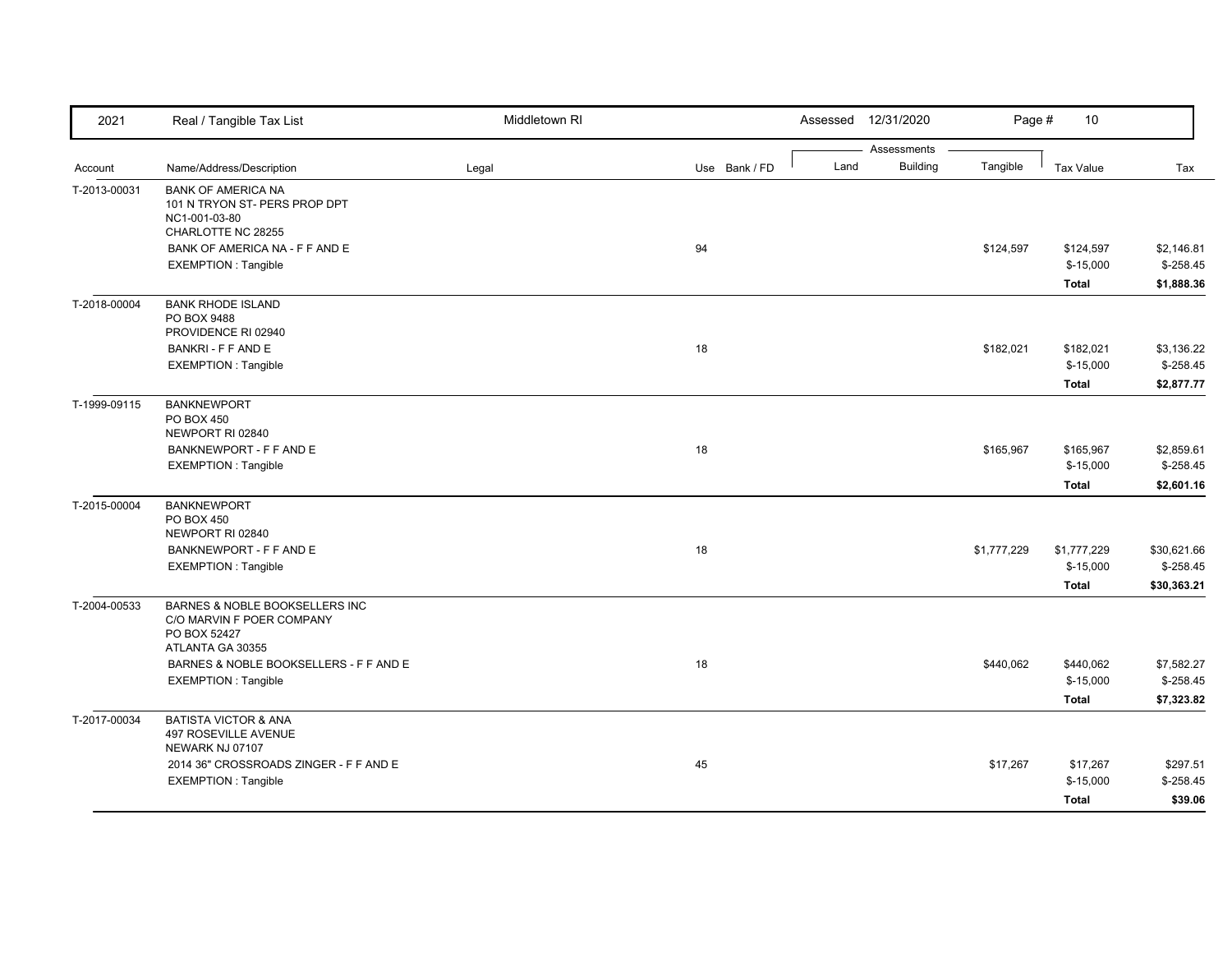| 2021         | Real / Tangible Tax List                                                                                    | Middletown RI |               |      | Assessed 12/31/2020            | Page #    | 11                                      |                                        |
|--------------|-------------------------------------------------------------------------------------------------------------|---------------|---------------|------|--------------------------------|-----------|-----------------------------------------|----------------------------------------|
| Account      | Name/Address/Description                                                                                    | Legal         | Use Bank / FD | Land | Assessments<br><b>Building</b> | Tangible  | <b>Tax Value</b>                        | Tax                                    |
| T-2013-00040 | <b>BEACH LIQUORS LLC</b><br>286 CHASES LANE<br>MIDDLETOWN RI 02842                                          |               |               |      |                                |           |                                         |                                        |
|              | BEACH WINE & LIQUORS - F F AND E<br><b>EXEMPTION: Tangible</b>                                              |               | 18            |      |                                | \$15,672  | \$15,672<br>$$-15,000$<br>Total         | \$270.03<br>$$-258.45$<br>\$11.58      |
| T-2004-00536 | <b>BED BATH &amp; BEYOND INC</b><br>C/O TAX DEPARTMENT<br>650 LIBERTY AVENUE<br><b>UNION NJ 07083</b>       |               |               |      |                                |           |                                         |                                        |
|              | BED BATH & BEYOND #550 - F F AND E<br><b>EXEMPTION: Tangible</b>                                            |               | 18            |      |                                | \$266,046 | \$266,046<br>$$-15,000$<br><b>Total</b> | \$4,583.97<br>$$-258.45$<br>\$4,325.52 |
| T-1996-00485 | <b>BEHAN BROS INC</b><br>975 AQUIDNECK AVENUE<br>MIDDLETOWN RI 02842                                        |               |               |      |                                |           |                                         |                                        |
|              | BEHAN BROS INC - F F AND E<br>EXEMPTION : Tangible                                                          |               | 18            |      |                                | \$76,285  | \$76,285<br>$$-15,000$<br><b>Total</b>  | \$1,314.39<br>$$-258.45$<br>\$1,055.94 |
| T-2018-00014 | BELGRAVIA IMPORTS INC<br>88 SILVA LANE - STE 102<br>MIDDLETOWN RI 02842                                     |               |               |      |                                |           |                                         |                                        |
|              | BELGRAVIA IMPORTS INC - F F AND E<br><b>EXEMPTION: Tangible</b>                                             |               | 18            |      |                                | \$21,292  | \$21,292<br>$$-15,000$<br><b>Total</b>  | \$366.86<br>$$-258.45$<br>\$108.41     |
| T-2011-00002 | <b>BELMONT CAPITAL LLC</b><br><b>ISLAND 10 CINEMA</b><br>55 CAMBRIDGE PARKWAY STE 200<br>CAMBRIDGE MA 02142 |               |               |      |                                |           |                                         |                                        |
|              | ISLAND 10 CINEMA - F F AND E<br><b>EXEMPTION: Tangible</b>                                                  |               | 18            |      |                                | \$21,165  | \$21,165<br>$$-15,000$<br><b>Total</b>  | \$364.67<br>$$-258.45$<br>\$106.22     |
| T-2020-00009 | <b>BERKSHIRE HILLS BANKCORP</b><br>PO BOX 1308<br>PITTSFIELD MA 01202                                       |               |               |      |                                |           |                                         |                                        |
|              | BERKSHIRE HILLS BANKCORP - F F AND E<br><b>EXEMPTION: Tangible</b>                                          |               | 18            |      |                                | \$126,309 | \$126,309<br>$$-15,000$<br><b>Total</b> | \$2,176.30<br>$$-258.45$<br>\$1,917.85 |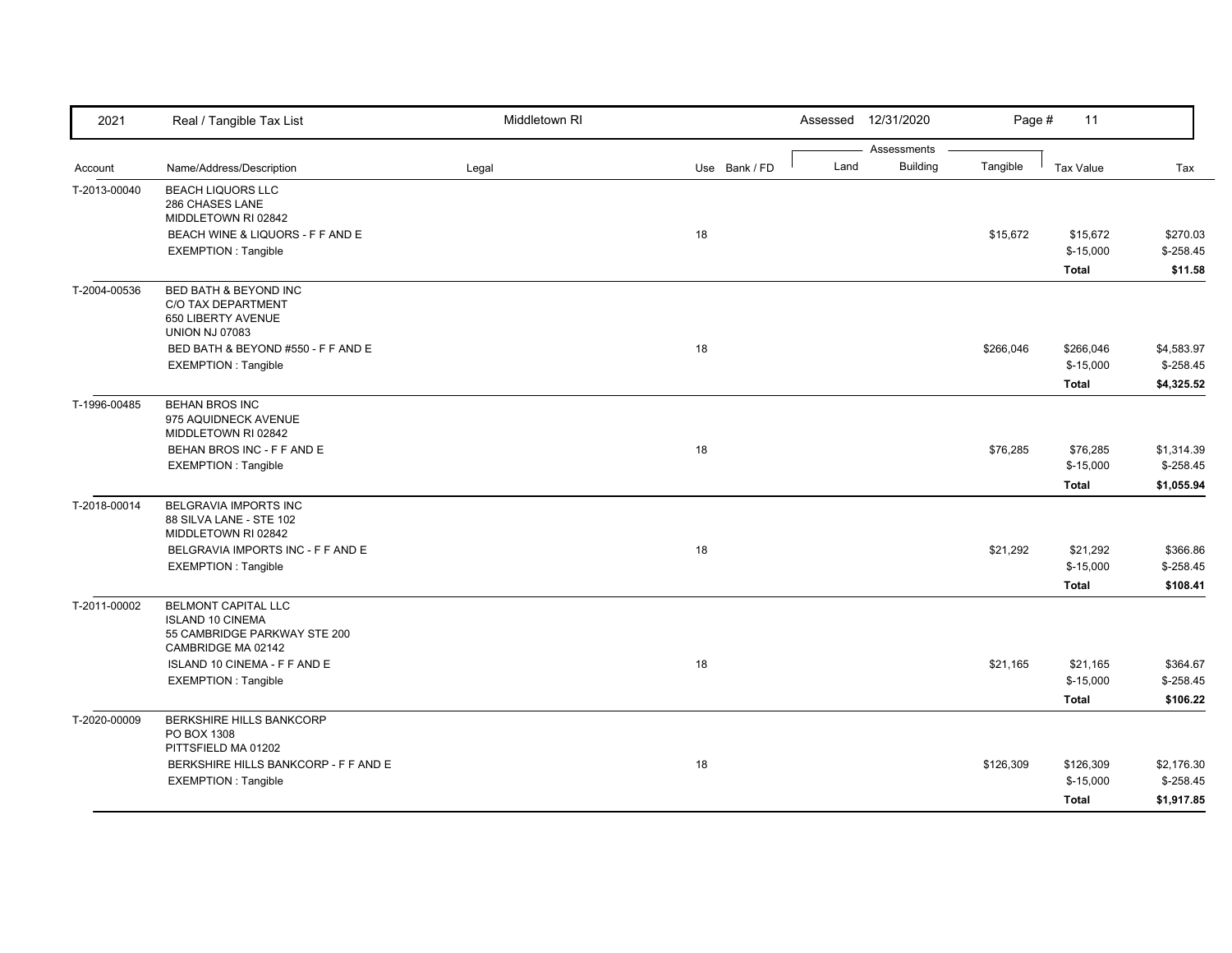| 2021         | Real / Tangible Tax List                                                                                  | Middletown RI |               | Assessed | 12/31/2020                     | Page #      | 12               |             |
|--------------|-----------------------------------------------------------------------------------------------------------|---------------|---------------|----------|--------------------------------|-------------|------------------|-------------|
|              |                                                                                                           |               | Use Bank / FD | Land     | Assessments<br><b>Building</b> | Tangible    | <b>Tax Value</b> | Tax         |
| Account      | Name/Address/Description                                                                                  | Legal         |               |          |                                |             |                  |             |
| T-1999-09179 | <b>BJS WHOLESALE CLUB</b><br>PROPERTY TAX DEPARTMENT<br>RTE C-2 25 RESEARCH DRIVE<br>WESTBOROUGH MA 01581 |               |               |          |                                |             |                  |             |
|              | BJ'S WHOLESALE CLUB - F F AND E                                                                           |               | 18            |          |                                | \$1,698,666 | \$1,698,666      | \$29,268.02 |
|              | <b>EXEMPTION: Tangible</b>                                                                                |               |               |          |                                |             | $$-15,000$       | $$-258.45$  |
|              |                                                                                                           |               |               |          |                                |             | <b>Total</b>     | \$29,009.57 |
| T-2003-00559 | <b>BLACKSTONE PROPERTY MANAGEMENT</b><br>224 JOHN CLARKE ROAD<br>MIDDLETOWN RI 02842                      |               |               |          |                                |             |                  |             |
|              | BLACKSTONE CATERERS - F F AND E                                                                           |               | 18            |          |                                | \$88,982    | \$88,982         | \$1,533.16  |
|              | <b>EXEMPTION: Tangible</b>                                                                                |               |               |          |                                |             | $$-15,000$       | $$-258.45$  |
|              |                                                                                                           |               |               |          |                                |             | <b>Total</b>     | \$1,274.71  |
| T-2006-03172 | BLUE PLATE DINER INC<br>665 WEST MAIN RD<br>MIDDLETOWN RI 02842                                           |               |               |          |                                |             |                  |             |
|              | BLUE PLATE DINER - F F AND E                                                                              |               | 18            |          |                                | \$144,396   | \$144,396        | \$2,487.94  |
|              | <b>EXEMPTION: Tangible</b>                                                                                |               |               |          |                                |             | $$-15,000$       | $$-258.45$  |
|              |                                                                                                           |               |               |          |                                |             | <b>Total</b>     | \$2,229.49  |
| T-1992-08066 | BLUE WAVE REAL ESTATE LLC<br><b>72 POWERS STREET</b><br>NEEDHAM MA 02492                                  |               |               |          |                                |             |                  |             |
|              | BLUE WAVE CAR WASH - F F AND E                                                                            |               | 18            |          |                                | \$70,211    | \$70,211         | \$1,209.74  |
|              | <b>EXEMPTION: Tangible</b>                                                                                |               |               |          |                                |             | $$-15,000$       | $$-258.45$  |
|              |                                                                                                           |               |               |          |                                |             | Total            | \$951.29    |
| T-2020-00008 | <b>BOTTEGA BOCCONI</b><br>36 AQUIDNECK AVENUE<br>MIDDLETOWN RI 02842                                      |               |               |          |                                |             |                  |             |
|              | BOTTTEGA BOCCONI - F F AND E                                                                              |               | 18            |          |                                | \$15,440    | \$15,440         | \$266.03    |
|              | <b>EXEMPTION: Tangible</b>                                                                                |               |               |          |                                |             | $$-15,000$       | $$-258.45$  |
|              |                                                                                                           |               |               |          |                                |             | <b>Total</b>     | \$7.58      |
| T-2006-03137 | <b>BRIDGE TO FITNESS INC</b><br>951 AQUIDNECK AVENUE<br>MIDDLETOWN RI 02842                               |               |               |          |                                |             |                  |             |
|              | BRIDGE TO FITNESS INC - F F AND E                                                                         |               | 18            |          |                                | \$198,937   | \$198,937        | \$3,427.68  |
|              | <b>EXEMPTION: Tangible</b>                                                                                |               |               |          |                                |             | $$-15,000$       | $$-258.45$  |
|              |                                                                                                           |               |               |          |                                |             | Total            | \$3,169.23  |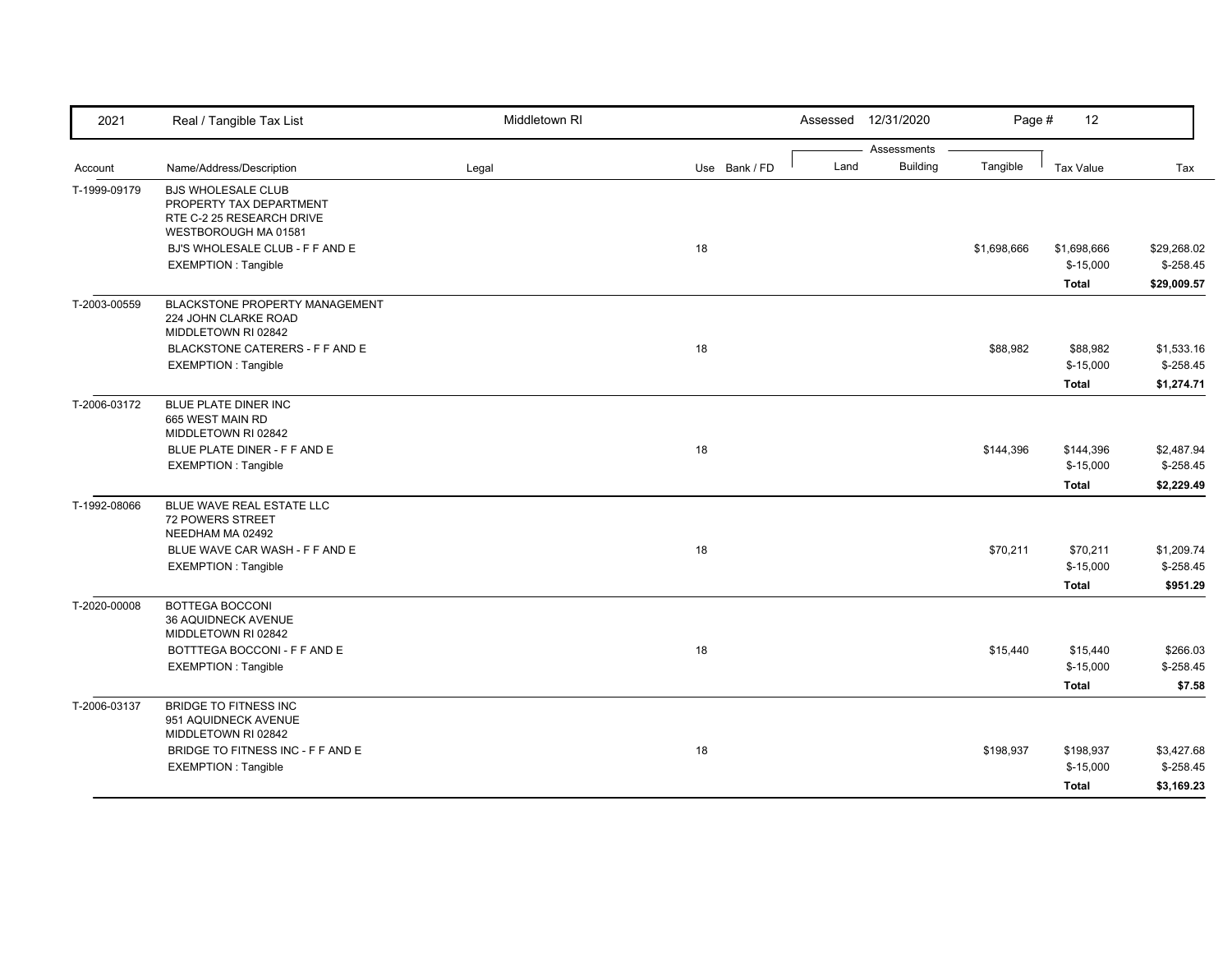| 2021         | Real / Tangible Tax List                                                                                                                                  | Middletown RI |               | 12/31/2020<br>Assessed                 | Page #   | 13                              |                                        |
|--------------|-----------------------------------------------------------------------------------------------------------------------------------------------------------|---------------|---------------|----------------------------------------|----------|---------------------------------|----------------------------------------|
| Account      | Name/Address/Description                                                                                                                                  | Legal         | Use Bank / FD | Assessments<br><b>Building</b><br>Land | Tangible | Tax Value                       | Tax                                    |
| T-1992-09513 | <b>BUCKS &amp; DOUGH ENTERPRISES INC</b><br><b>36 CROWTHERS PLACE</b><br>HOPE VALLEY RI 02832<br>DOMINO'S PIZZA - F F AND E<br><b>EXEMPTION: Tangible</b> |               | 18            |                                        | \$76,373 | \$76,373<br>$$-15,000$<br>Total | \$1,315.91<br>$$-258.45$<br>\$1,057.46 |
| T-2020-00033 | BUCKS AND DOUGH ENTERPRISES IN<br><b>36 CROWTHERS PLACE</b><br>HOPE VALLEY RI 02832<br>DOMINO'S PIZZA - FROM A4<br><b>EXEMPTION: Tangible</b>             |               | 18            |                                        | \$80,000 | \$80,000<br>$$-15,000$<br>Total | \$1,378.40<br>$$-258.45$<br>\$1,119.95 |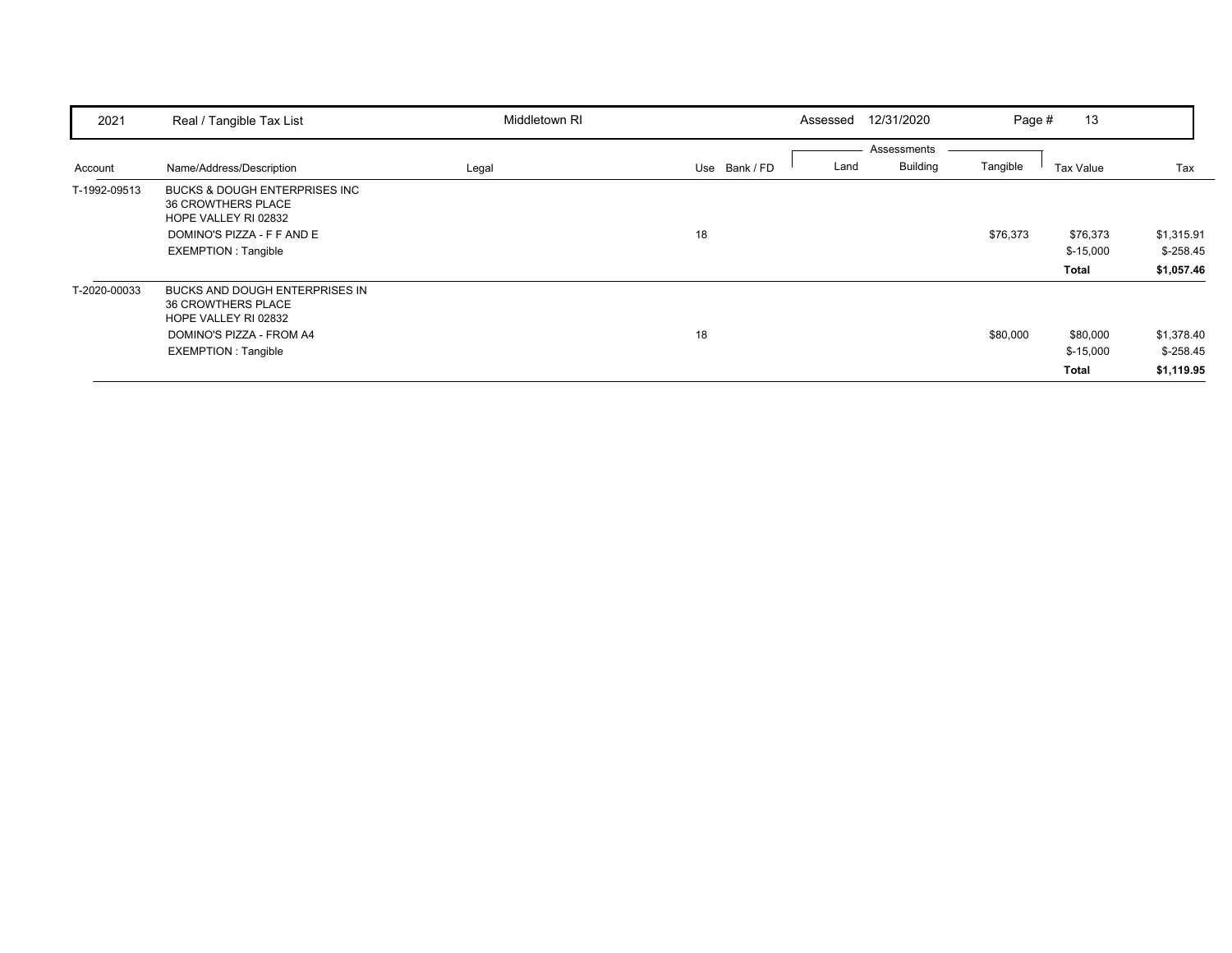| 2021         | Real / Tangible Tax List                                                                         | Middletown RI |               | 12/31/2020<br>Assessed  | Page #    | 14                                      |                                         |
|--------------|--------------------------------------------------------------------------------------------------|---------------|---------------|-------------------------|-----------|-----------------------------------------|-----------------------------------------|
|              |                                                                                                  |               |               | Assessments             |           |                                         |                                         |
| Account      | Name/Address/Description                                                                         | Legal         | Use Bank / FD | <b>Building</b><br>Land | Tangible  | Tax Value                               | Tax                                     |
| T-1994-00662 | <b>CAMRAC LLC</b><br>8 ELLA GRASSO TURNPIKE<br>WINDSOR LOCKS CT 06096                            |               |               |                         |           |                                         |                                         |
|              | CAMRAC LLC - F F AND E<br><b>EXEMPTION: Tangible</b>                                             |               | 18            |                         | \$189,209 | \$189,209<br>$$-15,000$<br><b>Total</b> | \$3,260.07<br>$$-258.45$<br>\$3,001.62  |
| T-2004-00619 | CANON FINANCIAL SERVICES INC<br>158 GAITHER DR STE 200<br>PO BOX 5008<br>MT LAUREL NJ 08054      |               |               |                         |           |                                         |                                         |
|              | CANON FINANCIAL SERVICES INC - F F AND E<br><b>EXEMPTION: Tangible</b>                           |               | 94            |                         | \$193,300 | \$193,300<br>$$-15,000$<br>Total        | \$3,330.56<br>$$ -258.45$<br>\$3,072.11 |
| T-2011-00011 | CARDIS DEPT STORE INC<br>ONE FURNITURE WAY<br>SWANSEA MA 02777                                   |               |               |                         |           |                                         |                                         |
|              | CARDIS FURNITURE & MATTRESSES - F F AND E<br><b>EXEMPTION: Tangible</b>                          |               | 18            |                         | \$144,495 | \$144,495<br>$$-15,000$                 | \$2,489.65<br>$$-258.45$                |
|              |                                                                                                  |               |               |                         |           | <b>Total</b>                            | \$2,231.20                              |
| T-2005-00606 | CARDTRONICS USA INC<br>1235 NORTH LOOP W<br><b>STE 205</b><br>HOUSTON TX 77008                   |               |               |                         |           |                                         |                                         |
|              | CARDTRONICS USA INC - F F AND E<br><b>EXEMPTION: Tangible</b>                                    |               | 17            |                         | \$16,895  | \$16,895<br>$$-15,000$<br><b>Total</b>  | \$291.10<br>$$-258.45$<br>\$32.65       |
| T-2009-01054 | <b>CAREY RICHMOND &amp; VIKING</b><br>2 CORPORATE PLACE<br><b>STE 306</b><br>MIDDLETOWN RI 02842 |               |               |                         |           |                                         |                                         |
|              | CAREY RICHMOND & VIKING - F F AND E<br><b>EXEMPTION: Tangible</b>                                |               | 18            |                         | \$40,600  | \$40,600<br>$$-15,000$<br><b>Total</b>  | \$699.54<br>$$-258.45$<br>\$441.09      |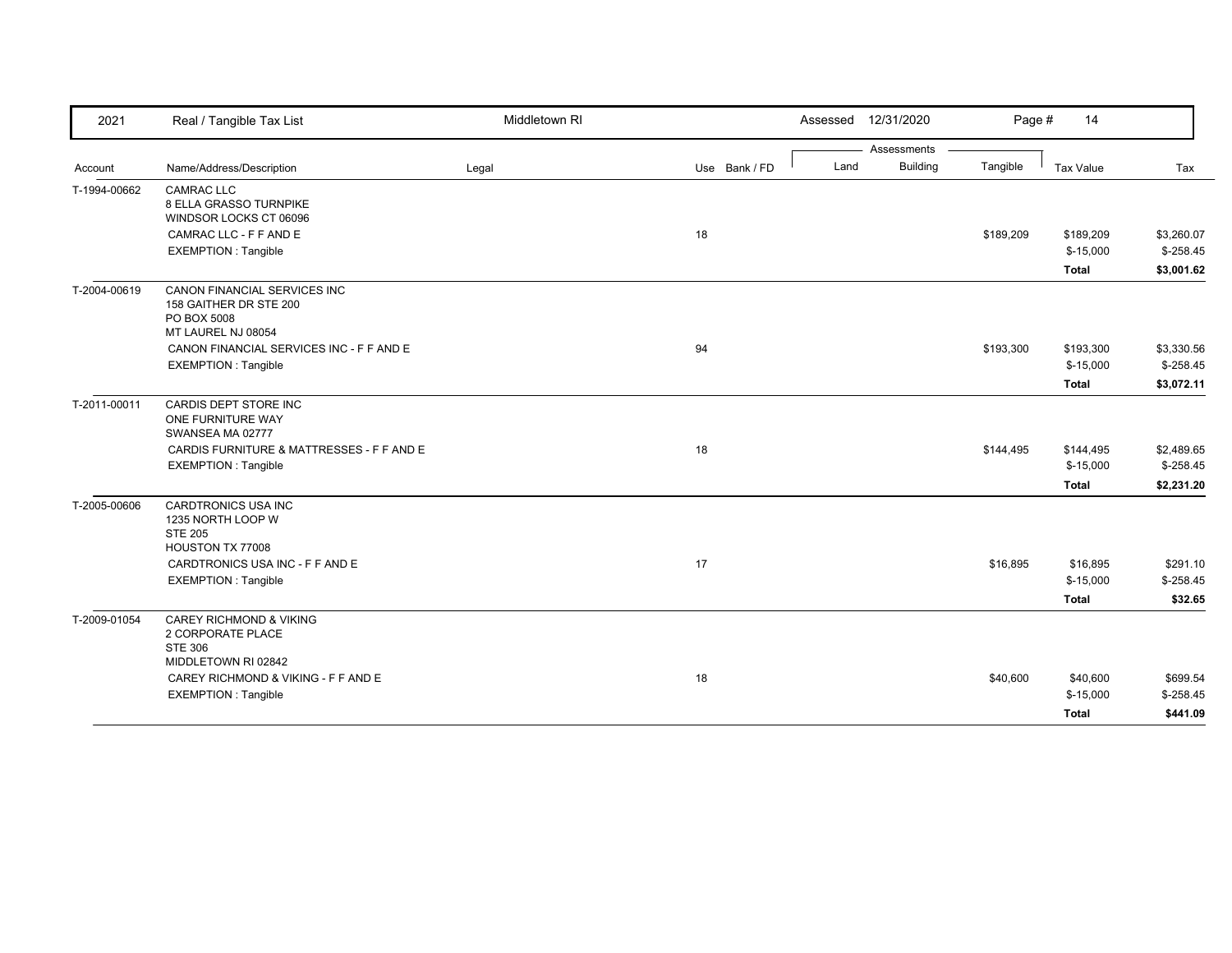| 2021         | Real / Tangible Tax List                                                                          | Middletown RI |               | Assessed 12/31/2020                    | Page #    | 15                                     |                                        |
|--------------|---------------------------------------------------------------------------------------------------|---------------|---------------|----------------------------------------|-----------|----------------------------------------|----------------------------------------|
| Account      | Name/Address/Description                                                                          | Legal         | Use Bank / FD | Assessments<br><b>Building</b><br>Land | Tangible  | <b>Tax Value</b>                       | Tax                                    |
| T-2012-00086 | <b>CARLISLE PATRICK</b><br>7A LEDYARD STREET<br>NEWPORT RI 02840                                  |               |               |                                        |           |                                        |                                        |
|              | PDC LANDSCAPING INC - F F AND E<br><b>EXEMPTION: Tangible</b>                                     |               | 18            |                                        | \$21,708  | \$21,708<br>$$-15,000$<br><b>Total</b> | \$374.03<br>$$-258.45$<br>\$115.58     |
| T-2019-00041 | CELLULAR SALES OF RILLC<br>9040 EXECUTIVE PARK DRIVE<br>KNOXVILLE TN 37923                        |               |               |                                        |           |                                        |                                        |
|              | CELLULAR SALES OF RILLC - F F AND E<br><b>EXEMPTION: Tangible</b>                                 |               | 18            |                                        | \$156,132 | \$156,132<br>$$-15,000$<br>Total       | \$2,690.15<br>$$-258.45$<br>\$2,431.70 |
| T-1992-01952 | CHAVES GARDENS INC<br>935 EAST MAIN ROAD<br>MIDDLETOWN RI 02842<br>CHAVES GARDENS INC - F F AND E |               | 18            |                                        | \$75,141  | \$75,141                               | \$1,294.68                             |
|              | <b>EXEMPTION: Tangible</b>                                                                        |               |               |                                        |           | $$-15,000$<br>Total                    | $$-258.45$<br>\$1,036.23               |
| T-2005-00607 | CHEP USA<br>5897 WINDWARD PARKWAY<br>ALPHARETTA GA 30005                                          |               |               |                                        |           |                                        |                                        |
|              | CHEP USA - F F AND E<br><b>EXEMPTION: Tangible</b>                                                |               | 94            |                                        | \$16,859  | \$16,859<br>$$-15,000$<br>Total        | \$290.48<br>$$-258.45$<br>\$32.03      |
| T-1994-00081 | CHING TAO CHINESE RESTAURANT<br>288 WEST MAIN ROAD<br>MIDDLETOWN RI 02842                         |               |               |                                        |           |                                        |                                        |
|              | CHING TAO CHINESE RESTAURANT - F F AND E<br><b>EXEMPTION: Tangible</b>                            |               | 18            |                                        | \$38,508  | \$38,508<br>$$-15,000$<br>Total        | \$663.49<br>$$-258.45$<br>\$405.04     |
| T-2016-00002 | <b>CHIPOTLE MEXICAN GRILL</b><br>C/O MARVIN F POER<br>PO BOX 52427                                |               |               |                                        |           |                                        |                                        |
|              | ATLANTA GA 30355-4027<br>CHIPOTLE MEXICAN GRILL - F F AND E<br><b>EXEMPTION: Tangible</b>         |               | 18            |                                        | \$172,200 | \$172,200<br>$$-15,000$<br>Total       | \$2,967.01<br>$$-258.45$<br>\$2,708.56 |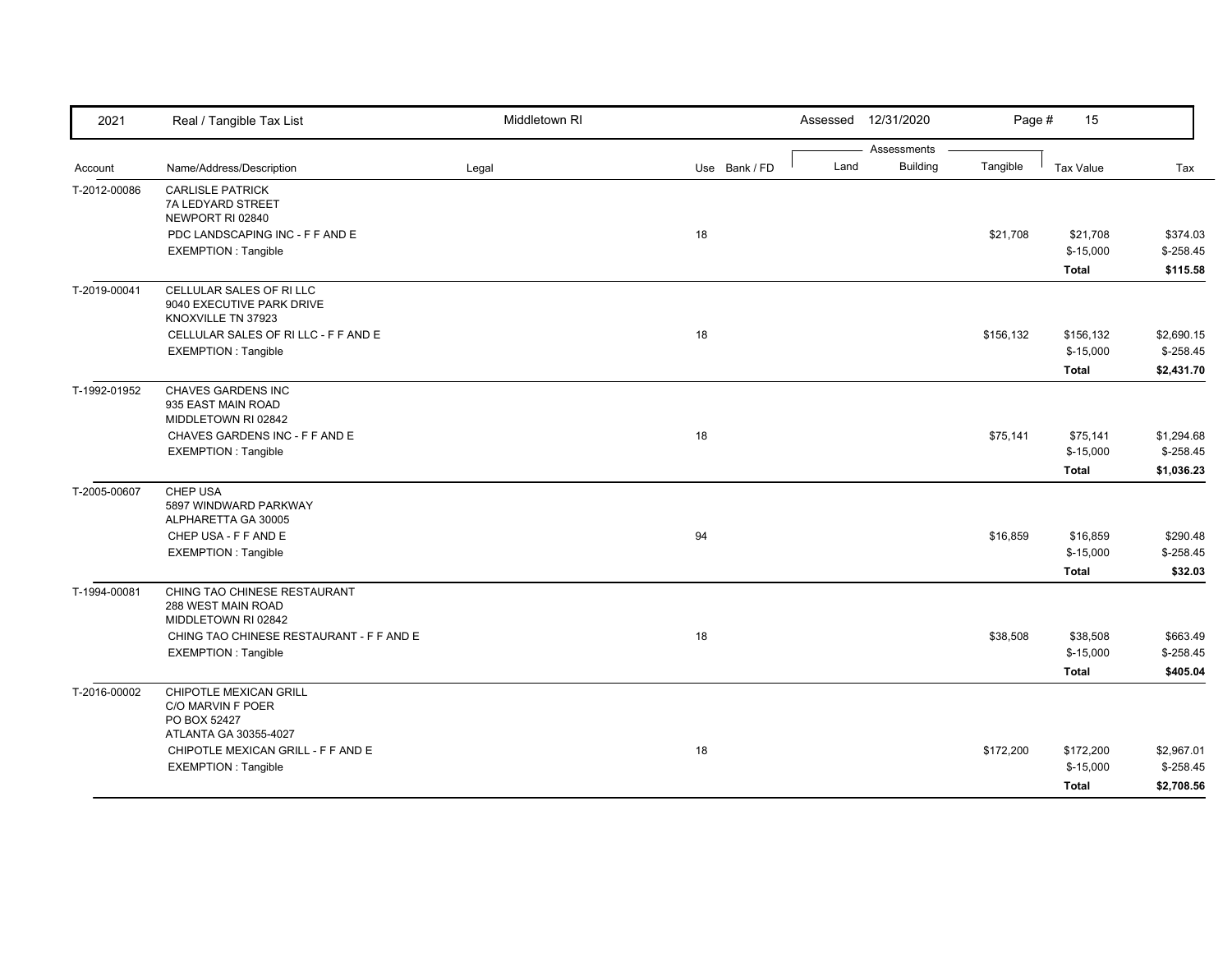| 2021         | Real / Tangible Tax List                              | Middletown RI |               |      | Assessed 12/31/2020 | Page #    | 16                      |                          |
|--------------|-------------------------------------------------------|---------------|---------------|------|---------------------|-----------|-------------------------|--------------------------|
|              |                                                       |               |               |      | Assessments         |           |                         |                          |
| Account      | Name/Address/Description                              | Legal         | Use Bank / FD | Land | <b>Building</b>     | Tangible  | Tax Value               | Tax                      |
| T-1992-02018 | <b>CHRISTMAS TREE SHOPS LLC</b><br>C/O TAX DEPARTMENT |               |               |      |                     |           |                         |                          |
|              | 64 LEONA DRIVE                                        |               |               |      |                     |           |                         |                          |
|              | MIDDLEBORO MA 02346                                   |               |               |      |                     |           |                         |                          |
|              | CHRISTMAS TREE SHOPS #7009 - F F AND E                |               | 18            |      |                     | \$413,873 | \$413,873               | \$7,131.03               |
|              | <b>EXEMPTION: Tangible</b>                            |               |               |      |                     |           | $$-15,000$              | $$-258.45$               |
|              |                                                       |               |               |      |                     |           | <b>Total</b>            | \$6,872.58               |
| T-2017-00026 | <b>CIT BANK NA</b>                                    |               |               |      |                     |           |                         |                          |
|              | C/O RYAN TAX COMPLIANCE SERVIC                        |               |               |      |                     |           |                         |                          |
|              | PO BOX 460709                                         |               |               |      |                     |           |                         |                          |
|              | HOUSTON TX 77056                                      |               | 18            |      |                     |           |                         |                          |
|              | CIT BANK NA - F F AND E<br><b>EXEMPTION: Tangible</b> |               |               |      |                     | \$159,881 | \$159,881<br>$$-15,000$ | \$2,754.75<br>$$-258.45$ |
|              |                                                       |               |               |      |                     |           |                         |                          |
|              |                                                       |               |               |      |                     |           | <b>Total</b>            | \$2,496.30               |
| T-1992-02070 | CITIZENS BANK NATIONAL ASSOC                          |               |               |      |                     |           |                         |                          |
|              | ONE CITIZENS BANK WAY                                 |               |               |      |                     |           |                         |                          |
|              | JCCL30<br>JOHNSTON RI 02919                           |               |               |      |                     |           |                         |                          |
|              | CITIZENS BANK - F F AND E                             |               | 18            |      |                     | \$170,845 | \$170,845               | \$2,943.66               |
|              | <b>EXEMPTION: Tangible</b>                            |               |               |      |                     |           | $$-15,000$              | $$-258.45$               |
|              |                                                       |               |               |      |                     |           | <b>Total</b>            | \$2,685.21               |
| T-2016-00018 | <b>CLAMBAKE CLUB OF NEWPORT</b>                       |               |               |      |                     |           |                         |                          |
|              | 353 TUCKERMAN AVENUE                                  |               |               |      |                     |           |                         |                          |
|              | MIDDLETOWN RI 02842                                   |               |               |      |                     |           |                         |                          |
|              | CLAMBAKE CLUB OF NEWPORT - F F AND E                  |               | 18            |      |                     | \$314,757 | \$314,757               | \$5,423.26               |
|              | <b>EXEMPTION: Tangible</b>                            |               |               |      |                     |           | $$-15,000$              | $$-258.45$               |
|              |                                                       |               |               |      |                     |           | <b>Total</b>            | \$5,164.81               |
| T-1999-09096 | <b>CLARIS VISION LLC</b>                              |               |               |      |                     |           |                         |                          |
|              | 51 STATE ROAD                                         |               |               |      |                     |           |                         |                          |
|              | N DARTMOUTH MA 02747                                  |               |               |      |                     |           |                         |                          |
|              | KOCH EYE ASSOCIATES - F F AND E                       |               | 18            |      |                     | \$59,354  | \$59,354                | \$1,022.67               |
|              | <b>EXEMPTION: Tangible</b>                            |               |               |      |                     |           | $$-15,000$              | $$-258.45$               |
|              |                                                       |               |               |      |                     |           | <b>Total</b>            | \$764.22                 |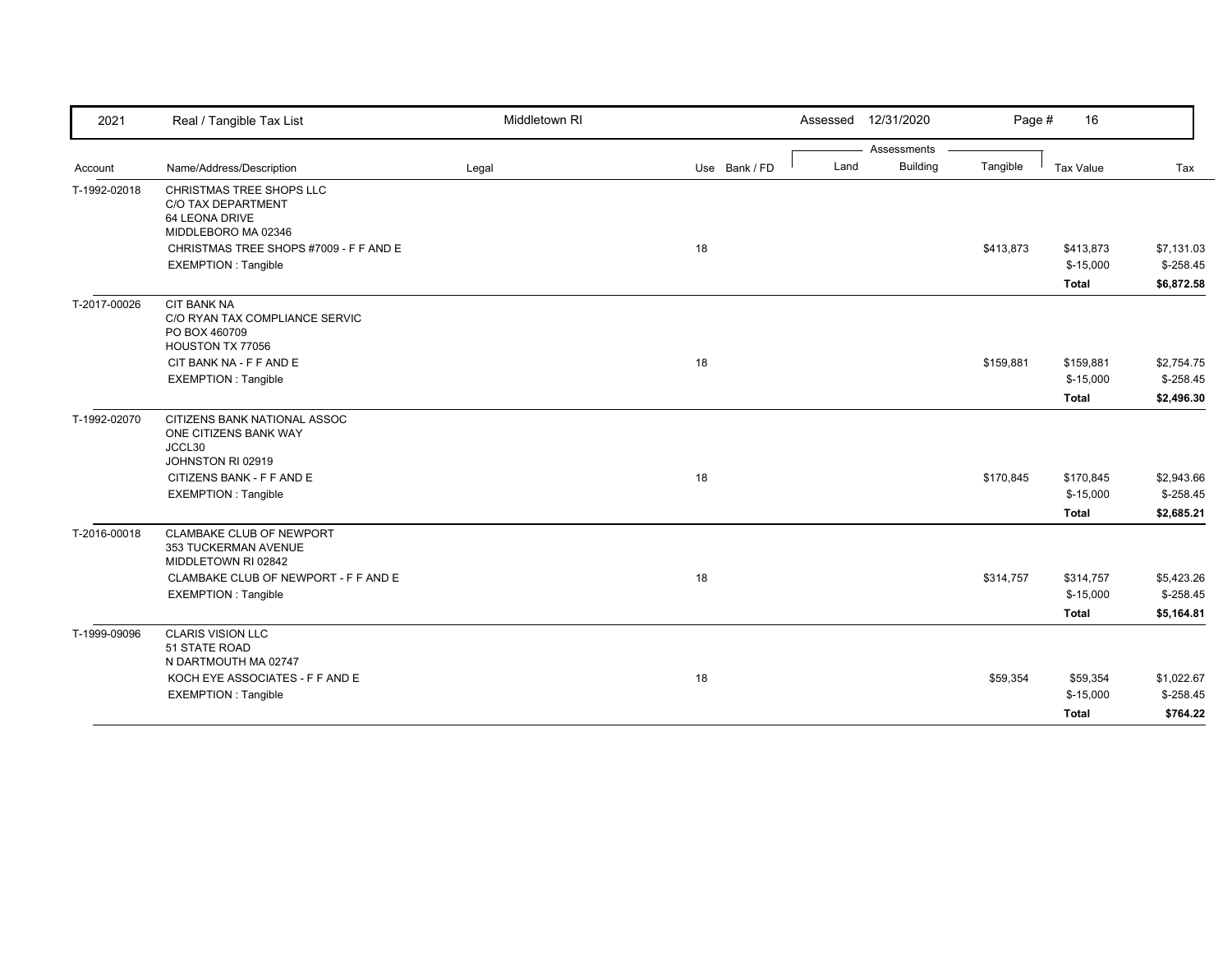| 2021         | Real / Tangible Tax List                                                                                        | Middletown RI |               |      | Assessed 12/31/2020            | Page #    | 17                                      |                                        |
|--------------|-----------------------------------------------------------------------------------------------------------------|---------------|---------------|------|--------------------------------|-----------|-----------------------------------------|----------------------------------------|
| Account      | Name/Address/Description                                                                                        | Legal         | Use Bank / FD | Land | Assessments<br><b>Building</b> | Tangible  | <b>Tax Value</b>                        | Tax                                    |
| T-2004-00596 | <b>CLARIS VISION LLC</b><br>51 STATE ROAD<br>DARTMOUTH MA 02747-3319                                            |               |               |      |                                |           |                                         |                                        |
|              | EYE HEALTH ASSOCIATES - F F AND E<br><b>EXEMPTION: Tangible</b>                                                 |               | 18            |      |                                | \$54,311  | \$54,311<br>$$-15,000$<br><b>Total</b>  | \$935.78<br>$$-258.45$<br>\$677.33     |
| T-1999-09006 | <b>COASTAL MEDICAL INC</b><br>10 DAVOL SQUARE<br><b>STE 300</b><br>PROVIDENCE RI 02903                          |               |               |      |                                |           |                                         |                                        |
|              | COASTAL MEDICAL INC - NPT DIV - F F AND E<br><b>EXEMPTION: Tangible</b>                                         |               | 18            |      |                                | \$202,415 | \$202,415<br>$$-15,000$<br><b>Total</b> | \$3,487.61<br>$$-258.45$<br>\$3,229.16 |
| T-1992-02144 | COCA-COLA BEVERAGES NORTHEAST<br>1 EXECUTIVE PARK DR STE 330<br>C/O PROPERTY TAX DEPARTMENT<br>BEDFORD NH 03110 |               |               |      |                                |           |                                         |                                        |
|              | COCA-COLA BEVERAGES NORTHEAST - F F AND E<br><b>EXEMPTION: Tangible</b>                                         |               | 94            |      |                                | \$40,731  | \$40,731<br>$$-15,000$<br><b>Total</b>  | \$701.80<br>$$-258.45$<br>\$443.35     |
| T-1992-10418 | <b>COLBEA ENTERPRISES LLC</b><br>2050 PLAINFIELD ROAD<br>CRANSTON RI 02921                                      |               |               |      |                                |           |                                         |                                        |
|              | SHELL @ EAST MAIN - VALLEY - F F AND E<br><b>EXEMPTION: Tangible</b>                                            |               | 18            |      |                                | \$114,471 | \$114,471<br>$$-15,000$<br><b>Total</b> | \$1,972.34<br>$$-258.45$<br>\$1,713.89 |
| T-2000-00633 | <b>COLBEA ENTERPRISES LLC</b><br>2050 PLAINFIELD PIKE<br>CRANSTON RI 02921                                      |               |               |      |                                |           |                                         |                                        |
|              | SHELL @ W MAIN - FOREST - F F AND E<br><b>EXEMPTION: Tangible</b>                                               |               | 18            |      |                                | \$56,399  | \$56,399<br>$$-15,000$<br><b>Total</b>  | \$971.75<br>$$-258.45$<br>\$713.30     |
| T-2013-00039 | <b>COLLINS FAMILY LLC</b><br>213 FISCHER CIRCLE<br>PORTSMOUTH RI 02871                                          |               |               |      |                                |           |                                         |                                        |
|              | EYE CARE FOR RI - F F AND E<br><b>EXEMPTION: Tangible</b>                                                       |               | 18            |      |                                | \$254,683 | \$254,683<br>$$-15,000$<br><b>Total</b> | \$4,388.19<br>$$-258.45$<br>\$4,129.74 |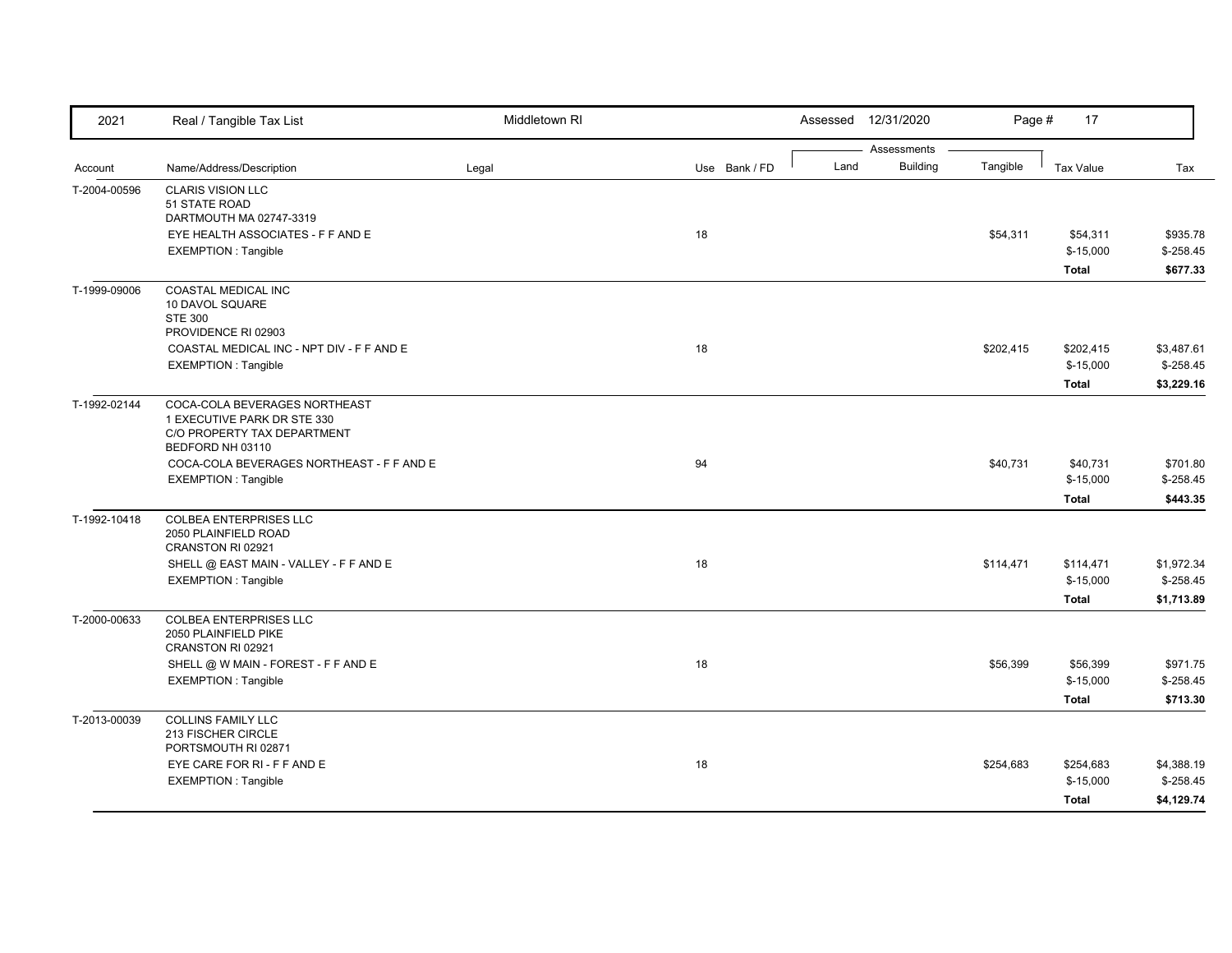| 2021         | Real / Tangible Tax List                                                                                                         | Middletown RI |               |      | Assessed 12/31/2020            | Page #          | 18                                      |                                        |
|--------------|----------------------------------------------------------------------------------------------------------------------------------|---------------|---------------|------|--------------------------------|-----------------|-----------------------------------------|----------------------------------------|
| Account      | Name/Address/Description                                                                                                         | Legal         | Use Bank / FD | Land | Assessments<br><b>Building</b> | Tangible        | <b>Tax Value</b>                        | Tax                                    |
| T-1992-02632 | <b>COMPUTER SCIENCES CORPORATION</b><br>C/O DXC TECHNOLOGY PROPERTY TA<br>6901 WINDCREST DR MS D5-1E-37<br><b>PLANO TX 75024</b> |               |               |      |                                |                 |                                         |                                        |
|              | COMPUTER SCIENCES CORPORATION - F F AND E<br><b>EXEMPTION: Tangible</b>                                                          |               | 94            |      |                                | \$23,987        | \$23,987<br>$$-15,000$<br><b>Total</b>  | \$413.30<br>$$-258.45$<br>\$154.85     |
| T-1992-02245 | CONCEPTS INC<br>438 EAST MAIN ROAD<br><b>STE 102</b><br>MIDDLETOWN RI 02842                                                      |               |               |      |                                |                 |                                         |                                        |
|              | CONCEPTS INC - F F AND E<br>CONCEPTS INC - FROM A4                                                                               |               | 17<br>17      |      |                                | \$87<br>\$5,830 | \$87<br>\$5,830<br><b>Total</b>         | \$1.50<br>\$100.45<br>\$101.95         |
| T-2004-00636 | <b>CONTI ALLEN</b><br>5 OLIVER STREET<br>NORTH PROVIDENCE RI 02904                                                               |               |               |      |                                |                 |                                         |                                        |
|              | 2017 34' PHOENIX SHASTA - VEHICLES<br><b>EXEMPTION: Tangible</b>                                                                 |               | 45            |      |                                | \$24,435        | \$24,435<br>$$-15,000$<br><b>Total</b>  | \$421.02<br>$$-258.45$<br>\$162.57     |
| T-2019-00001 | CORE DEVELOPMENT & MGMT<br>166 GROVE STREET<br>FRANKLIN MA 02038                                                                 |               |               |      |                                |                 |                                         |                                        |
|              | RISMA-MDL FITNESS LLC - F F AND E<br><b>EXEMPTION: Tangible</b>                                                                  |               | 18            |      |                                | \$555,828       | \$555.828<br>$$-15,000$<br><b>Total</b> | \$9,576.92<br>$$-258.45$<br>\$9,318.47 |
| T-2008-02035 | CORE STRENGTH & CONDITIONING L<br>1066 AQUIDNECK AVENUE<br>MIDDLETOWN RI 02842                                                   |               |               |      |                                |                 |                                         |                                        |
|              | CORE STRENGTH & CONDITIONING - F F AND E<br><b>EXEMPTION: Tangible</b>                                                           |               | 18            |      |                                | \$42,480        | \$42,480<br>$$-15,000$<br><b>Total</b>  | \$731.93<br>$$-258.45$<br>\$473.48     |
| T-2002-00558 | <b>CORRIGAN DANIEL G - ET AL</b><br>747 AQUIDNECK AVENUE<br>STE <sub>1</sub>                                                     |               |               |      |                                |                 |                                         |                                        |
|              | MIDDLETOWN RI 02842<br>CORRIGAN FINANCIAL INC - F F AND E<br><b>EXEMPTION: Tangible</b>                                          |               | 18            |      |                                | \$107,443       | \$107,443<br>$$-15,000$                 | \$1,851.24<br>$$-258.45$               |
|              |                                                                                                                                  |               |               |      |                                |                 | <b>Total</b>                            | \$1,592.79                             |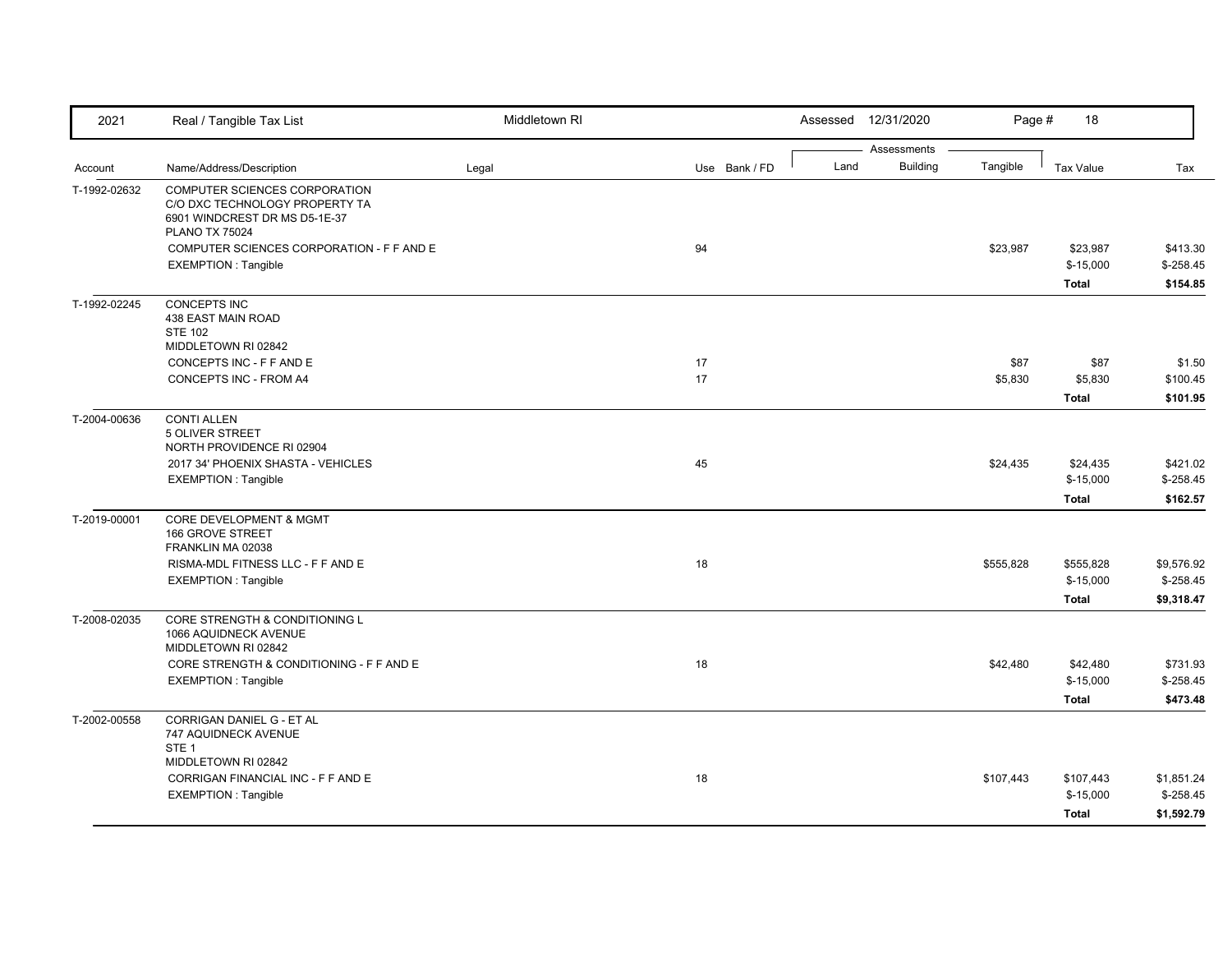| 2021         | Real / Tangible Tax List                                                                     | Middletown RI |               | Assessed | 12/31/2020      | Page #      | 19               |             |
|--------------|----------------------------------------------------------------------------------------------|---------------|---------------|----------|-----------------|-------------|------------------|-------------|
|              |                                                                                              |               |               |          | Assessments     |             |                  |             |
| Account      | Name/Address/Description                                                                     | Legal         | Use Bank / FD | Land     | <b>Building</b> | Tangible    | <b>Tax Value</b> | Tax         |
| T-2005-00578 | CORT FURNITURE RENTAL<br><b>BADEN TX MGT LLC</b><br>PO BOX 80397<br>FT WAYNE IN 46898        |               |               |          |                 |             |                  |             |
|              | CORT FURNITURE RENTAL - F F AND E                                                            |               | 94            |          |                 | \$257,657   | \$257,657        | \$4,439.43  |
|              | EXEMPTION: Tangible                                                                          |               |               |          |                 |             | $$-15,000$       | $$-258.45$  |
|              |                                                                                              |               |               |          |                 |             | <b>Total</b>     | \$4,180.98  |
| T-1992-04933 | <b>COX COMMUNICATIONS LLC</b><br>6205-A PEACHTREE DUNWOODY RD<br>12TH<br>ATLANTA GA 30328    |               |               |          |                 |             |                  |             |
|              | COX COMMUNICATIONS INC - F F AND E                                                           |               | 18            |          |                 | \$2,623,964 | \$2,623,964      | \$45,210.90 |
|              | <b>EXEMPTION: Tangible</b>                                                                   |               |               |          |                 |             | $$-15,000$       | $$-258.45$  |
|              |                                                                                              |               |               |          |                 |             | <b>Total</b>     | \$44,952.45 |
| T-1992-02603 | <b>CROOKES DENNIS M</b><br>C/O DENNIS M CROOKES<br>238 EAST MAIN ROAD<br>MIDDLETOWN RI 02842 |               |               |          |                 |             |                  |             |
|              | WOODHOOKER'S SPORTS TAVERN - F F AND E                                                       |               | 18            |          |                 | \$226       | \$226            | \$3.89      |
|              | WOODHOOKER'S SPORTS TAVERN - FROM A4                                                         |               | 18            |          |                 | \$15,080    | \$15,080         | \$259.83    |
|              | <b>EXEMPTION: Tangible</b>                                                                   |               |               |          |                 |             | $$-15,000$       | $$ -258.45$ |
|              |                                                                                              |               |               |          |                 |             | <b>Total</b>     | \$5.27      |
| T-2000-00684 | CROWN ATLANTIC CO LLC<br><b>PMB353</b><br>4017 WASHINGTON RD<br>MCMURRAY PA 15317-2520       |               |               |          |                 |             |                  |             |
|              | CROWN ATLANTIC COMPANY LLC - F F AND E                                                       |               | 18            |          |                 | \$15,510    | \$15,510         | \$267.24    |
|              | <b>EXEMPTION: Tangible</b>                                                                   |               |               |          |                 |             | $$-15,000$       | $$-258.45$  |
|              |                                                                                              |               |               |          |                 |             | <b>Total</b>     | \$8.79      |
| T-2004-00545 | <b>CROWN CREDIT COMPANY</b><br>44 SOUTH WASHINGTON STREET<br>NEW BREMEN OH 45869             |               |               |          |                 |             |                  |             |
|              | CROWN CREDIT COMPANY - F F AND E                                                             |               | 94            |          |                 | \$28,993    | \$28,993         | \$499.55    |
|              | <b>EXEMPTION: Tangible</b>                                                                   |               |               |          |                 |             | $$-15,000$       | $$-258.45$  |
|              |                                                                                              |               |               |          |                 |             | <b>Total</b>     | \$241.10    |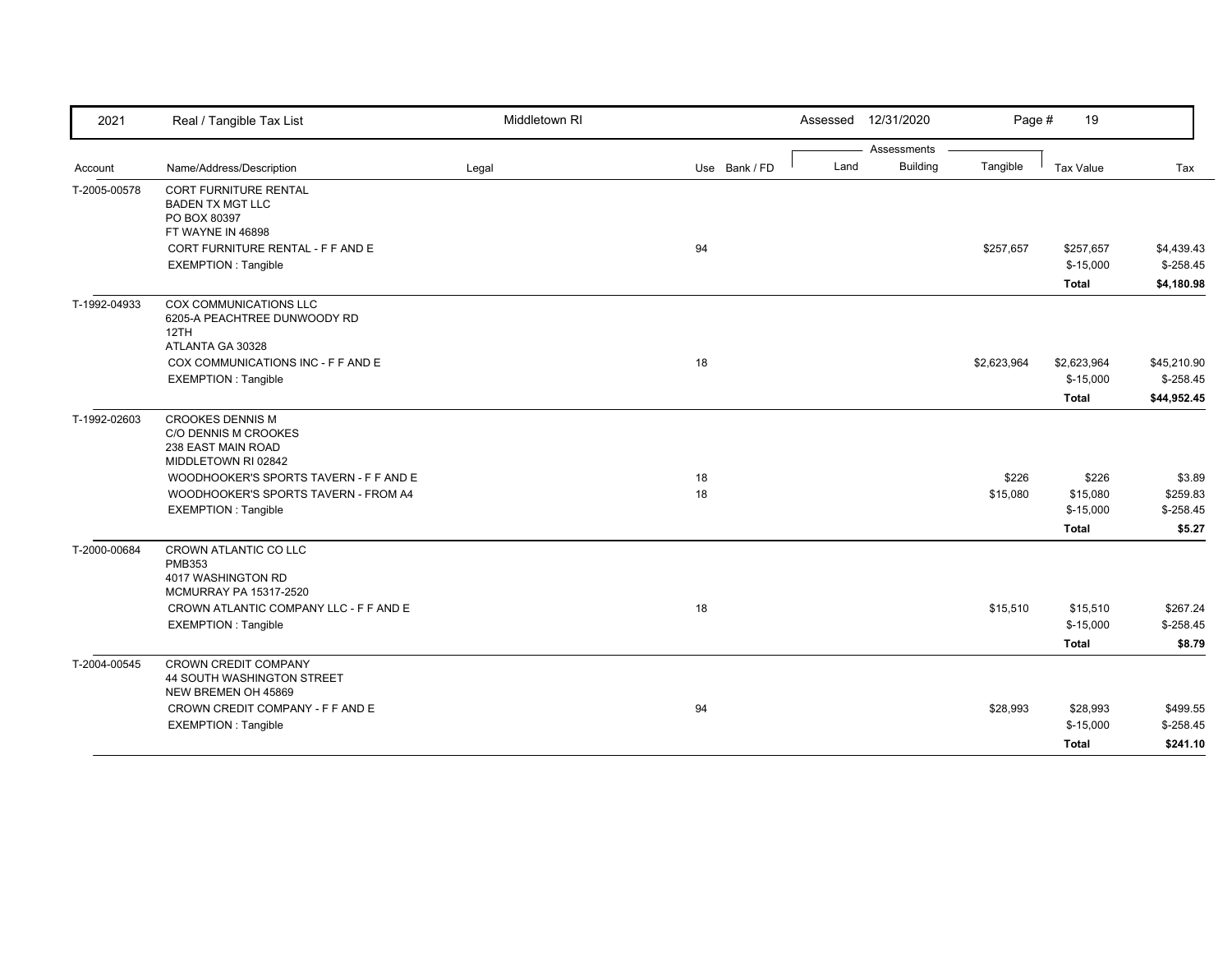| 2021         | Real / Tangible Tax List                                                                                                                                                         | Middletown RI |               | Assessed | 12/31/2020      | Page #    | 20                                      |                                        |
|--------------|----------------------------------------------------------------------------------------------------------------------------------------------------------------------------------|---------------|---------------|----------|-----------------|-----------|-----------------------------------------|----------------------------------------|
|              |                                                                                                                                                                                  |               |               |          | Assessments     |           |                                         |                                        |
| Account      | Name/Address/Description                                                                                                                                                         | Legal         | Use Bank / FD | Land     | <b>Building</b> | Tangible  | Tax Value                               | Tax                                    |
| T-2008-02013 | <b>CSI LEASING INC</b><br>ATTN: PROPERTY TAX DEPT<br>9990 OLD OLIVE ST RD - STE 101<br>ST LOUIS MO 63141-5901                                                                    |               |               |          |                 |           |                                         |                                        |
|              | CSI LEASING INC - F F AND E                                                                                                                                                      |               | 94            |          |                 | \$37,675  | \$37,675                                | \$649.14                               |
|              | <b>EXEMPTION: Tangible</b>                                                                                                                                                       |               |               |          |                 |           | $$-15,000$                              | $$-258.45$                             |
|              |                                                                                                                                                                                  |               |               |          |                 |           | <b>Total</b>                            | \$390.69                               |
| T-1992-02646 | <b>CUMBERLAND FARMS INC #1264</b><br><b>C/O TAX DEPARTMENT</b><br><b>165 FLANDERS ROAD</b><br>WESTBOROUGH MA 01581<br>CUMBERLAND FARMS #1264 - F F AND E<br>EXEMPTION : Tangible |               | 18            |          |                 | \$366,406 | \$366,406<br>$$-15,000$<br><b>Total</b> | \$6,313.18<br>$$-258.45$<br>\$6,054.73 |
| T-2003-00564 | <b>CUSTOM HOUSE COFFEE LLC</b><br>796 AQUIDNECK AVENUE<br>MIDDLETOWN RI 02842                                                                                                    |               |               |          |                 |           |                                         |                                        |
|              | CUSTOM HOUSE COFFEE LLC - F F AND E                                                                                                                                              |               | 18            |          |                 | \$633     | \$633                                   | \$10.91                                |
|              | CUSTOM HOUSE COFFEE LLC - FROM A4                                                                                                                                                |               | 18            |          |                 | \$70,330  | \$70,330                                | \$1,211.79                             |
|              | <b>EXEMPTION: Tangible</b>                                                                                                                                                       |               |               |          |                 |           | $$-15,000$                              | $$-258.45$                             |
|              |                                                                                                                                                                                  |               |               |          |                 |           | <b>Total</b>                            | \$964.25                               |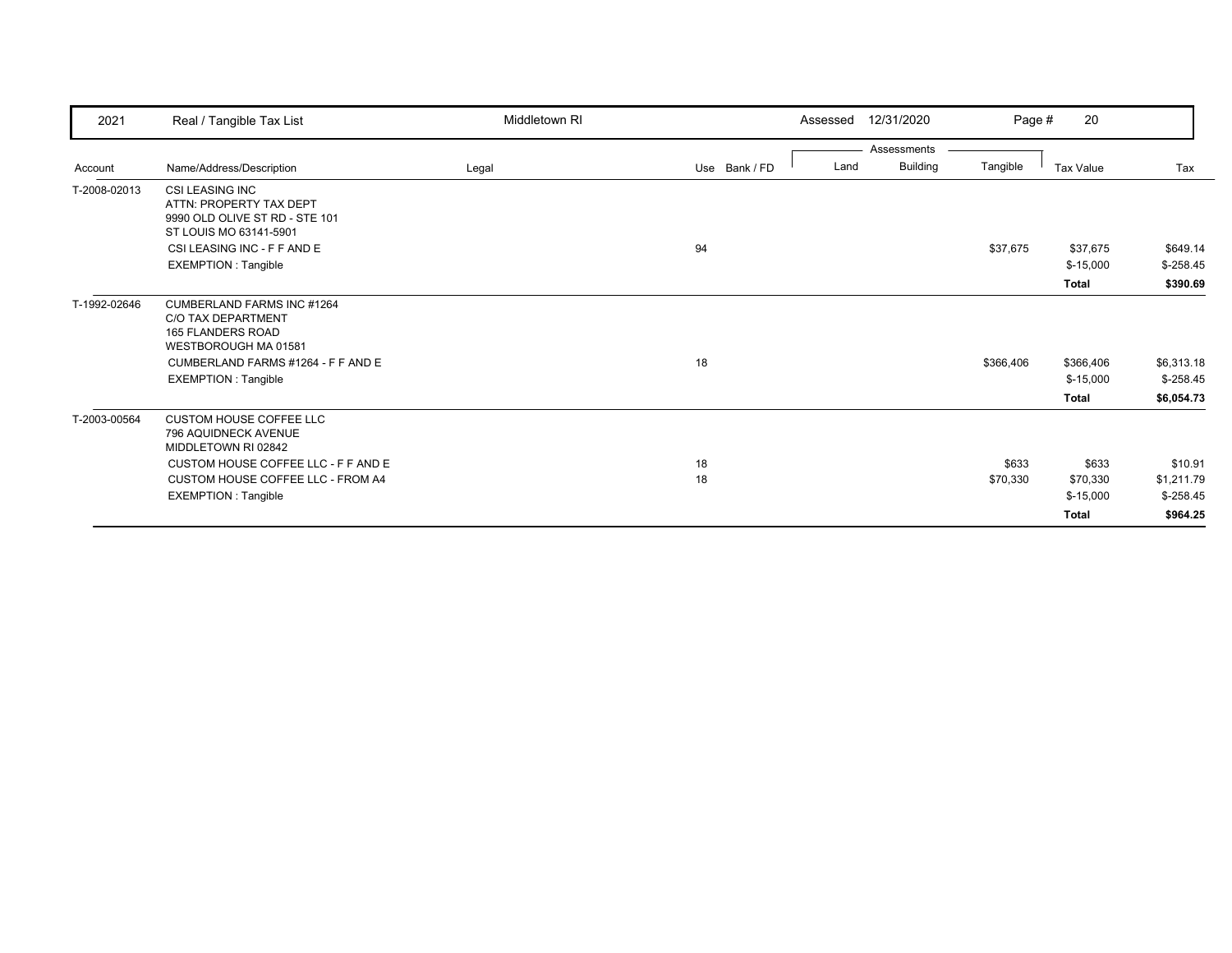| 2021                         | Real / Tangible Tax List                                                            | Middletown RI |               | Assessed | 12/31/2020      | Page #    | 21           |             |
|------------------------------|-------------------------------------------------------------------------------------|---------------|---------------|----------|-----------------|-----------|--------------|-------------|
|                              |                                                                                     |               |               |          | Assessments     |           |              |             |
| Account                      | Name/Address/Description                                                            | Legal         | Use Bank / FD | Land     | <b>Building</b> | Tangible  | Tax Value    | Tax         |
| T-1992-02690                 | D & H INC<br>210 CODDINGTON HWY<br>MIDDLETOWN RI 02842                              |               |               |          |                 |           |              |             |
|                              | CODDINGTON BREWING CO - F F AND E                                                   |               | 18            |          |                 | \$47,954  | \$47,954     | \$826.25    |
|                              | <b>EXEMPTION: Tangible</b>                                                          |               |               |          |                 |           | $$-15,000$   | $$-258.45$  |
|                              |                                                                                     |               |               |          |                 |           | Total        | \$567.80    |
| T-1992-08135<br>T-2005-00586 | D & M TIRE SALES LTD<br>729 WEST MAIN ROAD<br>MIDDLETOWN RI 02842                   |               |               |          |                 |           |              |             |
|                              | D & M TIRE SALES LTD - F F AND E                                                    |               | 18            |          |                 | \$9,971   | \$9,971      | \$171.80    |
|                              | D & M TIRE SALES LTD - FROM A4                                                      |               | 18            |          |                 | \$16,410  | \$16,410     | \$282.74    |
|                              | <b>EXEMPTION: Tangible</b>                                                          |               |               |          |                 |           | $$-15,000$   | $$-258.45$  |
|                              |                                                                                     |               |               |          |                 |           | <b>Total</b> | \$196.09    |
|                              | D ANG P CORPORATION<br>23 VALLEY ROAD<br>MIDDLETOWN RI 02842                        |               |               |          |                 |           |              |             |
|                              | BANGKOK CITY THAI RESTAURANT - F F AND E                                            |               | 18            |          |                 | \$131,042 | \$131,042    | \$2,257.85  |
|                              | <b>EXEMPTION: Tangible</b>                                                          |               |               |          |                 |           | $$-15,000$   | $$-258.45$  |
|                              |                                                                                     |               |               |          |                 |           | Total        | \$1,999.40  |
| T-1994-00293                 | <b>DE FOODS INC</b><br>101 ACCORD PARK DRIVE<br>SUITE 104<br>NORWELL MA 02061       |               |               |          |                 |           |              |             |
|                              | KFC - F F AND E                                                                     |               | 18            |          |                 | \$925     | \$925        | \$15.94     |
|                              | KFC - FROM A4                                                                       |               | 18            |          |                 | \$61,680  | \$61,680     | \$1,062.75  |
|                              | <b>EXEMPTION: Tangible</b>                                                          |               |               |          |                 |           | $$-15,000$   | $$-258.45$  |
|                              |                                                                                     |               |               |          |                 |           | Total        | \$820.24    |
| T-2000-00663                 | DE LAGE LANDEN FINANCIAL SRV<br>1111 OLD EAGLE SCHOOL ROAD<br><b>WAYNE PA 19087</b> |               |               |          |                 |           |              |             |
|                              | DE LAGE LANDEN FINANCIAL - F F AND E                                                |               | 94            |          |                 | \$590,319 | \$590,319    | \$10,171.20 |
|                              | <b>EXEMPTION: Tangible</b>                                                          |               |               |          |                 |           | $$-15,000$   | $$-258.45$  |
|                              |                                                                                     |               |               |          |                 |           | Total        | \$9,912.75  |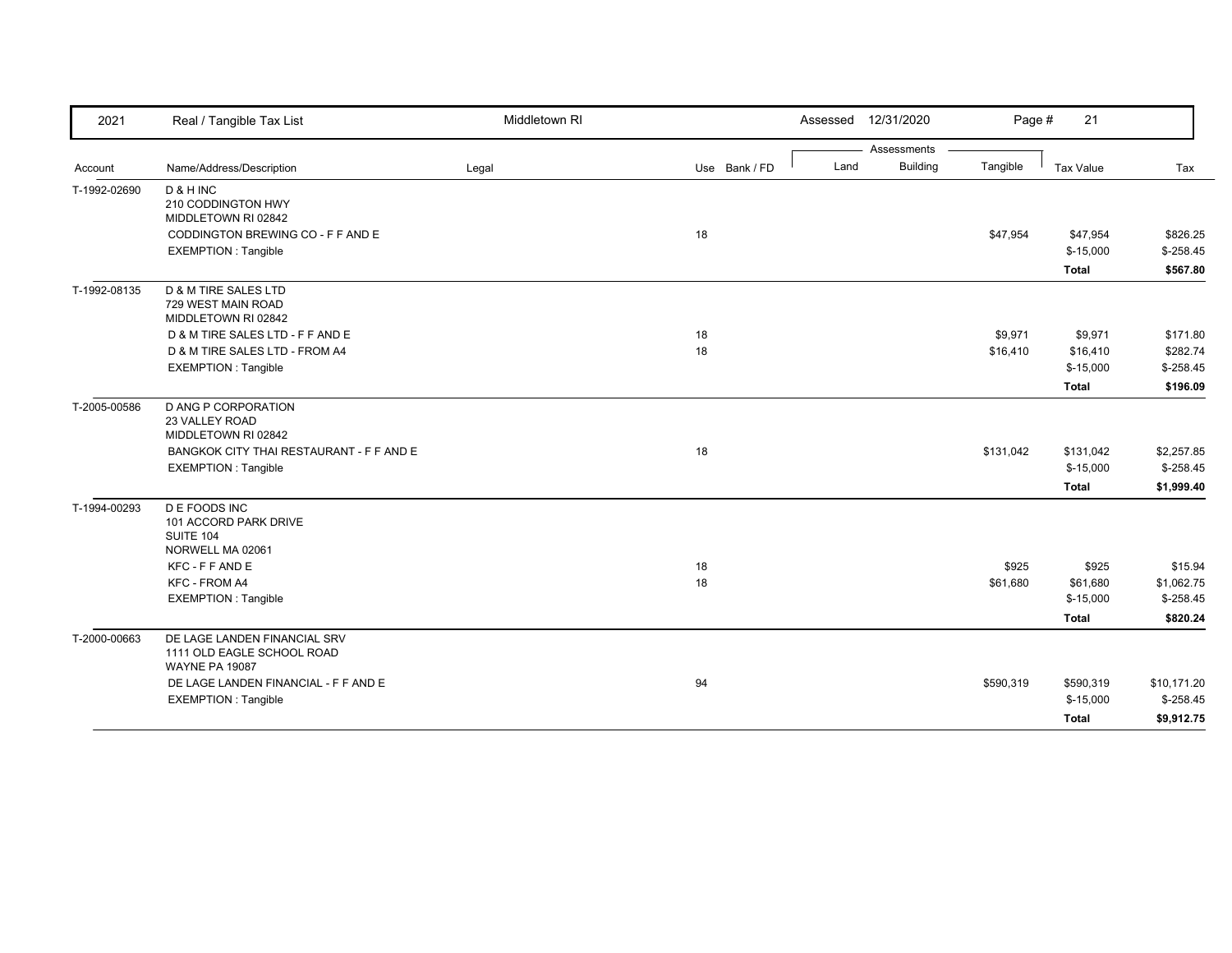| 2021         | Real / Tangible Tax List                    | Middletown RI |               |      | Assessed 12/31/2020 | Page #   | 22               |            |
|--------------|---------------------------------------------|---------------|---------------|------|---------------------|----------|------------------|------------|
|              |                                             |               |               |      | Assessments         |          |                  |            |
| Account      | Name/Address/Description                    | Legal         | Use Bank / FD | Land | <b>Building</b>     | Tangible | <b>Tax Value</b> | Tax        |
| T-2021-00018 | DEFREITAS JASON                             |               |               |      |                     |          |                  |            |
|              | 1064 WAPPING ROAD                           |               |               |      |                     |          |                  |            |
|              | MIDDLETOWN RI 02842                         |               |               |      |                     |          |                  |            |
|              | SEASONAL SOLUTIONS LLC - F F AND E          |               | 18            |      |                     | \$45,000 | \$45,000         | \$775.35   |
|              | <b>EXEMPTION: Tangible</b>                  |               |               |      |                     |          | $$-15,000$       | $$-258.45$ |
|              |                                             |               |               |      |                     |          | <b>Total</b>     | \$516.90   |
| T-2021-00009 | DELL EQUIPMENT FUNDING LP                   |               |               |      |                     |          |                  |            |
|              | ATTN: PROP TAX DEPT                         |               |               |      |                     |          |                  |            |
|              | ONE DELL WAY RR1-35                         |               |               |      |                     |          |                  |            |
|              | ROUND ROCK TX 78682                         |               |               |      |                     |          |                  |            |
|              | DELL EQUIPMENT FUNDING LP - F F AND E       |               | 94            |      |                     | \$15,247 | \$15,247         | \$262.71   |
|              | <b>EXEMPTION: Tangible</b>                  |               |               |      |                     |          | $$-15,000$       | $$-258.45$ |
|              |                                             |               |               |      |                     |          | <b>Total</b>     | \$4.26     |
| T-2004-00598 | <b>DETWILER DEVIN &amp; TRACY</b>           |               |               |      |                     |          |                  |            |
|              | <b>JO D-ALAN SALON</b>                      |               |               |      |                     |          |                  |            |
|              | 790 AQUIDNECK AVENUE<br>MIDDLETOWN RI 02842 |               |               |      |                     |          |                  |            |
|              | JO D'ALAN SALON - F F AND E                 |               | 18            |      |                     | \$23,640 | \$23,640         | \$407.32   |
|              | <b>EXEMPTION: Tangible</b>                  |               |               |      |                     |          | $$-15,000$       | $$-258.45$ |
|              |                                             |               |               |      |                     |          |                  |            |
|              |                                             |               |               |      |                     |          | <b>Total</b>     | \$148.87   |
| T-2017-00004 | DIEGOS MIDDLETOWN LLC                       |               |               |      |                     |          |                  |            |
|              | 116 AQUIDNECK AVENUE                        |               |               |      |                     |          |                  |            |
|              | MIDDLETOWN RI 02842                         |               |               |      |                     |          |                  |            |
|              | DIEGOS BARRIO CANTINA - F F AND E           |               | 18            |      |                     | \$28,591 | \$28,591         | \$492.62   |
|              | <b>EXEMPTION: Tangible</b>                  |               |               |      |                     |          | $$-15,000$       | $$-258.45$ |
|              |                                             |               |               |      |                     |          | <b>Total</b>     | \$234.17   |
| T-1992-03021 | DIGITAL DIAGNOSTICS INC                     |               |               |      |                     |          |                  |            |
|              | PO BOX 4267                                 |               |               |      |                     |          |                  |            |
|              | MIDDLETOWN RI 02842                         |               |               |      |                     |          |                  |            |
|              | DIGITAL DIAGNOSTICS INC - F F AND E         |               | 17            |      |                     | \$3,601  | \$3,601          | \$62.05    |
|              |                                             |               |               |      |                     |          | <b>Total</b>     | \$62.05    |
| T-2003-00568 | <b>DIRECT MAIL MANAGER INC</b>              |               |               |      |                     |          |                  |            |
|              | 800 AQUIDNECK AVENUE                        |               |               |      |                     |          |                  |            |
|              | <b>ATTN: HOLLY</b>                          |               |               |      |                     |          |                  |            |
|              | MIDDLETOWN RI 02842                         |               |               |      |                     |          |                  |            |
|              | DIRECT MAIL MANAGER - F F AND E             |               | 18            |      |                     | \$17,605 | \$17,605         | \$303.33   |
|              | <b>EXEMPTION: Tangible</b>                  |               |               |      |                     |          | $$-15,000$       | $$-258.45$ |
|              |                                             |               |               |      |                     |          | <b>Total</b>     | \$44.88    |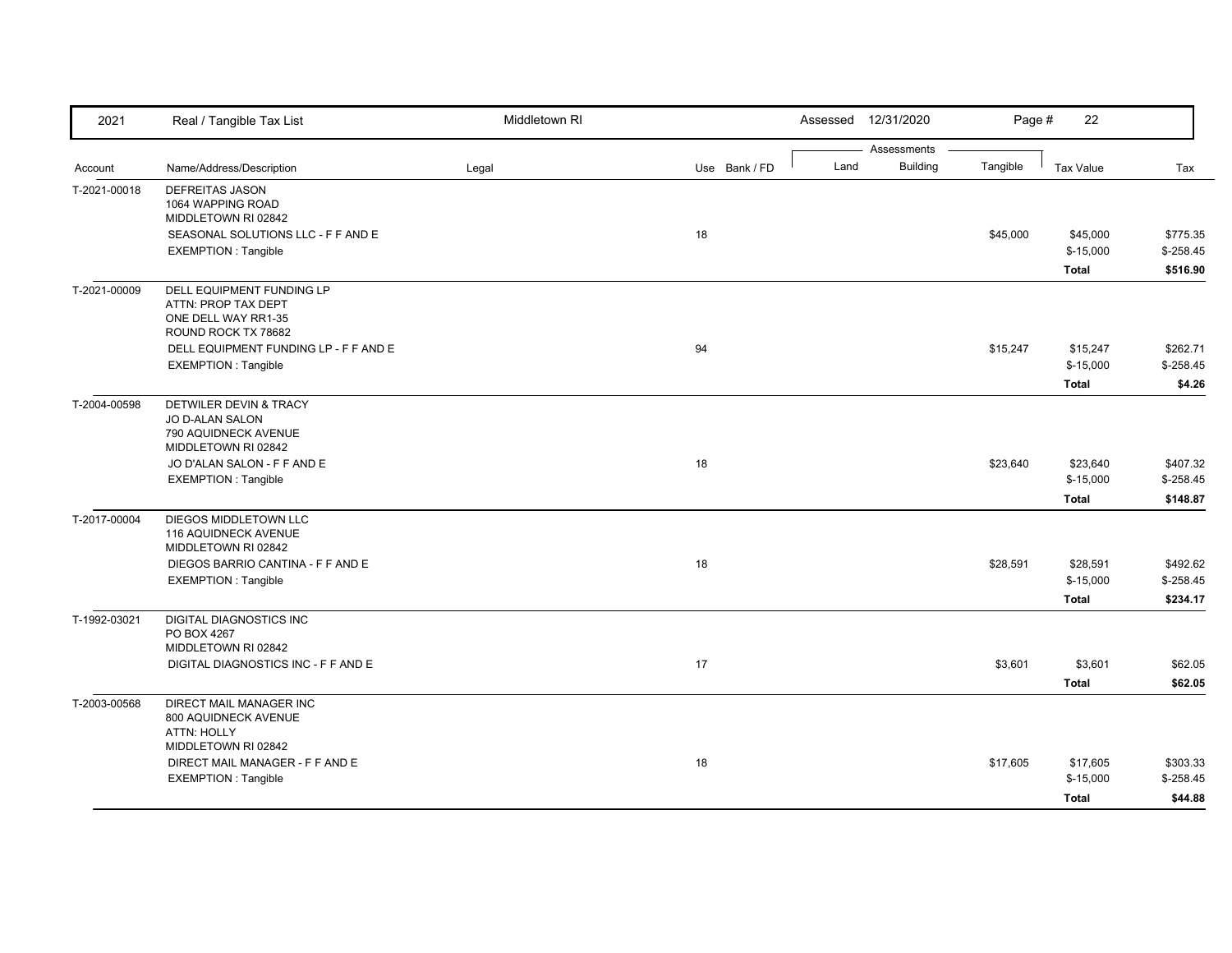| 2021         | Real / Tangible Tax List                                                                               | Middletown RI |               | 12/31/2020<br>Assessed  | Page #    | 23           |            |
|--------------|--------------------------------------------------------------------------------------------------------|---------------|---------------|-------------------------|-----------|--------------|------------|
|              |                                                                                                        |               |               | Assessments             |           |              |            |
| Account      | Name/Address/Description                                                                               | Legal         | Use Bank / FD | <b>Building</b><br>Land | Tangible  | Tax Value    | Tax        |
| T-2000-00699 | <b>DIRECTV LLC</b><br>PROPERTY TAX DEPT<br>1010 PINE RM 9E-L-01<br>ST LOUIS MO 63101                   |               |               |                         |           |              |            |
|              | DIRECTTV LLC - F F AND E                                                                               |               | 94            |                         | \$23,500  | \$23,500     | \$404.91   |
|              | <b>EXEMPTION: Tangible</b>                                                                             |               |               |                         |           | $$-15,000$   | $$-258.45$ |
|              |                                                                                                        |               |               |                         |           | <b>Total</b> | \$146.46   |
| T-2017-00019 | <b>DLL FINANCE LLD</b><br>8001 BIRCHWOOD CT - STE C<br>PO BOX 2000<br>JOHNSTON IA 50131                |               |               |                         |           |              |            |
|              | DLL FINANCE LLC - F F AND E                                                                            |               | 18            |                         | \$65,286  | \$65,286     | \$1,124.88 |
|              | <b>EXEMPTION: Tangible</b>                                                                             |               |               |                         |           | $$-15,000$   | $$-258.45$ |
|              |                                                                                                        |               |               |                         |           | <b>Total</b> | \$866.43   |
| T-2007-01915 | DOLLAR TREE STORES INC<br>C/O RYAN TAX COMPLIANCE SERVIC<br>PO BOX 460049 DEPT 710<br>HOUSTON TX 77056 |               |               |                         |           |              |            |
|              | DOLLAR TREE #3156 - F F AND E                                                                          |               | 18            |                         | \$68,480  | \$68,480     | \$1,179.91 |
|              | <b>EXEMPTION: Tangible</b>                                                                             |               |               |                         |           | $$-15,000$   | $$-258.45$ |
|              |                                                                                                        |               |               |                         |           | <b>Total</b> | \$921.46   |
| T-1998-00731 | DOUBLE RB INC<br>82 EAST MAIN ROAD<br>MIDDLETOWN RI 02842-4912                                         |               |               |                         |           |              |            |
|              | BECKY'S BBQ - F F AND E                                                                                |               | 18            |                         | \$360     | \$360        | \$6.20     |
|              | BECKY'S BBQ - FROM A4                                                                                  |               | 18            |                         | \$23,990  | \$23,990     | \$413.35   |
|              | <b>EXEMPTION: Tangible</b>                                                                             |               |               |                         |           | $$-15,000$   | $$-258.45$ |
|              |                                                                                                        |               |               |                         |           | <b>Total</b> | \$161.10   |
| T-2019-00014 | DSW SHOE WAREHOUSE INC<br>ATTN: TAX DEPT<br>810 DSW DRIVE<br>COLUMBUS OH 43219                         |               |               |                         |           |              |            |
|              | DSW SHOE WAREHOUSE #29623 - F F AND E                                                                  |               | 18            |                         | \$247,349 | \$247,349    | \$4,261.82 |
|              | <b>EXEMPTION: Tangible</b>                                                                             |               |               |                         |           | $$-15,000$   | $$-258.45$ |
|              |                                                                                                        |               |               |                         |           | <b>Total</b> | \$4,003.37 |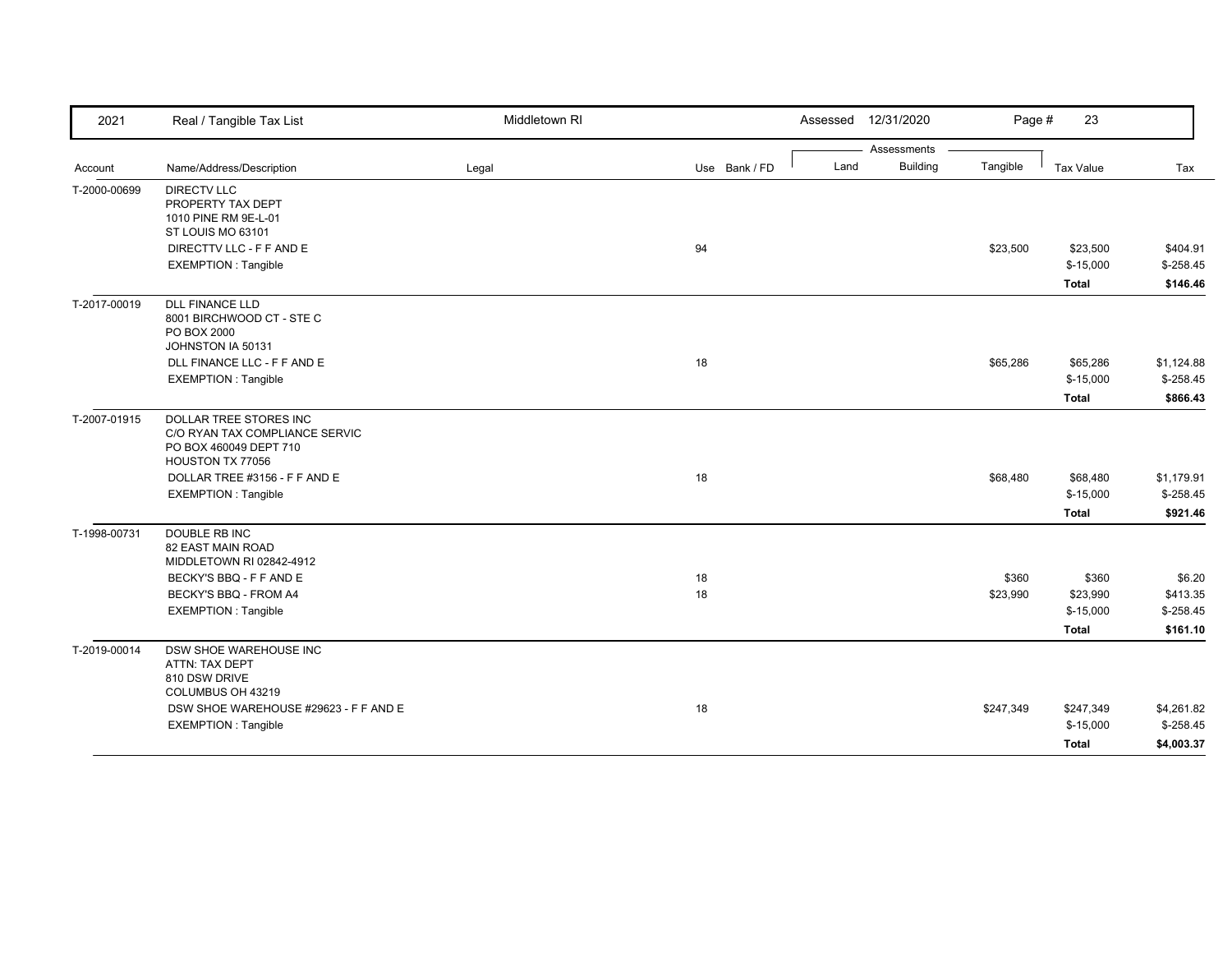| 2021         | Real / Tangible Tax List                                                                       | Middletown RI |               | Assessed 12/31/2020 |                 | Page #    | 24                         |                        |
|--------------|------------------------------------------------------------------------------------------------|---------------|---------------|---------------------|-----------------|-----------|----------------------------|------------------------|
|              |                                                                                                |               |               |                     | Assessments     |           |                            |                        |
| Account      | Name/Address/Description                                                                       | Legal         | Use Bank / FD | Land                | <b>Building</b> | Tangible  | Tax Value                  | Tax                    |
| T-2019-00024 | E FRANCES PAPER INC<br>114 WEST MAIN ROAD<br>UNIT <sub>2</sub><br>MIDDLETOWN RI 02842          |               |               |                     |                 |           |                            |                        |
|              | E FRANCES PAPER INC - F F AND E                                                                |               | 18            |                     |                 | \$41,147  | \$41,147                   | \$708.96               |
|              | <b>EXEMPTION: Tangible</b>                                                                     |               |               |                     |                 |           | $$-15,000$<br><b>Total</b> | $$-258.45$<br>\$450.51 |
| T-2010-02116 | <b>EAGLE LEASING COMPANY</b><br>PO BOX 923<br>ORANGE CT 06477                                  |               |               |                     |                 |           |                            |                        |
|              | EAGLE LEASING COMPANY - F F AND E                                                              |               | 94            |                     |                 | \$32,717  | \$32,717                   | \$563.71               |
|              | <b>EXEMPTION: Tangible</b>                                                                     |               |               |                     |                 |           | $$-15,000$                 | $$-258.45$             |
|              |                                                                                                |               |               |                     |                 |           | <b>Total</b>               | \$305.26               |
| T-1999-09236 | EAR NOSE THROAT MED & SURGERY<br>850 AQUIDNECK AVENUE<br><b>B9</b>                             |               |               |                     |                 |           |                            |                        |
|              | MIDDLETOWN RI 02842<br>EAR NOSE & THROAT MEDICINE - F F AND E                                  |               | 18            |                     |                 | \$56,032  | \$56,032                   | \$965.43               |
|              | <b>EXEMPTION: Tangible</b>                                                                     |               |               |                     |                 |           | $$-15,000$                 | $$-258.45$             |
|              |                                                                                                |               |               |                     |                 |           | <b>Total</b>               | \$706.98               |
| T-2017-00016 | <b>EAST ISLAND RESERVE</b><br>543 THAMES STREET<br>NEWPORT RI 02840                            |               |               |                     |                 |           |                            |                        |
|              | EAST ISLAND RESERVE - F F AND E                                                                |               | 18            |                     |                 | \$3,722   | \$3,722                    | \$64.13                |
|              | EAST ISLAND RESERVE - FROM A4                                                                  |               | 18            |                     |                 | \$180,000 | \$180,000                  | \$3,101.40             |
|              | <b>EXEMPTION: Tangible</b>                                                                     |               |               |                     |                 |           | $$-15,000$                 | $$-258.45$             |
|              |                                                                                                |               |               |                     |                 |           | <b>Total</b>               | \$2,907.08             |
| T-1992-12855 | EAST MAIN NUTRITION LLC<br>510 EAST MAIN ROAD<br><b>UNITS 4 &amp; 5</b><br>MIDDLETOWN RI 02842 |               |               |                     |                 |           |                            |                        |
|              | NATURE'S GOODNESS - F F AND E                                                                  |               | 17            |                     |                 | \$728     | \$728                      | \$12.54                |
|              | NATURE'S GOODNESS - FROM A4                                                                    |               | 17            |                     |                 | \$30,880  | \$30,880                   | \$532.06               |
|              | <b>EXEMPTION: Tangible</b>                                                                     |               |               |                     |                 |           | $$-15,000$                 | $$-258.45$             |
|              |                                                                                                |               |               |                     |                 |           | <b>Total</b>               | \$286.15               |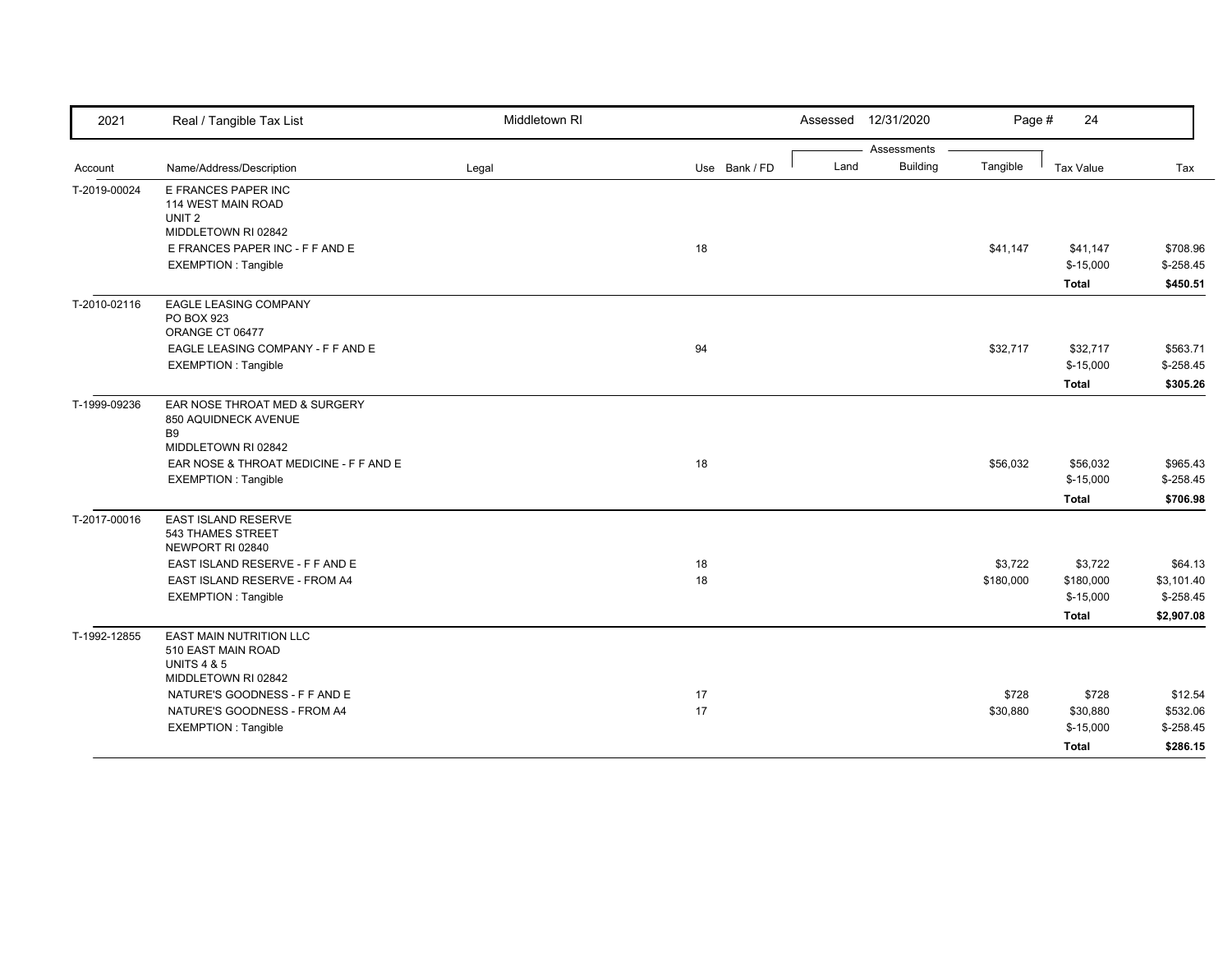| 2021         | Real / Tangible Tax List                                    | Middletown RI |               |      | Assessed 12/31/2020 | Page #   | 25           |                        |
|--------------|-------------------------------------------------------------|---------------|---------------|------|---------------------|----------|--------------|------------------------|
|              |                                                             |               |               |      | Assessments         |          |              |                        |
| Account      | Name/Address/Description                                    | Legal         | Use Bank / FD | Land | <b>Building</b>     | Tangible | Tax Value    | Tax                    |
| T-2008-02012 | <b>EASTERN SPECIALITY FINANCE INC</b><br>630 N CENTRAL EXPY |               |               |      |                     |          |              |                        |
|              | STE A                                                       |               |               |      |                     |          |              |                        |
|              | <b>PLANO TX 75074</b>                                       |               |               |      |                     |          |              |                        |
|              | CHECK N GO - F F AND E                                      |               | 18            |      |                     | \$25,875 | \$25,875     | \$445.83               |
|              | <b>EXEMPTION: Tangible</b>                                  |               |               |      |                     |          | $$-15,000$   | $$-258.45$             |
|              |                                                             |               |               |      |                     |          | <b>Total</b> | \$187.38               |
| T-1992-03342 | <b>EASTON POND CHIROPRACTIC</b>                             |               |               |      |                     |          |              |                        |
|              | 272 VALLEY ROAD                                             |               |               |      |                     |          |              |                        |
|              | MIDDLETOWN RI 02842                                         |               |               |      |                     |          |              |                        |
|              | EASTON POND CHIROPRACTIC INC - F F AND E                    |               | 18            |      |                     | \$418    | \$418        | \$7.20                 |
|              | EASTON POND CHIROPRACTIC INC - FROM A4                      |               | 18            |      |                     | \$27,850 | \$27,850     | \$479.86               |
|              | <b>EXEMPTION: Tangible</b>                                  |               |               |      |                     |          | $$-15,000$   | $$-258.45$             |
|              |                                                             |               |               |      |                     |          | <b>Total</b> | \$228.61               |
| T-2016-00027 | EASTON POND REALTY LLC                                      |               |               |      |                     |          |              |                        |
|              | 55 JOHN CLARK ROAD                                          |               |               |      |                     |          |              |                        |
|              | MIDDLETOWN RI 02842                                         |               |               |      |                     |          |              |                        |
|              | EASTON POND REALTY LLC - F F AND E                          |               | 18            |      |                     | \$56,532 | \$56,532     | \$974.05<br>$$-258.45$ |
|              | <b>EXEMPTION: Tangible</b>                                  |               |               |      |                     |          | $$-15,000$   |                        |
|              |                                                             |               |               |      |                     |          | <b>Total</b> | \$715.60               |
| T-2012-00066 | <b>ECKHART JAN &amp; MICHELLE</b><br>19 THIRD BEACH ROAD    |               |               |      |                     |          |              |                        |
|              | MIDDLETOWN RI 02842                                         |               |               |      |                     |          |              |                        |
|              | SWEET BERRY FARM - F F AND E                                |               | 18            |      |                     | \$27,116 | \$27,116     | \$467.21               |
|              | <b>EXEMPTION: Tangible</b>                                  |               |               |      |                     |          | $$-15,000$   | $$-258.45$             |
|              |                                                             |               |               |      |                     |          | <b>Total</b> | \$208.76               |
| T-1992-08124 | EDEN NORTHGATE LLC                                          |               |               |      |                     |          |              |                        |
|              | 136 BROOKLINE AVENUE                                        |               |               |      |                     |          |              |                        |
|              | BOSTON MA 02215                                             |               |               |      |                     |          |              |                        |
|              | EDEN NORTHGATE LLC - F F AND E                              |               | 18            |      |                     | \$43,985 | \$43,985     | \$757.86               |
|              | <b>EXEMPTION: Tangible</b>                                  |               |               |      |                     |          | $$-15,000$   | $$-258.45$             |
|              |                                                             |               |               |      |                     |          | <b>Total</b> | \$499.41               |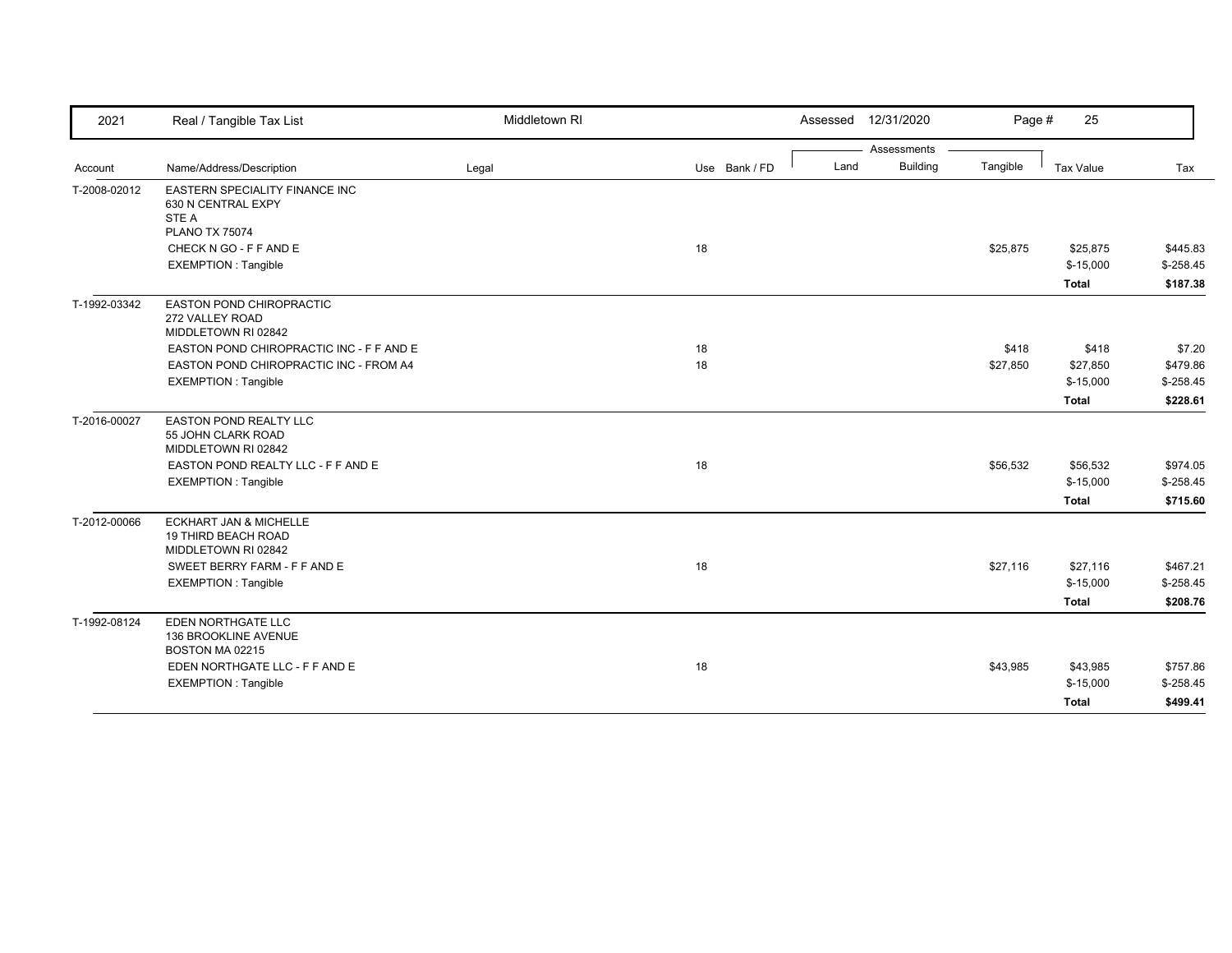| 2021         | Real / Tangible Tax List                                                                                                                | Middletown RI |               | 12/31/2020<br>Assessed  | Page #      | 26               |             |
|--------------|-----------------------------------------------------------------------------------------------------------------------------------------|---------------|---------------|-------------------------|-------------|------------------|-------------|
|              |                                                                                                                                         |               |               | Assessments             |             |                  |             |
| Account      | Name/Address/Description                                                                                                                | Legal         | Use Bank / FD | <b>Building</b><br>Land | Tangible    | <b>Tax Value</b> | Tax         |
| T-1992-04166 | ELECTRIC BOAT CORPORATION<br>75 EASTERN POINT ROAD<br>DEPT 613 - J88-9<br>GROTON CT 06340-4989<br>ELECTRIC BOAT CORPORATION - F F AND E |               | 18            |                         | \$139,533   | \$139,533        | \$2,404.15  |
|              | <b>EXEMPTION: Tangible</b>                                                                                                              |               |               |                         |             | $$-15,000$       | $$-258.45$  |
|              |                                                                                                                                         |               |               |                         |             | <b>Total</b>     | \$2,145.70  |
| T-1997-00436 | <b>EMBRACE HOME LOANS INC</b><br><b>25 ENTERPRISE CENTER</b><br>MIDDLETOWN RI 02842-5201                                                |               |               |                         |             |                  |             |
|              | EMBRACE HOME LOANS INC - F F AND E                                                                                                      |               | 18            |                         | \$4,170,924 | \$4,170,924      | \$71,865.02 |
|              | <b>EXEMPTION: Tangible</b>                                                                                                              |               |               |                         |             | $$-15,000$       | $$-258.45$  |
|              |                                                                                                                                         |               |               |                         |             | <b>Total</b>     | \$71,606.57 |
| T-1996-00466 | EMPIRE VISION CENTER INC #1194<br>PO BOX 2539<br>SAN ANTONIO TX 78299                                                                   |               |               |                         |             |                  |             |
|              | VISIONWORKS #1194 - F F AND E                                                                                                           |               | 18            |                         | \$96,740    | \$96,740         | \$1,666.83  |
|              | <b>EXEMPTION: Tangible</b>                                                                                                              |               |               |                         |             | $$-15,000$       | $$-258.45$  |
|              |                                                                                                                                         |               |               |                         |             | <b>Total</b>     | \$1,408.38  |
| T-2002-00565 | <b>EPLUS GROUP INC</b><br>ATTN: PROP TX DEPT MS 239<br>13595 DULLES TECH DR<br>HERNDON VA 20171-3413                                    |               |               |                         |             |                  |             |
|              | EPLUS GROUP INC - F F AND E                                                                                                             |               | 94            |                         | \$37,812    | \$37,812         | \$651.50    |
|              | <b>EXEMPTION: Tangible</b>                                                                                                              |               |               |                         |             | $$-15,000$       | $$-258.45$  |
|              |                                                                                                                                         |               |               |                         |             | <b>Total</b>     | \$393.05    |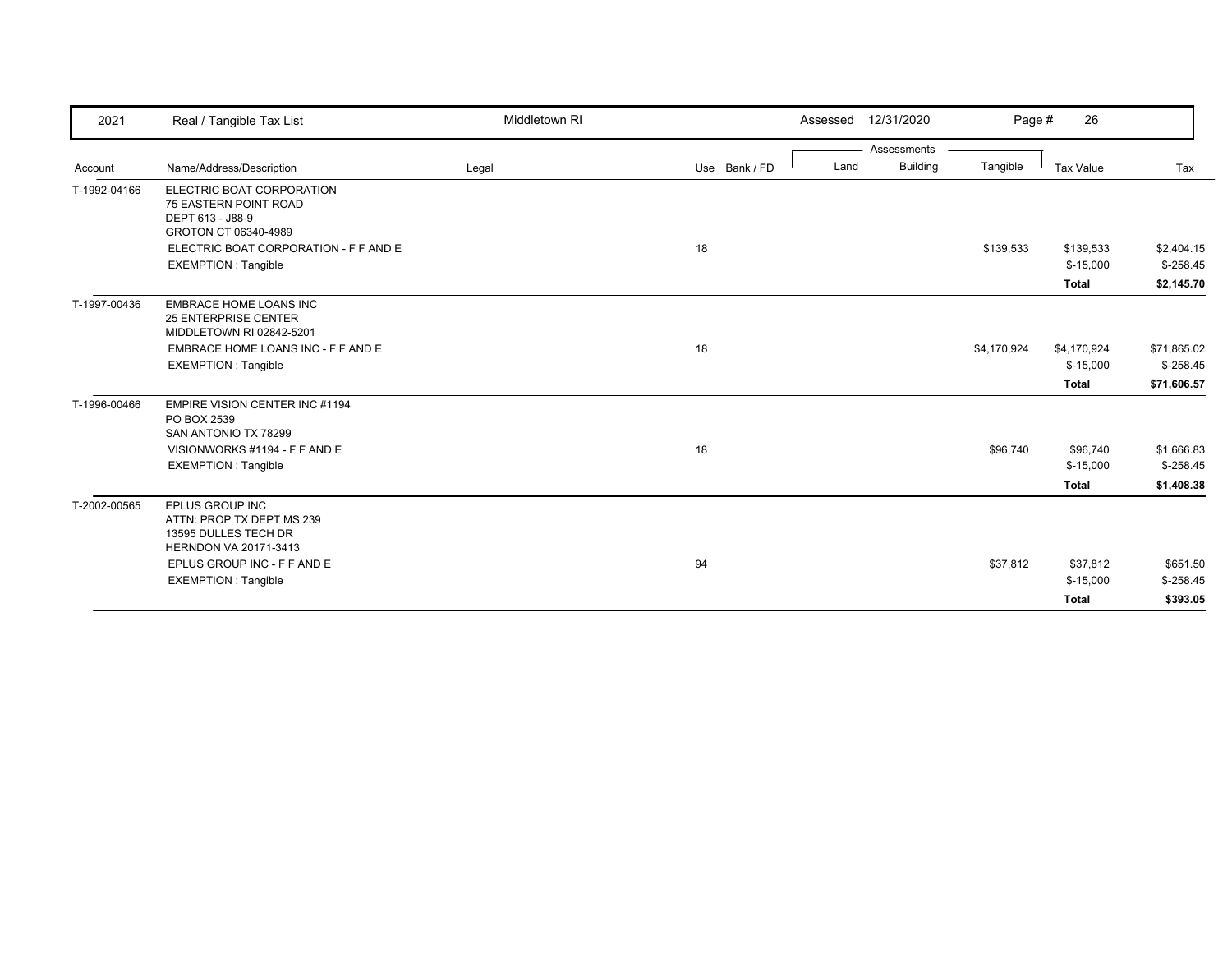| 2021         | Real / Tangible Tax List                                          | Middletown RI |               |      | Assessed 12/31/2020 | Page #    | 27                      |                          |
|--------------|-------------------------------------------------------------------|---------------|---------------|------|---------------------|-----------|-------------------------|--------------------------|
|              |                                                                   |               |               |      | Assessments         |           |                         |                          |
| Account      | Name/Address/Description                                          | Legal         | Use Bank / FD | Land | <b>Building</b>     | Tangible  | <b>Tax Value</b>        | Tax                      |
| T-2005-00569 | FAIN KENNETH W<br>695 WEST MAIN ROAD                              |               |               |      |                     |           |                         |                          |
|              | MIDDLETOWN RI 02842<br>ISLAND CARPET & FLOOR COVERING - F F AND E |               |               |      |                     | \$17,556  | \$17,556                | \$302.49                 |
|              | <b>EXEMPTION: Tangible</b>                                        |               | 18            |      |                     |           | $$-15,000$              | $$-258.45$               |
|              |                                                                   |               |               |      |                     |           | <b>Total</b>            | \$44.04                  |
| T-1999-09037 | FAME AND JOY LLC                                                  |               |               |      |                     |           |                         |                          |
|              | PO BOX 3521                                                       |               |               |      |                     |           |                         |                          |
|              | NEWPORT RI 02840<br>RODEWAY INN - F F AND E                       |               | 18            |      |                     |           |                         |                          |
|              | <b>EXEMPTION: Tangible</b>                                        |               |               |      |                     | \$386,711 | \$386,711<br>$$-15,000$ | \$6,663.03<br>$$-258.45$ |
|              |                                                                   |               |               |      |                     |           | Total                   | \$6,404.58               |
| T-2005-00577 | FEDEX OFFICE & PRINT SERVICES                                     |               |               |      |                     |           |                         |                          |
|              | C/O ALTUS GROUP US INC                                            |               |               |      |                     |           |                         |                          |
|              | PO BOX 71850                                                      |               |               |      |                     |           |                         |                          |
|              | PHOENIX AZ 85050                                                  |               |               |      |                     |           |                         |                          |
|              | FEDEX OFFICE & PRINT SRV INC - F F AND E                          |               | 18            |      |                     | \$233,804 | \$233,804               | \$4,028.44               |
|              | <b>EXEMPTION: Tangible</b>                                        |               |               |      |                     |           | $$-15,000$              | $$-258.45$               |
|              |                                                                   |               |               |      |                     |           | <b>Total</b>            | \$3,769.99               |
| T-1992-09147 | FIRST BEACH LLC                                                   |               |               |      |                     |           |                         |                          |
|              | 28 JACOME WAY<br>MIDDLETOWN RI 02842                              |               |               |      |                     |           |                         |                          |
|              | NEWPORT BEACH HOTEL & SUITES - F F AND E                          |               | 18            |      |                     | \$158,766 | \$158,766               | \$2,735.54               |
|              | <b>EXEMPTION: Tangible</b>                                        |               |               |      |                     |           | $$-15,000$              | $$-258.45$               |
|              |                                                                   |               |               |      |                     |           | <b>Total</b>            | \$2,477.09               |
| T-2008-02057 | <b>FLEURANT DENISE</b>                                            |               |               |      |                     |           |                         |                          |
|              | DBA NEWPORT PSYCHOLOGY SRVS                                       |               |               |      |                     |           |                         |                          |
|              | 680 AQUIDNECK AVE<br>MIDDLETOWN RI 02842                          |               |               |      |                     |           |                         |                          |
|              | NEWPORT PSYCHOLOGICAL SVCS - F F AND E                            |               | 18            |      |                     | \$3,407   | \$3,407                 | \$58.70                  |
|              | NEWPORT PSYCHOLOGICAL SVCS - MACHINERY                            |               | 18            |      |                     | \$26,455  | \$26,455                | \$455.82                 |
|              | NEWPORT PSYCHOLOGICAL SVCS - MISC.                                |               | 18            |      |                     | \$200     | \$200                   | \$3.45                   |
|              |                                                                   |               |               |      |                     |           | <b>Total</b>            | \$517.97                 |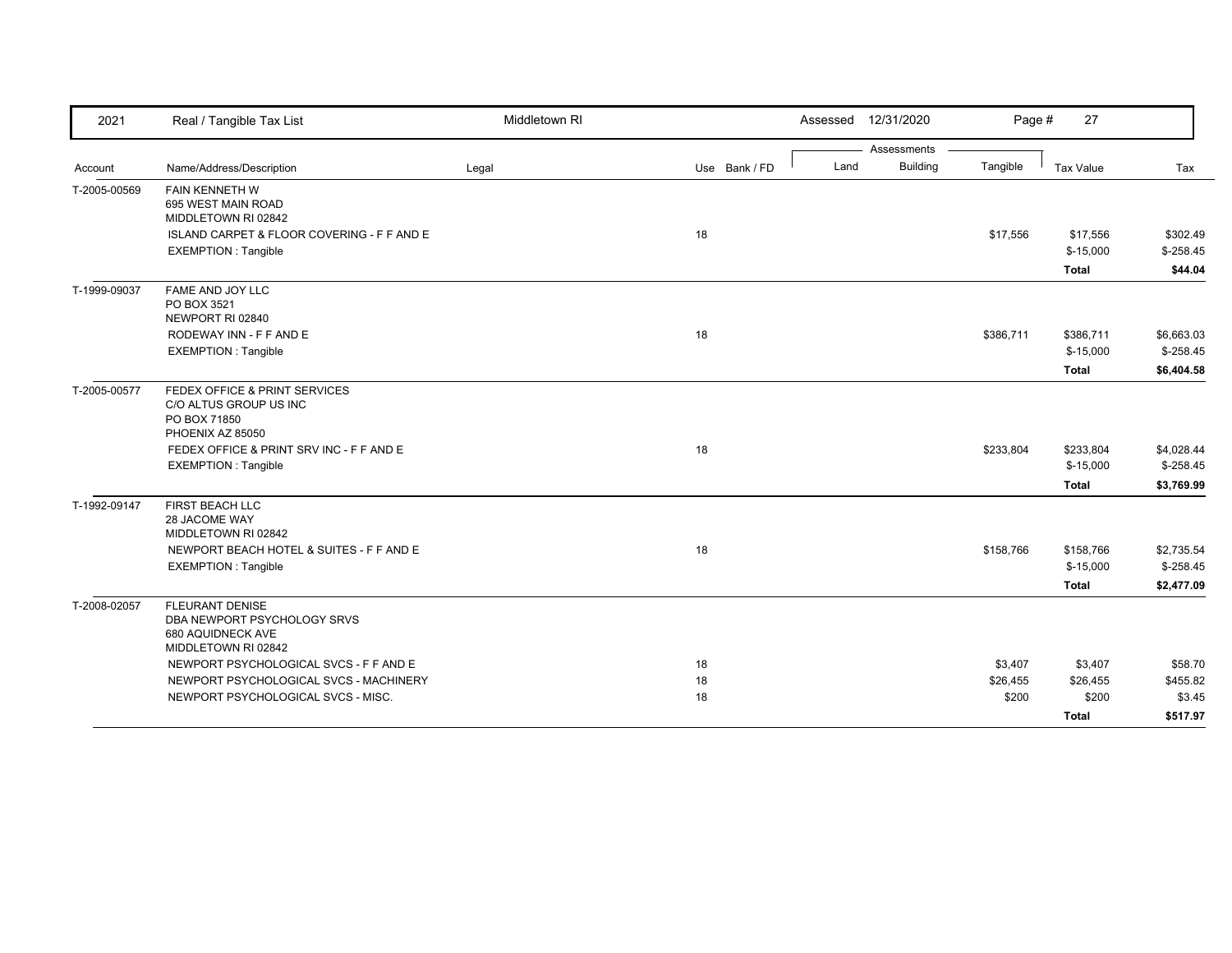| 2021         | Real / Tangible Tax List                                                                                  | Middletown RI |               |      | Assessed 12/31/2020 | Page #    | 28               |            |
|--------------|-----------------------------------------------------------------------------------------------------------|---------------|---------------|------|---------------------|-----------|------------------|------------|
|              |                                                                                                           |               |               |      | Assessments         |           |                  |            |
| Account      | Name/Address/Description                                                                                  | Legal         | Use Bank / FD | Land | <b>Building</b>     | Tangible  | <b>Tax Value</b> | Tax        |
| T-1997-00226 | FOOT & ANKLE INSTITUTE OF NE<br>850 AQUIDNECK AVENUE<br>SUITE A-3<br>MIDDLETOWN RI 02842                  |               |               |      |                     |           |                  |            |
|              | FOOT & ANKLE INSTITUTE OF NE - F F AND E                                                                  |               | 18            |      |                     | \$3,000   | \$3,000          | \$51.69    |
|              | FOOT & ANKLE INSTITUTE OF NE - FROM A4                                                                    |               | 18            |      |                     | \$21,330  | \$21,330         | \$367.52   |
|              | <b>EXEMPTION: Tangible</b>                                                                                |               |               |      |                     |           | $$-15,000$       | $$-258.45$ |
|              |                                                                                                           |               |               |      |                     |           | <b>Total</b>     | \$160.76   |
| T-2013-00015 | FOREST FARM ASSISTED LIVING LP<br>C/O PHOENIX PROP MGT INC<br>250 CENTERVILLE RD #E11<br>WARWICK RI 02886 |               |               |      |                     |           |                  |            |
|              | FOREST FARM ASSISTED LIVING - F F AND E                                                                   |               | 18            |      |                     | \$26,934  | \$26,934         | \$464.07   |
|              | <b>EXEMPTION: Tangible</b>                                                                                |               |               |      |                     |           | $$-15,000$       | $$-258.45$ |
|              |                                                                                                           |               |               |      |                     |           | <b>Total</b>     | \$205.62   |
| T-1992-03840 | FOREST FARM HEALTH CARE CENTER<br>201 FOREST AVENUE<br>MIDDLETOWN RI 02842                                |               |               |      |                     |           |                  |            |
|              | FOREST FARM HEALTH CARE CENTER - F F AND E                                                                |               | 18            |      |                     | \$104,596 | \$104,596        | \$1,802.19 |
|              | <b>EXEMPTION: Tangible</b>                                                                                |               |               |      |                     |           | $$-15,000$       | $$-258.45$ |
|              |                                                                                                           |               |               |      |                     |           | <b>Total</b>     | \$1,543.74 |
| T-2020-00019 | <b>FOY CARMEN</b><br>28 HALL AVENUE<br>NEWPORT RI 02840                                                   |               |               |      |                     |           |                  |            |
|              | SPROUT AND LENTIL LLC - F F AND E                                                                         |               | 18            |      |                     | \$39,900  | \$39,900         | \$687.48   |
|              | <b>EXEMPTION: Tangible</b>                                                                                |               |               |      |                     |           | $$-15,000$       | $$-258.45$ |
|              |                                                                                                           |               |               |      |                     |           | <b>Total</b>     | \$429.03   |
| T-1992-12293 | <b>FRAZIER WALTER L</b><br>168 RIDGEWOOD ROAD<br>MIDDLETOWN RI 02842                                      |               |               |      |                     |           |                  |            |
|              | FRAZIER'S DISPOSAL SERVICE INC - F F AND E                                                                |               | 18            |      |                     | \$50,438  | \$50,438         | \$869.05   |
|              | <b>EXEMPTION: Tangible</b>                                                                                |               |               |      |                     |           | $$-15,000$       | $$-258.45$ |
|              |                                                                                                           |               |               |      |                     |           | <b>Total</b>     | \$610.60   |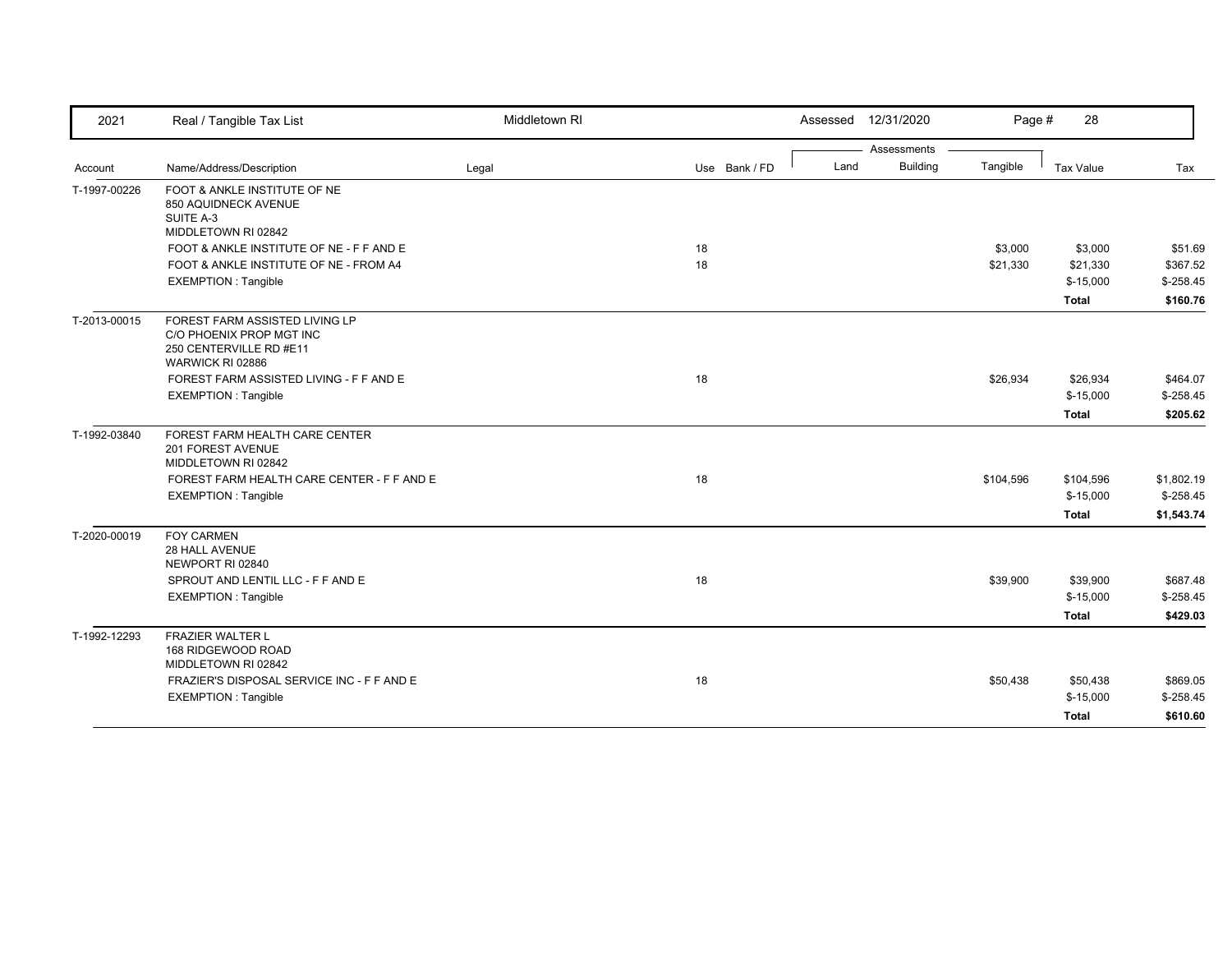| 2021         | Real / Tangible Tax List                                                                     | Middletown RI |               | 12/31/2020<br>Assessed  | Page #   | 29           |             |
|--------------|----------------------------------------------------------------------------------------------|---------------|---------------|-------------------------|----------|--------------|-------------|
|              |                                                                                              |               |               | Assessments             |          |              |             |
| Account      | Name/Address/Description                                                                     | Legal         | Use Bank / FD | <b>Building</b><br>Land | Tangible | Tax Value    | Tax         |
| T-2019-00008 | <b>GANSETT WRAPS</b><br>510 EAST MAIN ROAD<br><b>UNIT 123</b><br>MIDDLETOWN RI 02842         |               |               |                         |          |              |             |
|              | <b>GANSETT WRAPS - F F AND E</b>                                                             |               | 18            |                         | \$42,396 | \$42,396     | \$730.48    |
|              | <b>EXEMPTION: Tangible</b>                                                                   |               |               |                         |          | $$-15,000$   | $$-258.45$  |
|              |                                                                                              |               |               |                         |          | <b>Total</b> | \$472.03    |
| T-1992-00300 | GENERAL DYNAMICS INFO TECH INC<br>C/O IS&T TAX DEPT<br>13857 MCLEAREN RD<br>HERNDON VA 20171 |               |               |                         |          |              |             |
|              | GENERAL DYNAMICS INFO TECH INC - F F AND E                                                   |               | 18            |                         | \$94,317 | \$94,317     | \$1,625.08  |
|              | <b>EXEMPTION: Tangible</b>                                                                   |               |               |                         |          | $$-15,000$   | $$-258.45$  |
|              |                                                                                              |               |               |                         |          | Total        | \$1,366.63  |
| T-2017-00007 | <b>GILS APPLIANCE</b><br>PO BOX 507<br>BRISTOL RI 02809                                      |               |               |                         |          |              |             |
|              | GIL'S APPLIANCE - F F AND E                                                                  |               | 18            |                         | \$32,115 | \$32,115     | \$553.34    |
|              | <b>EXEMPTION: Tangible</b>                                                                   |               |               |                         |          | $$-15,000$   | $$ -258.45$ |
|              |                                                                                              |               |               |                         |          | Total        | \$294.89    |
| T-1997-00229 | <b>GNC HOLDINGS LLC</b><br><b>PO BOX 548</b><br>GLEN ROCK NJ 07452                           |               |               |                         |          |              |             |
|              | GENERAL NUTRITION CENTER #3551 - F F AND E                                                   |               | 17            |                         | \$16,565 | \$16,565     | \$285.41    |
|              | <b>EXEMPTION: Tangible</b>                                                                   |               |               |                         |          | $$-15,000$   | $$-258.45$  |
|              |                                                                                              |               |               |                         |          | Total        | \$26.96     |
| T-2016-00015 | <b>GRASSHOPPER LAWN &amp; LANDSCAPE</b><br>1 LAKEVIEW AVENUE<br>NEWPORT RI 02840             |               |               |                         |          |              |             |
|              | GRASSHOPPER LAWN & LANDSCAPE - F F AND E                                                     |               | 18            |                         | \$600    | \$600        | \$10.34     |
|              | GRASSHOPPER LAWN & LANDSCAPE - FROM A4                                                       |               | 18            |                         | \$20,000 | \$20,000     | \$344.60    |
|              | <b>EXEMPTION: Tangible</b>                                                                   |               |               |                         |          | $$-15,000$   | $$-258.45$  |
|              |                                                                                              |               |               |                         |          | Total        | \$96.49     |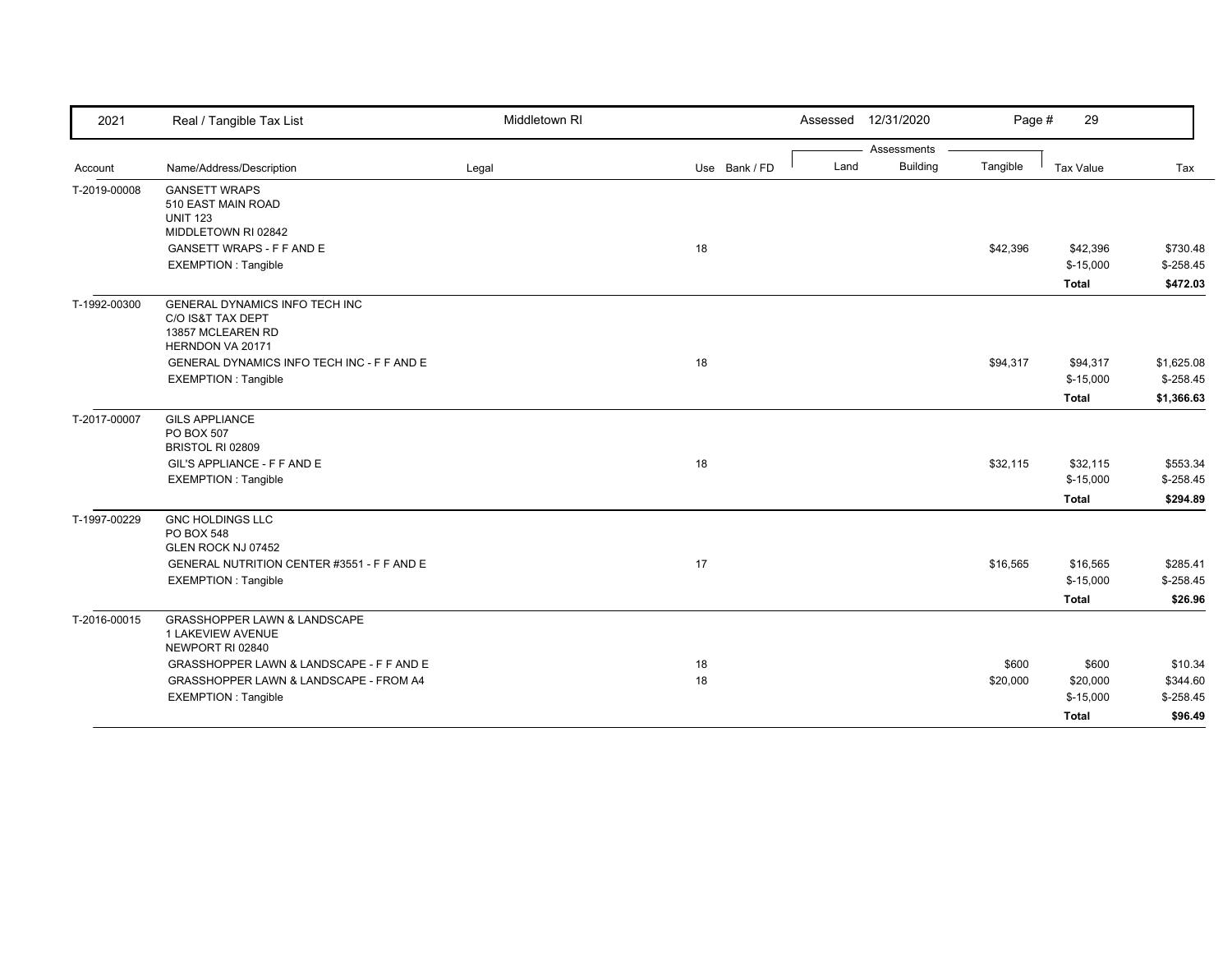| 2021         | Real / Tangible Tax List                                                                                                                                                          | Middletown RI |               | Assessed 12/31/2020                    | Page #    | 30                                      |                                        |
|--------------|-----------------------------------------------------------------------------------------------------------------------------------------------------------------------------------|---------------|---------------|----------------------------------------|-----------|-----------------------------------------|----------------------------------------|
| Account      | Name/Address/Description                                                                                                                                                          | Legal         | Use Bank / FD | Assessments<br><b>Building</b><br>Land | Tangible  | Tax Value                               | Tax                                    |
| T-1992-02758 | <b>GRAY NICOLE R CPA</b><br>747 AQUIDNECK AVE STE 2E<br>MIDDLETOWN RI 02842<br>NICOLE GRAY & ASSOCIATES - F F AND E<br><b>EXEMPTION: Tangible</b>                                 |               | 18            |                                        | \$20,346  | \$20,346<br>$$-15,000$<br><b>Total</b>  | \$350.56<br>$$-258.45$<br>\$92.11      |
| T-1992-08733 | <b>GRAYHAWK LEASING LLC</b><br>1412 MAIN STREET<br><b>SUITE 1500</b><br>DALLAS TX 75202<br><b>GRAYHAWK LEASING - F F AND E</b><br><b>EXEMPTION: Tangible</b>                      |               | 94            |                                        | \$65,029  | \$65,029<br>$$-15,000$<br><b>Total</b>  | \$1,120.45<br>$$-258.45$<br>\$862.00   |
| T-2015-00019 | <b>GREAT AMERICAN FINANCIAL SRVCS</b><br>625 1ST STREET SE<br><b>STE 800</b><br>CEDAR RAPIDS IA 52401<br>GREAT AMERICAN FINANCIAL SRVCS - F F AND E<br><b>EXEMPTION: Tangible</b> |               | 18            |                                        | \$60,637  | \$60,637<br>$$-15,000$<br><b>Total</b>  | \$1,044.78<br>$$-258.45$<br>\$786.33   |
| T-1992-10174 | <b>GRJ MIDDLETOWN LLC</b><br>33 E 33RD ST RM 901<br>NEW YORK NY 10016<br>FOREST TRAIL HOTEL - F F AND E<br><b>EXEMPTION: Tangible</b>                                             |               | 18            |                                        | \$183,656 | \$183,656<br>$$-15,000$<br><b>Total</b> | \$3,164.39<br>$$-258.45$<br>\$2,905.94 |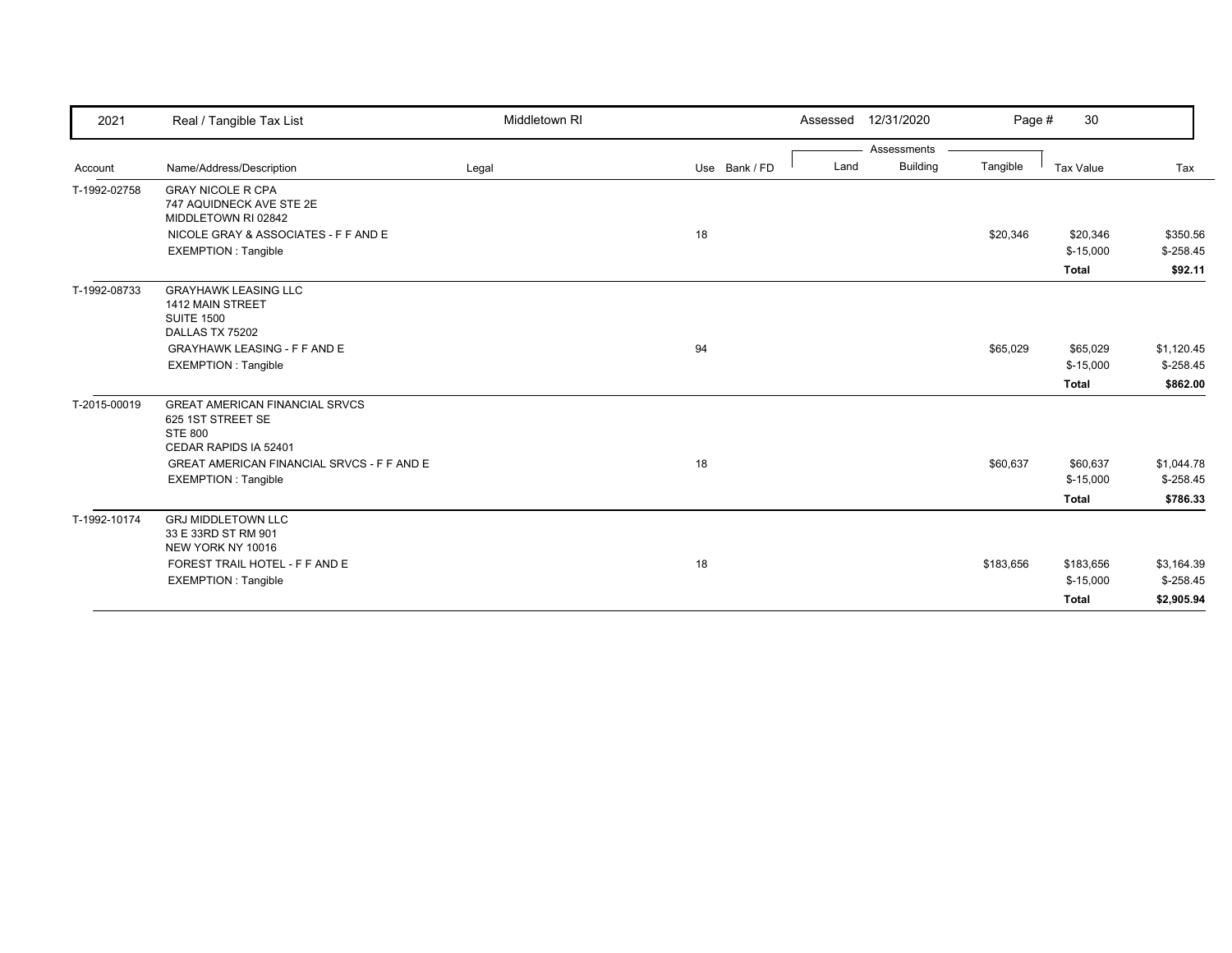| 2021         | Real / Tangible Tax List                                                                    | Middletown RI |               |      | Assessed 12/31/2020 | Page #      | 31               |             |
|--------------|---------------------------------------------------------------------------------------------|---------------|---------------|------|---------------------|-------------|------------------|-------------|
|              |                                                                                             |               |               |      | Assessments         |             |                  |             |
| Account      | Name/Address/Description                                                                    | Legal         | Use Bank / FD | Land | <b>Building</b>     | Tangible    | <b>Tax Value</b> | Tax         |
| T-1999-09003 | H&R BLOCK EASTERN ENTERPRISES<br>BUSINESS PP TAX #38620<br>ONE H & R BLOCK WAY              |               |               |      |                     |             |                  |             |
|              | KANSAS CITY MO 64105<br>H & R BLOCK - F F AND E                                             |               | 18            |      |                     | \$20,208    | \$20,208         | \$348.18    |
|              | <b>EXEMPTION: Tangible</b>                                                                  |               |               |      |                     |             | $$-15,000$       | $$-258.45$  |
|              |                                                                                             |               |               |      |                     |             | <b>Total</b>     | \$89.73     |
| T-2010-02186 | <b>HARKEN INC</b><br>N15 W24983 BLUEMOUND ROAD<br>PEWAUKEE WI 53072                         |               |               |      |                     |             |                  |             |
|              | HARKEN INC - F F AND E                                                                      |               | 18            |      |                     | \$54,211    | \$54,211         | \$934.06    |
|              | <b>EXEMPTION: Tangible</b>                                                                  |               |               |      |                     |             | $$-15,000$       | $$-258.45$  |
|              |                                                                                             |               |               |      |                     |             | <b>Total</b>     | \$675.61    |
| T-1999-09232 | HEWLETT PACKARD FINANCIAL SERV<br>ATTN PROPERTY TAX<br>PO BOX 251209<br>PLANO TX 75025-1209 |               |               |      |                     |             |                  |             |
|              | HEWLETT PACKARD FINANCIAL SERV - F F AND E                                                  |               | 94            |      |                     | \$29,667    | \$29,667         | \$511.16    |
|              | <b>EXEMPTION: Tangible</b>                                                                  |               |               |      |                     |             | $$-15,000$       | $$-258.45$  |
|              |                                                                                             |               |               |      |                     |             | <b>Total</b>     | \$252.71    |
| T-2005-00622 | HOME DEPOT USA<br>PROPERTY TAX DEPT - B-12<br>PO BOX 105842<br>ATLANTA GA 30348-5842        |               |               |      |                     |             |                  |             |
|              | HOME DEPOT USA - F F AND E                                                                  |               | 18            |      |                     | \$1,266,111 | \$1,266,111      | \$21,815.09 |
|              | <b>EXEMPTION: Tangible</b>                                                                  |               |               |      |                     |             | $$-15,000$       | $$-258.45$  |
|              |                                                                                             |               |               |      |                     |             | <b>Total</b>     | \$21,556.64 |
| T-2020-00021 | HPE DEPOSITOR MASTER TRUST<br>PO BOX 251209<br>PLANO TX 75025-1209                          |               |               |      |                     |             |                  |             |
|              | HPE DEPOSITOR MASTER TRUST - F F AND E                                                      |               | 94            |      |                     | \$25,842    | \$25,842         | \$445.26    |
|              | <b>EXEMPTION: Tangible</b>                                                                  |               |               |      |                     |             | $$-15,000$       | $$-258.45$  |
|              |                                                                                             |               |               |      |                     |             | <b>Total</b>     | \$186.81    |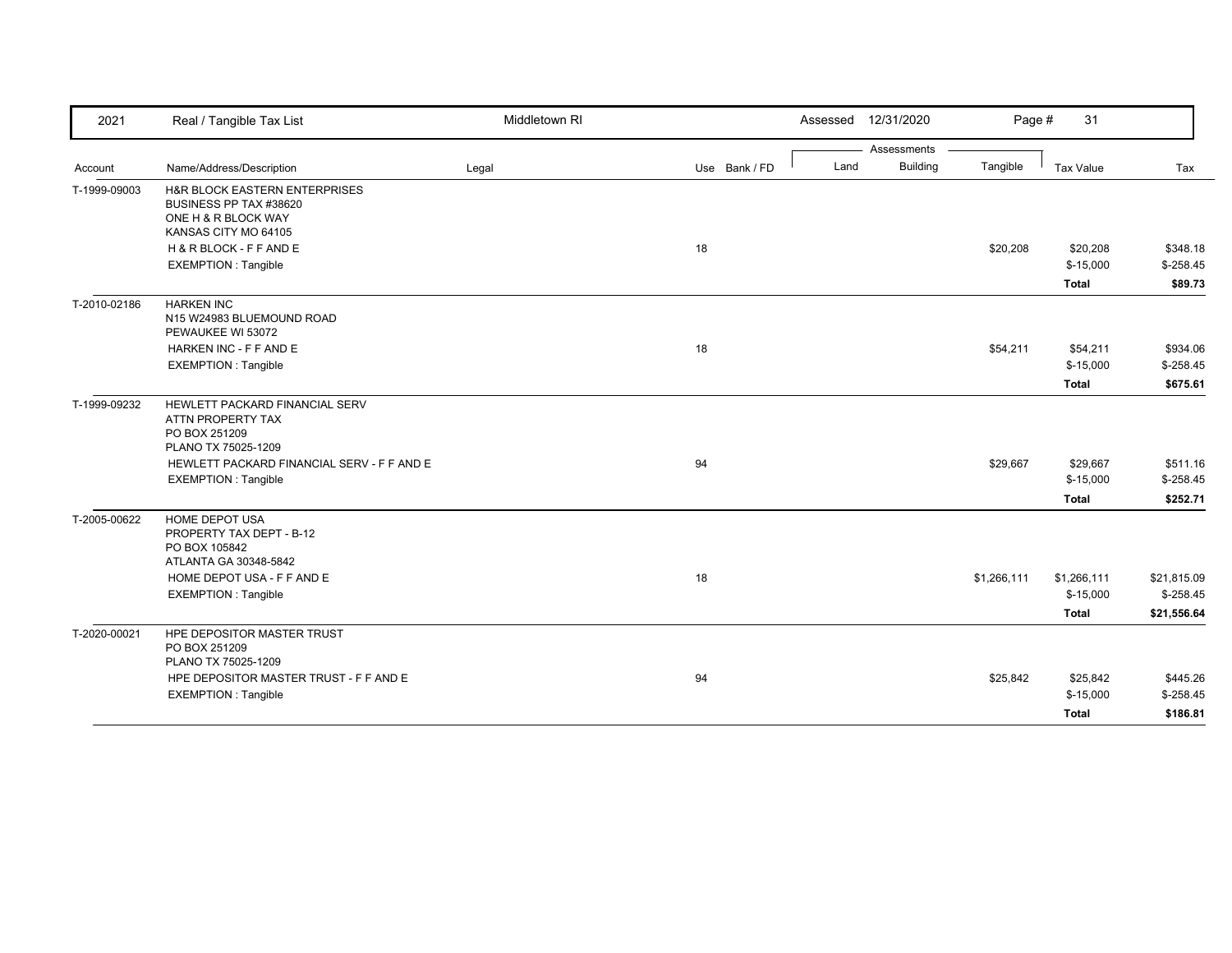| 2021         | Real / Tangible Tax List                                                                                                              | Middletown RI |             | Assessed | 12/31/2020                     | Page #   | 32                                     |                                    |
|--------------|---------------------------------------------------------------------------------------------------------------------------------------|---------------|-------------|----------|--------------------------------|----------|----------------------------------------|------------------------------------|
| Account      | Name/Address/Description                                                                                                              | Legal         | Use Bank/FD | Land     | Assessments<br><b>Building</b> | Tangible | Tax Value                              | Tax                                |
| T-1992-00742 | HPK INC<br>C/O CARRIAGE HOUSE INN<br>93 MIANTONOMI AVENUE<br>MIDDLETOWN RI 02842<br>TICKETS - F F AND E<br><b>EXEMPTION: Tangible</b> |               | 18          |          |                                | \$50,817 | \$50,817<br>$$-15,000$<br><b>Total</b> | \$875.58<br>$$-258.45$<br>\$617.13 |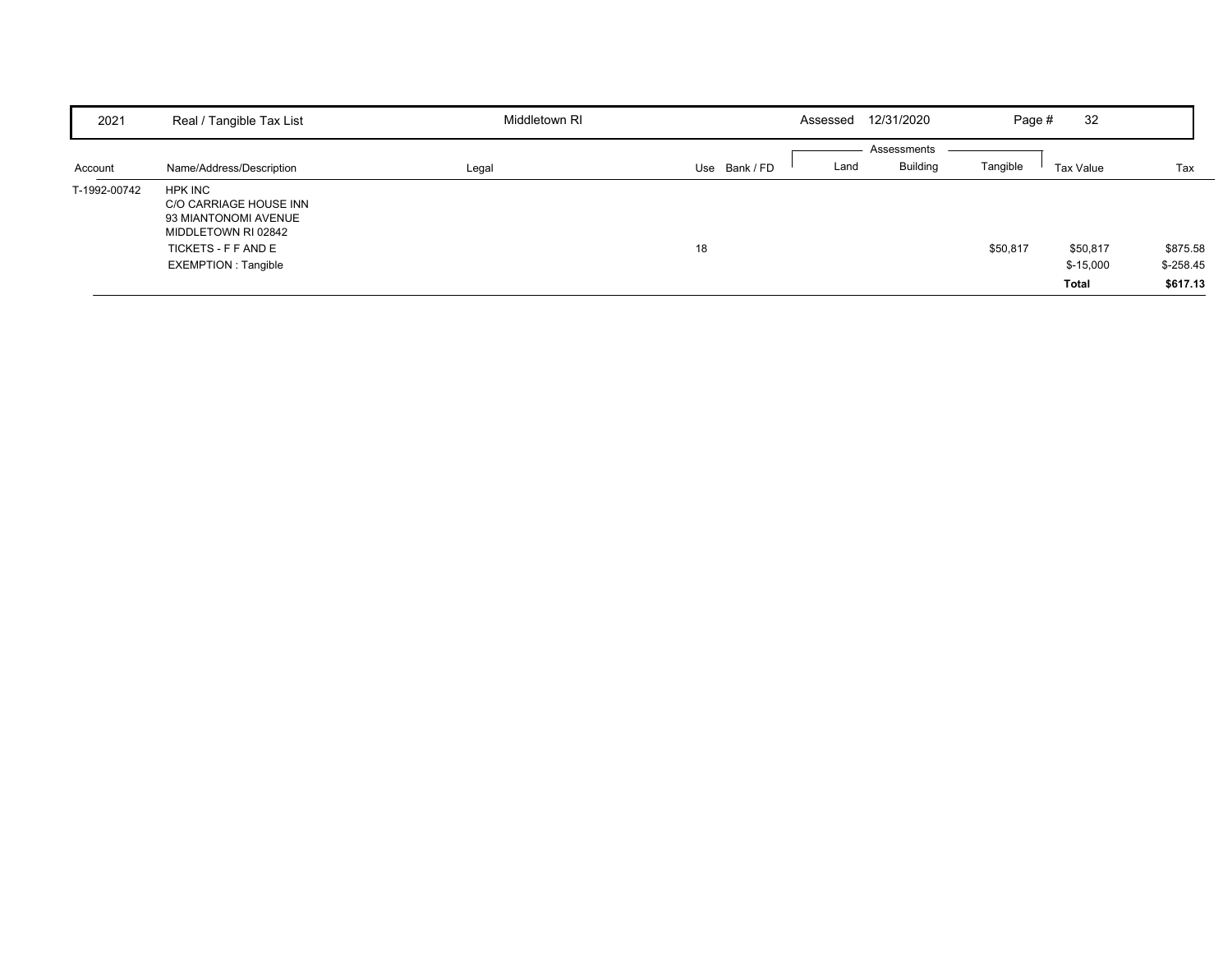| 2021         | Real / Tangible Tax List                                                                                     | Middletown RI |               | Assessed | 12/31/2020                     | Page #    | 33                                     |                                        |
|--------------|--------------------------------------------------------------------------------------------------------------|---------------|---------------|----------|--------------------------------|-----------|----------------------------------------|----------------------------------------|
| Account      | Name/Address/Description                                                                                     | Legal         | Use Bank / FD | Land     | Assessments<br><b>Building</b> | Tangible  | <b>Tax Value</b>                       | Tax                                    |
| T-1992-04010 | IGT GLOBAL SOLUTIONS CORP<br>TAX DEPARTMENT<br>10 MEMORIAL BLVD                                              |               |               |          |                                |           |                                        |                                        |
|              | PROVIDENCE RI 02903<br>IGT GLOBAL SOLUTIONS CORP - F F AND E<br><b>EXEMPTION: Tangible</b>                   |               | 94            |          |                                | \$29,417  | \$29,417<br>$$-15,000$<br><b>Total</b> | \$506.85<br>$$-258.45$<br>\$248.40     |
| T-2005-00623 | INNOVATIVE HOME SYSTEMS INC<br>PO BOX 4039<br>MIDDLETOWN RI 02842<br>INNOVATIVE HOME SYSTEMS INC - F F AND E |               | 18            |          |                                | \$24,475  | \$24,475                               | \$421.70                               |
|              | <b>EXEMPTION: Tangible</b>                                                                                   |               |               |          |                                |           | $$-15,000$<br><b>Total</b>             | $$-258.45$<br>\$163.25                 |
| T-2006-03171 | <b>INTWALA RAKESH</b><br>58 ALLSTON AVE<br>MIDDLETOWN RI 02842                                               |               |               |          |                                |           |                                        |                                        |
|              | AUDIO DEZIGN - FROM A4<br><b>EXEMPTION: Tangible</b>                                                         |               | 18            |          |                                | \$20,000  | \$20,000<br>$$-15,000$<br><b>Total</b> | \$344.60<br>$$-258.45$<br>\$86.15      |
| T-2020-00032 | <b>INVIDIA SALON</b><br>173 EAST MAIN ROAD<br>MIDDLETOWN RI 02842<br>INVIDIA SALON - F F AND E               |               | 18            |          |                                | \$22,500  | \$22,500                               | \$387.68                               |
|              | <b>EXEMPTION: Tangible</b>                                                                                   |               |               |          |                                |           | $$-15,000$<br>Total                    | $$-258.45$<br>\$129.23                 |
| T-1992-05281 | <b>ISLAND ELEMENTS INC</b><br>86 & 89 AQUIDNECK AVENUE<br>MIDDLETOWN RI 02842                                |               |               |          |                                |           |                                        |                                        |
|              | ISLAND SURF & SPORT - F F AND E<br><b>EXEMPTION: Tangible</b>                                                |               | 18            |          |                                | \$31,197  | \$31,197<br>$$-15,000$<br><b>Total</b> | \$537.52<br>$$-258.45$<br>\$279.07     |
| T-2008-02031 | <b>ISLAND HOTEL GROUP LLC</b><br>PO BOX 2516<br>FALL RIVER MA 02720                                          |               |               |          |                                |           |                                        |                                        |
|              | RESIDENCE INN BY MARRIOTT - F F AND E<br><b>EXEMPTION: Tangible</b>                                          |               | 18            |          |                                | \$200,174 | \$200,174<br>$$-15,000$<br>Total       | \$3,449.00<br>$$-258.45$<br>\$3,190.55 |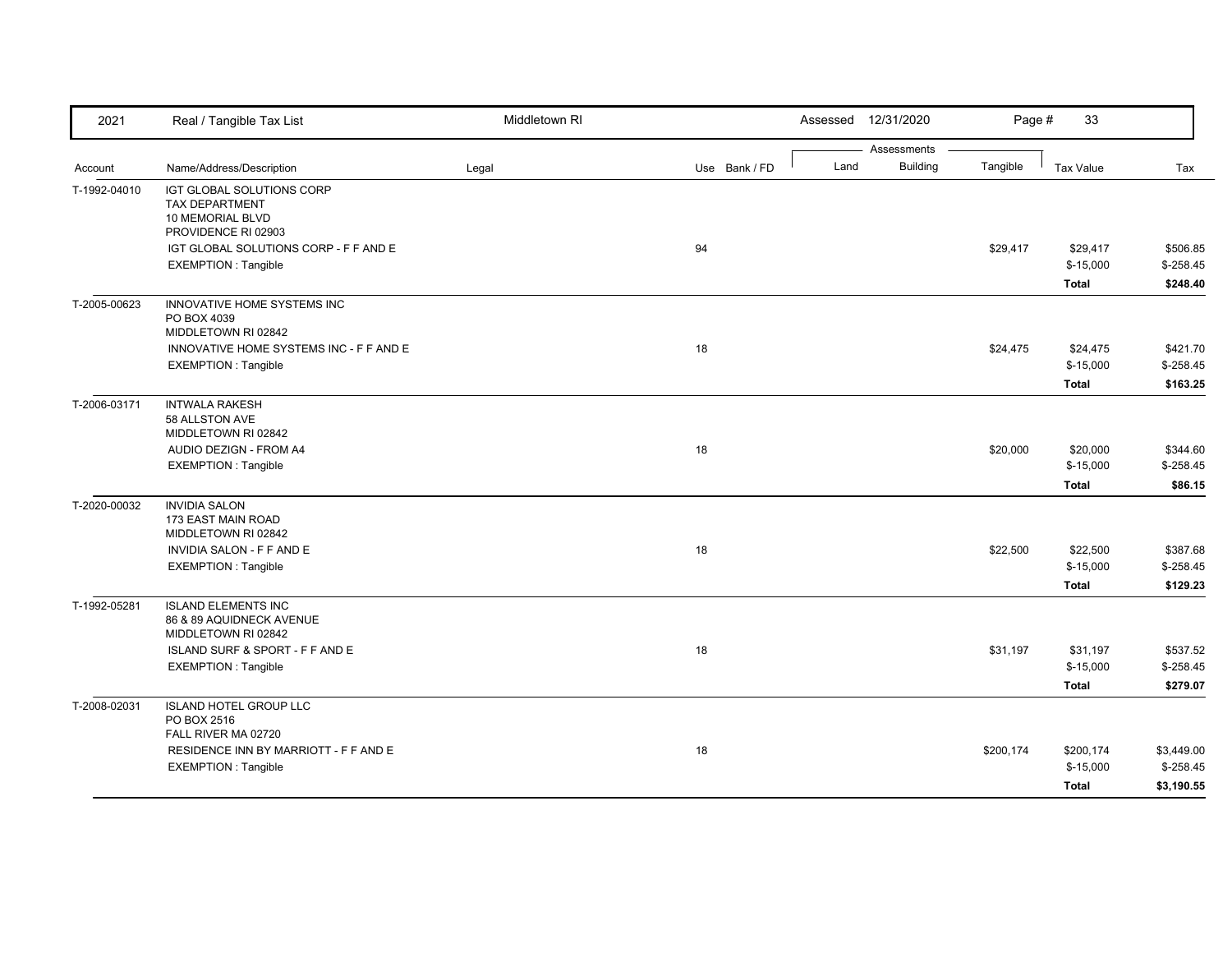| 2021         | Real / Tangible Tax List                                                          | Middletown RI |             | Assessed | 12/31/2020                     | Page #   | 34         |            |
|--------------|-----------------------------------------------------------------------------------|---------------|-------------|----------|--------------------------------|----------|------------|------------|
| Account      | Name/Address/Description                                                          | Legal         | Use Bank/FD | Land     | Assessments<br><b>Building</b> | Tangible | Tax Value  | Tax        |
| T-1993-10015 | <b>ISLAND MANAGEMENT INC</b><br>1223 GREEN END AVENUE<br>MIDDLETOWN RI 02842-5705 |               |             |          |                                |          |            |            |
|              | FLO'S CLAM SHACK - F F AND E                                                      |               | 18          |          |                                | \$470    | \$470      | \$8.10     |
|              | FLO'S CLAM SHACK - FROM A4                                                        |               | 18          |          |                                | \$31,310 | \$31,310   | \$539.47   |
|              | EXEMPTION : Tangible                                                              |               |             |          |                                |          | $$-15,000$ | $$-258.45$ |
|              |                                                                                   |               |             |          |                                |          | Total      | \$289.12   |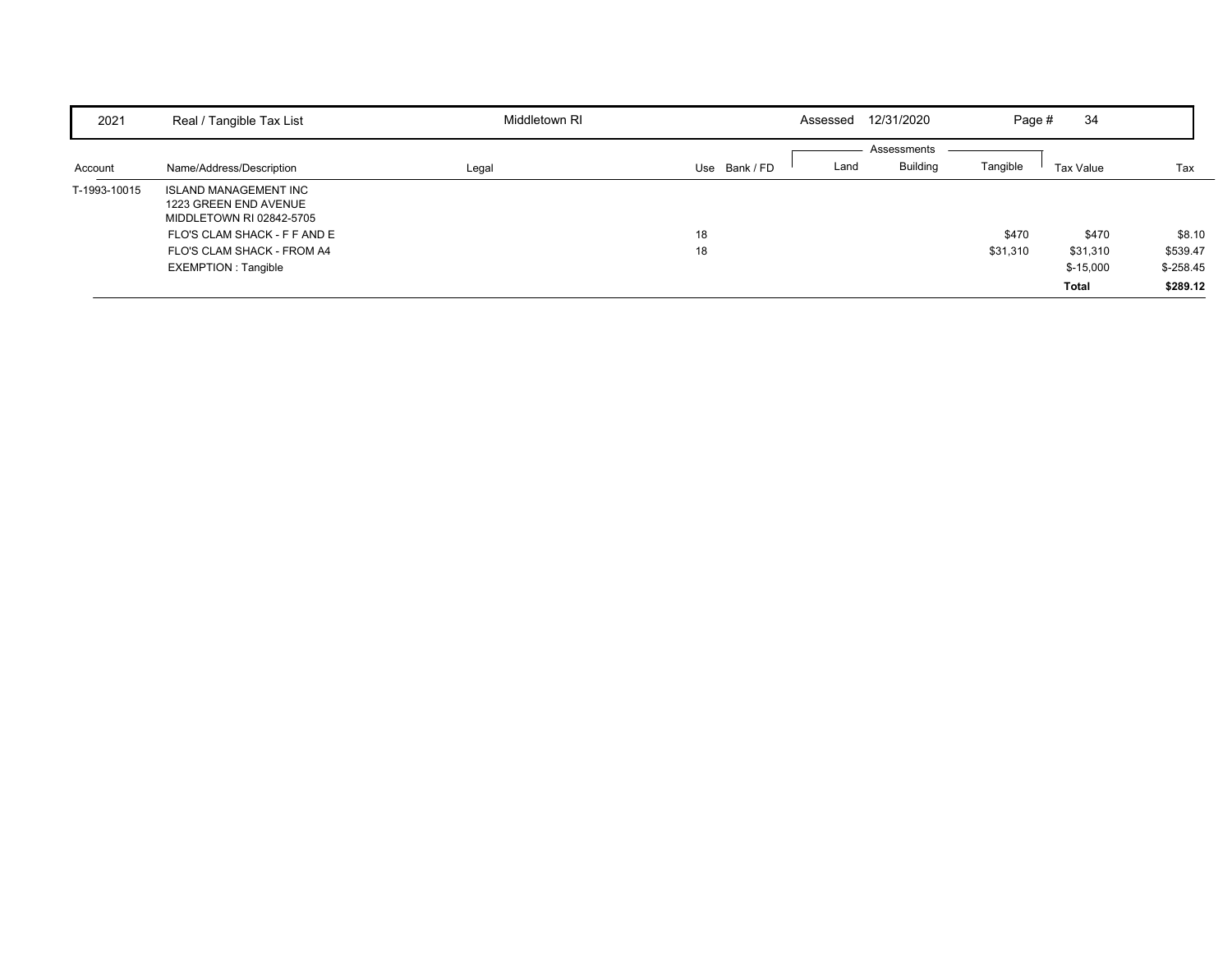| 2021         | Real / Tangible Tax List                                                       | Middletown RI |               | Assessed | 12/31/2020      | Page #    | 35           |            |
|--------------|--------------------------------------------------------------------------------|---------------|---------------|----------|-----------------|-----------|--------------|------------|
|              |                                                                                |               |               |          | Assessments     |           |              |            |
| Account      | Name/Address/Description                                                       | Legal         | Use Bank / FD | Land     | <b>Building</b> | Tangible  | Tax Value    | Tax        |
| T-2021-00012 | J & W ICE CREAM INC<br>19 PRIDES CROSSING LN<br>SAUNDERSTOWN RI 02874          |               |               |          |                 |           |              |            |
|              | CLEMENTINE'S HOMEMADE ICE CREA - F F AND E                                     |               | 18            |          |                 | \$18,600  | \$18,600     | \$320.48   |
|              | <b>EXEMPTION: Tangible</b>                                                     |               |               |          |                 |           | $$-15,000$   | $$-258.45$ |
|              |                                                                                |               |               |          |                 |           | <b>Total</b> | \$62.03    |
| T-2021-00029 | <b>J2 CONSTRUCT INC</b><br>55 JOHN CLARKE ROAD<br>MIDDLETOWN RI 02842          |               |               |          |                 |           |              |            |
|              | J2 CONSTRUCT INC - F F AND E                                                   |               | 18            |          |                 | \$149,122 | \$149,122    | \$2,569.37 |
|              | <b>EXEMPTION: Tangible</b>                                                     |               |               |          |                 |           | $$-15,000$   | $$-258.45$ |
|              |                                                                                |               |               |          |                 |           | <b>Total</b> | \$2,310.92 |
| T-1992-05291 | JAM CONSTRUCTION CO INC<br>1700 WEST MAIN ROAD<br>MIDDLETOWN RI 02842          |               |               |          |                 |           |              |            |
|              | JAM CONSTRUCTION CO INC - F F AND E                                            |               | 18            |          |                 | \$8,268   | \$8,268      | \$142.46   |
|              | JAM CONSTRUCTION CO INC - FROM A4                                              |               | 18            |          |                 | \$212,870 | \$212,870    | \$3,667.75 |
|              | <b>EXEMPTION: Tangible</b>                                                     |               |               |          |                 |           | $$-15,000$   | $$-258.45$ |
|              |                                                                                |               |               |          |                 |           | <b>Total</b> | \$3,551.76 |
| T-1992-05414 | <b>JESTINGS JAMES</b><br>103 FOREST AVENUE<br>MIDDLETOWN RI 02842              |               |               |          |                 |           |              |            |
|              | DON JESTINGS & SONS LLC - F F AND E                                            |               | 18            |          |                 | \$39,675  | \$39,675     | \$683.60   |
|              | <b>EXEMPTION: Tangible</b>                                                     |               |               |          |                 |           | $$-15,000$   | $$-258.45$ |
|              |                                                                                |               |               |          |                 |           | Total        | \$425.15   |
| T-2016-00016 | <b>JIN SHANJI</b><br>957 WEST MAIN ROAD<br>UNITS B2 & C<br>MIDDLETOWN RI 02842 |               |               |          |                 |           |              |            |
|              | CHARMING NAIL & SPA - F F AND E                                                |               | 18            |          |                 | \$17,300  | \$17,300     | \$298.08   |
|              | <b>EXEMPTION: Tangible</b>                                                     |               |               |          |                 |           | $$-15,000$   | $$-258.45$ |
|              |                                                                                |               |               |          |                 |           | <b>Total</b> | \$39.63    |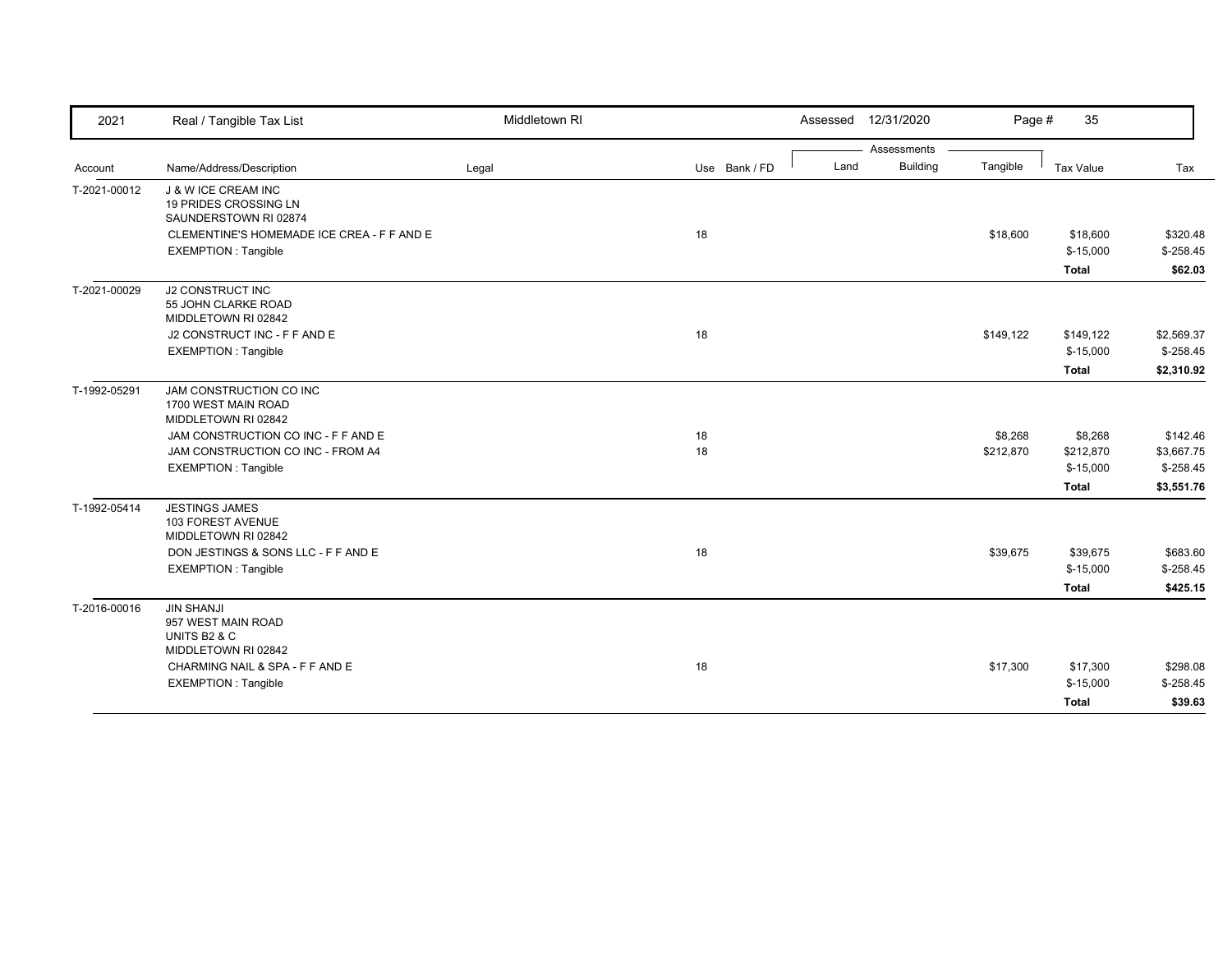| 2021         | Real / Tangible Tax List                  | Middletown RI |               | 12/31/2020<br>Assessed  | Page #   | 36           |            |
|--------------|-------------------------------------------|---------------|---------------|-------------------------|----------|--------------|------------|
|              |                                           |               |               | Assessments             |          |              |            |
| Account      | Name/Address/Description                  | Legal         | Use Bank / FD | <b>Building</b><br>Land | Tangible | Tax Value    | Tax        |
| T-1992-05447 | JOHNNYS GETTY SERVICE INC                 |               |               |                         |          |              |            |
|              | 795 WEST MAIN ROAD<br>MIDDLETOWN RI 02842 |               |               |                         |          |              |            |
|              | JOHNNY'S GETTY SERVICE INC - F F AND E    |               | 18            |                         | \$21,973 | \$21,973     | \$378.59   |
|              | <b>EXEMPTION: Tangible</b>                |               |               |                         |          | $$-15,000$   | $$-258.45$ |
|              |                                           |               |               |                         |          | <b>Total</b> | \$120.14   |
| T-1992-05501 | JONES GEOFFREY G DMD                      |               |               |                         |          |              |            |
|              | 700 AQUIDNECK AVENUE                      |               |               |                         |          |              |            |
|              | MIDDLETOWN RI 02842                       |               |               |                         |          |              |            |
|              | ISLAND DENTAL HEALTH - F F AND E          |               | 18            |                         | \$308    | \$308        | \$5.31     |
|              | <b>ISLAND DENTAL HEALTH - FROM A4</b>     |               | 18            |                         | \$20,520 | \$20,520     | \$353.56   |
|              | <b>EXEMPTION: Tangible</b>                |               |               |                         |          | $$-15,000$   | $$-258.45$ |
|              |                                           |               |               |                         |          | <b>Total</b> | \$100.42   |
| T-2021-00014 | JSC NEW ENGLAND OPERATING LLC             |               |               |                         |          |              |            |
|              | 16 LYNNWOOD DRIVE                         |               |               |                         |          |              |            |
|              | LYNDONVILLE NY 14098                      |               |               |                         |          |              |            |
|              | BURGER KING - F F AND E                   |               | 18            |                         | \$29,312 | \$29,312     | \$505.05   |
|              | <b>EXEMPTION: Tangible</b>                |               |               |                         |          | $$-15,000$   | $$-258.45$ |
|              |                                           |               |               |                         |          | Total        | \$246.60   |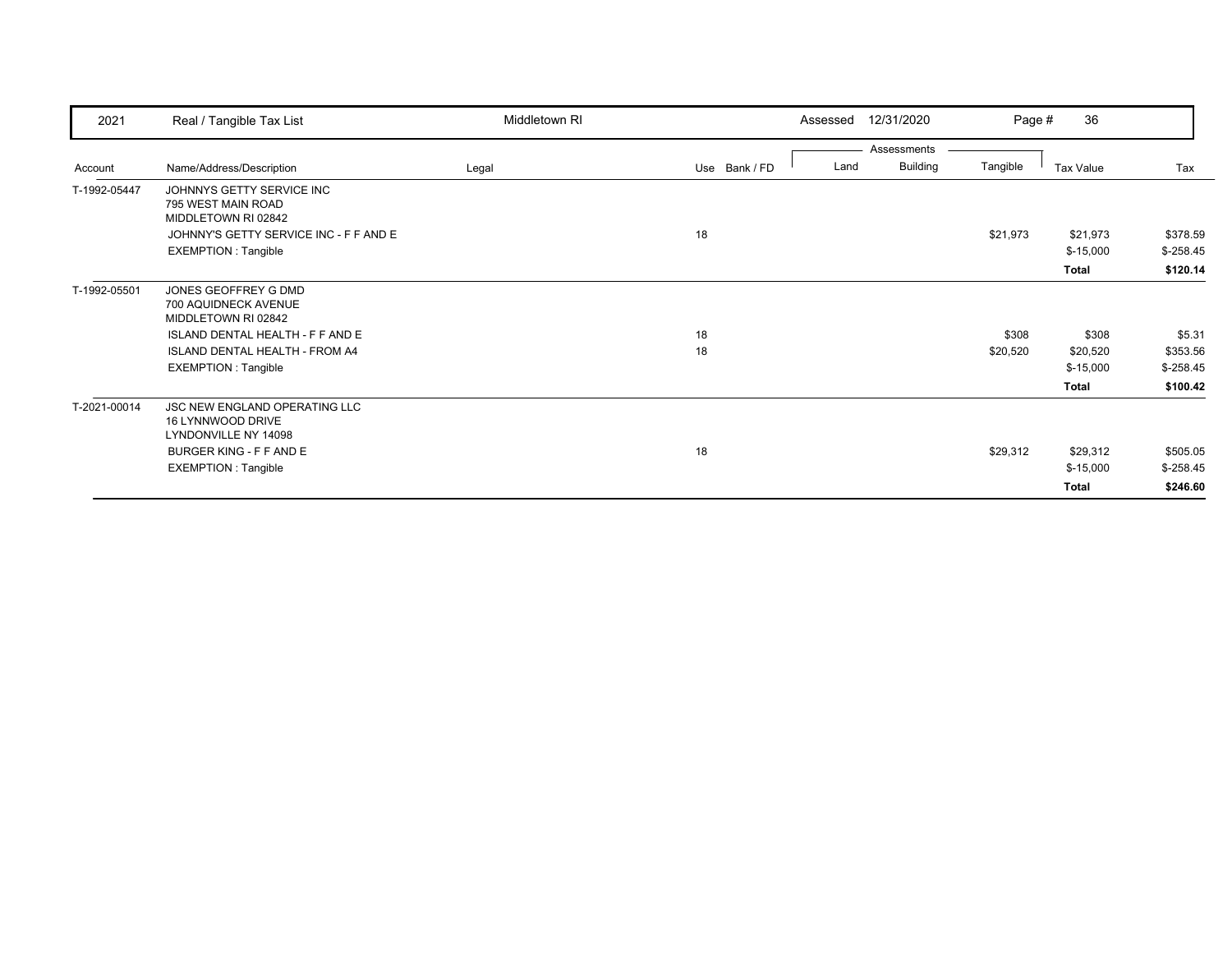| 2021         | Real / Tangible Tax List                                                | Middletown RI |               |      | Assessed 12/31/2020            | Page #          | 37                                      |                                        |
|--------------|-------------------------------------------------------------------------|---------------|---------------|------|--------------------------------|-----------------|-----------------------------------------|----------------------------------------|
| Account      | Name/Address/Description                                                | Legal         | Use Bank / FD | Land | Assessments<br><b>Building</b> | Tangible        | <b>Tax Value</b>                        | Tax                                    |
| T-1992-05548 | K & E CORPORATION<br>14 WEDGEWOOD DRIVE<br>MIDDLETOWN RI 02842          |               |               |      |                                |                 |                                         |                                        |
|              | RHEA'S RESTAURANT - F F AND E<br><b>EXEMPTION: Tangible</b>             |               | 18            |      |                                | \$43,766        | \$43,766<br>$$-15,000$<br><b>Total</b>  | \$754.09<br>$$ -258.45$<br>\$495.64    |
| T-1996-00469 | <b>KARMIK LLC</b><br>265 PROSPECT AVENUE<br>MIDDLETOWN RI 02842         |               |               |      |                                |                 |                                         |                                        |
|              | KARMIK LLC - F F AND E<br>KARMIK LLC - FROM A4                          |               | 17<br>17      |      |                                | \$38<br>\$2,536 | \$38<br>\$2,536<br>Total                | \$0.65<br>\$43.70<br>\$44.35           |
| T-1992-09650 | KARNS ROBERT T<br>850 AQUIDNECK AVE 9<br>MIDDLETOWN RI 02842            |               |               |      |                                |                 |                                         |                                        |
|              | KARNS & KERRISON - F F AND E<br><b>EXEMPTION: Tangible</b>              |               | 18            |      |                                | \$25,548        | \$25,548<br>$$-15,000$<br>Total         | \$440.19<br>$$-258.45$<br>\$181.74     |
| T-2017-00037 | <b>KASBAC LLC</b><br>128 UNION STREET - STE 504<br>NEW BEDFORD MA 02740 |               |               |      |                                |                 |                                         |                                        |
|              | MCDONALD'S - F F AND E<br>EXEMPTION : Tangible                          |               | 18            |      |                                | \$132,831       | \$132,831<br>$$-15,000$<br>Total        | \$2,288.68<br>$$-258.45$<br>\$2,030.23 |
| T-2017-00038 | KASBAC LLC<br>128 UNION STREET - STE 504<br>NEW BEDFORD MA 02740        |               |               |      |                                |                 |                                         |                                        |
|              | MCDONALD'S - F F AND E<br><b>EXEMPTION: Tangible</b>                    |               | 18            |      |                                | \$167,432       | \$167,432<br>$$-15,000$<br><b>Total</b> | \$2,884.85<br>$$-258.45$<br>\$2,626.40 |
| T-1992-05629 | KEHEW KENNETH A DDS<br>74 VALLEY ROAD<br>MIDDLETOWN RI 02842            |               |               |      |                                |                 |                                         |                                        |
|              | KEHEW KENNETH A DDS - F F AND E<br><b>EXEMPTION: Tangible</b>           |               | 18            |      |                                | \$35,432        | \$35,432<br>$$-15,000$<br><b>Total</b>  | \$610.49<br>$$ -258.45$<br>\$352.04    |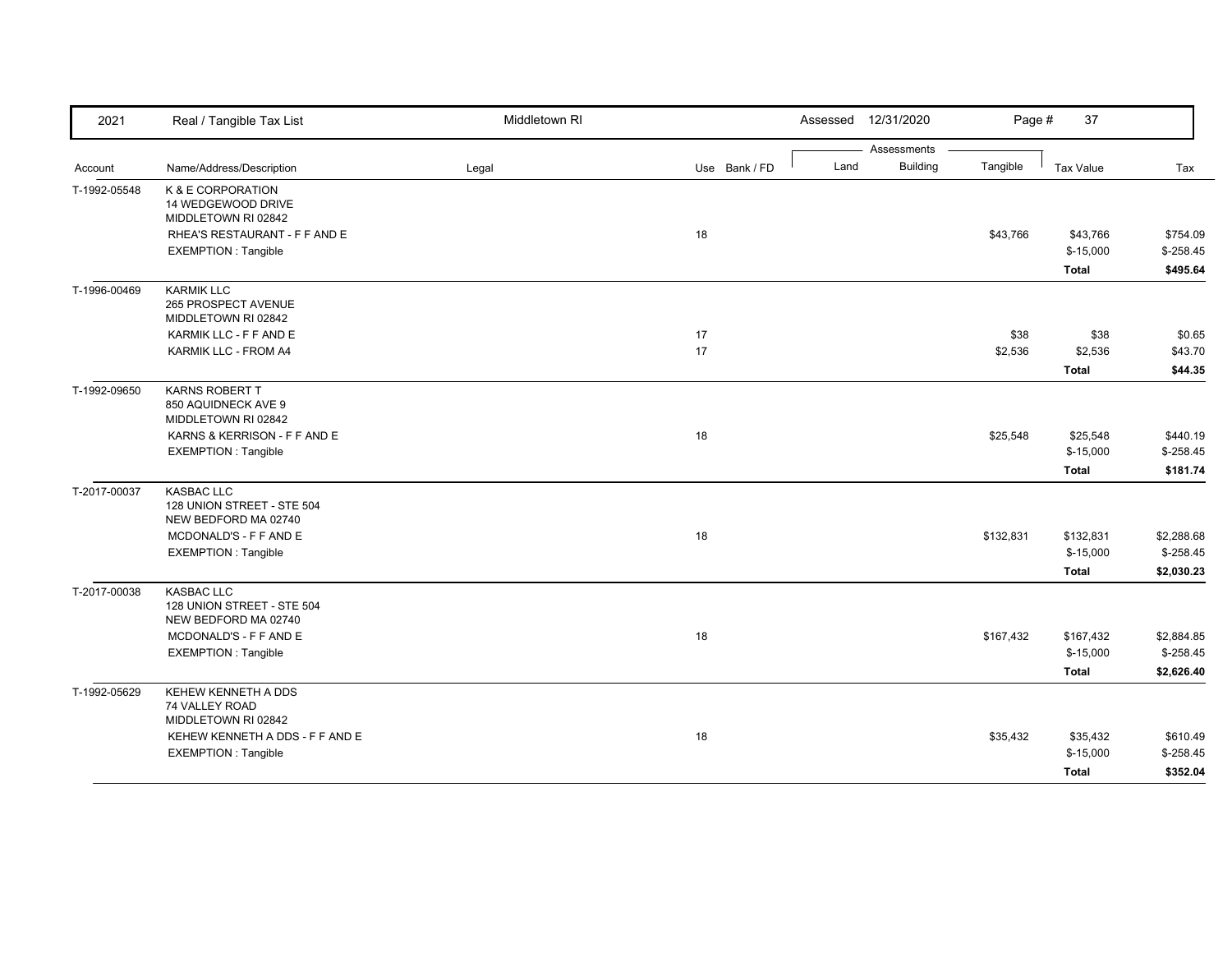| 2021         | Real / Tangible Tax List                                                      | Middletown RI |               | Assessed | 12/31/2020      | Page #      | 38                     |                           |
|--------------|-------------------------------------------------------------------------------|---------------|---------------|----------|-----------------|-------------|------------------------|---------------------------|
|              |                                                                               |               |               |          | Assessments     |             |                        |                           |
| Account      | Name/Address/Description                                                      | Legal         | Use Bank / FD | Land     | <b>Building</b> | Tangible    | <b>Tax Value</b>       | Tax                       |
| T-1992-05664 | <b>KELLY &amp; PICERNE INC</b><br>75 LAMBERT LYNN HIGHWAY<br>WARWICK RI 02886 |               |               |          |                 |             |                        |                           |
|              | KELLY & PICERNE INC - F F AND E                                               |               | 18            |          |                 | \$16,412    | \$16,412               | \$282.78                  |
|              | <b>EXEMPTION: Tangible</b>                                                    |               |               |          |                 |             | $$-15,000$             | $$-258.45$                |
|              |                                                                               |               |               |          |                 |             | Total                  | \$24.33                   |
| T-1992-01111 | KEMPENAAR REAL ESTATES INC<br>351 WEST MAIN ROAD                              |               |               |          |                 |             |                        |                           |
|              | MIDDLETOWN RI 02842                                                           |               |               |          |                 |             |                        |                           |
|              | HOWARD JOHNSON MOTOR LODGE - F F AND E                                        |               | 18            |          |                 | \$1,335,380 | \$1,335,380            | \$23,008.60<br>$$-258.45$ |
|              | <b>EXEMPTION: Tangible</b>                                                    |               |               |          |                 |             | $$-15,000$             |                           |
|              |                                                                               |               |               |          |                 |             | <b>Total</b>           | \$22,750.15               |
| T-1992-05718 | <b>KEMPENAARS CATERING LLC</b><br>1105 EAST MAIN ROAD                         |               |               |          |                 |             |                        |                           |
|              | MIDDLETOWN RI 02842                                                           |               |               |          |                 |             |                        |                           |
|              | KEMPENAAR'S CLAMBAKE CLUB - F F AND E                                         |               | 18            |          |                 | \$567       | \$567                  | \$9.77                    |
|              | KEMPENAAR'S CLAMBAKE CLUB - FROM A4                                           |               | 18            |          |                 | \$18,900    | \$18,900               | \$325.65                  |
|              | <b>EXEMPTION: Tangible</b>                                                    |               |               |          |                 |             | $$-15,000$             | $$ -258.45$               |
|              |                                                                               |               |               |          |                 |             | Total                  | \$76.97                   |
| T-1998-01577 | KIRBY PERKINS CONSTRUCTION INC<br>210 OLD AIRPORT ROAD                        |               |               |          |                 |             |                        |                           |
|              | MIDDLETOWN RI 02842                                                           |               |               |          |                 |             |                        |                           |
|              | KIRBY CONSTRUCTION - F F AND E<br><b>EXEMPTION: Tangible</b>                  |               | 18            |          |                 | \$97,180    | \$97,180<br>$$-15,000$ | \$1,674.41<br>$$-258.45$  |
|              |                                                                               |               |               |          |                 |             |                        |                           |
|              |                                                                               |               |               |          |                 |             | <b>Total</b>           | \$1,415.96                |
| T-2002-00579 | KITONIS WALTER P III<br>9500 INNOVATION DRIVE<br>MANASSAS VA 20110            |               |               |          |                 |             |                        |                           |
|              | PROGENY SYSTEMS CORP - F F AND E                                              |               | 18            |          |                 | \$202,077   | \$202,077              | \$3,481.79                |
|              | <b>EXEMPTION: Tangible</b>                                                    |               |               |          |                 |             | $$-15,000$             | $$-258.45$                |
|              |                                                                               |               |               |          |                 |             | <b>Total</b>           | \$3,223.34                |
| T-2004-00540 | KJM ENTERPRISES II LLC<br>330 WEST MAIN ROAD                                  |               |               |          |                 |             |                        |                           |
|              | MIDDLETOWN RI 02842                                                           |               |               |          |                 |             |                        |                           |
|              | CARMELLA'S PIZZERIA II - F F AND E                                            |               | 18            |          |                 | \$41,464    | \$41,464               | \$714.42                  |
|              | <b>EXEMPTION: Tangible</b>                                                    |               |               |          |                 |             | $$-15,000$             | $$-258.45$                |
|              |                                                                               |               |               |          |                 |             | Total                  | \$455.97                  |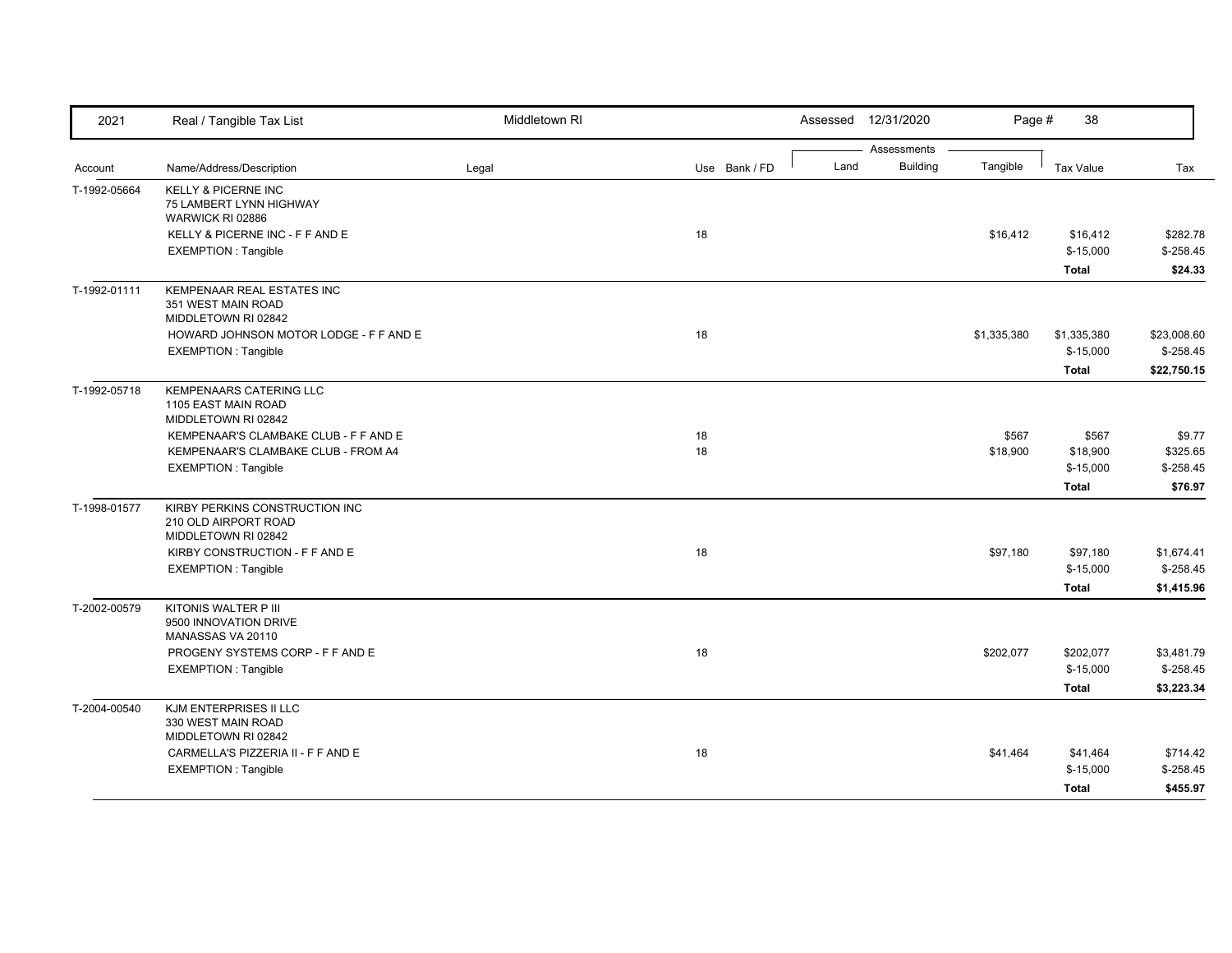| 2021         | Real / Tangible Tax List                                                                                                                       | Middletown RI |               | 12/31/2020<br>Assessed  | Page #    | 39                      |                          |
|--------------|------------------------------------------------------------------------------------------------------------------------------------------------|---------------|---------------|-------------------------|-----------|-------------------------|--------------------------|
|              |                                                                                                                                                |               |               | Assessments             |           |                         |                          |
| Account      | Name/Address/Description                                                                                                                       | Legal         | Use Bank / FD | <b>Building</b><br>Land | Tangible  | Tax Value               | Tax                      |
| T-2018-00048 | KONSTANTINOS & ELENI MOISIADES<br>16 WEDGWOOD DRIVE<br>MIDDLETOWN RI 02842                                                                     |               |               |                         |           |                         |                          |
|              | RHEA'S BED & BREAKFAST - F F AND E                                                                                                             |               | 18            |                         | \$17,913  | \$17,913                | \$308.64                 |
|              | <b>EXEMPTION: Tangible</b>                                                                                                                     |               |               |                         |           | $$-15,000$              | $$-258.45$               |
|              |                                                                                                                                                |               |               |                         |           | <b>Total</b>            | \$50.19                  |
| T-1995-00500 | KOOHY DAVID<br>438 EAST MAIN ROAD<br>SUITE 203<br>MIDDLETOWN RI 02842                                                                          |               |               |                         |           |                         |                          |
|              | COASTAL FINANCIAL GROUP & ISLA - F F AND E                                                                                                     |               | 17            |                         | \$21,660  | \$21,660                | \$373.20                 |
|              | <b>EXEMPTION: Tangible</b>                                                                                                                     |               |               |                         |           | $$-15,000$              | $$-258.45$               |
|              |                                                                                                                                                |               |               |                         |           | Total                   | \$114.75                 |
| T-2013-00027 | <b>KOSINSKI MICHAEL</b><br>414 MITCHELLS LN<br>MIDDLETOWN RI 02842<br>LITTLE CREEK LANDSCAPING & EXC - F F AND E<br><b>EXEMPTION: Tangible</b> |               | 18            |                         | \$135,868 | \$135,868<br>$$-15,000$ | \$2,341.01<br>$$-258.45$ |
| T-2016-00056 | KOSTAK KENNETH & DONNA<br><b>PO BOX 304</b><br>NORTH CANTON CT 06059                                                                           |               |               |                         |           | <b>Total</b>            | \$2,082.56               |
|              | 2018 36' FOREST RIVER FLAGSTA - VEHICLES                                                                                                       |               | 45            |                         | \$31,451  | \$31,451                | \$541.90                 |
|              | <b>EXEMPTION: Tangible</b>                                                                                                                     |               |               |                         |           | $$-15,000$              | $$-258.45$               |
|              |                                                                                                                                                |               |               |                         |           | <b>Total</b>            | \$283.45                 |
| T-1999-09099 | KURTIS JOSEPH DMD<br>333 VALLEY ROAD<br>SUITE 3<br>MIDDLETOWN RI 02842                                                                         |               |               |                         |           |                         |                          |
|              | JOSEPH KURTIS DMD - F F AND E                                                                                                                  |               | 18            |                         | \$533     | \$533                   | \$9.18                   |
|              | JOSEPH KURTIS DMD - FROM A4                                                                                                                    |               | 18            |                         | \$35,560  | \$35,560                | \$612.70                 |
|              | <b>EXEMPTION: Tangible</b>                                                                                                                     |               |               |                         |           | $$-15,000$              | $$-258.45$               |
|              |                                                                                                                                                |               |               |                         |           | Total                   | \$363.43                 |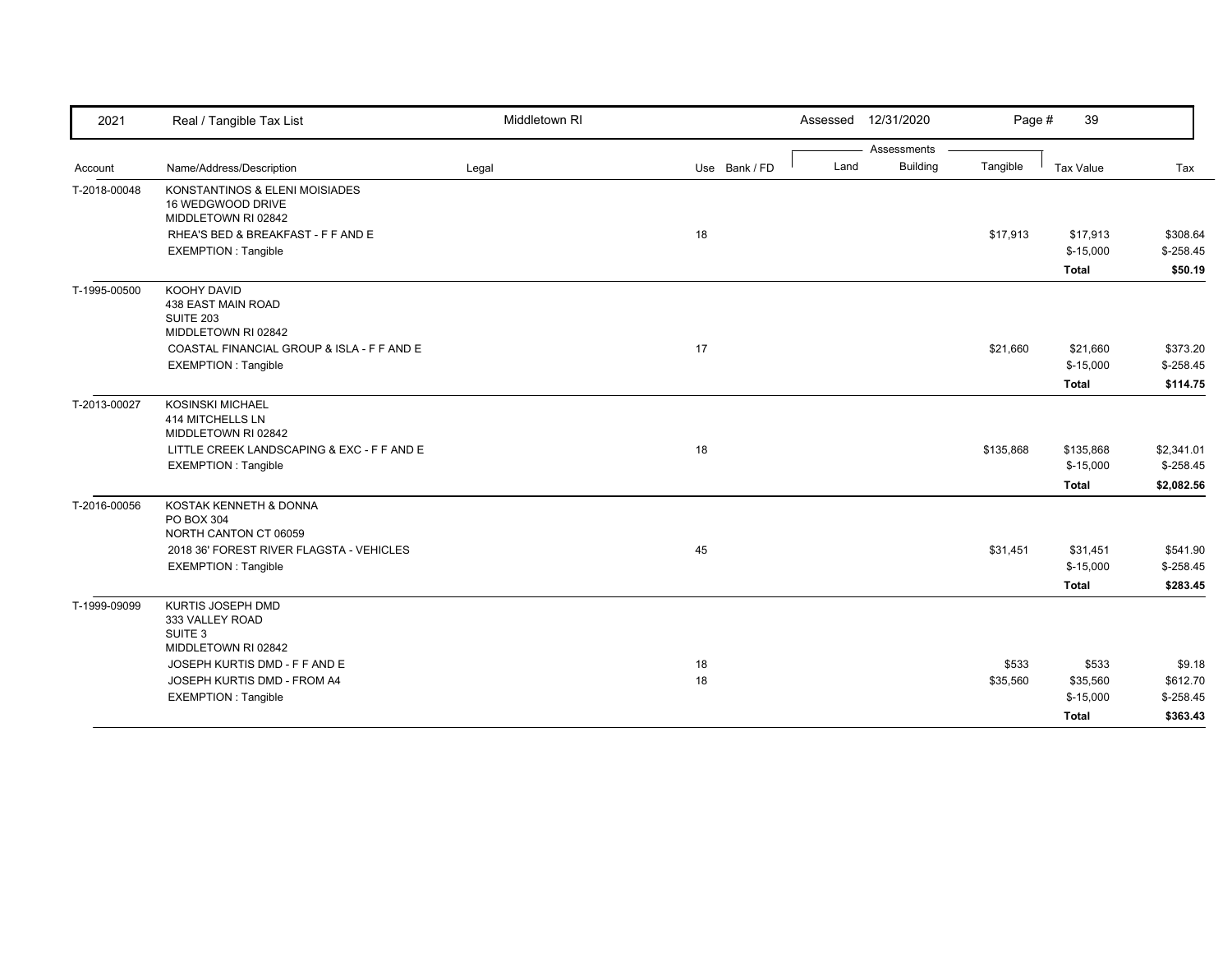| 2021         | Real / Tangible Tax List                                                                                                                                                | Middletown RI |               | 12/31/2020<br>Assessed                 | Page #            | 40                                              |                                               |
|--------------|-------------------------------------------------------------------------------------------------------------------------------------------------------------------------|---------------|---------------|----------------------------------------|-------------------|-------------------------------------------------|-----------------------------------------------|
| Account      | Name/Address/Description                                                                                                                                                | Legal         | Use Bank / FD | Assessments<br><b>Building</b><br>Land | Tangible          | Tax Value                                       | Tax                                           |
| T-1992-05991 | KVH INDUSTRIES INC<br>50 ENTERPRISE CENTER<br>MIDDLETOWN RI 02842<br>KVH INDUSTRIES - F F AND E<br><b>EXEMPTION: Tangible</b>                                           |               | 18            |                                        | \$3,478,593       | \$3,478,593<br>$$-15,000$<br><b>Total</b>       | \$59,936.16<br>$$-258.45$<br>\$59,677.71      |
| T-1992-05997 | KYRAN RESEARCH ASSOC INC<br>PO BOX 3780<br>NEWPORT RI 02840<br>KYRAN RESEARCH ASSOC INC - F F AND E<br>KYRAN RESEARCH ASSOC INC - FROM A4<br><b>EXEMPTION: Tangible</b> |               | 18<br>18      |                                        | \$639<br>\$42,630 | \$639<br>\$42,630<br>$$-15,000$<br><b>Total</b> | \$11.01<br>\$734.51<br>$$-258.45$<br>\$487.07 |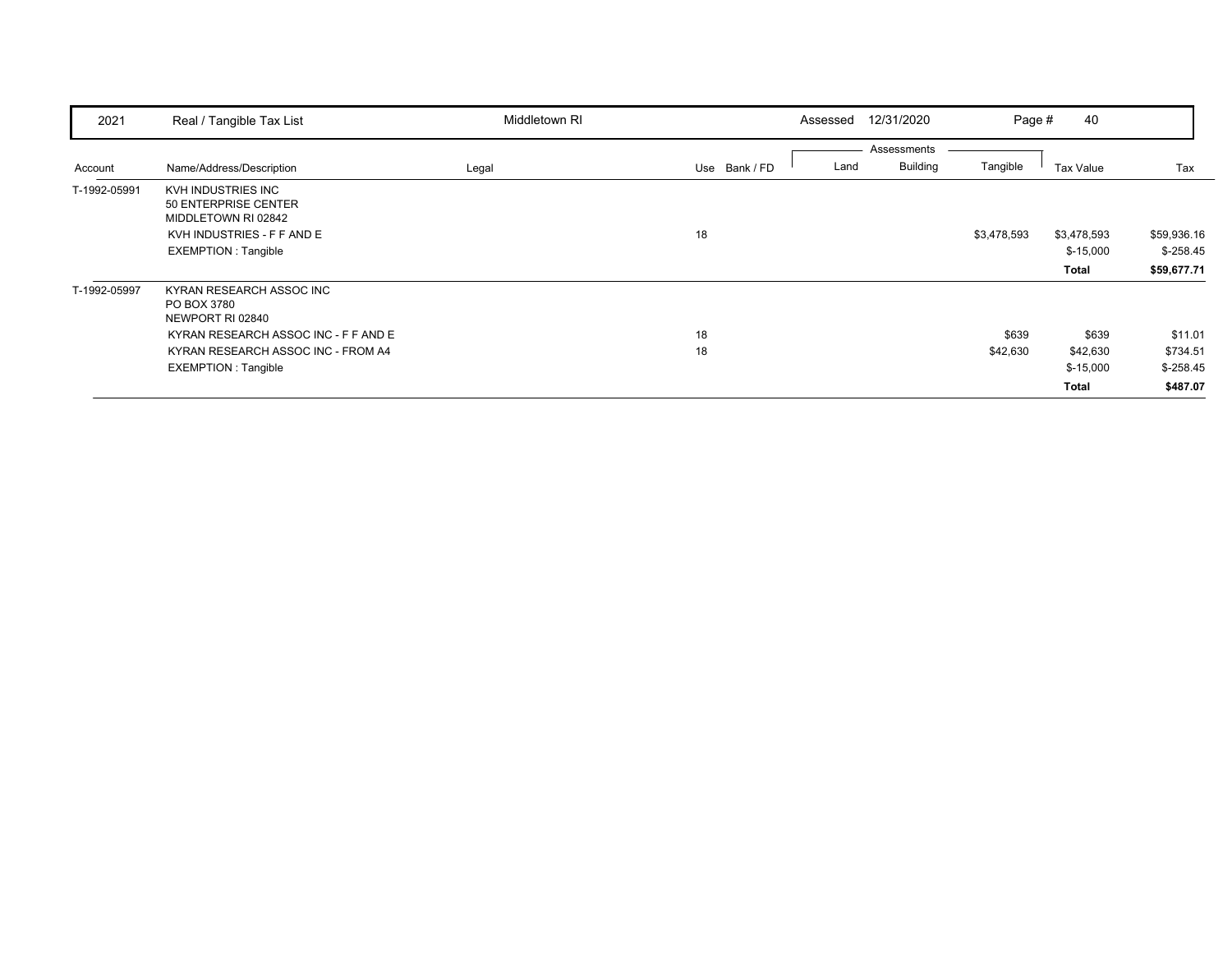| 2021         | Real / Tangible Tax List                                                         | Middletown RI |               |      | Assessed 12/31/2020 | Page #    | 41           |            |
|--------------|----------------------------------------------------------------------------------|---------------|---------------|------|---------------------|-----------|--------------|------------|
|              |                                                                                  |               |               |      | Assessments         |           |              |            |
| Account      | Name/Address/Description                                                         | Legal         | Use Bank / FD | Land | <b>Building</b>     | Tangible  | Tax Value    | Tax        |
| T-2016-00007 | LA PETITE GOURMANDE<br>17 WEBSTER STREET<br>NEWPORT RI 02842                     |               |               |      |                     |           |              |            |
|              | POWER OF JUICE - F F AND E                                                       |               | 17            |      |                     | \$25,000  | \$25,000     | \$430.75   |
|              | <b>EXEMPTION: Tangible</b>                                                       |               |               |      |                     |           | $$-15,000$   | $$-258.45$ |
|              |                                                                                  |               |               |      |                     |           | <b>Total</b> | \$172.30   |
| T-1997-00260 | LABORE WAYNE DDS & COLUMPAR<br>477 EAST MAIN ROAD<br>MIDDLETOWN RI 02842         |               |               |      |                     |           |              |            |
|              | W LABORE DDS & C COLUMPAR DMD - F F AND E                                        |               | 18            |      |                     | \$31,087  | \$31,087     | \$535.63   |
|              | <b>EXEMPTION: Tangible</b>                                                       |               |               |      |                     |           | $$-15,000$   | $$-258.45$ |
|              |                                                                                  |               |               |      |                     |           | <b>Total</b> | \$277.18   |
| T-1992-06033 | LACERDA H LANDSCAPING & CONST<br><b>465 OLIPHANT LANE</b><br>MIDDLETOWN RI 02842 |               |               |      |                     |           |              |            |
|              | H LACERDA LANDSCAPING & CONST - F F AND E                                        |               | 18            |      |                     | \$45,252  | \$45,252     | \$779.69   |
|              | <b>EXEMPTION: Tangible</b>                                                       |               |               |      |                     |           | $$-15,000$   | $$-258.45$ |
|              |                                                                                  |               |               |      |                     |           | <b>Total</b> | \$521.24   |
| T-2010-02140 | <b>LALIBERTE PAUL</b><br><b>139 EMORY STREET</b><br>ATTLEBORO MA 02703           |               |               |      |                     |           |              |            |
|              | 2014 40' CEDAR CREEK COTTAGE - VEHICLES                                          |               | 45            |      |                     | \$38,582  | \$38,582     | \$664.77   |
|              | <b>EXEMPTION: Tangible</b>                                                       |               |               |      |                     |           | $$-15,000$   | $$-258.45$ |
|              |                                                                                  |               |               |      |                     |           | <b>Total</b> | \$406.32   |
| T-2003-00621 | LANG PHARMA NUTRITION INC<br>20 SILVA LANE<br>MIDDLETOWN RI 02842                |               |               |      |                     |           |              |            |
|              | LANG PHARMA NUTRITION INC - F F AND E                                            |               | 18            |      |                     | \$266,238 | \$266,238    | \$4,587.28 |
|              | <b>EXEMPTION: Tangible</b>                                                       |               |               |      |                     |           | $$-15,000$   | $$-258.45$ |
|              |                                                                                  |               |               |      |                     |           | <b>Total</b> | \$4,328.83 |
| T-2016-00030 | LANGWAY OF NEWPORT INC<br>285 EAST MAIN ROAD<br>MIDDLETOWN RI 02842              |               |               |      |                     |           |              |            |
|              | LANGWAY OF NEWPORT INC - F F AND E                                               |               | 18            |      |                     | \$179,551 | \$179,551    | \$3,093.66 |
|              | <b>EXEMPTION: Tangible</b>                                                       |               |               |      |                     |           | $$-15,000$   | $$-258.45$ |
|              |                                                                                  |               |               |      |                     |           | <b>Total</b> | \$2,835.21 |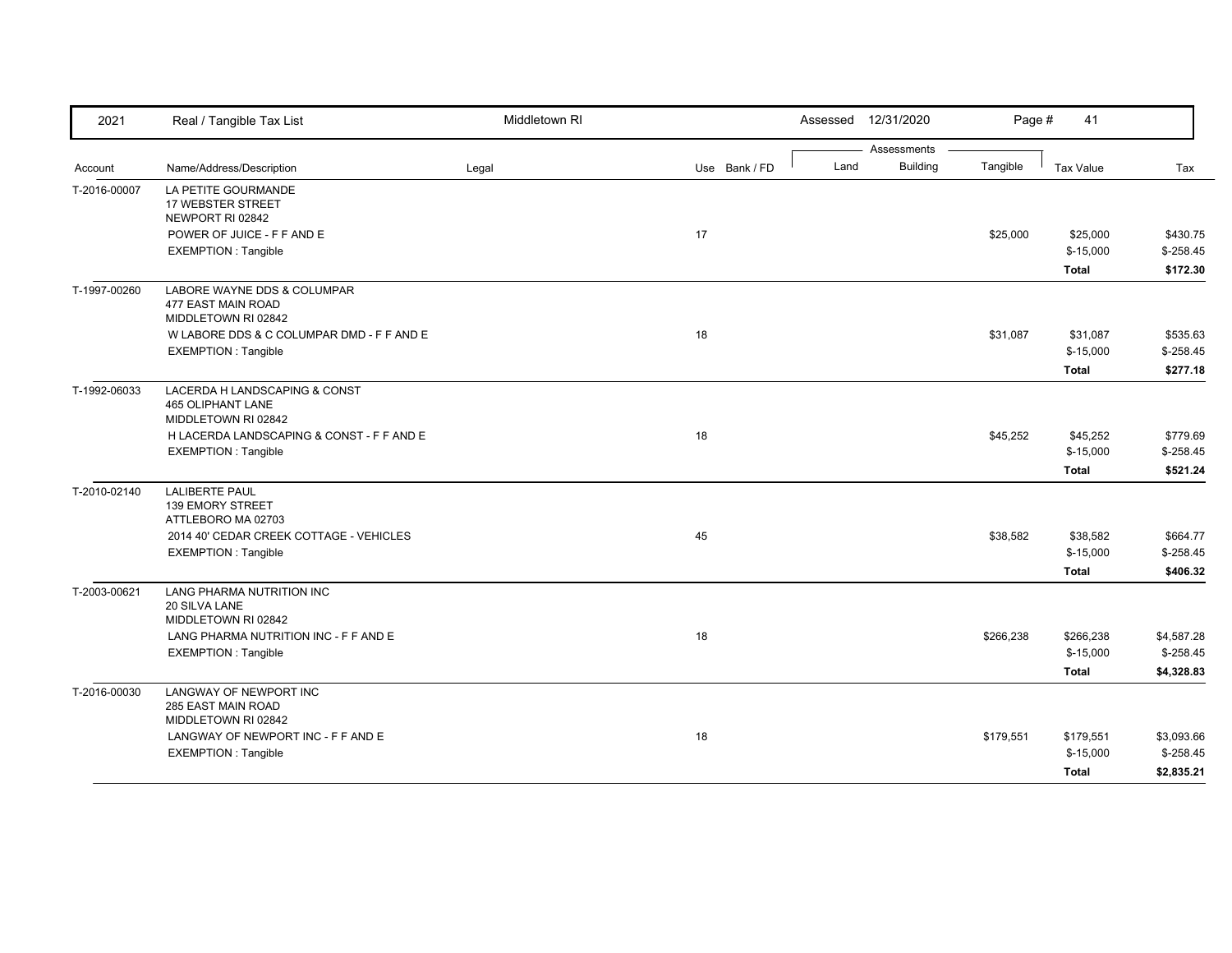| Assessments<br><b>Building</b><br>Tangible<br>Name/Address/Description<br>Use Bank / FD<br>Land<br><b>Tax Value</b><br>Tax<br>Account<br>Legal<br>LEAF CAPITAL FUNDING LLC<br>2005 MARKET ST - FL 14<br>PHILADELPHIA PA 19103-7042<br>18<br>\$3,560.77<br>LEAF CAPITAL FUNDING LLC - F F AND E<br>\$206,661<br>\$206,661<br>$$-15,000$<br>$$-258.45$<br><b>EXEMPTION: Tangible</b><br>\$3,302.32<br><b>Total</b><br>LEITE DONUTS INC<br>78 WEST MAIN ROAD<br>MIDDLETOWN RI 02842<br>MA'S DONUTS & MORE - F F AND E<br>18<br>\$125,587<br>\$125,587<br>\$2,163.86<br>$$-258.45$<br><b>EXEMPTION: Tangible</b><br>$$-15,000$<br>\$1,905.41<br><b>Total</b><br>T-2018-00054<br>LI ZUSHENG<br>694 AQUIDNECK AVENUE<br>MIDDLETOWN RI 02842<br>18<br>MING MOON - F F AND E<br>\$20,706<br>\$20,706<br>\$356.76<br><b>EXEMPTION: Tangible</b><br>$$-15,000$<br>$$-258.45$<br><b>Total</b><br>\$98.31<br>LIFESPAN PHYSICIAN GROUP INC<br>ATTN: BOBBY HINGORANI<br>1360 WEST MAIN ROAD<br>MIDDLETOWN RI 02842<br>LIFESPAN URGENT CARE - F F AND E<br>18<br>\$80,000<br>\$80,000<br>\$1,378.40<br><b>EXEMPTION: Tangible</b><br>$$-15,000$<br>$$-258.45$<br><b>Total</b><br>\$1,119.95<br>T-2015-00020<br>LIN ENTERPRISES LLC<br>112 BOWERY - FL 1<br>NEW YORK NY 10013<br>18<br>YUMI GARDEN BUFFET - F F AND E<br>\$87,377<br>\$87,377<br>\$1,505.51<br><b>EXEMPTION: Tangible</b><br>$$-15,000$<br>$$-258.45$<br>\$1,247.06<br><b>Total</b><br>LMG RHODE ISLAND HOLDINGS INC<br>NEWPORT DAILY NEWS<br>272 VALLEY ROAD<br>MIDDLETOWN RI 02842<br>18<br>NEWPORT DAILY NEWS - F F AND E<br>\$89,350<br>\$89,350<br>\$1,539.50<br>$$-258.45$<br><b>EXEMPTION: Tangible</b><br>$$-15,000$ | 2021         | Real / Tangible Tax List | Middletown RI |  | Assessed 12/31/2020 | Page # | 42           |            |
|------------------------------------------------------------------------------------------------------------------------------------------------------------------------------------------------------------------------------------------------------------------------------------------------------------------------------------------------------------------------------------------------------------------------------------------------------------------------------------------------------------------------------------------------------------------------------------------------------------------------------------------------------------------------------------------------------------------------------------------------------------------------------------------------------------------------------------------------------------------------------------------------------------------------------------------------------------------------------------------------------------------------------------------------------------------------------------------------------------------------------------------------------------------------------------------------------------------------------------------------------------------------------------------------------------------------------------------------------------------------------------------------------------------------------------------------------------------------------------------------------------------------------------------------------------------------------------------------------------------------------------------------------------------------------|--------------|--------------------------|---------------|--|---------------------|--------|--------------|------------|
|                                                                                                                                                                                                                                                                                                                                                                                                                                                                                                                                                                                                                                                                                                                                                                                                                                                                                                                                                                                                                                                                                                                                                                                                                                                                                                                                                                                                                                                                                                                                                                                                                                                                              |              |                          |               |  |                     |        |              |            |
|                                                                                                                                                                                                                                                                                                                                                                                                                                                                                                                                                                                                                                                                                                                                                                                                                                                                                                                                                                                                                                                                                                                                                                                                                                                                                                                                                                                                                                                                                                                                                                                                                                                                              |              |                          |               |  |                     |        |              |            |
|                                                                                                                                                                                                                                                                                                                                                                                                                                                                                                                                                                                                                                                                                                                                                                                                                                                                                                                                                                                                                                                                                                                                                                                                                                                                                                                                                                                                                                                                                                                                                                                                                                                                              | T-2005-00012 |                          |               |  |                     |        |              |            |
|                                                                                                                                                                                                                                                                                                                                                                                                                                                                                                                                                                                                                                                                                                                                                                                                                                                                                                                                                                                                                                                                                                                                                                                                                                                                                                                                                                                                                                                                                                                                                                                                                                                                              |              |                          |               |  |                     |        |              |            |
|                                                                                                                                                                                                                                                                                                                                                                                                                                                                                                                                                                                                                                                                                                                                                                                                                                                                                                                                                                                                                                                                                                                                                                                                                                                                                                                                                                                                                                                                                                                                                                                                                                                                              |              |                          |               |  |                     |        |              |            |
|                                                                                                                                                                                                                                                                                                                                                                                                                                                                                                                                                                                                                                                                                                                                                                                                                                                                                                                                                                                                                                                                                                                                                                                                                                                                                                                                                                                                                                                                                                                                                                                                                                                                              |              |                          |               |  |                     |        |              |            |
|                                                                                                                                                                                                                                                                                                                                                                                                                                                                                                                                                                                                                                                                                                                                                                                                                                                                                                                                                                                                                                                                                                                                                                                                                                                                                                                                                                                                                                                                                                                                                                                                                                                                              |              |                          |               |  |                     |        |              |            |
|                                                                                                                                                                                                                                                                                                                                                                                                                                                                                                                                                                                                                                                                                                                                                                                                                                                                                                                                                                                                                                                                                                                                                                                                                                                                                                                                                                                                                                                                                                                                                                                                                                                                              | T-1995-00493 |                          |               |  |                     |        |              |            |
|                                                                                                                                                                                                                                                                                                                                                                                                                                                                                                                                                                                                                                                                                                                                                                                                                                                                                                                                                                                                                                                                                                                                                                                                                                                                                                                                                                                                                                                                                                                                                                                                                                                                              |              |                          |               |  |                     |        |              |            |
|                                                                                                                                                                                                                                                                                                                                                                                                                                                                                                                                                                                                                                                                                                                                                                                                                                                                                                                                                                                                                                                                                                                                                                                                                                                                                                                                                                                                                                                                                                                                                                                                                                                                              |              |                          |               |  |                     |        |              |            |
|                                                                                                                                                                                                                                                                                                                                                                                                                                                                                                                                                                                                                                                                                                                                                                                                                                                                                                                                                                                                                                                                                                                                                                                                                                                                                                                                                                                                                                                                                                                                                                                                                                                                              |              |                          |               |  |                     |        |              |            |
|                                                                                                                                                                                                                                                                                                                                                                                                                                                                                                                                                                                                                                                                                                                                                                                                                                                                                                                                                                                                                                                                                                                                                                                                                                                                                                                                                                                                                                                                                                                                                                                                                                                                              |              |                          |               |  |                     |        |              |            |
|                                                                                                                                                                                                                                                                                                                                                                                                                                                                                                                                                                                                                                                                                                                                                                                                                                                                                                                                                                                                                                                                                                                                                                                                                                                                                                                                                                                                                                                                                                                                                                                                                                                                              |              |                          |               |  |                     |        |              |            |
|                                                                                                                                                                                                                                                                                                                                                                                                                                                                                                                                                                                                                                                                                                                                                                                                                                                                                                                                                                                                                                                                                                                                                                                                                                                                                                                                                                                                                                                                                                                                                                                                                                                                              |              |                          |               |  |                     |        |              |            |
|                                                                                                                                                                                                                                                                                                                                                                                                                                                                                                                                                                                                                                                                                                                                                                                                                                                                                                                                                                                                                                                                                                                                                                                                                                                                                                                                                                                                                                                                                                                                                                                                                                                                              |              |                          |               |  |                     |        |              |            |
|                                                                                                                                                                                                                                                                                                                                                                                                                                                                                                                                                                                                                                                                                                                                                                                                                                                                                                                                                                                                                                                                                                                                                                                                                                                                                                                                                                                                                                                                                                                                                                                                                                                                              |              |                          |               |  |                     |        |              |            |
|                                                                                                                                                                                                                                                                                                                                                                                                                                                                                                                                                                                                                                                                                                                                                                                                                                                                                                                                                                                                                                                                                                                                                                                                                                                                                                                                                                                                                                                                                                                                                                                                                                                                              |              |                          |               |  |                     |        |              |            |
|                                                                                                                                                                                                                                                                                                                                                                                                                                                                                                                                                                                                                                                                                                                                                                                                                                                                                                                                                                                                                                                                                                                                                                                                                                                                                                                                                                                                                                                                                                                                                                                                                                                                              |              |                          |               |  |                     |        |              |            |
|                                                                                                                                                                                                                                                                                                                                                                                                                                                                                                                                                                                                                                                                                                                                                                                                                                                                                                                                                                                                                                                                                                                                                                                                                                                                                                                                                                                                                                                                                                                                                                                                                                                                              | T-2020-00034 |                          |               |  |                     |        |              |            |
|                                                                                                                                                                                                                                                                                                                                                                                                                                                                                                                                                                                                                                                                                                                                                                                                                                                                                                                                                                                                                                                                                                                                                                                                                                                                                                                                                                                                                                                                                                                                                                                                                                                                              |              |                          |               |  |                     |        |              |            |
|                                                                                                                                                                                                                                                                                                                                                                                                                                                                                                                                                                                                                                                                                                                                                                                                                                                                                                                                                                                                                                                                                                                                                                                                                                                                                                                                                                                                                                                                                                                                                                                                                                                                              |              |                          |               |  |                     |        |              |            |
|                                                                                                                                                                                                                                                                                                                                                                                                                                                                                                                                                                                                                                                                                                                                                                                                                                                                                                                                                                                                                                                                                                                                                                                                                                                                                                                                                                                                                                                                                                                                                                                                                                                                              |              |                          |               |  |                     |        |              |            |
|                                                                                                                                                                                                                                                                                                                                                                                                                                                                                                                                                                                                                                                                                                                                                                                                                                                                                                                                                                                                                                                                                                                                                                                                                                                                                                                                                                                                                                                                                                                                                                                                                                                                              |              |                          |               |  |                     |        |              |            |
|                                                                                                                                                                                                                                                                                                                                                                                                                                                                                                                                                                                                                                                                                                                                                                                                                                                                                                                                                                                                                                                                                                                                                                                                                                                                                                                                                                                                                                                                                                                                                                                                                                                                              |              |                          |               |  |                     |        |              |            |
|                                                                                                                                                                                                                                                                                                                                                                                                                                                                                                                                                                                                                                                                                                                                                                                                                                                                                                                                                                                                                                                                                                                                                                                                                                                                                                                                                                                                                                                                                                                                                                                                                                                                              |              |                          |               |  |                     |        |              |            |
|                                                                                                                                                                                                                                                                                                                                                                                                                                                                                                                                                                                                                                                                                                                                                                                                                                                                                                                                                                                                                                                                                                                                                                                                                                                                                                                                                                                                                                                                                                                                                                                                                                                                              |              |                          |               |  |                     |        |              |            |
|                                                                                                                                                                                                                                                                                                                                                                                                                                                                                                                                                                                                                                                                                                                                                                                                                                                                                                                                                                                                                                                                                                                                                                                                                                                                                                                                                                                                                                                                                                                                                                                                                                                                              |              |                          |               |  |                     |        |              |            |
|                                                                                                                                                                                                                                                                                                                                                                                                                                                                                                                                                                                                                                                                                                                                                                                                                                                                                                                                                                                                                                                                                                                                                                                                                                                                                                                                                                                                                                                                                                                                                                                                                                                                              |              |                          |               |  |                     |        |              |            |
|                                                                                                                                                                                                                                                                                                                                                                                                                                                                                                                                                                                                                                                                                                                                                                                                                                                                                                                                                                                                                                                                                                                                                                                                                                                                                                                                                                                                                                                                                                                                                                                                                                                                              |              |                          |               |  |                     |        |              |            |
|                                                                                                                                                                                                                                                                                                                                                                                                                                                                                                                                                                                                                                                                                                                                                                                                                                                                                                                                                                                                                                                                                                                                                                                                                                                                                                                                                                                                                                                                                                                                                                                                                                                                              |              |                          |               |  |                     |        |              |            |
|                                                                                                                                                                                                                                                                                                                                                                                                                                                                                                                                                                                                                                                                                                                                                                                                                                                                                                                                                                                                                                                                                                                                                                                                                                                                                                                                                                                                                                                                                                                                                                                                                                                                              | T-2020-00001 |                          |               |  |                     |        |              |            |
|                                                                                                                                                                                                                                                                                                                                                                                                                                                                                                                                                                                                                                                                                                                                                                                                                                                                                                                                                                                                                                                                                                                                                                                                                                                                                                                                                                                                                                                                                                                                                                                                                                                                              |              |                          |               |  |                     |        |              |            |
|                                                                                                                                                                                                                                                                                                                                                                                                                                                                                                                                                                                                                                                                                                                                                                                                                                                                                                                                                                                                                                                                                                                                                                                                                                                                                                                                                                                                                                                                                                                                                                                                                                                                              |              |                          |               |  |                     |        |              |            |
|                                                                                                                                                                                                                                                                                                                                                                                                                                                                                                                                                                                                                                                                                                                                                                                                                                                                                                                                                                                                                                                                                                                                                                                                                                                                                                                                                                                                                                                                                                                                                                                                                                                                              |              |                          |               |  |                     |        |              |            |
|                                                                                                                                                                                                                                                                                                                                                                                                                                                                                                                                                                                                                                                                                                                                                                                                                                                                                                                                                                                                                                                                                                                                                                                                                                                                                                                                                                                                                                                                                                                                                                                                                                                                              |              |                          |               |  |                     |        |              |            |
|                                                                                                                                                                                                                                                                                                                                                                                                                                                                                                                                                                                                                                                                                                                                                                                                                                                                                                                                                                                                                                                                                                                                                                                                                                                                                                                                                                                                                                                                                                                                                                                                                                                                              |              |                          |               |  |                     |        | <b>Total</b> | \$1,281.05 |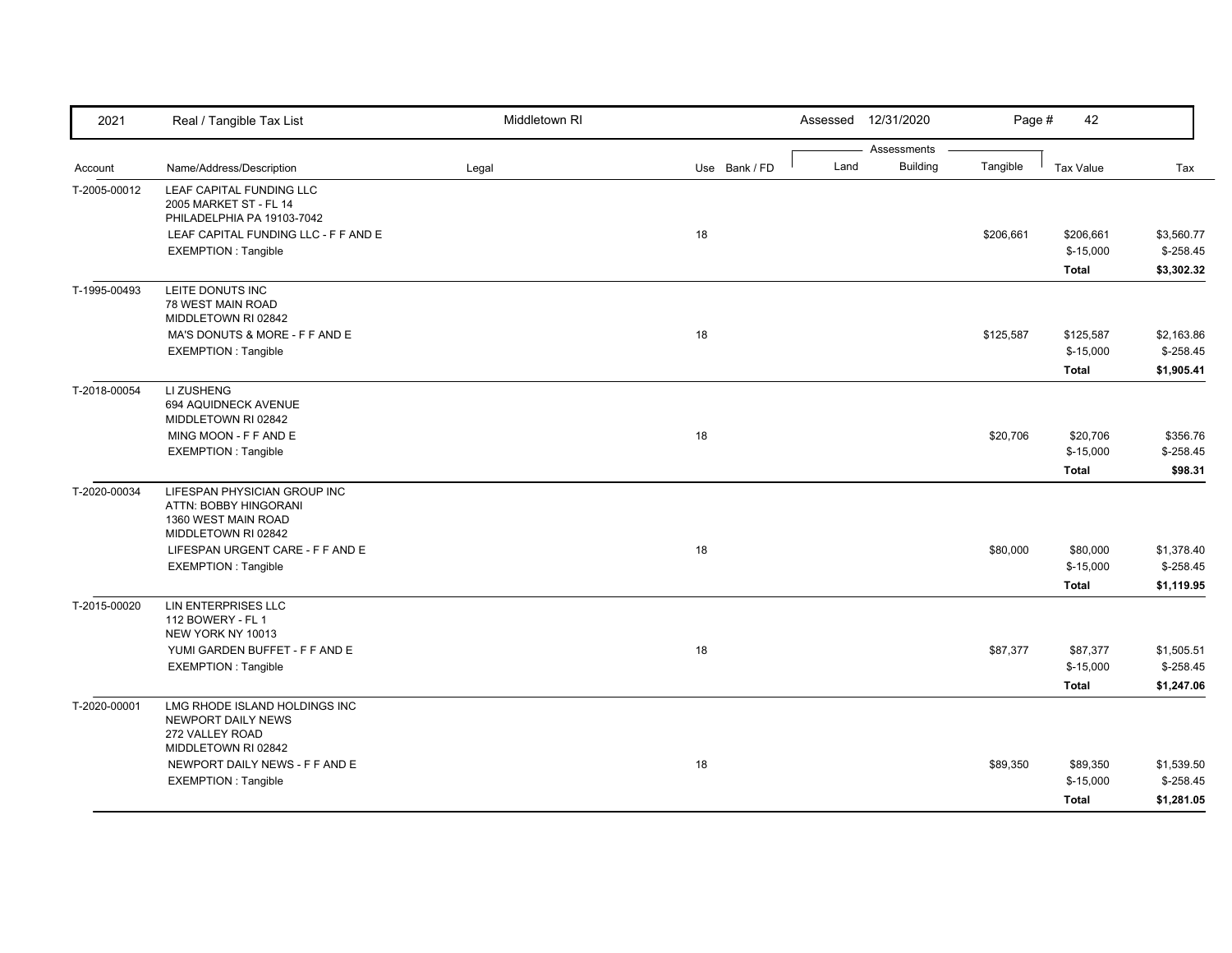| 2021         | Real / Tangible Tax List                                                                                       | Middletown RI |               | Assessed | 12/31/2020      | Page #    | 43                      |                           |
|--------------|----------------------------------------------------------------------------------------------------------------|---------------|---------------|----------|-----------------|-----------|-------------------------|---------------------------|
|              |                                                                                                                |               |               |          | Assessments     |           |                         |                           |
| Account      | Name/Address/Description                                                                                       | Legal         | Use Bank / FD | Land     | <b>Building</b> | Tangible  | <b>Tax Value</b>        | Tax                       |
| T-1992-11950 | LOCKHEED MARTIN CORPORATION<br>PO BOX 61511<br>BLDG 100 RM U4632                                               |               |               |          |                 |           |                         |                           |
|              | KING OF PRUSSIA PA 19406                                                                                       |               | 18            |          |                 |           |                         |                           |
|              | LOCKHEED MARTIN - RMS - F F AND E<br><b>EXEMPTION: Tangible</b>                                                |               |               |          |                 | \$857,373 | \$857,373<br>$$-15,000$ | \$14,772.54<br>$$-258.45$ |
|              |                                                                                                                |               |               |          |                 |           | <b>Total</b>            | \$14,514.09               |
| T-1992-06493 | LONGADE LLC<br>1 WINFIELD COURT<br>MIDDLETOWN RI 02842-6220                                                    |               |               |          |                 |           |                         |                           |
|              | DEL'S LEMONADE - F F AND E                                                                                     |               | 18            |          |                 | \$282     | \$282                   | \$4.86                    |
|              | DEL'S LEMONADE - FROM A4                                                                                       |               | 18            |          |                 | \$18,820  | \$18,820                | \$324.27                  |
|              | <b>EXEMPTION: Tangible</b>                                                                                     |               |               |          |                 |           | $$-15,000$              | $$-258.45$                |
|              |                                                                                                                |               |               |          |                 |           | <b>Total</b>            | \$70.68                   |
| T-2017-00048 | <b>LONGWOOD VENUES</b><br><b>20 CHAPEL STREET</b><br>BROOKLINE MA 02446                                        |               |               |          |                 |           |                         |                           |
|              | NEWPORT BEACH HOUSE - FROM A4                                                                                  |               | 18            |          |                 | \$376,200 | \$376,200               | \$6,481.93                |
|              | <b>EXEMPTION: Tangible</b>                                                                                     |               |               |          |                 |           | $$-15,000$              | $$-258.45$                |
|              |                                                                                                                |               |               |          |                 |           | <b>Total</b>            | \$6,223.48                |
| T-1993-01185 | <b>LOOKING UPWARDS INC</b><br>C/O THE KEYSTONE GROUP<br>1130 TEN ROD ROD STE D207<br>NORTH KINGSTOWN RI 02852  |               |               |          |                 |           |                         |                           |
|              | LOOKING UPWARDS - F F AND E                                                                                    |               | 18            |          |                 | \$204,680 | \$204,680               | \$3,526.64                |
|              | <b>EXEMPTION: Tangible</b>                                                                                     |               |               |          |                 |           | $$-15,000$              | $$-258.45$                |
|              |                                                                                                                |               |               |          |                 |           | <b>Total</b>            | \$3,268.19                |
| T-2007-01953 | <b>LOOKING UPWARDS INC</b><br>C/O THE KEYSTONE GROUP<br>1130 TEN ROD ROAD - SUITE D 20<br>N KINGSTOWN RI 02852 |               |               |          |                 |           |                         |                           |
|              | KINDERART - F F AND E                                                                                          |               | 18            |          |                 | \$79,174  | \$79,174                | \$1,364.17                |
|              | <b>EXEMPTION: Tangible</b>                                                                                     |               |               |          |                 |           | $$-15,000$              | $$-258.45$                |
|              |                                                                                                                |               |               |          |                 |           | Total                   | \$1,105.72                |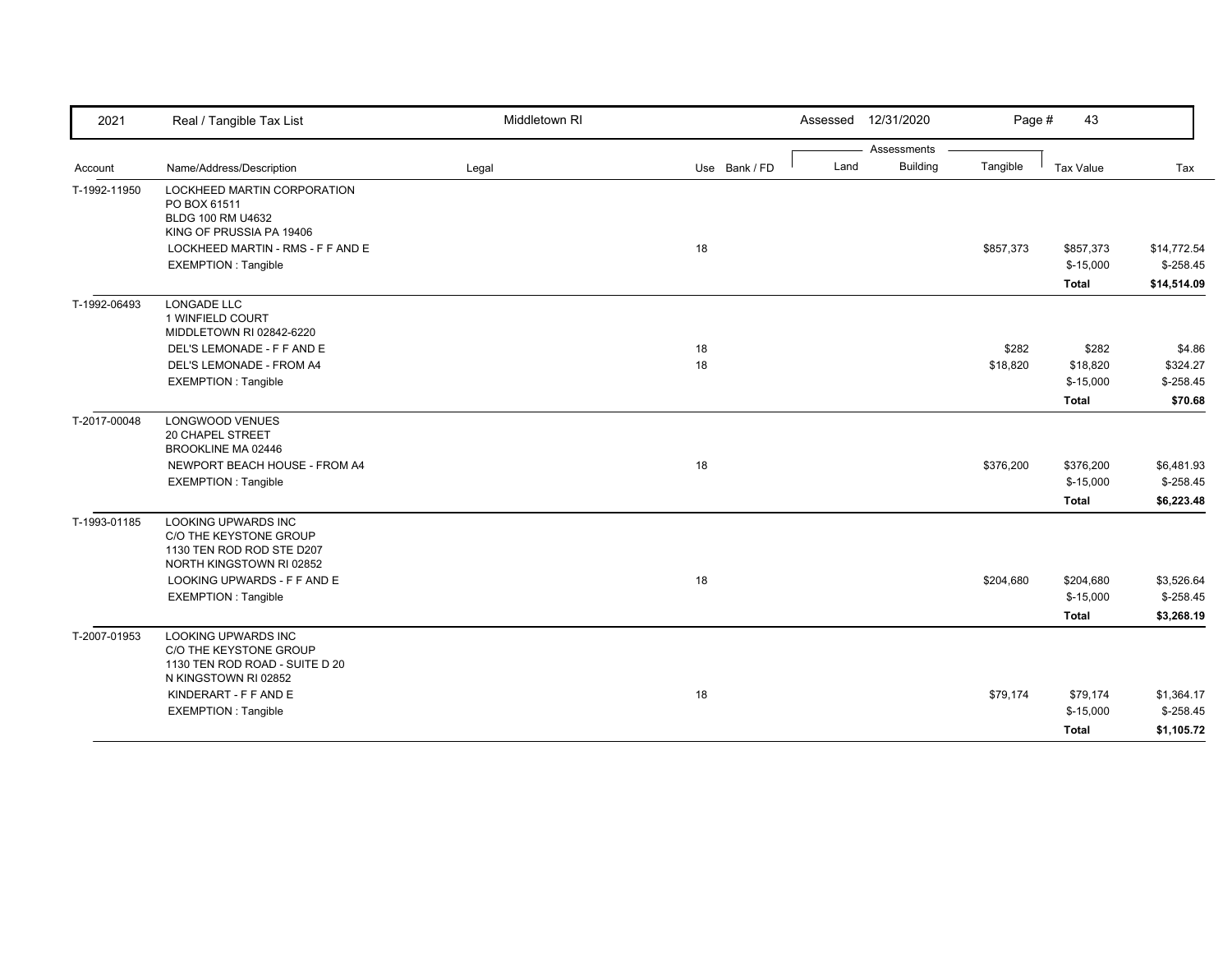| 2021         | Real / Tangible Tax List                                                                                                            | Middletown RI |               | 12/31/2020<br>Assessed                 | Page #   | 44                              |                                    |
|--------------|-------------------------------------------------------------------------------------------------------------------------------------|---------------|---------------|----------------------------------------|----------|---------------------------------|------------------------------------|
| Account      | Name/Address/Description                                                                                                            | Legal         | Use Bank / FD | Assessments<br><b>Building</b><br>Land | Tangible | Tax Value                       | Tax                                |
| T-2017-00047 | LOOMIS ARMORED US LLC<br>PO BOX 330159<br>NASHVILLE TN 37203<br>LOOMIS ARMORED US LLC - F F AND E<br><b>EXEMPTION: Tangible</b>     |               | 17            |                                        | \$17,630 | \$17,630<br>$$-15,000$<br>Total | \$303.76<br>$$-258.45$<br>\$45.31  |
| T-2017-00006 | LUCKY DOG RESORT INC<br>599 EAST MAIN ROAD<br>MIDDLETOWN RI 02842<br>LUCKY DOG RESORT INC - F F AND E<br><b>EXEMPTION: Tangible</b> |               | 18            |                                        | \$21,162 | \$21,162<br>$$-15,000$<br>Total | \$364.62<br>$$-258.45$<br>\$106.17 |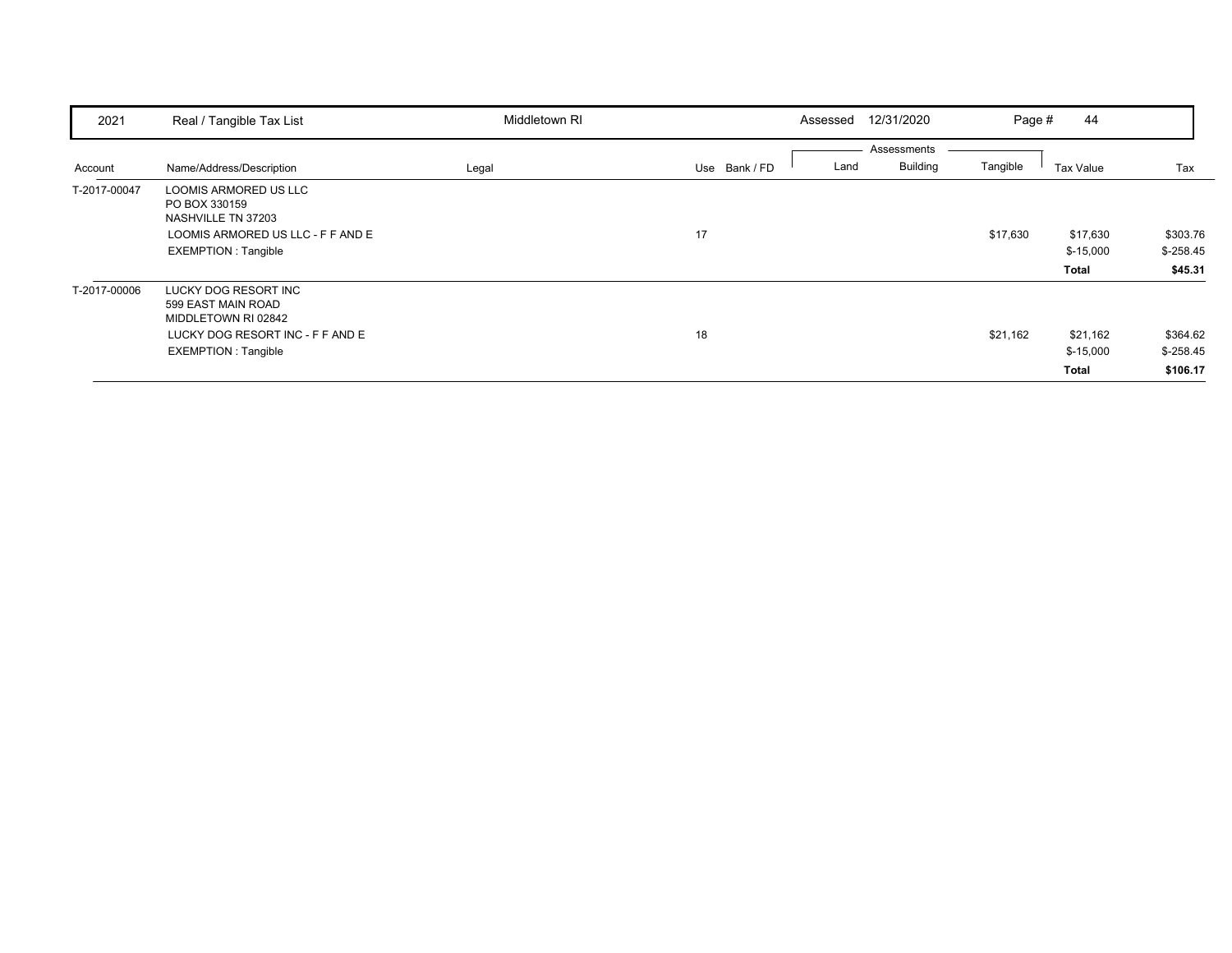| 2021         | Real / Tangible Tax List                                       | Middletown RI |               | Assessed | 12/31/2020      | Page #      | 45                     |                          |
|--------------|----------------------------------------------------------------|---------------|---------------|----------|-----------------|-------------|------------------------|--------------------------|
|              |                                                                |               |               |          | Assessments     |             |                        |                          |
| Account      | Name/Address/Description                                       | Legal         | Use Bank / FD | Land     | <b>Building</b> | Tangible    | Tax Value              | Tax                      |
| T-2019-00035 | <b>MAGELLAN HEALTH</b><br>14100 MAGELLAN PLAZA                 |               |               |          |                 |             |                        |                          |
|              | MARYLAND HEIGHTS MO 63043                                      |               |               |          |                 |             |                        |                          |
|              | MAGELLAN METHOD LLC - F F AND E                                |               | 18            |          |                 | \$1,162,093 | \$1,162,093            | \$20,022.86              |
|              | <b>EXEMPTION: Tangible</b>                                     |               |               |          |                 |             | $$-15,000$             | $$-258.45$               |
|              |                                                                |               |               |          |                 |             | <b>Total</b>           | \$19,764.41              |
| T-2014-00042 | <b>MAIN HOTEL LLC</b>                                          |               |               |          |                 |             |                        |                          |
|              | PO BOX 2516<br>FALL RIVER MA 02722                             |               |               |          |                 |             |                        |                          |
|              | HOMEWOOD SUITES - F F AND E                                    |               | 18            |          |                 | \$352,500   | \$352,500              | \$6,073.58               |
|              | <b>EXEMPTION: Tangible</b>                                     |               |               |          |                 |             | $$-15,000$             | $$-258.45$               |
|              |                                                                |               |               |          |                 |             |                        |                          |
|              |                                                                |               |               |          |                 |             | <b>Total</b>           | \$5,815.13               |
| T-2020-00006 | MANUFACTURER SERVICES GROUP/WE                                 |               |               |          |                 |             |                        |                          |
|              | PROPERTY TAX COMPLIANCE<br>PO BOX 36200                        |               |               |          |                 |             |                        |                          |
|              | <b>BILLINGS MT 59107-6200</b>                                  |               |               |          |                 |             |                        |                          |
|              | MANUFACTURER SERVICES GROUP/WE - F F AND E                     |               | 94            |          |                 | \$25,066    | \$25,066               | \$431.89                 |
|              | <b>EXEMPTION: Tangible</b>                                     |               |               |          |                 |             | $$-15,000$             | $$-258.45$               |
|              |                                                                |               |               |          |                 |             | <b>Total</b>           | \$173.44                 |
| T-2011-00028 | <b>MARGOLIS SHAWN</b>                                          |               |               |          |                 |             |                        |                          |
|              | 1151 AQUIDNECK AVENUE                                          |               |               |          |                 |             |                        |                          |
|              | SUITE 1                                                        |               |               |          |                 |             |                        |                          |
|              | MIDDLETOWN RI 02842                                            |               |               |          |                 |             |                        |                          |
|              | SIG'S PLACE LLC - F F AND E                                    |               | 18            |          |                 | \$35,034    | \$35,034               | \$603.64                 |
|              | <b>EXEMPTION: Tangible</b>                                     |               |               |          |                 |             | $$-15,000$             | $$-258.45$               |
|              |                                                                |               |               |          |                 |             | <b>Total</b>           | \$345.19                 |
| T-1997-00189 | MARINE ACOUSTICS INC                                           |               |               |          |                 |             |                        |                          |
|              | 2 CORPORATE PLACE                                              |               |               |          |                 |             |                        |                          |
|              | <b>SUITE 105</b><br>MIDDLETOWN RI 02842                        |               |               |          |                 |             |                        |                          |
|              |                                                                |               |               |          |                 |             |                        |                          |
|              | MARINE ACOUSTICS INC - F F AND E<br><b>EXEMPTION: Tangible</b> |               | 18            |          |                 | \$64,486    | \$64,486<br>$$-15,000$ | \$1,111.09<br>$$-258.45$ |
|              |                                                                |               |               |          |                 |             |                        |                          |
|              |                                                                |               |               |          |                 |             | Total                  | \$852.64                 |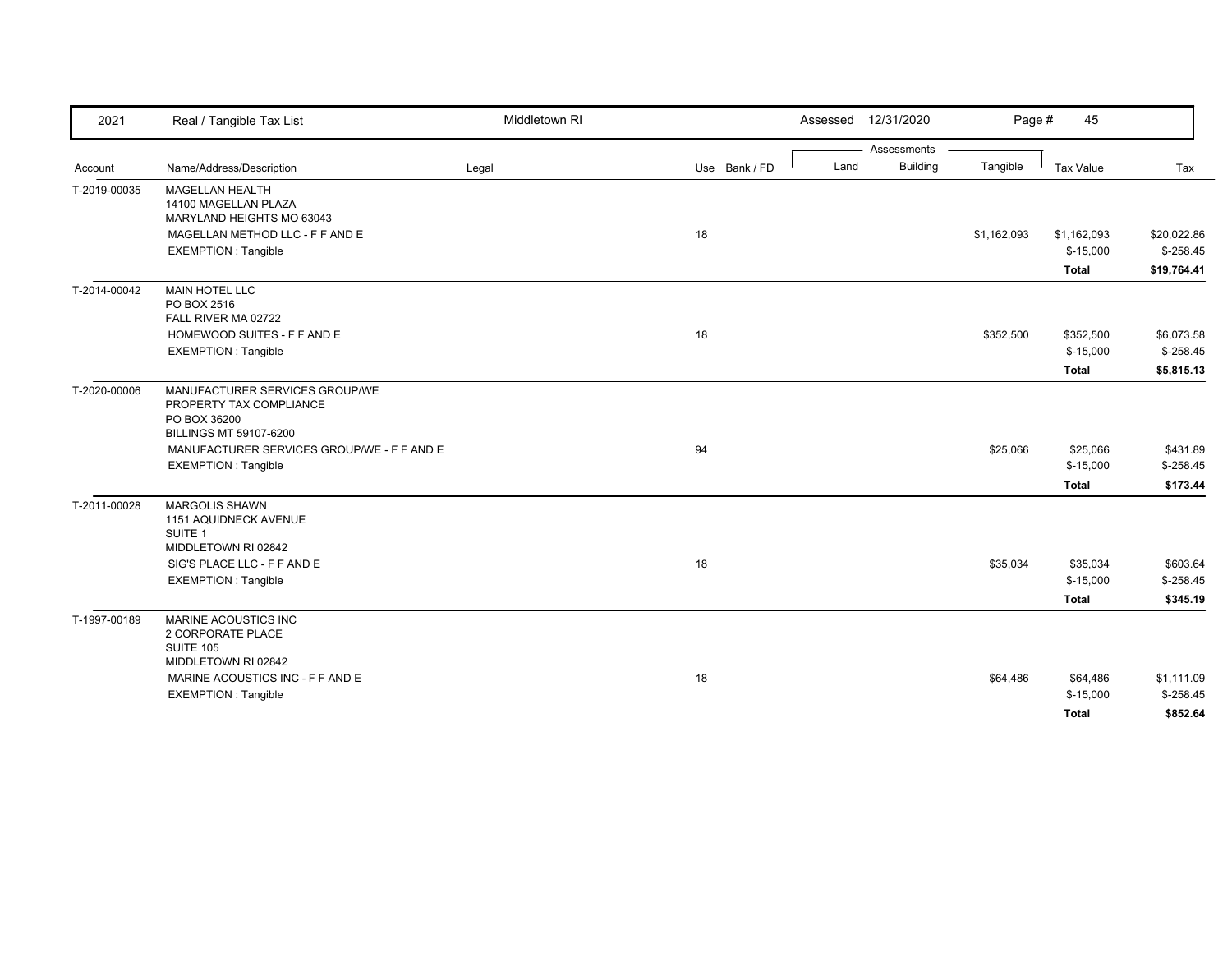| 2021         | Real / Tangible Tax List                   | Middletown RI |               | Assessed | 12/31/2020                     | Page #      | 46               |             |
|--------------|--------------------------------------------|---------------|---------------|----------|--------------------------------|-------------|------------------|-------------|
|              |                                            |               |               |          | Assessments<br><b>Building</b> | Tangible    |                  |             |
| Account      | Name/Address/Description                   | Legal         | Use Bank / FD | Land     |                                |             | <b>Tax Value</b> | Tax         |
| T-1999-09224 | <b>MARLIN LEASING</b>                      |               |               |          |                                |             |                  |             |
|              | PO BOX 5481<br>MT LAUREL NJ 08054          |               |               |          |                                |             |                  |             |
|              | MARLIN LEASING - F F AND E                 |               | 94            |          |                                | \$79,362    | \$79,362         | \$1,367.41  |
|              | <b>EXEMPTION: Tangible</b>                 |               |               |          |                                |             | $$-15,000$       | $$-258.45$  |
|              |                                            |               |               |          |                                |             | <b>Total</b>     | \$1,108.96  |
|              |                                            |               |               |          |                                |             |                  |             |
| T-2002-00569 | MARSHALLS OF MA INC 1100798<br>PO BOX 5369 |               |               |          |                                |             |                  |             |
|              | COCHITUATE MA 01778                        |               |               |          |                                |             |                  |             |
|              | MARSHALLS US 1100798 - F F AND E           |               | 18            |          |                                | \$297,538   | \$297,538        | \$5,126.58  |
|              | EXEMPTION: Tangible                        |               |               |          |                                |             | $$-15,000$       | $$-258.45$  |
|              |                                            |               |               |          |                                |             | <b>Total</b>     | \$4,868.13  |
| T-2019-00005 | MATTS LOCAL PHARMACY                       |               |               |          |                                |             |                  |             |
|              | 88 EAST MAIN ROAD                          |               |               |          |                                |             |                  |             |
|              | MIDDLETOWN RI 02842                        |               |               |          |                                |             |                  |             |
|              | MATT'S LOCAL PHARMACY - F F AND E          |               | 18            |          |                                | \$35,000    | \$35,000         | \$603.05    |
|              | <b>EXEMPTION: Tangible</b>                 |               |               |          |                                |             | $$-15,000$       | $$-258.45$  |
|              |                                            |               |               |          |                                |             | <b>Total</b>     | \$344.60    |
| T-1997-00230 | MC LLC                                     |               |               |          |                                |             |                  |             |
|              | 1422 EDINGER AVENUE                        |               |               |          |                                |             |                  |             |
|              | SUITE 150                                  |               |               |          |                                |             |                  |             |
|              | TUSTIN CA 92780                            |               |               |          |                                |             |                  |             |
|              | JIFFY LUBE #1442 - F F AND E               |               | 18            |          |                                | \$24,874    | \$24,874         | \$428.58    |
|              | <b>EXEMPTION: Tangible</b>                 |               |               |          |                                |             | $$-15,000$       | $$ -258.45$ |
|              |                                            |               |               |          |                                |             | Total            | \$170.13    |
| T-1992-07173 | MCLAUGHLIN RESEARCH CORP                   |               |               |          |                                |             |                  |             |
|              | 130 EUGENE ONEILL DRIVE                    |               |               |          |                                |             |                  |             |
|              | NEW LONDON CT 06320                        |               |               |          |                                |             |                  |             |
|              | MCLAUGHLIN RESEARCH CORP - F F AND E       |               | 18            |          |                                | \$1,176,052 | \$1,176,052      | \$20,263.38 |
|              | <b>EXEMPTION: Tangible</b>                 |               |               |          |                                |             | $$-15,000$       | $$-258.45$  |
|              |                                            |               |               |          |                                |             | <b>Total</b>     | \$20,004.93 |
| T-2017-00035 | <b>MDR ENTERPRISES</b>                     |               |               |          |                                |             |                  |             |
|              | 1215 WEST MAIN ROAD                        |               |               |          |                                |             |                  |             |
|              | MIDDLETOWN RI 02842                        |               |               |          |                                |             |                  |             |
|              | BMW OF NEWPORT - FROM A4                   |               | 18            |          |                                | \$243,000   | \$243,000        | \$4,186.89  |
|              | <b>EXEMPTION: Tangible</b>                 |               |               |          |                                |             | $$-15,000$       | $$-258.45$  |
|              |                                            |               |               |          |                                |             | <b>Total</b>     | \$3,928.44  |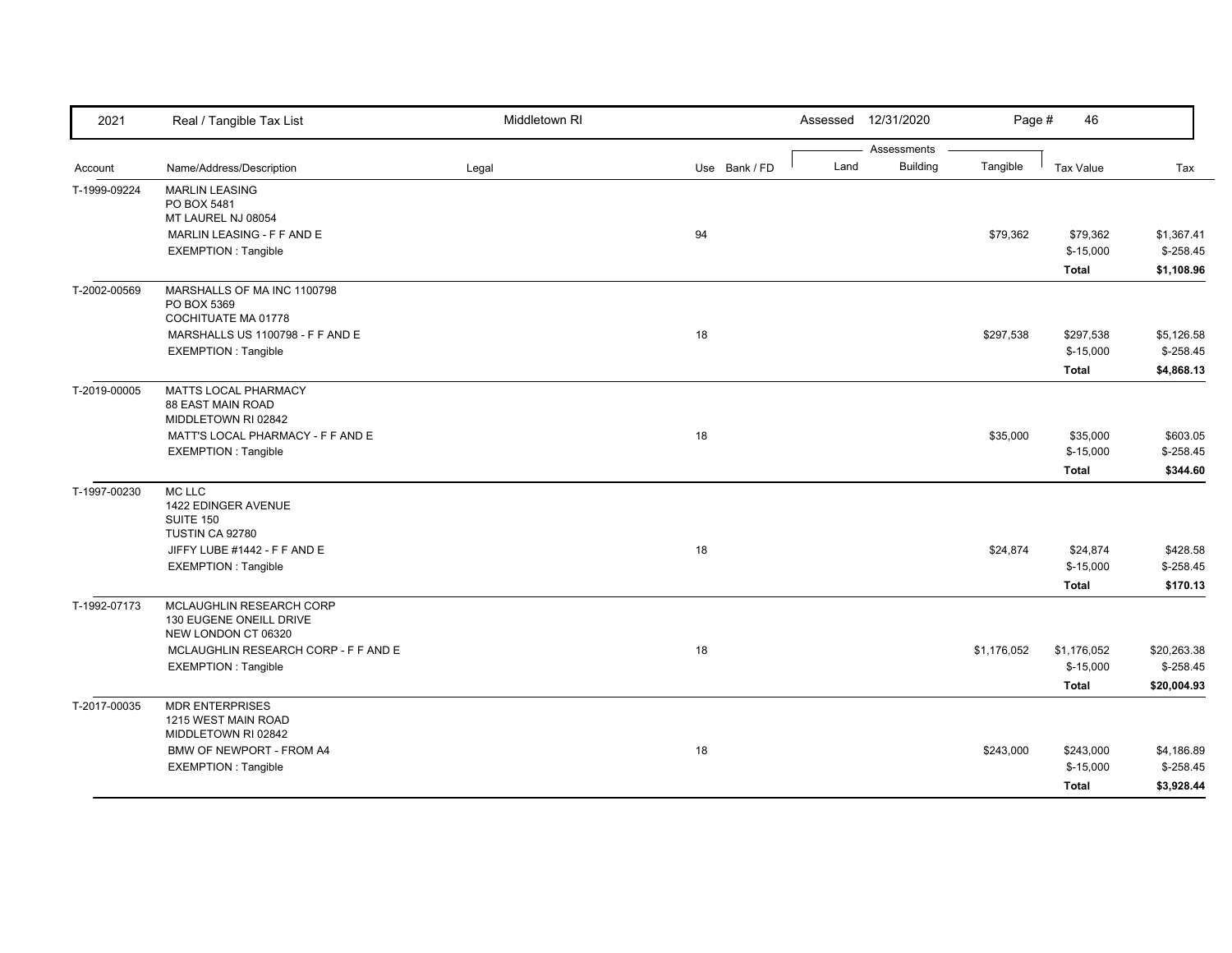| 2021         | Real / Tangible Tax List                                                                                      | Middletown RI |               |      | Assessed 12/31/2020 | Page #    | 47               |            |
|--------------|---------------------------------------------------------------------------------------------------------------|---------------|---------------|------|---------------------|-----------|------------------|------------|
|              |                                                                                                               |               |               |      | Assessments         |           |                  |            |
| Account      | Name/Address/Description                                                                                      | Legal         | Use Bank / FD | Land | <b>Building</b>     | Tangible  | <b>Tax Value</b> | Tax        |
| T-2014-00011 | MEDEIROS NELSON JR<br>3 PARK HURST DR<br>HUDSON MA 01749                                                      |               |               |      |                     |           |                  |            |
|              | 2013 32' KEYSTONE SPRINTER - VEHICLES                                                                         |               | 45            |      |                     | \$17,833  | \$17,833         | \$307.26   |
|              | <b>EXEMPTION: Tangible</b>                                                                                    |               |               |      |                     |           | $$-15,000$       | $$-258.45$ |
|              |                                                                                                               |               |               |      |                     |           | <b>Total</b>     | \$48.81    |
| T-1992-07298 | MELLO CONSTRUCTION CO INC<br>87 BEACON STREET<br>MIDDLETOWN RI 02842                                          |               |               |      |                     |           |                  |            |
|              | MELLO CONSTRUCTION CO INC - F F AND E                                                                         |               | 18            |      |                     | \$66,990  | \$66,990         | \$1,154.24 |
|              | <b>EXEMPTION: Tangible</b>                                                                                    |               |               |      |                     |           | $$-15,000$       | $$-258.45$ |
|              |                                                                                                               |               |               |      |                     |           | <b>Total</b>     | \$895.79   |
| T-2013-00029 | <b>MESTRINELLI CHARLES</b><br><b>43 MIXTER STREET</b>                                                         |               |               |      |                     |           |                  |            |
|              | MIDDLETOWN RI 02842<br>GREEN LAND LANDSCAPE LLC - F F AND E                                                   |               | 17            |      |                     | \$21,500  | \$21,500         | \$370.45   |
|              | <b>EXEMPTION: Tangible</b>                                                                                    |               |               |      |                     |           | $$-15,000$       | $$-258.45$ |
|              |                                                                                                               |               |               |      |                     |           | <b>Total</b>     | \$112.00   |
| T-2004-00564 | MICHAELS STORES INC<br>3939 W JOHN CARPENTER FWY<br>IRVING TX 75063                                           |               |               |      |                     |           |                  |            |
|              | MICHAEL'S STORES INC - F F AND E                                                                              |               | 18            |      |                     | \$153,365 | \$153,365        | \$2,642.48 |
|              | <b>EXEMPTION: Tangible</b>                                                                                    |               |               |      |                     |           | $$-15,000$       | $$-258.45$ |
|              |                                                                                                               |               |               |      |                     |           | Total            | \$2,384.03 |
| T-2000-00638 | MIDDLETOWN (RI) ASSOC OF RI LP<br>C/O GENESIS TAX DEPT<br><b>101 EAST STATE ST</b><br>KENNETT SQUARE PA 19348 |               |               |      |                     |           |                  |            |
|              | MIDDLETOWN (RI) ASSOC OF RI LP - F F AND E                                                                    |               | 18            |      |                     | \$380,499 | \$380,499        | \$6,556.00 |
|              | <b>EXEMPTION: Tangible</b>                                                                                    |               |               |      |                     |           | $$-15,000$       | $$-258.45$ |
|              |                                                                                                               |               |               |      |                     |           | Total            | \$6,297.55 |
| T-1992-07429 | MIDDLETOWN ASSOCIATES LLC<br><b>KELLY &amp; PICERNE</b><br>75 LAMBERT LIND HIGHWAY                            |               |               |      |                     |           |                  |            |
|              | WARWICK RI 02886                                                                                              |               |               |      |                     |           |                  |            |
|              | EAST BAY VILLAGE - F F AND E                                                                                  |               | 18            |      |                     | \$16,412  | \$16,412         | \$282.78   |
|              | <b>EXEMPTION: Tangible</b>                                                                                    |               |               |      |                     |           | $$-15,000$       | $$-258.45$ |
|              |                                                                                                               |               |               |      |                     |           | <b>Total</b>     | \$24.33    |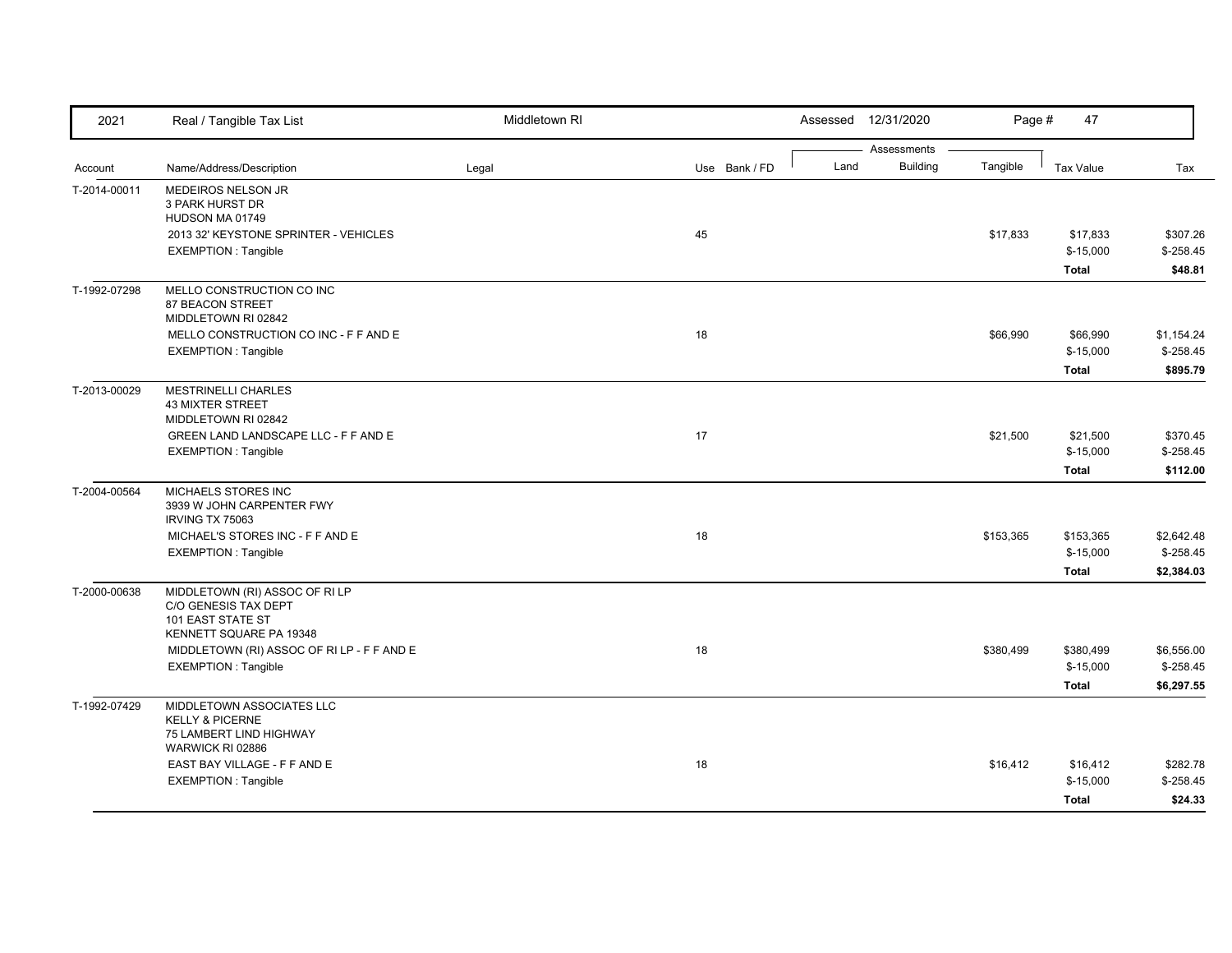| 2021         | Real / Tangible Tax List                         | Middletown RI |               | Assessed 12/31/2020                    | Page #    | 48               |             |
|--------------|--------------------------------------------------|---------------|---------------|----------------------------------------|-----------|------------------|-------------|
|              |                                                  |               |               | Assessments<br><b>Building</b><br>Land | Tangible  | <b>Tax Value</b> |             |
| Account      | Name/Address/Description                         | Legal         | Use Bank / FD |                                        |           |                  | Tax         |
| T-2021-00036 | MIDDLETOWN HOSPITALTY INC<br>1359 WEST MAIN ROAD |               |               |                                        |           |                  |             |
|              | MIDDLETOWN RI 02842                              |               |               |                                        |           |                  |             |
|              | RED ROOF INN - F F AND E                         |               | 18            |                                        | \$26,656  | \$26,656         | \$459.28    |
|              | <b>EXEMPTION: Tangible</b>                       |               |               |                                        |           | $$-15,000$       | $$ -258.45$ |
|              |                                                  |               |               |                                        |           | <b>Total</b>     | \$200.83    |
| T-1994-00253 | MIDDLETOWN TACO INC                              |               |               |                                        |           |                  |             |
|              | <b>79 NORTH MAIN STREET</b>                      |               |               |                                        |           |                  |             |
|              | MANSFIELD MA 02048                               |               |               |                                        |           |                  |             |
|              | TACO BELL - F F AND E                            |               | 18            |                                        | \$98,665  | \$98,665         | \$1,700.00  |
|              | <b>EXEMPTION: Tangible</b>                       |               |               |                                        |           | $$-15,000$       | $$-258.45$  |
|              |                                                  |               |               |                                        |           | Total            | \$1,441.55  |
| T-1992-07415 | MIHOLD INC                                       |               |               |                                        |           |                  |             |
|              | C/O KENTCO SOUTH<br>2715 STATE RTE 9 - STE 104   |               |               |                                        |           |                  |             |
|              | BALLSTON NY 12020-5306                           |               |               |                                        |           |                  |             |
|              | MIDAS AUTO SERVICE EXPERTS - F F AND E           |               | 18            |                                        | \$10,493  | \$10,493         | \$180.79    |
|              | MIDAS AUTO SERVICE EXPERTS - FROM A4             |               | 18            |                                        | \$51,240  | \$51,240         | \$882.87    |
|              | EXEMPTION : Tangible                             |               |               |                                        |           | $$-15,000$       | $$-258.45$  |
|              |                                                  |               |               |                                        |           | <b>Total</b>     | \$805.21    |
| T-2012-00084 | <b>MIKEL INC</b>                                 |               |               |                                        |           |                  |             |
|              | 2 CORPORATE PLACE                                |               |               |                                        |           |                  |             |
|              | <b>STE 103</b>                                   |               |               |                                        |           |                  |             |
|              | MIDDLETOWN RI 02842<br>MIKEL INC - F F AND E     |               | 18            |                                        | \$693,385 | \$693,385        | \$11,947.02 |
|              | <b>EXEMPTION: Tangible</b>                       |               |               |                                        |           | $$-15,000$       | $$-258.45$  |
|              |                                                  |               |               |                                        |           |                  |             |
|              |                                                  |               |               |                                        |           | <b>Total</b>     | \$11,688.57 |
| T-1992-11336 | MILESTONE DENTAL CARE INC<br>94 EAST MAIN ROAD   |               |               |                                        |           |                  |             |
|              | MIDDLETOWN RI 02842                              |               |               |                                        |           |                  |             |
|              | MILESTONE DENTAL CARE INC - F F AND E            |               | 18            |                                        | \$441     | \$441            | \$7.60      |
|              | MILESTONE DENTAL CARE INC - FROM A4              |               | 18            |                                        | \$29,390  | \$29,390         | \$506.39    |
|              | <b>EXEMPTION: Tangible</b>                       |               |               |                                        |           | $$-15,000$       | $$ -258.45$ |
|              |                                                  |               |               |                                        |           | <b>Total</b>     | \$255.54    |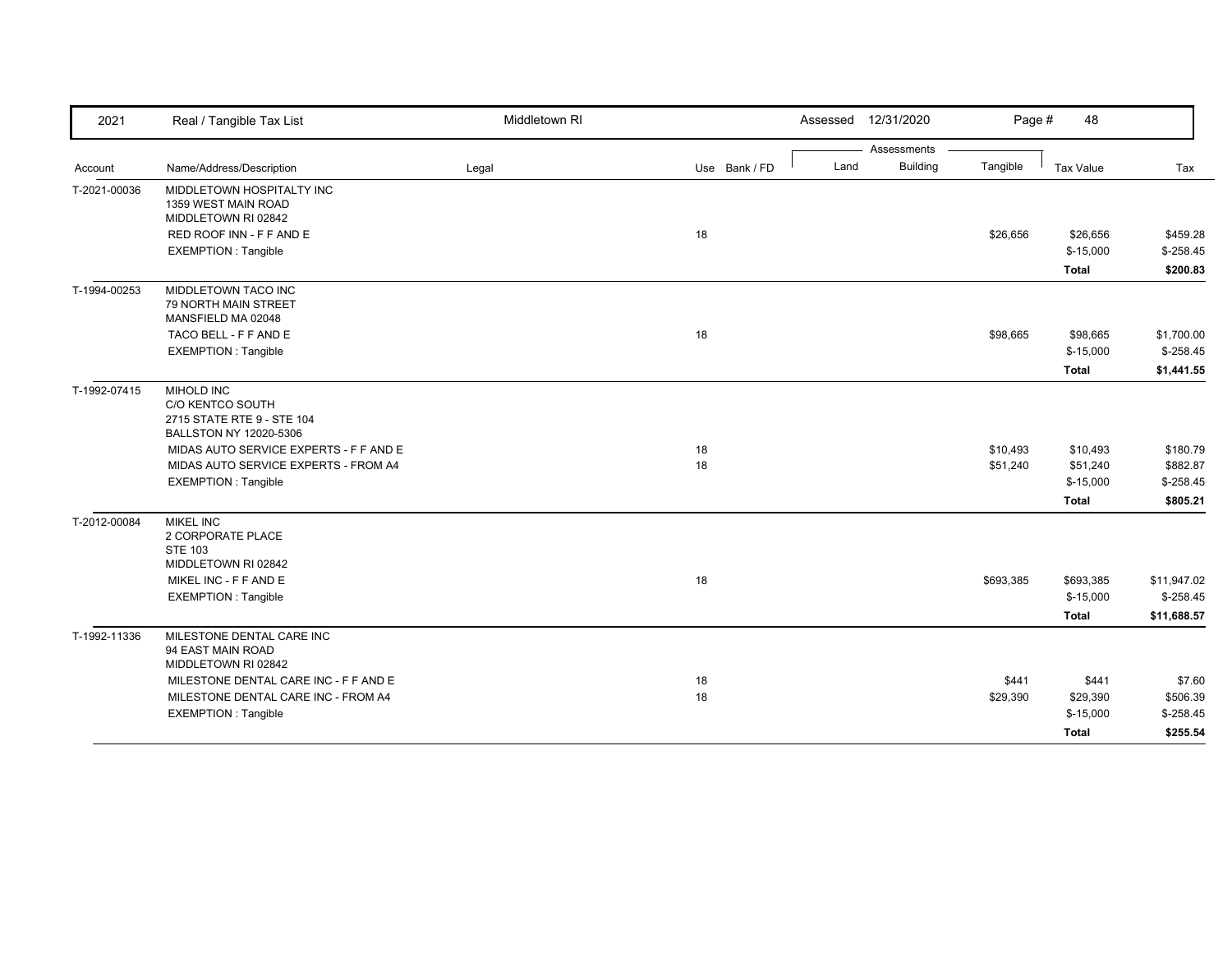| 2021         | Real / Tangible Tax List                                                                             | Middletown RI |               |      | Assessed 12/31/2020            | Page #    | 49                                      |                                          |
|--------------|------------------------------------------------------------------------------------------------------|---------------|---------------|------|--------------------------------|-----------|-----------------------------------------|------------------------------------------|
| Account      | Name/Address/Description                                                                             | Legal         | Use Bank / FD | Land | Assessments<br><b>Building</b> | Tangible  | Tax Value                               | Tax                                      |
| T-2018-00003 | MILK AND HONEY LLC<br>800 AQUIDNECK AVENUE<br>MIDDLETOWN RI 02842                                    |               |               |      |                                |           |                                         |                                          |
|              | AQUIDNECK MEAT & PROVISIONS - F F AND E<br><b>EXEMPTION: Tangible</b>                                |               | 18            |      |                                | \$19,200  | \$19,200<br>$$-15,000$<br><b>Total</b>  | \$330.82<br>$$-258.45$<br>\$72.37        |
| T-2020-00018 | <b>MISSION LLC</b><br>58 AQUIDNECK AVENUE<br>MIDDLETOWN RI 02842                                     |               |               |      |                                |           |                                         |                                          |
|              | MISSION - F F AND E<br><b>EXEMPTION: Tangible</b>                                                    |               | 18            |      |                                | \$68,940  | \$68,940<br>$$-15,000$<br><b>Total</b>  | \$1,187.84<br>$$-258.45$<br>\$929.39     |
| T-2018-00002 | MIZU WEI JAPANESE RESTAURANT<br>250 EAST MAIN ROAD<br>MIDDLETOWN RI 02842                            |               |               |      |                                |           |                                         |                                          |
|              | MIZU WEI JAPANESE RESTAURANT - F F AND E<br><b>EXEMPTION: Tangible</b>                               |               | 18            |      |                                | \$19,016  | \$19,016<br>$$-15,000$<br><b>Total</b>  | \$327.65<br>$$-258.45$<br>\$69.20        |
| T-1992-09980 | <b>MMR LLC</b><br>55 CAMBRIDGE PKWY<br>SUITE 200                                                     |               |               |      |                                |           |                                         |                                          |
|              | CAMBRIDGE MA 02142<br><b>ISLAND CINEMA - F F AND E</b><br><b>EXEMPTION: Tangible</b>                 |               | 18            |      |                                | \$979,289 | \$979,289<br>$$-15,000$<br><b>Total</b> | \$16,873.15<br>$$-258.45$<br>\$16,614.70 |
| T-2010-02094 | <b>MOISIADES LLC</b><br><b>42 AQUIDNECK AVENUE</b><br>MIDDLETOWN RI 02842                            |               |               |      |                                |           |                                         |                                          |
|              | RHEA'S INN BY THE SEA - F F AND E<br><b>EXEMPTION: Tangible</b>                                      |               | 18            |      |                                | \$78,081  | \$78,081<br>$$-15,000$<br><b>Total</b>  | \$1,345.34<br>$$-258.45$<br>\$1,086.89   |
| T-1992-00989 | <b>MONRO INC</b><br>C/O BADEN TAX MANAGEMENT<br>6920 POINTE INVERNESS WAY STE<br>FORT WAYNE IN 46804 |               |               |      |                                |           |                                         |                                          |
|              | MONRO INC - F F AND E<br><b>EXEMPTION: Tangible</b>                                                  |               | 18            |      |                                | \$65,221  | \$65,221<br>$$-15,000$<br><b>Total</b>  | \$1,123.76<br>$$-258.45$<br>\$865.31     |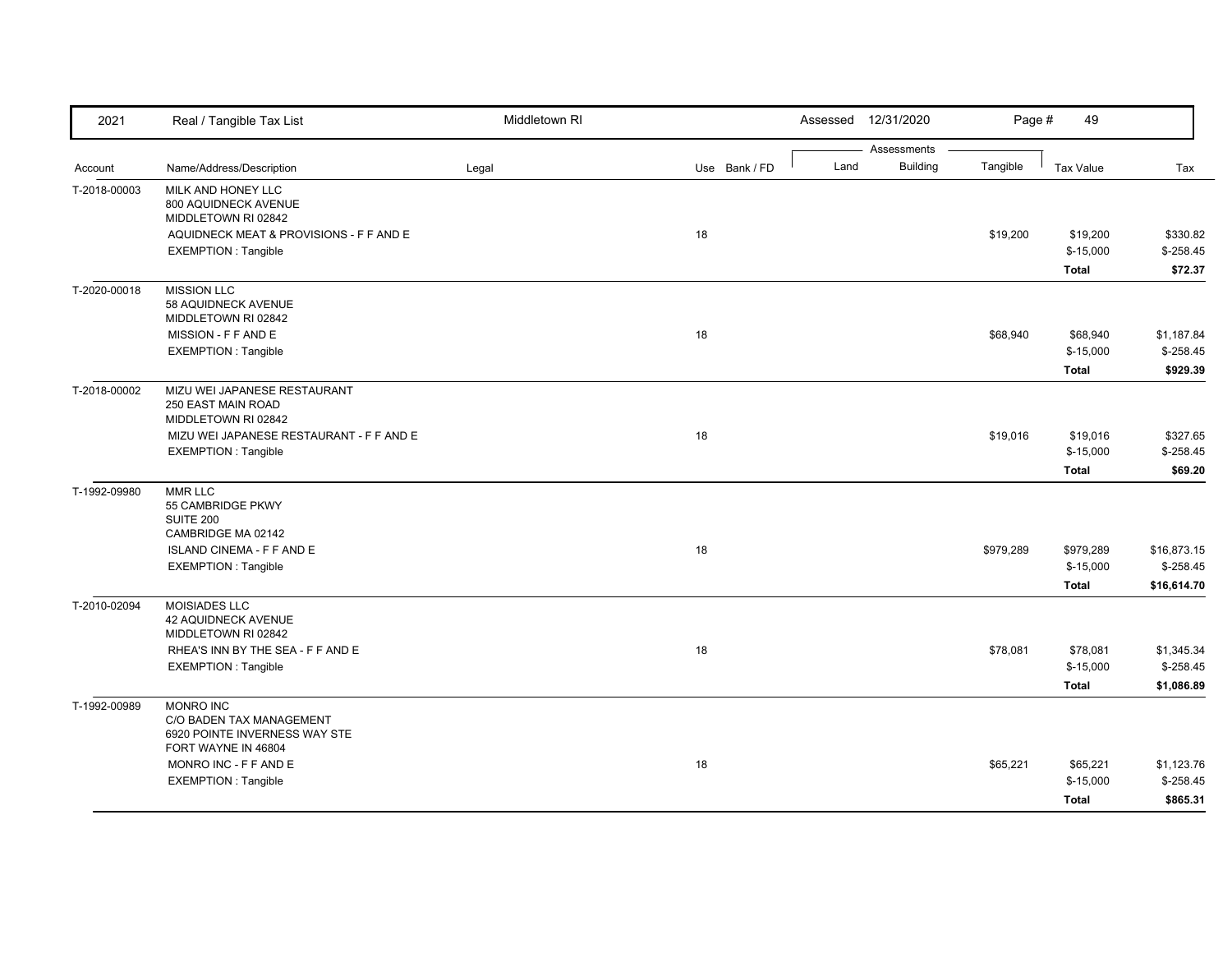| 2021         | Real / Tangible Tax List                                            | Middletown RI |               | Assessed 12/31/2020     | Page #   | 50               |            |
|--------------|---------------------------------------------------------------------|---------------|---------------|-------------------------|----------|------------------|------------|
|              |                                                                     |               |               | Assessments             |          |                  |            |
| Account      | Name/Address/Description                                            | Legal         | Use Bank / FD | <b>Building</b><br>Land | Tangible | <b>Tax Value</b> | Tax        |
| T-2012-00007 | MONTEGONET SOLUTIONS LLC<br>28 JACOME WAY                           |               |               |                         |          |                  |            |
|              | MIDDLETOWN RI 02842<br>SELF SERVICE NETWORKS - FROM A4              |               | 18            |                         | \$23,399 | \$23,399         | \$403.16   |
|              | <b>EXEMPTION: Tangible</b>                                          |               |               |                         |          | $$-15,000$       | $$-258.45$ |
|              |                                                                     |               |               |                         |          | <b>Total</b>     | \$144.71   |
| T-2011-00090 | MOONLIGHT SHINE CLEANING CO<br>73 DEXTER ST<br>MIDDLETOWN RI 02842  |               |               |                         |          |                  |            |
|              | MOONLIGHT SHINE CLEANING CO - F F AND E                             |               | 17            |                         | \$300    | \$300            | \$5.17     |
|              |                                                                     |               |               |                         |          | <b>Total</b>     | \$5.17     |
| T-2012-00014 | <b>MOPO INC</b><br>72 EAST MAIN ROAD<br>MIDDLETOWN RI 02842         |               |               |                         |          |                  |            |
|              | THE FRENCH CONFECTION - F F AND E                                   |               | 18            |                         | \$15,396 | \$15,396         | \$265.27   |
|              | <b>EXEMPTION: Tangible</b>                                          |               |               |                         |          | $$-15,000$       | $$-258.45$ |
|              |                                                                     |               |               |                         |          | <b>Total</b>     | \$6.82     |
| T-2016-00057 | <b>MORRIS TIM</b><br>59 HIGHLAND AVENUE<br>AGAWAM MA 01001          |               |               |                         |          |                  |            |
|              | 2013 40' SIERRA 402QB - VEHICLES                                    |               | 45            |                         | \$18,050 | \$18,050         | \$311.00   |
|              | <b>EXEMPTION: Tangible</b>                                          |               |               |                         |          | $$-15,000$       | $$-258.45$ |
|              |                                                                     |               |               |                         |          | <b>Total</b>     | \$52.55    |
| T-2021-00023 | <b>MR VENTURES LLC</b><br>499 EAST MAIN ROAD<br>MIDDLETOWN RI 02842 |               |               |                         |          |                  |            |
|              | PLUMBY'S - F F AND E                                                |               | 18            |                         | \$88,980 | \$88,980         | \$1,533.13 |
|              | <b>EXEMPTION: Tangible</b>                                          |               |               |                         |          | $$-15,000$       | $$-258.45$ |
|              |                                                                     |               |               |                         |          | <b>Total</b>     | \$1,274.68 |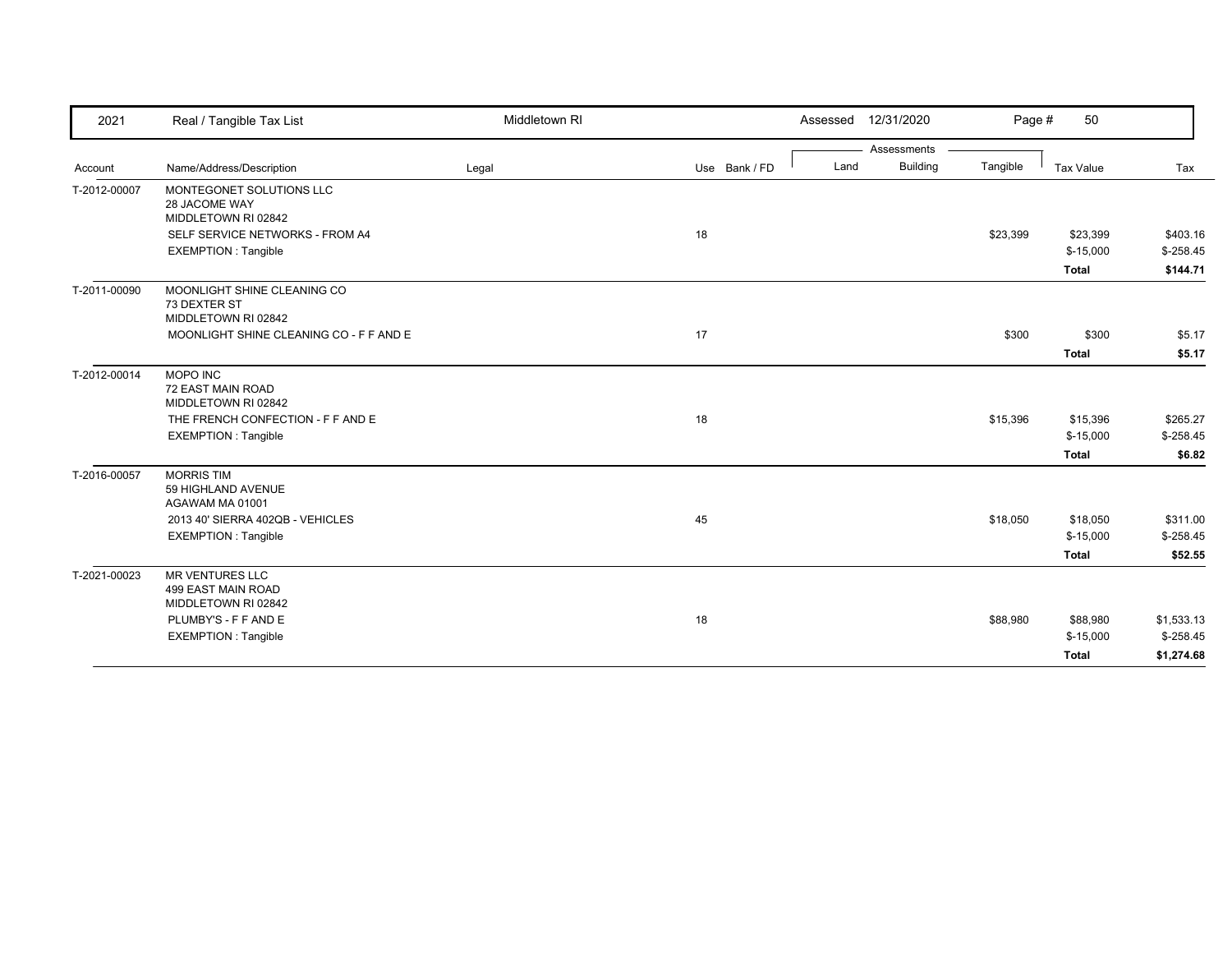| 2021         | Real / Tangible Tax List                                              | Middletown RI |               |      | Assessed 12/31/2020 | Page #       | 51                         |                          |
|--------------|-----------------------------------------------------------------------|---------------|---------------|------|---------------------|--------------|----------------------------|--------------------------|
|              |                                                                       |               |               |      | Assessments         |              |                            |                          |
| Account      | Name/Address/Description                                              | Legal         | Use Bank / FD | Land | <b>Building</b>     | Tangible     | Tax Value                  | Tax                      |
| T-1992-09129 | NARRAGANSETT ELECTRIC CO<br>PROPERTY TAX DEPT                         |               |               |      |                     |              |                            |                          |
|              | 40 SYLVAN RD                                                          |               |               |      |                     |              |                            |                          |
|              | WALTHAM MA 02451                                                      |               | 10            |      |                     |              |                            | \$254,294.11             |
|              | NARRAGANSETT ELECTRIC (GAS) - F F AND E<br><b>EXEMPTION: Tangible</b> |               |               |      |                     | \$14,758,799 | \$14,758,799<br>$$-15,000$ | $$-258.45$               |
|              |                                                                       |               |               |      |                     |              | <b>Total</b>               | \$254,035.66             |
|              |                                                                       |               |               |      |                     |              |                            |                          |
| T-1992-07990 | NARRAGANSETT ELECTRIC CORP<br>PROPERTY TAX DEPT                       |               |               |      |                     |              |                            |                          |
|              | 40 SYLVAN RD                                                          |               |               |      |                     |              |                            |                          |
|              | WALTHAM MA 02451-2286                                                 |               |               |      |                     |              |                            |                          |
|              | NARRAGANSETT ELECTRIC - F F AND E                                     |               | 10            |      |                     | \$17,127,172 | \$17,127,172               | \$295,101.17             |
|              | <b>EXEMPTION: Tangible</b>                                            |               |               |      |                     |              | $$-15,000$                 | $$-258.45$               |
|              |                                                                       |               |               |      |                     |              | <b>Total</b>               | \$294,842.72             |
| T-2014-00029 | NAVY FEDERAL CREDIT UNION                                             |               |               |      |                     |              |                            |                          |
|              | <b>NFCU - FIXED ASSETS</b>                                            |               |               |      |                     |              |                            |                          |
|              | PO BOX 24626<br>MERRIFIELD VA 22119                                   |               |               |      |                     |              |                            |                          |
|              | NAVY FEDERAL CREDIT UNION - F F AND E                                 |               | 18            |      |                     | \$130,978    | \$130,978                  |                          |
|              | <b>EXEMPTION: Tangible</b>                                            |               |               |      |                     |              | $$-15,000$                 | \$2,256.75<br>$$-258.45$ |
|              |                                                                       |               |               |      |                     |              | <b>Total</b>               | \$1,998.30               |
| T-2013-00017 | NBT LLC                                                               |               |               |      |                     |              |                            |                          |
|              | 22 BROADWAY                                                           |               |               |      |                     |              |                            |                          |
|              | NEWPORT RI 02840                                                      |               |               |      |                     |              |                            |                          |
|              | EMPIRE TEA & COFFEE - F F AND E                                       |               | 18            |      |                     | \$22,905     | \$22,905                   | \$394.65                 |
|              | <b>EXEMPTION: Tangible</b>                                            |               |               |      |                     |              | $$-15,000$                 | $$-258.45$               |
|              |                                                                       |               |               |      |                     |              | <b>Total</b>               | \$136.20                 |
| T-2021-00022 | <b>NEON MARKETPLACE</b>                                               |               |               |      |                     |              |                            |                          |
|              | C/O PROGASCO OPERATING I LLC                                          |               |               |      |                     |              |                            |                          |
|              | 1140 RESERVOIR AVENUE<br>CRANSTON RI 02920                            |               |               |      |                     |              |                            |                          |
|              | NEON MARKETPLACE - F F AND E                                          |               | 18            |      |                     | \$1,268,209  | \$1,268,209                | \$21,851.24              |
|              | <b>EXEMPTION: Tangible</b>                                            |               |               |      |                     |              | $$-15,000$                 | $$-258.45$               |
|              |                                                                       |               |               |      |                     |              | Total                      | \$21,592.79              |
|              |                                                                       |               |               |      |                     |              |                            |                          |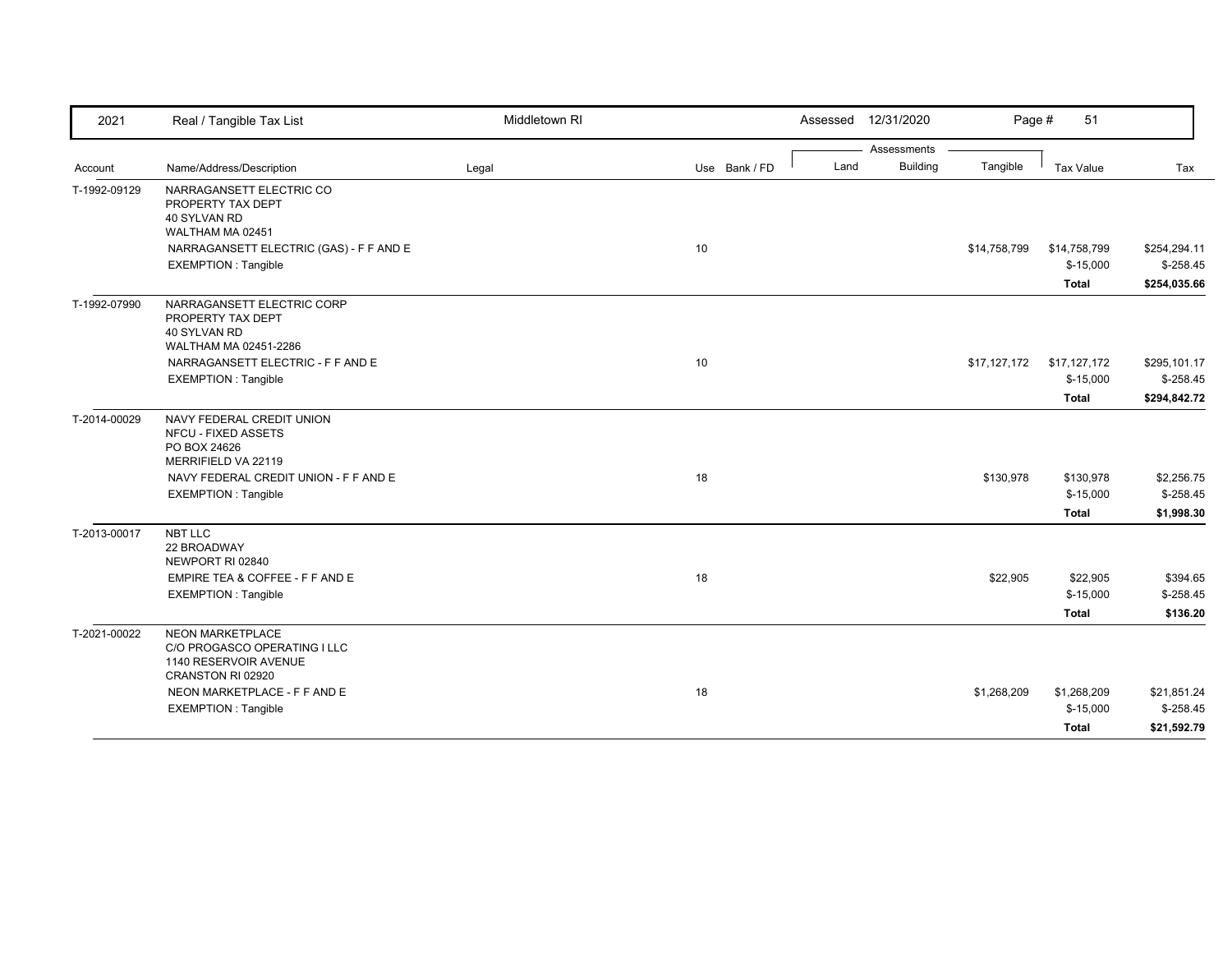| 2021         | Real / Tangible Tax List                                                                             | Middletown RI |               |      | Assessed 12/31/2020 | Page #   | 52           |            |
|--------------|------------------------------------------------------------------------------------------------------|---------------|---------------|------|---------------------|----------|--------------|------------|
|              |                                                                                                      |               |               |      | Assessments         |          |              |            |
| Account      | Name/Address/Description                                                                             | Legal         | Use Bank / FD | Land | <b>Building</b>     | Tangible | Tax Value    | Tax        |
| T-2005-00629 | NETWORK & SIMULATION TECH INC<br>PO BOX 6036                                                         |               |               |      |                     |          |              |            |
|              | MIDDLETOWN RI 02842<br>NETSIMCO - F F AND E                                                          |               | 18            |      |                     | \$25,490 | \$25,490     | \$439.19   |
|              | <b>EXEMPTION: Tangible</b>                                                                           |               |               |      |                     |          | $$-15,000$   | $$-258.45$ |
|              |                                                                                                      |               |               |      |                     |          |              |            |
|              |                                                                                                      |               |               |      |                     |          | <b>Total</b> | \$180.74   |
| T-1996-00468 | NEW ENGLAND AUTHENTIC EATS LLC<br>PROP TX DPT 770128-PAPA G<br>600 PROVIDENCE HWY<br>DEDHAM MA 02026 |               |               |      |                     |          |              |            |
|              | DANGELO SANDWICH SHOP - F F AND E                                                                    |               | 18            |      |                     | \$79,562 | \$79,562     | \$1,370.85 |
|              | <b>EXEMPTION: Tangible</b>                                                                           |               |               |      |                     |          | $$-15,000$   | $$-258.45$ |
|              |                                                                                                      |               |               |      |                     |          | <b>Total</b> | \$1,112.40 |
|              | NEW ENGLAND SOUND LLC                                                                                |               |               |      |                     |          |              |            |
| T-2018-00010 | 877 WEST MAIN ROAD                                                                                   |               |               |      |                     |          |              |            |
|              | MIDDLETOWN RI 02842                                                                                  |               |               |      |                     |          |              |            |
|              | MIRACLE EAR - F F AND E                                                                              |               | 17            |      |                     | \$52,873 | \$52,873     | \$911.00   |
|              | <b>EXEMPTION: Tangible</b>                                                                           |               |               |      |                     |          | $$-15,000$   | $$-258.45$ |
|              |                                                                                                      |               |               |      |                     |          | <b>Total</b> | \$652.55   |
| T-2021-00041 | NEWPORT CJDR LLC                                                                                     |               |               |      |                     |          |              |            |
|              | 950 NC HIGHWAY 66S                                                                                   |               |               |      |                     |          |              |            |
|              | KERNERSVILLE NC 27284                                                                                |               |               |      |                     |          |              |            |
|              | NEWPORT CDJR LLC - F F AND E                                                                         |               | 18            |      |                     | \$64,043 | \$64,043     | \$1,103.46 |
|              | <b>EXEMPTION: Tangible</b>                                                                           |               |               |      |                     |          | $$-15,000$   | $$-258.45$ |
|              |                                                                                                      |               |               |      |                     |          | <b>Total</b> | \$845.01   |
| T-1992-08420 | NEWPORT COUNTY LAUNDRY INC                                                                           |               |               |      |                     |          |              |            |
|              | 1367 WEST MAIN ROAD                                                                                  |               |               |      |                     |          |              |            |
|              | MIDDLETOWN RI 02842                                                                                  |               |               |      |                     |          |              |            |
|              | SHOP AND WASH - F F AND E                                                                            |               | 17            |      |                     | \$19,202 | \$19,202     | \$330.85   |
|              | <b>EXEMPTION: Tangible</b>                                                                           |               |               |      |                     |          | $$-15,000$   | $$-258.45$ |
|              |                                                                                                      |               |               |      |                     |          | <b>Total</b> | \$72.40    |
| T-1992-07975 | NEWPORT COUNTY PROPANE INC<br>50 UNDERWOOD LANE<br>MIDDLETOWN RI 02842                               |               |               |      |                     |          |              |            |
|              | NEWPORT COUNTY PROPANE - F F AND E                                                                   |               | 18            |      |                     | \$36,072 | \$36,072     | \$621.52   |
|              | <b>EXEMPTION: Tangible</b>                                                                           |               |               |      |                     |          | $$-15,000$   | $$-258.45$ |
|              |                                                                                                      |               |               |      |                     |          |              | \$363.07   |
|              |                                                                                                      |               |               |      |                     |          | <b>Total</b> |            |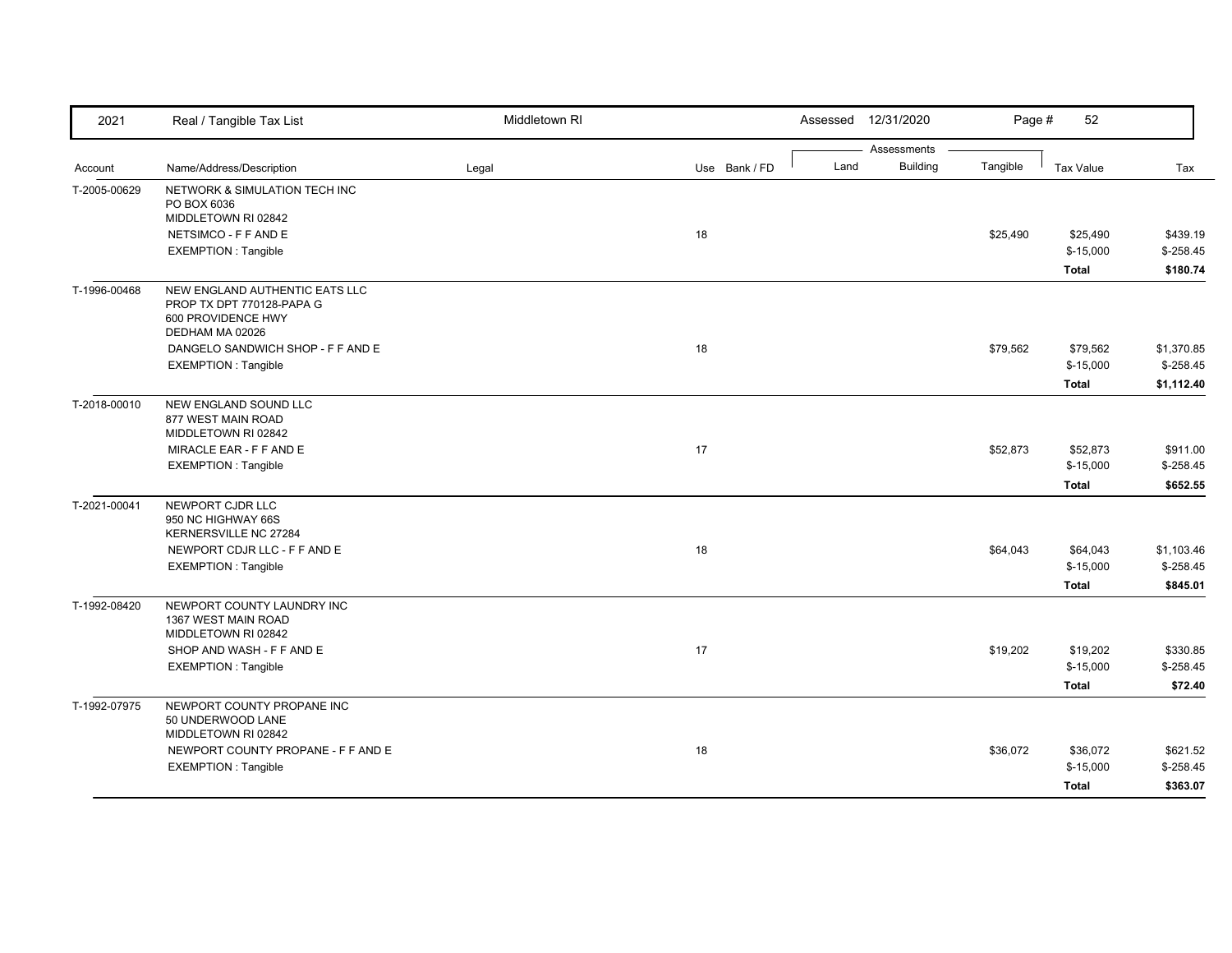| 2021         | Real / Tangible Tax List                                            | Middletown RI |               |      | Assessed 12/31/2020 | Page #    | 53                         |                          |
|--------------|---------------------------------------------------------------------|---------------|---------------|------|---------------------|-----------|----------------------------|--------------------------|
|              |                                                                     |               |               |      | Assessments         |           |                            |                          |
| Account      | Name/Address/Description                                            | Legal         | Use Bank / FD | Land | <b>Building</b>     | Tangible  | Tax Value                  | Tax                      |
| T-1992-07983 | NEWPORT CREAMERY LLC<br>PO BOX 8819<br>CRANSTON RI 02920            |               |               |      |                     |           |                            |                          |
|              | NEWPORT CREAMERY #1 - F F AND E<br><b>EXEMPTION: Tangible</b>       |               | 18            |      |                     | \$30,107  | \$30,107<br>$$-15,000$     | \$518.74<br>$$-258.45$   |
|              |                                                                     |               |               |      |                     |           | <b>Total</b>               | \$260.29                 |
| T-2020-00007 | NEWPORT CRYOTHERAPY LLC<br>51 BLISS MINE ROAD<br>NEWPORT RI 02840   |               |               |      |                     |           |                            |                          |
|              | NEWPORT CRYOTHERAPY LLC - F F AND E<br><b>EXEMPTION: Tangible</b>   |               | 18            |      |                     | \$29,188  | \$29,188<br>$$-15,000$     | \$502.91<br>$$-258.45$   |
|              |                                                                     |               |               |      |                     |           | <b>Total</b>               | \$244.46                 |
| T-2001-01842 | NEWPORT FISH CO INC<br>1079 AQUIDNECK AVENUE<br>MIDDLETOWN RI 02842 |               |               |      |                     |           |                            |                          |
|              | NEWPORT FISH CO INC - F F AND E<br><b>EXEMPTION: Tangible</b>       |               | 18            |      |                     | \$48,554  | \$48,554<br>$$-15,000$     | \$836.59<br>$$-258.45$   |
|              |                                                                     |               |               |      |                     |           | <b>Total</b>               | \$578.14                 |
| T-2010-02064 | NEWPORT LANDINGS LLC<br>131 LAKE ERIE STREET<br>MIDDLETOWN RI 02842 |               |               |      |                     |           |                            |                          |
|              | LANDINGS LLC - F F AND E<br><b>EXEMPTION: Tangible</b>              |               | 18            |      |                     | \$75,311  | \$75,311<br>$$-15,000$     | \$1.297.61<br>$$-258.45$ |
|              |                                                                     |               |               |      |                     |           | <b>Total</b>               | \$1,039.16               |
| T-2000-00677 | NEWPORT LOBSTER CO<br>1076 AQUIDNECK AVENUE<br>MIDDLETOWN RI 02842  |               |               |      |                     |           |                            |                          |
|              | NEWPORT LOBSTER CO - F F AND E                                      |               | 18            |      |                     | \$23,643  | \$23,643                   | \$407.37                 |
|              | <b>EXEMPTION: Tangible</b>                                          |               |               |      |                     |           | $$-15,000$<br><b>Total</b> | $$-258.45$<br>\$148.92   |
| T-1992-08015 | NEWPORT MUSIC CO INC<br>849 UNION STREET<br>PORTSMOUTH RI 02871     |               |               |      |                     |           |                            |                          |
|              | NEWPORT MUSIC CO INC - F F AND E<br><b>EXEMPTION: Tangible</b>      |               | 94            |      |                     | \$158,543 | \$158,543<br>$$-15,000$    | \$2,731.70<br>$$-258.45$ |
|              |                                                                     |               |               |      |                     |           | <b>Total</b>               | \$2,473.25               |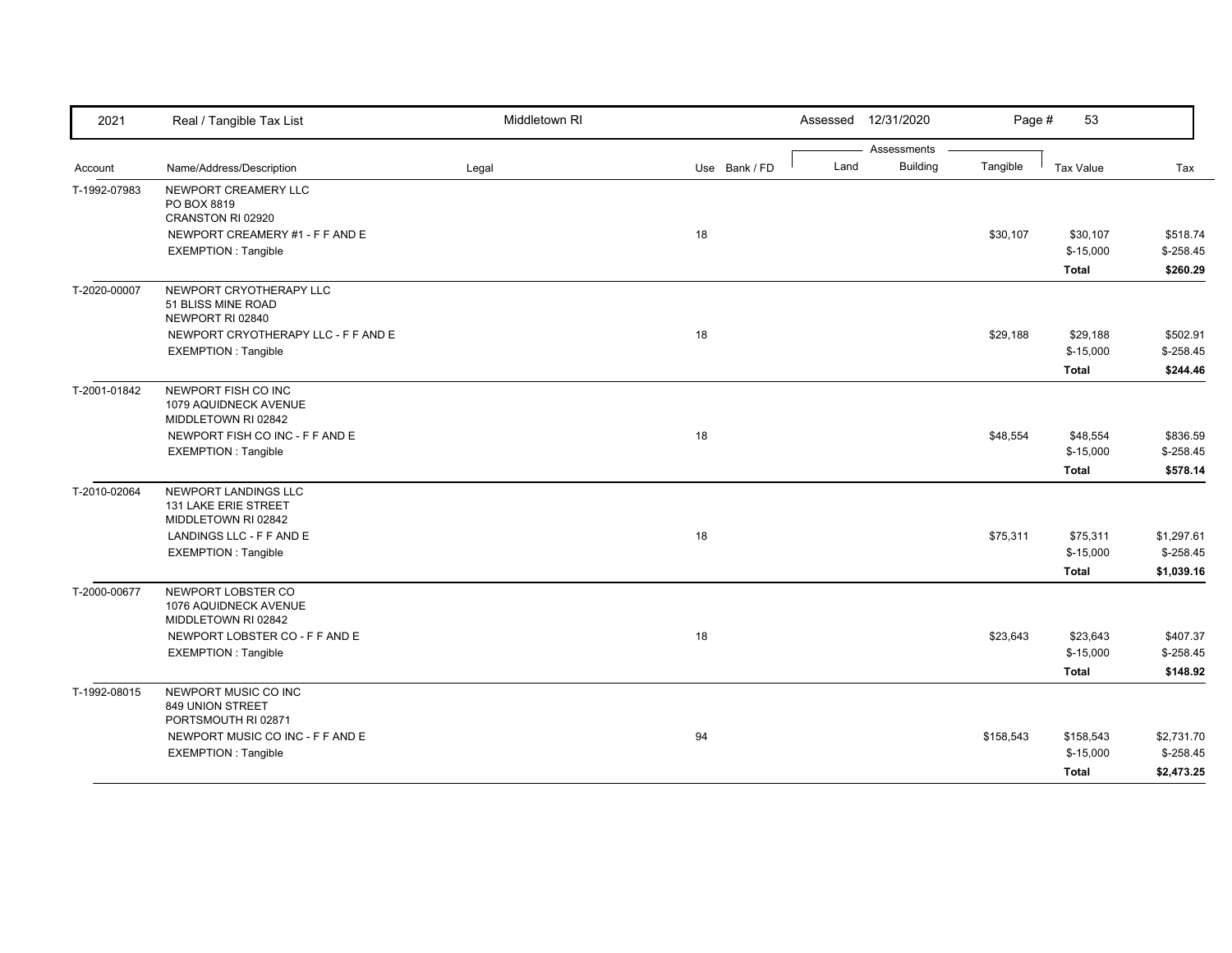| 2021         | Real / Tangible Tax List                                                                                                                                                    | Middletown RI |               | Assessed 12/31/2020 | Page #                                     | 54                                              |                                                 |
|--------------|-----------------------------------------------------------------------------------------------------------------------------------------------------------------------------|---------------|---------------|---------------------|--------------------------------------------|-------------------------------------------------|-------------------------------------------------|
| Account      | Name/Address/Description                                                                                                                                                    | Legal         | Use Bank / FD | Land                | Assessments<br><b>Building</b><br>Tangible | Tax Value                                       | Tax                                             |
| T-2008-02090 | NEWPORT NATIONAL GOLF CLUB<br>324 MITCHELLS LANE                                                                                                                            |               |               |                     |                                            |                                                 |                                                 |
|              | MIDDLETOWN RI 02842<br>NEWPORT NATIONAL GOLF CLUB - F F AND E<br><b>EXEMPTION: Tangible</b>                                                                                 |               | 18            |                     | \$392,142                                  | \$392,142<br>$$-15,000$<br>Total                | \$6,756.61<br>$$-258.45$<br>\$6,498.16          |
| T-1996-00471 | NEWPORT VINEYARDS & WINERY LLC<br>909 EAST MAIN ROAD<br>MIDDLETOWN RI 02842                                                                                                 |               |               |                     |                                            |                                                 |                                                 |
|              | NEWPORT VINEYARDS LLC - F F AND E<br><b>EXEMPTION: Tangible</b>                                                                                                             |               | 18            |                     | \$313,967                                  | \$313,967<br>$$-15,000$<br><b>Total</b>         | \$5,409.65<br>$$-258.45$<br>\$5,151.20          |
| T-1992-11495 | NORTHRUP GRUMMAN SYSTEMS CORP<br>2980 FAIRVIEW PARK DRIVE<br>M/S 11163A<br>FALLS CHURCH VA 22042<br>NORTHROP GRUMMAN SYSTEMS CORP - F F AND E<br><b>EXEMPTION: Tangible</b> |               | 18            |                     | \$339,586                                  | \$339,586<br>$$-15,000$                         | \$5,851.07<br>$$-258.45$                        |
| T-2019-00031 | NPRTO NORTHEAST LLC<br>PO BOX 4900<br><b>DEPT 500</b><br>SCOTTSDALE AZ 85261<br>PROG LEASING LLC - F F AND E<br><b>EXEMPTION: Tangible</b>                                  |               | 18            |                     | \$16,699                                   | Total<br>\$16,699<br>$$-15,000$<br><b>Total</b> | \$5,592.62<br>\$287.72<br>$$-258.45$<br>\$29.27 |
| T-2018-00032 | NVA NEWPORT VETERINARY MGMT LL<br>C/O ADVANTAX INC<br>2500 WESTFIELD DRIVE STE 1-202<br><b>ELGIN IL 60124</b>                                                               |               |               |                     |                                            |                                                 |                                                 |
|              | NEWPORT ANIMAL HOSPITAL - F F AND E<br><b>EXEMPTION: Tangible</b>                                                                                                           |               | 18            |                     | \$263,259                                  | \$263,259<br>$$-15,000$<br>Total                | \$4,535.95<br>$$-258.45$<br>\$4,277.50          |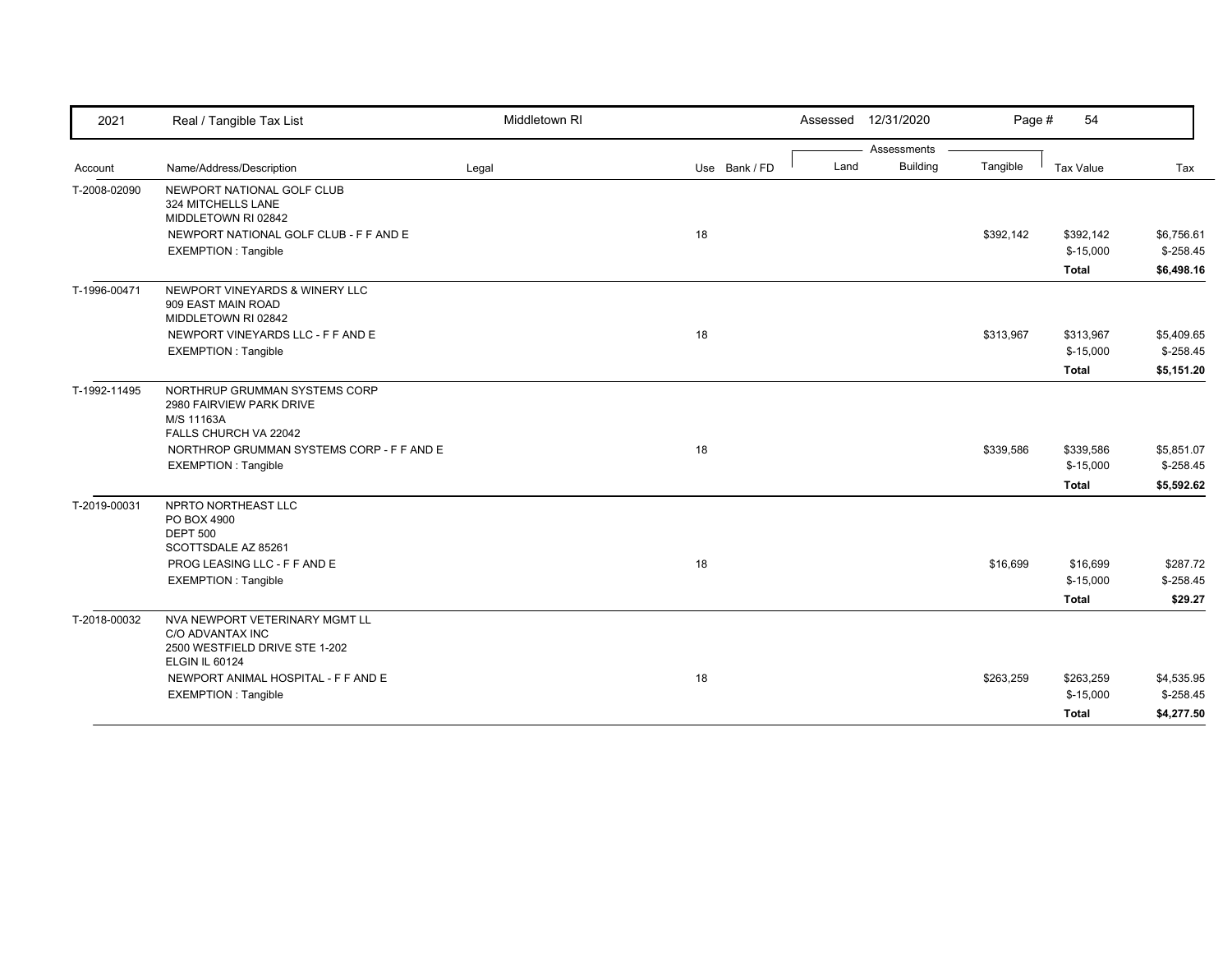| 2021         | Real / Tangible Tax List                         | Middletown RI |               |      | Assessed 12/31/2020            | Page #    | 55           |            |
|--------------|--------------------------------------------------|---------------|---------------|------|--------------------------------|-----------|--------------|------------|
| Account      | Name/Address/Description                         | Legal         | Use Bank / FD | Land | Assessments<br><b>Building</b> | Tangible  | Tax Value    | Tax        |
| T-1996-00524 | OCEAN STATE ENDODONTICS INC                      |               |               |      |                                |           |              |            |
|              | 58 EAST MAIN ROAD                                |               |               |      |                                |           |              |            |
|              | MIDDLETOWN RI 02842                              |               |               |      |                                |           |              |            |
|              | OCEAN STATE ENDODONTICS - F F AND E              |               | 18            |      |                                | \$47,234  | \$47,234     | \$813.84   |
|              | <b>EXEMPTION: Tangible</b>                       |               |               |      |                                |           | $$-15,000$   | $$-258.45$ |
|              |                                                  |               |               |      |                                |           | <b>Total</b> | \$555.39   |
| T-1994-00285 | OCEAN STATE JOBBERS INC                          |               |               |      |                                |           |              |            |
|              | 375 COMMERCE PARK ROAD                           |               |               |      |                                |           |              |            |
|              | ATTN: TAX DEPARTMENT<br>NORTH KINGSTOWN RI 02852 |               |               |      |                                |           |              |            |
|              | OCEAN STATE JOB LOT - F F AND E                  |               | 18            |      |                                | \$29,032  | \$29,032     | \$500.22   |
|              | <b>EXEMPTION: Tangible</b>                       |               |               |      |                                |           | $$-15,000$   | $$-258.45$ |
|              |                                                  |               |               |      |                                |           | <b>Total</b> | \$241.77   |
|              |                                                  |               |               |      |                                |           |              |            |
| T-2018-00056 | OCEAN STATE URGENT CARE<br>174 ARMISTICE BLVD    |               |               |      |                                |           |              |            |
|              | PAWTUCKET RI 02860                               |               |               |      |                                |           |              |            |
|              | OCEAN STATE URGENT CARE - F F AND E              |               | 18            |      |                                | \$40,941  | \$40,941     | \$705.41   |
|              | <b>EXEMPTION: Tangible</b>                       |               |               |      |                                |           | $$-15,000$   | $$-258.45$ |
|              |                                                  |               |               |      |                                |           | <b>Total</b> | \$446.96   |
| T-2012-02001 | OCEANA TANNING SALON LLC                         |               |               |      |                                |           |              |            |
|              | 238 EAST MAIN ROAD                               |               |               |      |                                |           |              |            |
|              | UNIT 1A<br>MIDDLETOWN RI 02842                   |               |               |      |                                |           |              |            |
|              | OCEANA TANNING SALON LLC - F F AND E             |               | 18            |      |                                | \$27,395  | \$27,395     | \$472.02   |
|              | <b>EXEMPTION: Tangible</b>                       |               |               |      |                                |           | $$-15,000$   | $$-258.45$ |
|              |                                                  |               |               |      |                                |           | <b>Total</b> | \$213.57   |
| T-1992-04617 | OCEANPOINT INSURANCE AGENCY                      |               |               |      |                                |           |              |            |
|              | <b>BANKNEWPORT</b>                               |               |               |      |                                |           |              |            |
|              | PO BOX 450                                       |               |               |      |                                |           |              |            |
|              | NEWPORT RI 02840                                 |               |               |      |                                |           |              |            |
|              | OCEANPOINT INSURANCE AGENCY - F F AND E          |               | 18            |      |                                | \$257,106 | \$257,106    | \$4,429.94 |
|              | <b>EXEMPTION: Tangible</b>                       |               |               |      |                                |           | $$-15,000$   | $$-258.45$ |
|              |                                                  |               |               |      |                                |           | <b>Total</b> | \$4,171.49 |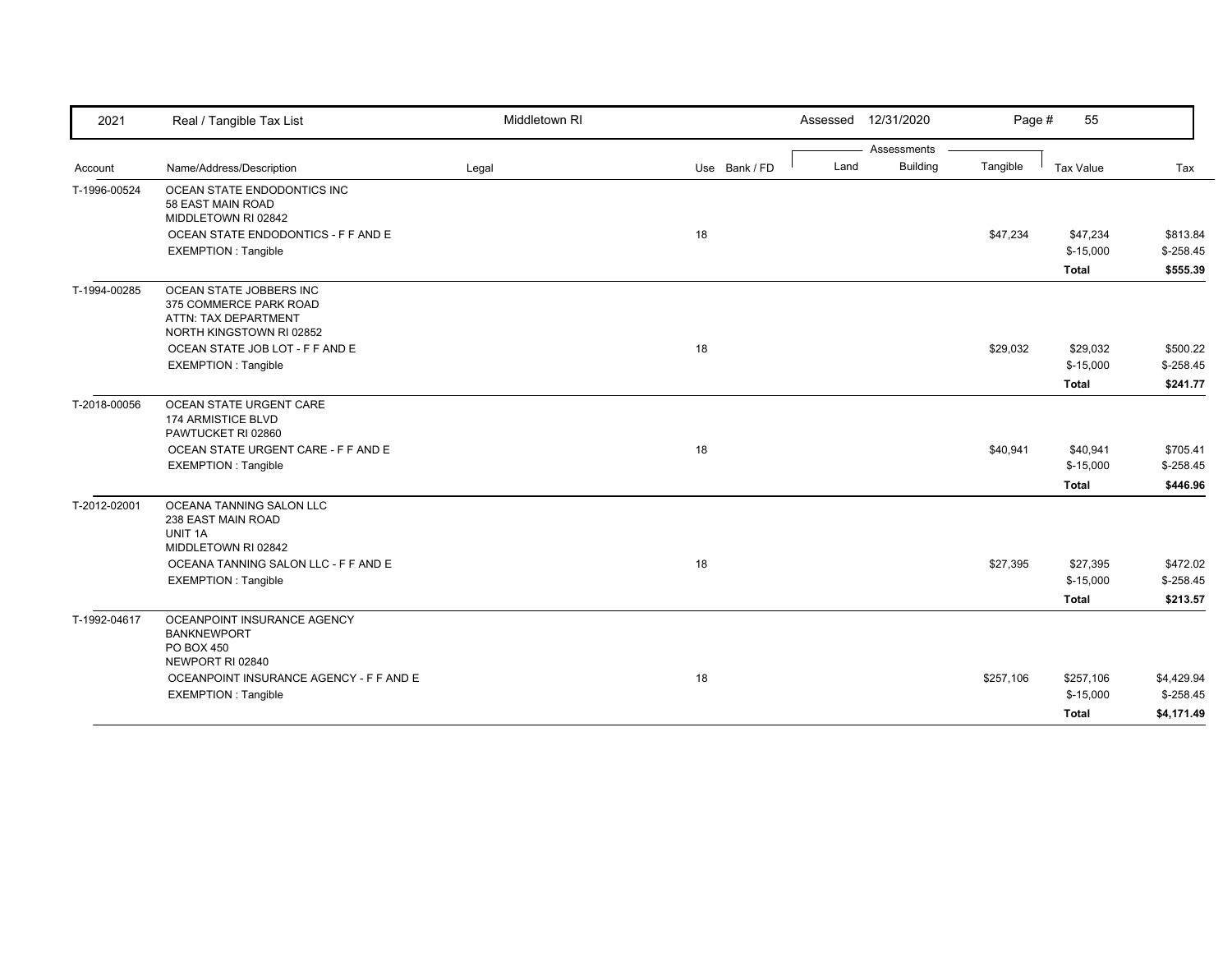| 2021         | Real / Tangible Tax List                                                                                                                                      | Middletown RI |               | 12/31/2020<br>Assessed                 | Page #    | 56                                      |                                        |
|--------------|---------------------------------------------------------------------------------------------------------------------------------------------------------------|---------------|---------------|----------------------------------------|-----------|-----------------------------------------|----------------------------------------|
| Account      | Name/Address/Description                                                                                                                                      | Legal         | Use Bank / FD | Assessments<br><b>Building</b><br>Land | Tangible  | <b>Tax Value</b>                        | Tax                                    |
| T-1992-03286 | OCEANSIDE FAMILY DENTISTRY<br>97 WEST MAIN ROAD<br>MIDDLETOWN RI 02842<br>OCEANSIDE FAMILY DENTISTRY - F F AND E                                              |               | 18            |                                        | \$185,327 | \$185,327                               | \$3,193.18                             |
|              | <b>EXEMPTION: Tangible</b>                                                                                                                                    |               |               |                                        |           | $$-15,000$<br><b>Total</b>              | $$-258.45$<br>\$2,934.73               |
| T-2005-00564 | ODONNELL T & J BURGESS<br><b>150 AQUIDNECK AVENUE</b><br>MIDDLETOWN RI 02842<br>SEA WHALE MOTEL INC - F F AND E<br><b>EXEMPTION: Tangible</b>                 |               | 18            |                                        | \$19,894  | \$19,894<br>$$-15,000$<br><b>Total</b>  | \$342.77<br>$$-258.45$<br>\$84.32      |
| T-2001-00250 | OFFICE SUPERSTORE EAST LLC<br>500 STAPLES DR<br>FRAMINGHAM MA 01702<br>STAPLES 01108 - F F AND E<br><b>EXEMPTION: Tangible</b>                                |               | 18            |                                        | \$190,813 | \$190,813<br>$$-15,000$<br><b>Total</b> | \$3,287.71<br>$$-258.45$<br>\$3,029.26 |
| T-1999-09218 | OLYMPIA SPORTS ACQUISITIONS LL<br>231 MILWAUKEE STREET STE 200<br>DENVER CO 80206<br>OLYMPIA SPORTS ACQUISITION LLC - F F AND E<br><b>EXEMPTION: Tangible</b> |               | 18            |                                        | \$63,510  | \$63,510<br>$$-15,000$<br><b>Total</b>  | \$1,094.28<br>$$-258.45$<br>\$835.83   |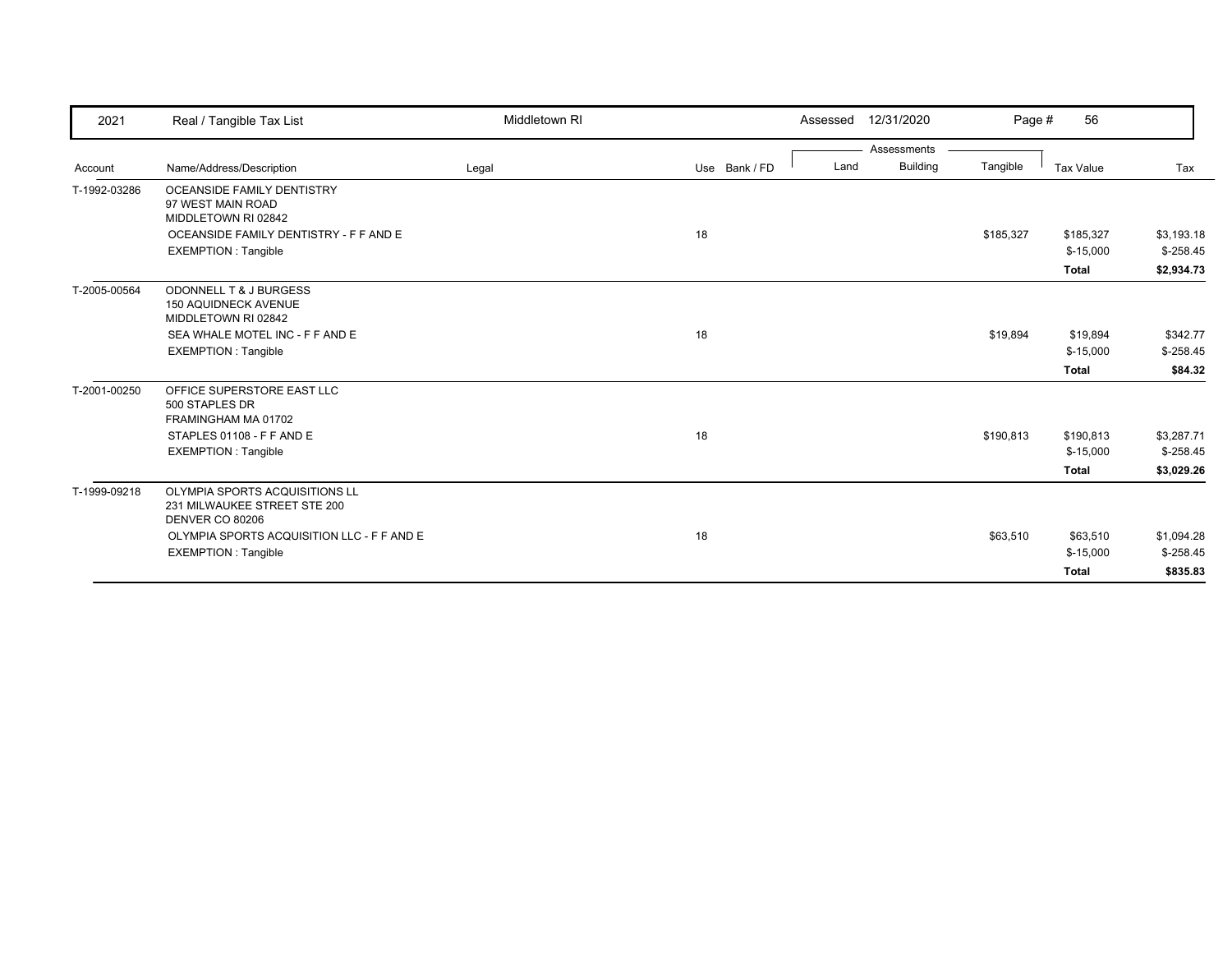| 2021         | Real / Tangible Tax List                                                                                               | Middletown RI |               | Assessed | 12/31/2020      | Page #    | 57         |            |
|--------------|------------------------------------------------------------------------------------------------------------------------|---------------|---------------|----------|-----------------|-----------|------------|------------|
|              |                                                                                                                        |               |               |          | Assessments     |           |            |            |
| Account      | Name/Address/Description                                                                                               | Legal         | Use Bank / FD | Land     | <b>Building</b> | Tangible  | Tax Value  | Tax        |
| T-2020-00017 | PAPPAS PHYSICAL THERAPY LLC<br>C/O CONFLUENT HEALTH LLC<br>175 S ENGLISH STATION RD<br>LOUISVILLE KY 40245             |               |               |          |                 |           |            |            |
|              | PAPPAS PHYSICAL THERAPY LLC - F F AND E                                                                                |               | 18            |          |                 | \$58,503  | \$58,503   | \$1,008.01 |
|              | <b>EXEMPTION: Tangible</b>                                                                                             |               |               |          |                 |           | $$-15,000$ | $$-258.45$ |
|              |                                                                                                                        |               |               |          |                 |           | Total      | \$749.56   |
| T-2002-00001 | PATIL SUNJAY DDS<br>747 AQUIDNECK AVENUE<br><b>STE 203</b><br>MIDDLETOWN RI 02842                                      |               |               |          |                 |           |            |            |
|              | AQUIDNECK AVE FAMILY DENTAL - F F AND E                                                                                |               | 18            |          |                 | \$105,639 | \$105,639  | \$1,820.16 |
|              | <b>EXEMPTION: Tangible</b>                                                                                             |               |               |          |                 |           | $$-15,000$ | $$-258.45$ |
|              |                                                                                                                        |               |               |          |                 |           | Total      | \$1,561.71 |
| T-2009-01037 | PATTISON SIGN GROUP<br>555 ELLESMERE ROAD<br>TORONTO ON MIR4E8                                                         |               |               |          |                 |           |            |            |
|              | PATTISON SIGN GROUP - F F AND E                                                                                        |               | 94            |          |                 | \$19,915  | \$19,915   | \$343.14   |
|              | <b>EXEMPTION: Tangible</b>                                                                                             |               |               |          |                 |           | $$-15,000$ | $$-258.45$ |
|              |                                                                                                                        |               |               |          |                 |           | Total      | \$84.69    |
| T-2005-00631 | PAWNEE LEASING CORPORATION<br>ADVANCED PROPERTY TAX COMP<br>1611 N INTERSTATE 35E - STE 42<br>CARROLLTON TX 75006-0145 |               |               |          |                 |           |            |            |
|              | PAWNEE LEASING CORPORATION - F F AND E                                                                                 |               | 94            |          |                 | \$50,371  | \$50,371   | \$867.89   |
|              | <b>EXEMPTION: Tangible</b>                                                                                             |               |               |          |                 |           | $$-15,000$ | $$-258.45$ |
|              |                                                                                                                        |               |               |          |                 |           | Total      | \$609.44   |
| T-2012-00055 | PAX INC<br>687 WEST MAIN ROAD<br>MIDDLETOWN RI 02842                                                                   |               |               |          |                 |           |            |            |
|              | MINUTEMAN PRESS - F F AND E                                                                                            |               | 18            |          |                 | \$28,411  | \$28,411   | \$489.52   |
|              | <b>EXEMPTION: Tangible</b>                                                                                             |               |               |          |                 |           | $$-15,000$ | $$-258.45$ |
|              |                                                                                                                        |               |               |          |                 |           | Total      | \$231.07   |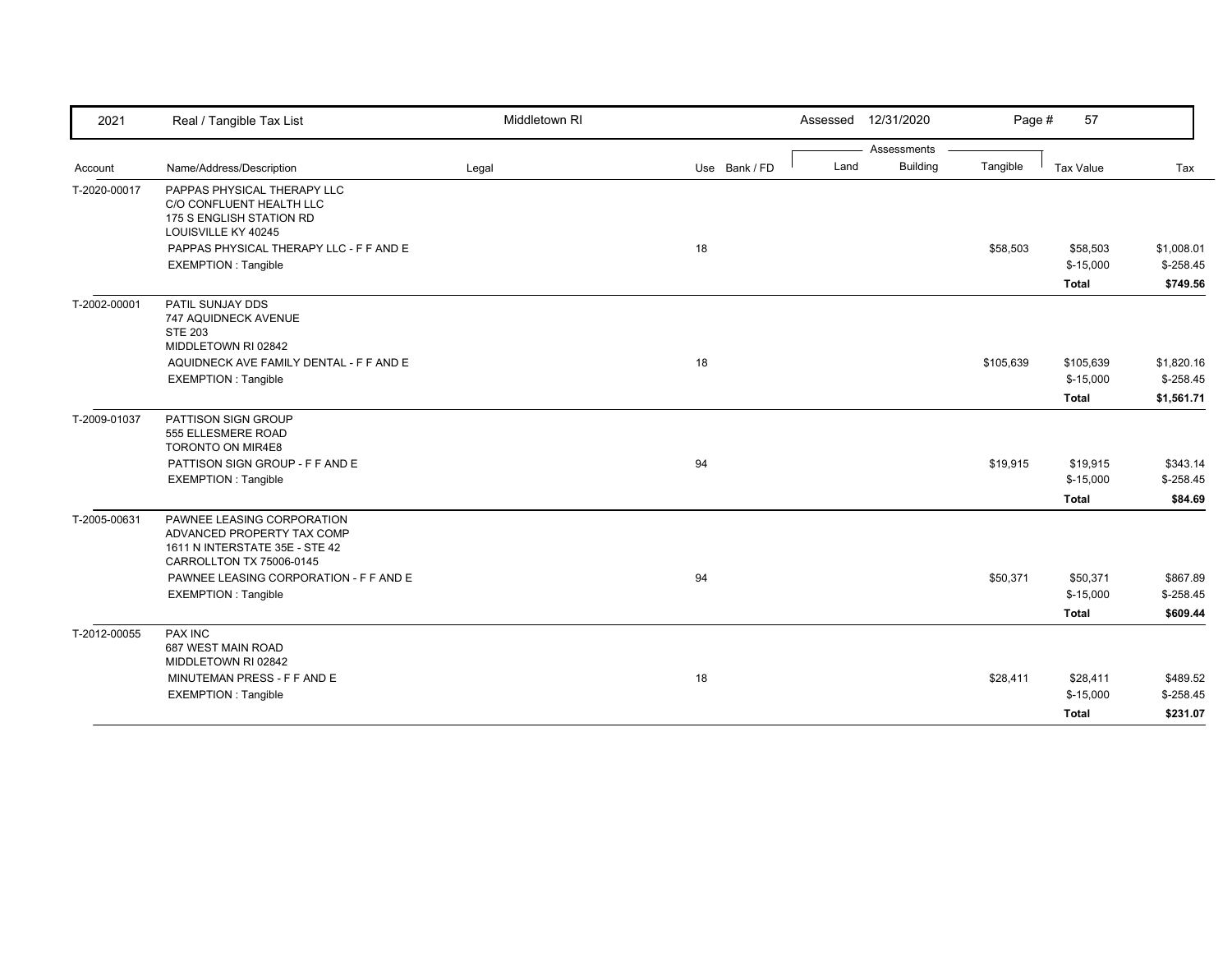| 2021         | Real / Tangible Tax List                                              | Middletown RI |               | Assessed | 12/31/2020      | Page #    | 58           |             |
|--------------|-----------------------------------------------------------------------|---------------|---------------|----------|-----------------|-----------|--------------|-------------|
|              |                                                                       |               |               |          | Assessments     |           |              |             |
| Account      | Name/Address/Description                                              | Legal         | Use Bank / FD | Land     | <b>Building</b> | Tangible  | Tax Value    | Tax         |
| T-2017-00036 | PCR HOLDINGS LLC<br>170 AQUIDNECK AVENUE<br>MIDDLETOWN RI 02842       |               |               |          |                 |           |              |             |
|              | PARADISE CLEANING/RESTORATION - F F AND E                             |               | 18            |          |                 | \$64,023  | \$64,023     | \$1,103.12  |
|              | <b>EXEMPTION: Tangible</b>                                            |               |               |          |                 |           | $$-15,000$   | $$-258.45$  |
|              |                                                                       |               |               |          |                 |           | <b>Total</b> | \$844.67    |
| T-1992-08652 | PECKHAM BROTHERS CO INC<br>210 PARADISE AVENUE<br>MIDDLETOWN RI 02842 |               |               |          |                 |           |              |             |
|              | PECKHAM BROTHERS CO INC - F F AND E                                   |               | 18            |          |                 | \$2,741   | \$2,741      | \$47.23     |
|              | PECKHAM BROTHERS CO INC - FROM A4                                     |               | 18            |          |                 | \$182,765 | \$182,765    | \$3,149.04  |
|              | EXEMPTION : Tangible                                                  |               |               |          |                 |           | $$-15,000$   | $$-258.45$  |
|              |                                                                       |               |               |          |                 |           | <b>Total</b> | \$2,937.82  |
| T-1995-00284 | PEPPER DINING INC<br>MARVIN F POER & CO<br>PO BOX 802206              |               |               |          |                 |           |              |             |
|              | DALLAS TX 75380-2206                                                  |               |               |          |                 |           |              |             |
|              | CHILIS #819 - F F AND E                                               |               | 18            |          |                 | \$205,009 | \$205,009    | \$3,532.31  |
|              | <b>EXEMPTION: Tangible</b>                                            |               |               |          |                 |           | $$-15,000$   | $$-258.45$  |
|              |                                                                       |               |               |          |                 |           | <b>Total</b> | \$3,273.86  |
| T-2005-00591 | PETCO ANIMAL SUPPLIES INC<br>PO BOX 91119<br>AUSTIN TX 78709          |               |               |          |                 |           |              |             |
|              | PETCO #1830 - F F AND E                                               |               | 18            |          |                 | \$138,582 | \$138,582    | \$2,387.77  |
|              | <b>EXEMPTION: Tangible</b>                                            |               |               |          |                 |           | $$-15,000$   | $$ -258.45$ |
|              |                                                                       |               |               |          |                 |           | <b>Total</b> | \$2,129.32  |
| T-2016-00032 | PETRO HOLDINGS<br>PO BOX 283<br>TIVERTON RI 02878                     |               |               |          |                 |           |              |             |
|              | BUCKLEY HEATING & COOLING - F F AND E                                 |               | 18            |          |                 | \$29,320  | \$29,320     | \$505.18    |
|              | <b>EXEMPTION: Tangible</b>                                            |               |               |          |                 |           | $$-15,000$   | $$-258.45$  |
|              |                                                                       |               |               |          |                 |           | <b>Total</b> | \$246.73    |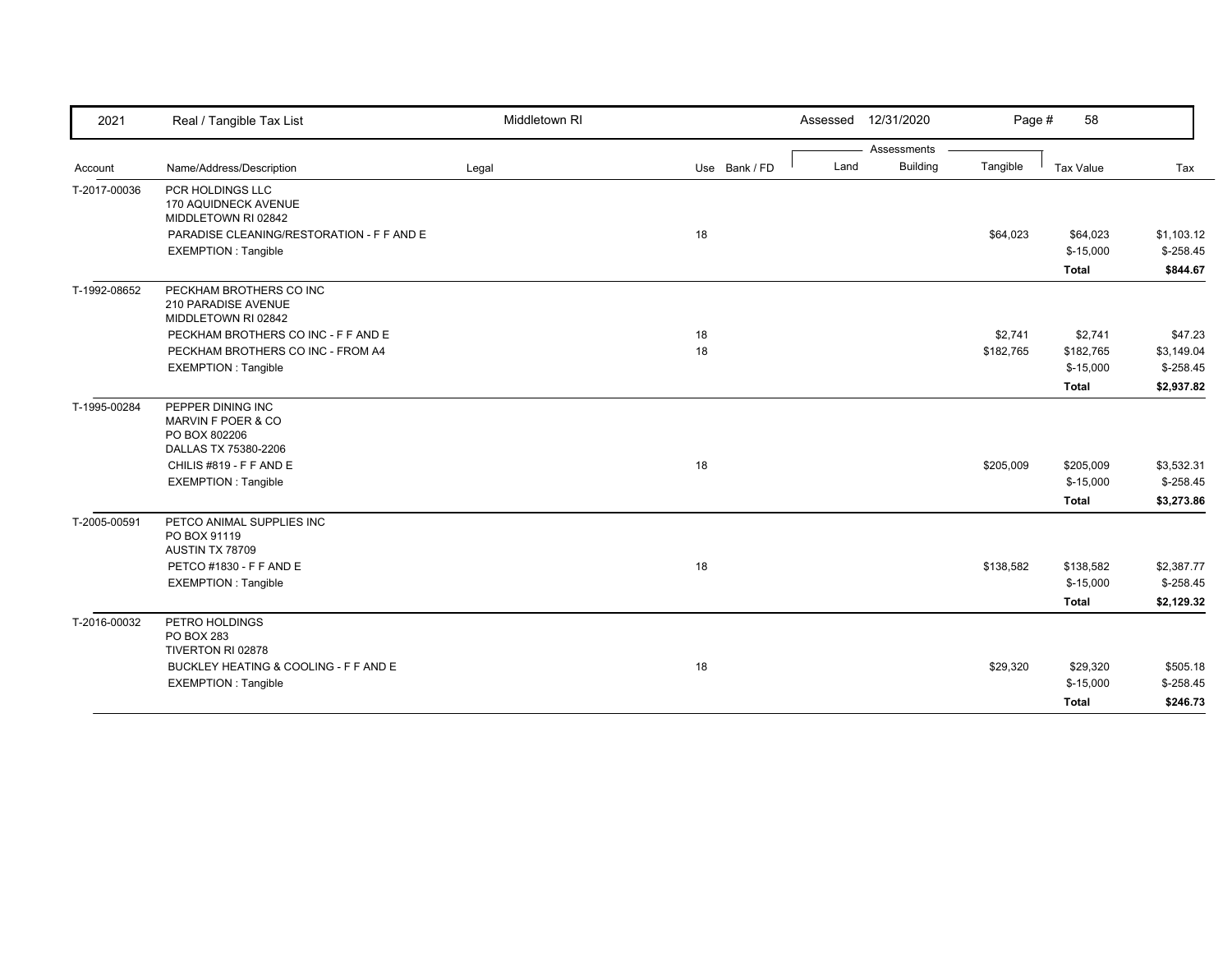| 2021         | Real / Tangible Tax List                                                                      | Middletown RI |               |      | Assessed 12/31/2020            | Page #    | 59                     |             |
|--------------|-----------------------------------------------------------------------------------------------|---------------|---------------|------|--------------------------------|-----------|------------------------|-------------|
|              | Name/Address/Description                                                                      |               | Use Bank / FD | Land | Assessments<br><b>Building</b> | Tangible  | Tax Value              | Tax         |
| Account      |                                                                                               | Legal         |               |      |                                |           |                        |             |
| T-2007-01921 | PIMTONG INC<br>238 EAST MAIN ROAD                                                             |               |               |      |                                |           |                        |             |
|              | MIDDLETOWN RI 02842                                                                           |               |               |      |                                |           |                        |             |
|              | SIAM SQUARE FINE THAI - F F AND E                                                             |               | 18            |      |                                | \$31,712  | \$31,712               | \$546.40    |
|              | <b>EXEMPTION: Tangible</b>                                                                    |               |               |      |                                |           | $$-15,000$             | $$-258.45$  |
|              |                                                                                               |               |               |      |                                |           | <b>Total</b>           | \$287.95    |
| T-1992-08989 | PITNEY BOWES GLOBAL FINANCIAL<br>5310 CYPRESS CENTER DR<br>SUITE 110                          |               |               |      |                                |           |                        |             |
|              | <b>TAMPA FL 33609</b>                                                                         |               |               |      |                                |           |                        |             |
|              | PITNEY BOWES GLOBAL FINANCIAL - F F AND E                                                     |               | 94            |      |                                | \$82,509  | \$82,509               | \$1,421.63  |
|              | <b>EXEMPTION: Tangible</b>                                                                    |               |               |      |                                |           | $$-15,000$             | $$-258.45$  |
|              |                                                                                               |               |               |      |                                |           | <b>Total</b>           | \$1,163.18  |
| T-2019-00033 | PLUM DENTAL GROUP LLC<br>MICHAEL B CAPALBO DMD<br>770 AQUIDNECK AVENUE<br>MIDDLETOWN RI 02842 |               |               |      |                                |           |                        |             |
|              | PLUM DENTAL GROUP LLC - F F AND E                                                             |               | 18            |      |                                | \$73,225  | \$73,225               | \$1,261.67  |
|              | <b>EXEMPTION: Tangible</b>                                                                    |               |               |      |                                |           | $$-15,000$             | $$-258.45$  |
|              |                                                                                               |               |               |      |                                |           | Total                  | \$1,003.22  |
| T-1992-09003 | PLUMBERS SUPPLY COMPANY<br>922 FLAHERTY DRIVE<br>PO BOX 51687                                 |               |               |      |                                |           |                        |             |
|              | NEW BEDFORD MA 02745                                                                          |               |               |      |                                |           |                        |             |
|              | PLUMBERS SUPPLY COMPANY INC - F F AND E<br><b>EXEMPTION: Tangible</b>                         |               | 18            |      |                                | \$44,376  | \$44,376<br>$$-15,000$ | \$764.60    |
|              |                                                                                               |               |               |      |                                |           |                        | $$-258.45$  |
|              |                                                                                               |               |               |      |                                |           | <b>Total</b>           | \$506.15    |
| T-2018-00021 | PNC EQUIPMENT FINANCE LLC<br>995 DALTON AVENUE<br>CINCINNATI OH 45203                         |               |               |      |                                |           |                        |             |
|              | PNC EQUIPMENT FINANCE LLC - F F AND E                                                         |               | 94            |      |                                | \$727,903 | \$727,903              | \$12,541.77 |
|              | <b>EXEMPTION: Tangible</b>                                                                    |               |               |      |                                |           | $$-15,000$             | $$-258.45$  |
|              |                                                                                               |               |               |      |                                |           | <b>Total</b>           | \$12,283.32 |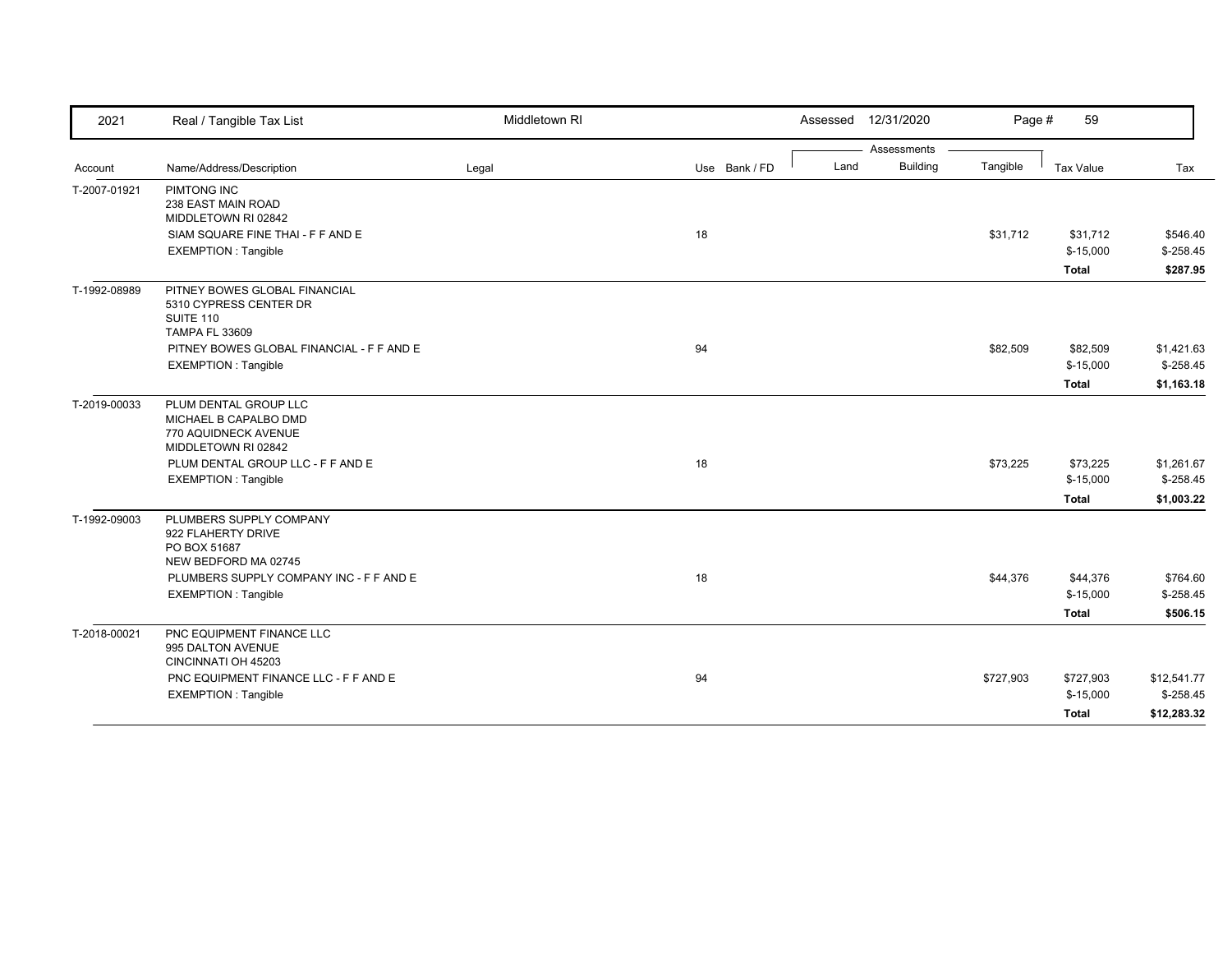| 2021         | Real / Tangible Tax List                  | Middletown RI |               |      | Assessed 12/31/2020            | Page #   | 60           |            |
|--------------|-------------------------------------------|---------------|---------------|------|--------------------------------|----------|--------------|------------|
|              |                                           |               | Use Bank / FD | Land | Assessments<br><b>Building</b> | Tangible |              |            |
| Account      | Name/Address/Description                  | Legal         |               |      |                                |          | Tax Value    | Tax        |
| T-1992-09023 | POLO CLEANERS INC<br>698 AQUIDNECK AVENUE |               |               |      |                                |          |              |            |
|              | MIDDLETOWN RI 02842                       |               |               |      |                                |          |              |            |
|              | POLO CLEANERS INC - F F AND E             |               | 18            |      |                                | \$84,990 | \$84,990     | \$1,464.38 |
|              | <b>EXEMPTION: Tangible</b>                |               |               |      |                                |          | $$-15,000$   | $$-258.45$ |
|              |                                           |               |               |      |                                |          | <b>Total</b> | \$1,205.93 |
| T-2011-00096 | PORRAZZO PETER                            |               |               |      |                                |          |              |            |
|              | 1106 NO MAIN ST<br>PROVIDENCE RI 02904    |               |               |      |                                |          |              |            |
|              | ATLAS ATM - F F AND E                     |               | 17            |      |                                | \$18,720 | \$18,720     | \$322.55   |
|              | <b>EXEMPTION: Tangible</b>                |               |               |      |                                |          | $$-15,000$   | $$-258.45$ |
|              |                                           |               |               |      |                                |          | <b>Total</b> | \$64.10    |
| T-1992-09046 | POST ALL INC                              |               |               |      |                                |          |              |            |
|              | 1151 AQUIDNECK AVENUE                     |               |               |      |                                |          |              |            |
|              | MIDDLETOWN RI 02842                       |               |               |      |                                |          |              |            |
|              | POST ALL - F F AND E                      |               | 18            |      |                                | \$26,709 | \$26,709     | \$460.20   |
|              | <b>EXEMPTION: Tangible</b>                |               |               |      |                                |          | $$-15,000$   | $$-258.45$ |
|              |                                           |               |               |      |                                |          | <b>Total</b> | \$201.75   |
| T-2020-00023 | PRECISE SYSTEMS INC                       |               |               |      |                                |          |              |            |
|              | 22290 EXPLORATION DRIVE                   |               |               |      |                                |          |              |            |
|              | <b>STE 400</b><br>LEXINGTON PARK MD 20653 |               |               |      |                                |          |              |            |
|              | PRECISE SYSTEMS INC - F F AND E           |               | 17            |      |                                | \$30,842 | \$30,842     | \$531.41   |
|              | <b>EXEMPTION: Tangible</b>                |               |               |      |                                |          | $$-15,000$   | $$-258.45$ |
|              |                                           |               |               |      |                                |          | <b>Total</b> | \$272.96   |
| T-2007-01931 | PRIORITY AUTOMOTIVE OF NPT                |               |               |      |                                |          |              |            |
|              | 1133 WEST MAIN ROAD                       |               |               |      |                                |          |              |            |
|              | MIDDLETOWN RI 02842                       |               |               |      |                                |          |              |            |
|              | HYUNDAI OF NEWPORT - F F AND E            |               | 18            |      |                                | \$55,969 | \$55,969     | \$964.35   |
|              | <b>EXEMPTION: Tangible</b>                |               |               |      |                                |          | $$-15,000$   | $$-258.45$ |
|              |                                           |               |               |      |                                |          | <b>Total</b> | \$705.90   |
| T-2001-00460 | PRUITT CRAIG A & NICOLE M                 |               |               |      |                                |          |              |            |
|              | 42 VALLEY ROAD                            |               |               |      |                                |          |              |            |
|              | MIDDLETOWN RI 02842                       |               |               |      |                                |          |              |            |
|              | PRUITT CHIROPRACTIC LTD - F F AND E       |               | 18            |      |                                | \$47,923 | \$47,923     | \$825.71   |
|              | <b>EXEMPTION: Tangible</b>                |               |               |      |                                |          | $$-15,000$   | $$-258.45$ |
|              |                                           |               |               |      |                                |          | <b>Total</b> | \$567.26   |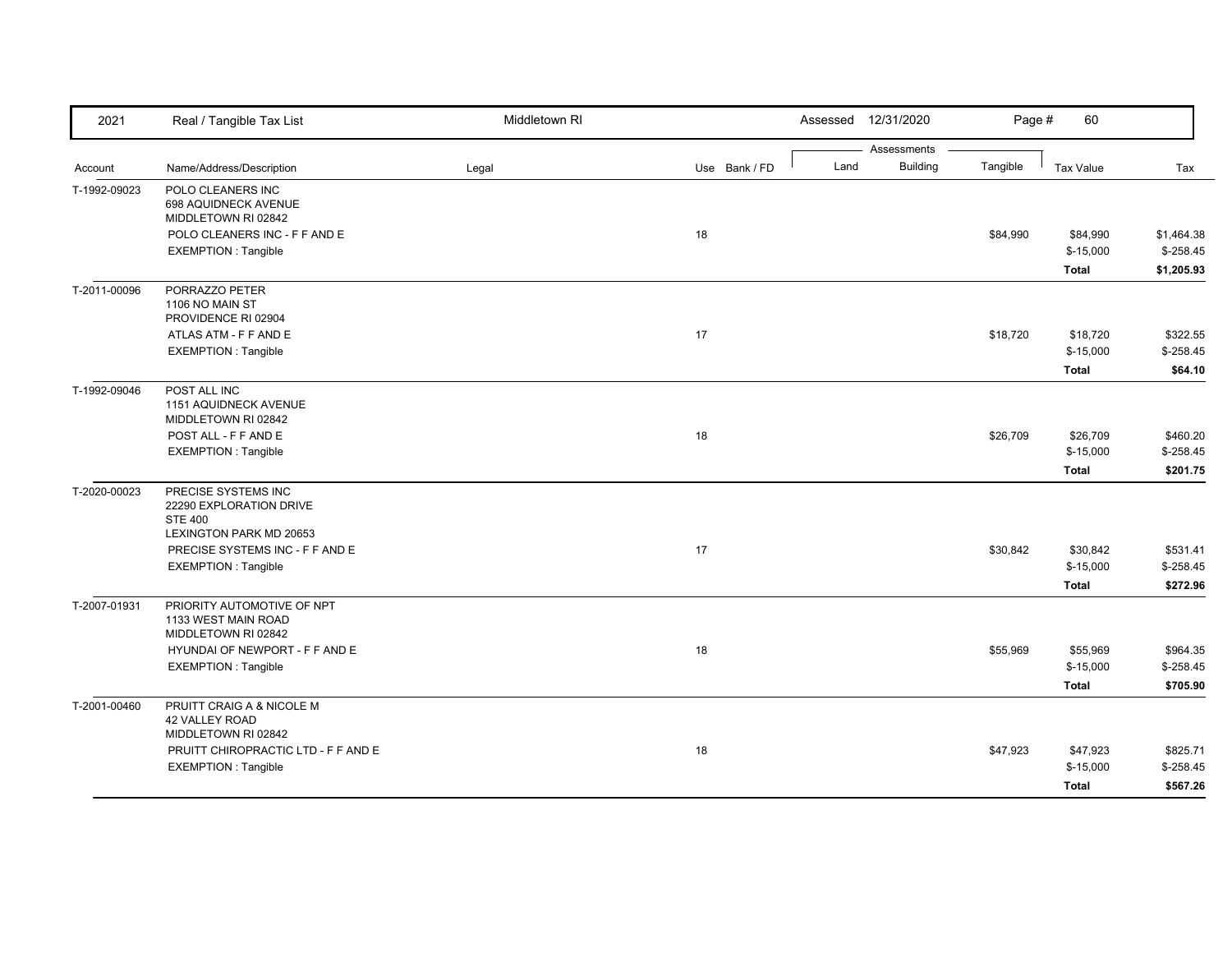| 2021         | Real / Tangible Tax List                                                                                                            | Middletown RI | 12/31/2020<br>Assessed             | 61<br>Page #                                         |                                         |
|--------------|-------------------------------------------------------------------------------------------------------------------------------------|---------------|------------------------------------|------------------------------------------------------|-----------------------------------------|
| Account      | Name/Address/Description                                                                                                            | Legal         | Assessments<br>Use Bank/FD<br>Land | <b>Building</b><br>Tangible<br>Tax Value             | Tax                                     |
| T-1992-09150 | PURVIS SYSTEMS INCORPORATED<br>88 SILVA LANE<br>MIDDLETOWN RI 02842<br>PURVIS SYSTEMS INC - F F AND E<br><b>EXEMPTION: Tangible</b> |               | 18                                 | \$544,876<br>\$544,876<br>$$-15,000$<br><b>Total</b> | \$9,388.21<br>$$ -258.45$<br>\$9,129.76 |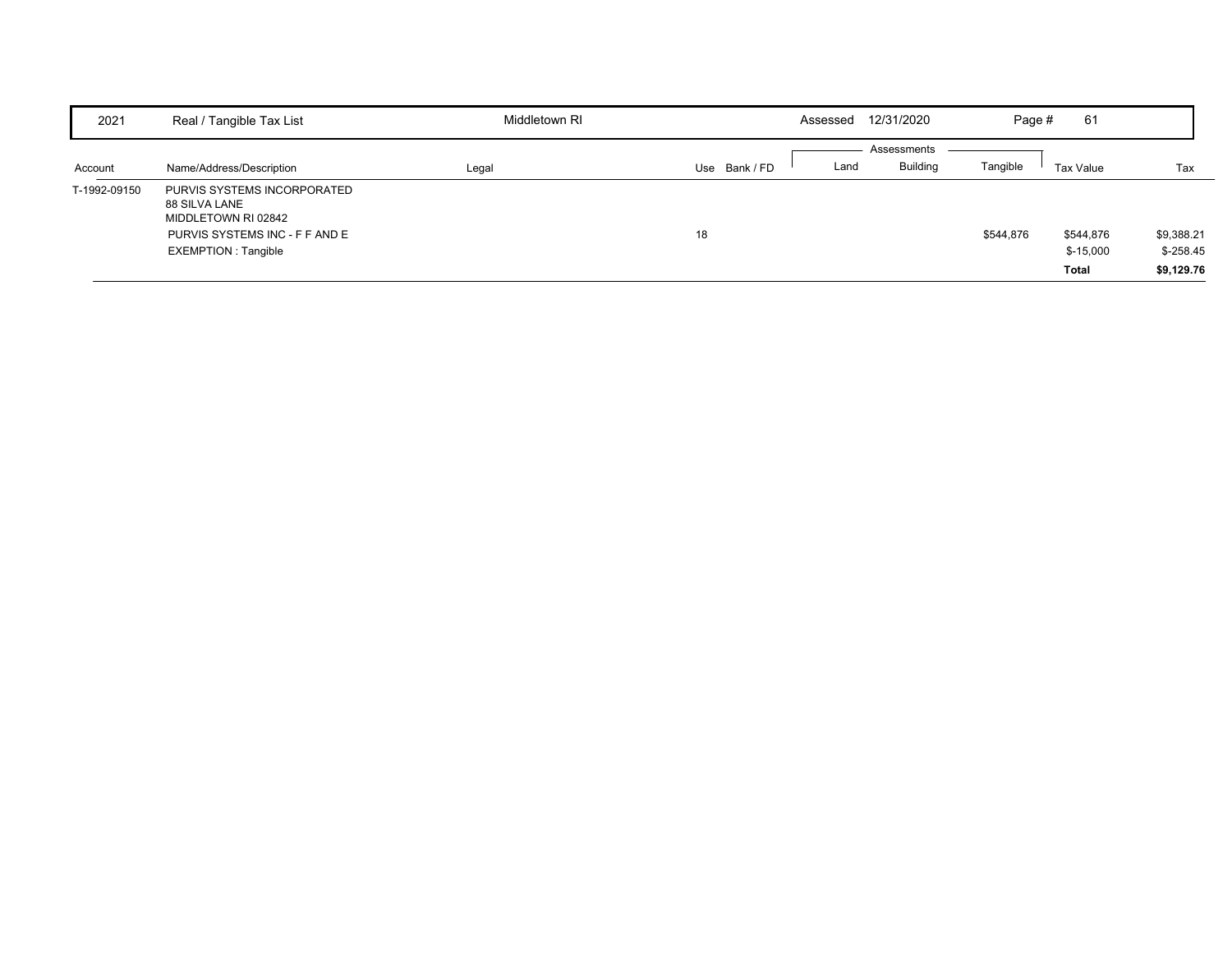| 2021         | Real / Tangible Tax List                                                                                              | Middletown RI |               | 12/31/2020<br>Assessed  | Page #    | 62                      |                          |
|--------------|-----------------------------------------------------------------------------------------------------------------------|---------------|---------------|-------------------------|-----------|-------------------------|--------------------------|
|              |                                                                                                                       |               |               | Assessments             |           |                         |                          |
| Account      | Name/Address/Description                                                                                              | Legal         | Use Bank / FD | <b>Building</b><br>Land | Tangible  | <b>Tax Value</b>        | Tax                      |
| T-2006-03130 | QUADIENT LEASING USA INC<br>478 WHEELERS FARM RD<br>ATTN: TAX DEPARTMENT<br>MILFORD CT 06461                          |               |               |                         |           |                         |                          |
|              | QUADIENT LEASING USA INC - F F AND E                                                                                  |               | 94            |                         | \$19,418  | \$19,418                | \$334.57                 |
|              | <b>EXEMPTION: Tangible</b>                                                                                            |               |               |                         |           | $$-15,000$              | $$-258.45$               |
|              |                                                                                                                       |               |               |                         |           | <b>Total</b>            | \$76.12                  |
| T-2005-00565 | QUALITYTIME LLC<br>1185 WEST MAIN ROAD<br>MIDDLETOWN RI 02842<br>TRAVELODGE - F F AND E<br><b>EXEMPTION: Tangible</b> |               | 18            |                         | \$105,371 | \$105,371<br>$$-15,000$ | \$1,815.54<br>$$-258.45$ |
|              |                                                                                                                       |               |               |                         |           | <b>Total</b>            | \$1,557.09               |
| T-1992-12153 | QUICKSILVER LLC<br>180 BROADWAY<br>PAWTUCKET RI 02860                                                                 |               |               |                         |           |                         |                          |
|              | CROWN COLLISION CENTER - F F AND E                                                                                    |               | 18            |                         | \$338     | \$338                   | \$5.82                   |
|              | CROWN COLLISION CENTER - FROM A4                                                                                      |               | 18            |                         | \$375,950 | \$375,950               | \$6,477.62               |
|              | <b>EXEMPTION: Tangible</b>                                                                                            |               |               |                         |           | $$-15,000$              | $$-258.45$               |
|              |                                                                                                                       |               |               |                         |           | <b>Total</b>            | \$6,224.99               |
| T-2021-00013 | <b>QUINN BARNABY &amp; BELINDA</b><br>696 AQUIDNECK AVENUE<br>MIDDLETOWN RI 02842                                     |               |               |                         |           |                         |                          |
|              | LE BEC SUCRE LLC - F F AND E                                                                                          |               | 18            |                         | \$46,047  | \$46,047                | \$793.39                 |
|              | <b>EXEMPTION: Tangible</b>                                                                                            |               |               |                         |           | $$-15,000$              | $$-258.45$               |
|              |                                                                                                                       |               |               |                         |           | <b>Total</b>            | \$534.94                 |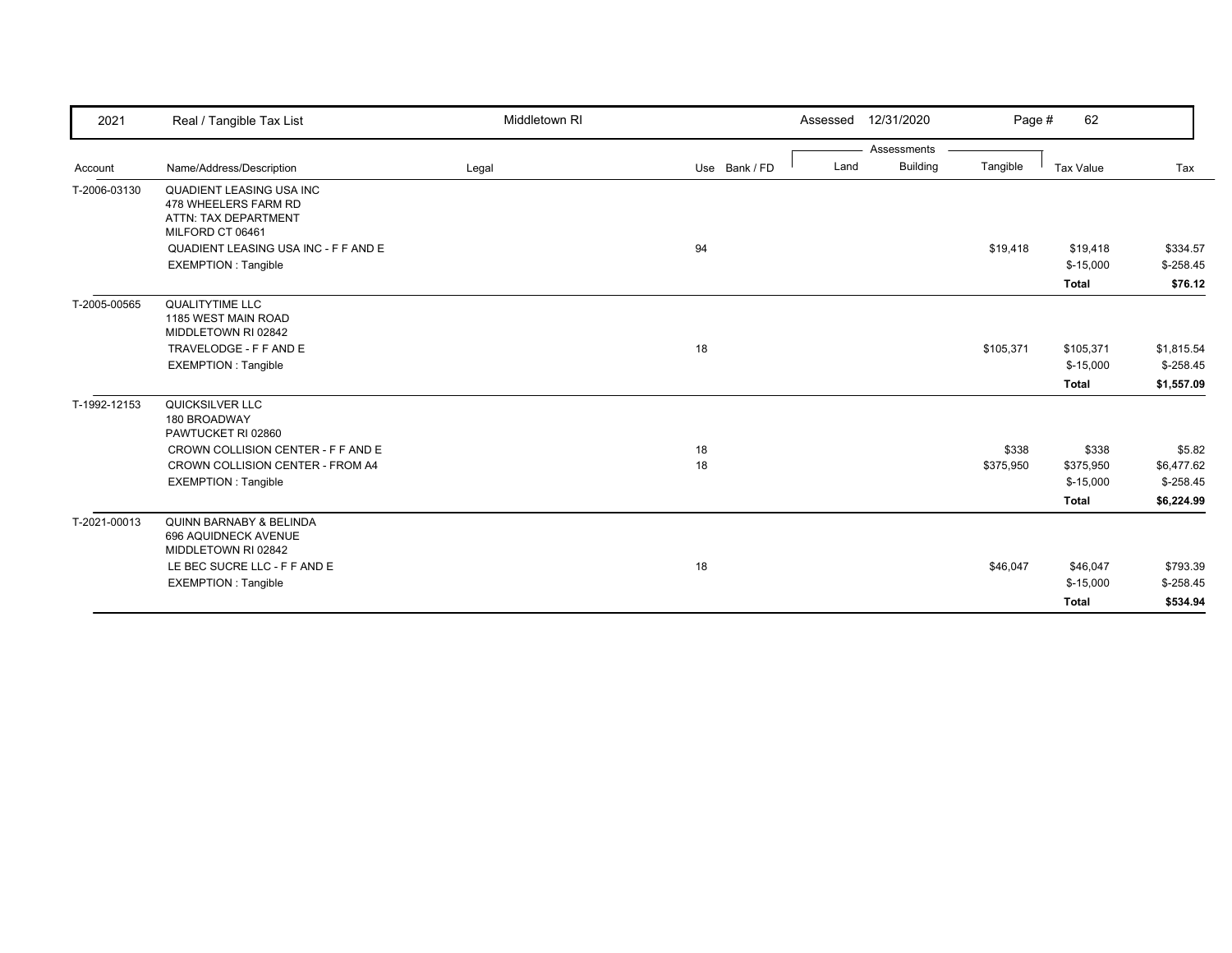| 2021         | Real / Tangible Tax List                                                      | Middletown RI |               |      | Assessed 12/31/2020 | Page #    | 63               |            |
|--------------|-------------------------------------------------------------------------------|---------------|---------------|------|---------------------|-----------|------------------|------------|
|              |                                                                               |               |               |      | Assessments         |           |                  |            |
| Account      | Name/Address/Description                                                      | Legal         | Use Bank / FD | Land | <b>Building</b>     | Tangible  | <b>Tax Value</b> | Tax        |
| T-2004-00574 | <b>RAYMOND LEASING CORP</b><br>C/O ADVANTAX<br>2500 WESTFIELD DRIVE           |               |               |      |                     |           |                  |            |
|              | <b>ELGIN IL 60124</b>                                                         |               |               |      |                     |           |                  |            |
|              | RAYMOND LEASING CORPORATION - F F AND E                                       |               | 94            |      |                     | \$48,196  | \$48,196         | \$830.42   |
|              | <b>EXEMPTION: Tangible</b>                                                    |               |               |      |                     |           | $$-15,000$       | $$-258.45$ |
|              |                                                                               |               |               |      |                     |           | <b>Total</b>     | \$571.97   |
| T-2006-03129 | RAYTHEON BBN TECHNOLOGIES<br>PO BOX 660248<br>MAIL STOP 336                   |               |               |      |                     |           |                  |            |
|              | DALLAS TX 75266-0248                                                          |               |               |      |                     |           |                  |            |
|              | RAYTHEON BBN TECHNOLOGIES - F F AND E                                         |               | 18            |      |                     | \$66,226  | \$66,226         | \$1,141.07 |
|              | <b>EXEMPTION: Tangible</b>                                                    |               |               |      |                     |           | $$-15,000$       | $$-258.45$ |
|              |                                                                               |               |               |      |                     |           | <b>Total</b>     | \$882.62   |
| T-1999-09079 | REAGAN CONSTRUCTION CORP<br>121 GREENE LANE<br>MIDDLETOWN RI 02842            |               |               |      |                     |           |                  |            |
|              | REAGAN CONSTRUCTION CORP - F F AND E                                          |               | 18            |      |                     | \$549     | \$549            | \$9.46     |
|              | REAGAN CONSTRUCTION CORP - FROM A4                                            |               | 18            |      |                     | \$61,040  | \$61,040         | \$1,051.72 |
|              | <b>EXEMPTION: Tangible</b>                                                    |               |               |      |                     |           | $$-15,000$       | $$-258.45$ |
|              |                                                                               |               |               |      |                     |           | <b>Total</b>     | \$802.73   |
| T-2015-00030 | <b>REBECCA DUVAL</b><br>7 LINCOLN ST UNIT 1<br>NEWPORT RI 02840               |               |               |      |                     |           |                  |            |
|              | STUDIO BARRE NEWPORT - F F AND E                                              |               | 18            |      |                     | \$32,276  | \$32,276         | \$556.12   |
|              | <b>EXEMPTION: Tangible</b>                                                    |               |               |      |                     |           | $$-15,000$       | $$-258.45$ |
|              |                                                                               |               |               |      |                     |           | <b>Total</b>     | \$297.67   |
| T-2021-00033 | REJECTS BEER COMPANY LLC<br><b>124 AQUIDNECK AVEUE</b><br>MIDDLETOWN RI 02842 |               |               |      |                     |           |                  |            |
|              | REJECTS BEER COMPANY - F F AND E                                              |               | 18            |      |                     | \$148,390 | \$148,390        | \$2,556.76 |
|              | <b>EXEMPTION: Tangible</b>                                                    |               |               |      |                     |           | $$-15,000$       | $$-258.45$ |
|              |                                                                               |               |               |      |                     |           | Total            | \$2,298.31 |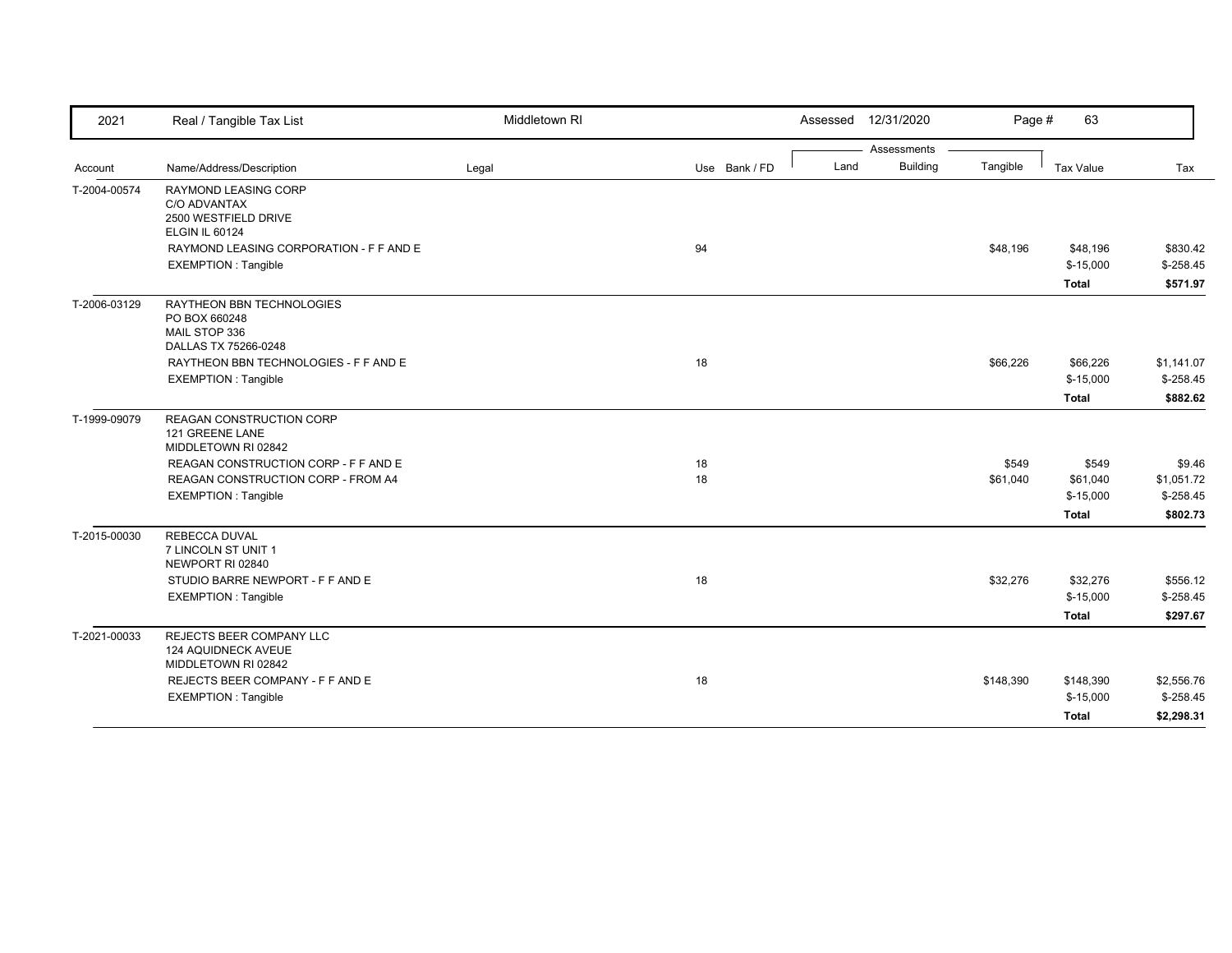| 2021                    | Real / Tangible Tax List                                                                                   | Middletown RI |               | Assessed 12/31/2020                    | Page #    | 64                                      |                                        |
|-------------------------|------------------------------------------------------------------------------------------------------------|---------------|---------------|----------------------------------------|-----------|-----------------------------------------|----------------------------------------|
|                         | Name/Address/Description                                                                                   |               | Use Bank / FD | Assessments<br><b>Building</b><br>Land | Tangible  | Tax Value                               |                                        |
| Account<br>T-1992-09421 | <b>RENT A CENTER EAST INC</b><br>C/O MARVIN POER & COMPANY<br>PO BOX 52427<br>ATLANTA GA 30355             | Legal         |               |                                        |           |                                         | Tax                                    |
|                         | RENT A CENTER EAST INC #2099 - F F AND E<br><b>EXEMPTION: Tangible</b>                                     |               | 18            |                                        | \$342,905 | \$342,905<br>$$-15,000$<br><b>Total</b> | \$5,908.25<br>$$-258.45$<br>\$5,649.80 |
| T-2000-00649            | <b>RESEARCH &amp; DEV SOLUTIONS INC</b><br>7921 JONES BRANCH DRIVE<br><b>STE 275</b><br>MCLEAN VA 22102    |               |               |                                        |           |                                         |                                        |
|                         | RESEARCH & DEV SOLUTIONS INC - F F AND E<br><b>EXEMPTION: Tangible</b>                                     |               | 18            |                                        | \$152,397 | \$152,397<br>$$-15,000$<br><b>Total</b> | \$2,625.80<br>$$-258.45$<br>\$2,367.35 |
| T-1992-09429            | <b>RESEARCH ENGINEERING &amp; MFG INC</b><br>55 HAMMARLUND WAY<br>TECH <sub>2</sub><br>MIDDLETOWN RI 02842 |               |               |                                        |           |                                         |                                        |
|                         | REMINC - F F AND E<br><b>EXEMPTION: Tangible</b>                                                           |               | 18            |                                        | \$477,729 | \$477,729<br>$$-15,000$<br><b>Total</b> | \$8,231.27<br>$$-258.45$<br>\$7,972.82 |
| T-1992-09439            | REYNA CAPITAL CORPORATION<br>C/O TAX DEPARTMENT OHA2 03-40<br>ONE REYNOLDS WAY<br>KETTERING OH 45430       |               |               |                                        |           |                                         |                                        |
|                         | REYNA CAPITAL CORPORATION - F F AND E<br><b>EXEMPTION: Tangible</b>                                        |               | 18            |                                        | \$48,253  | \$48,253<br>$$-15,000$<br>Total         | \$831.40<br>$$-258.45$<br>\$572.95     |
| T-1992-00389            | RHODE ISLAND CVS PHARMACY LLC<br>C/O ALTUS GROUP US INC<br>PO BOX 71130<br>PHOENIX AZ 85050                |               |               |                                        |           |                                         |                                        |
|                         | CVS #00493 - F F AND E<br><b>EXEMPTION: Tangible</b>                                                       |               | 18            |                                        | \$322,327 | \$322,327<br>$$-15,000$<br><b>Total</b> | \$5,553.69<br>$$-258.45$<br>\$5,295.24 |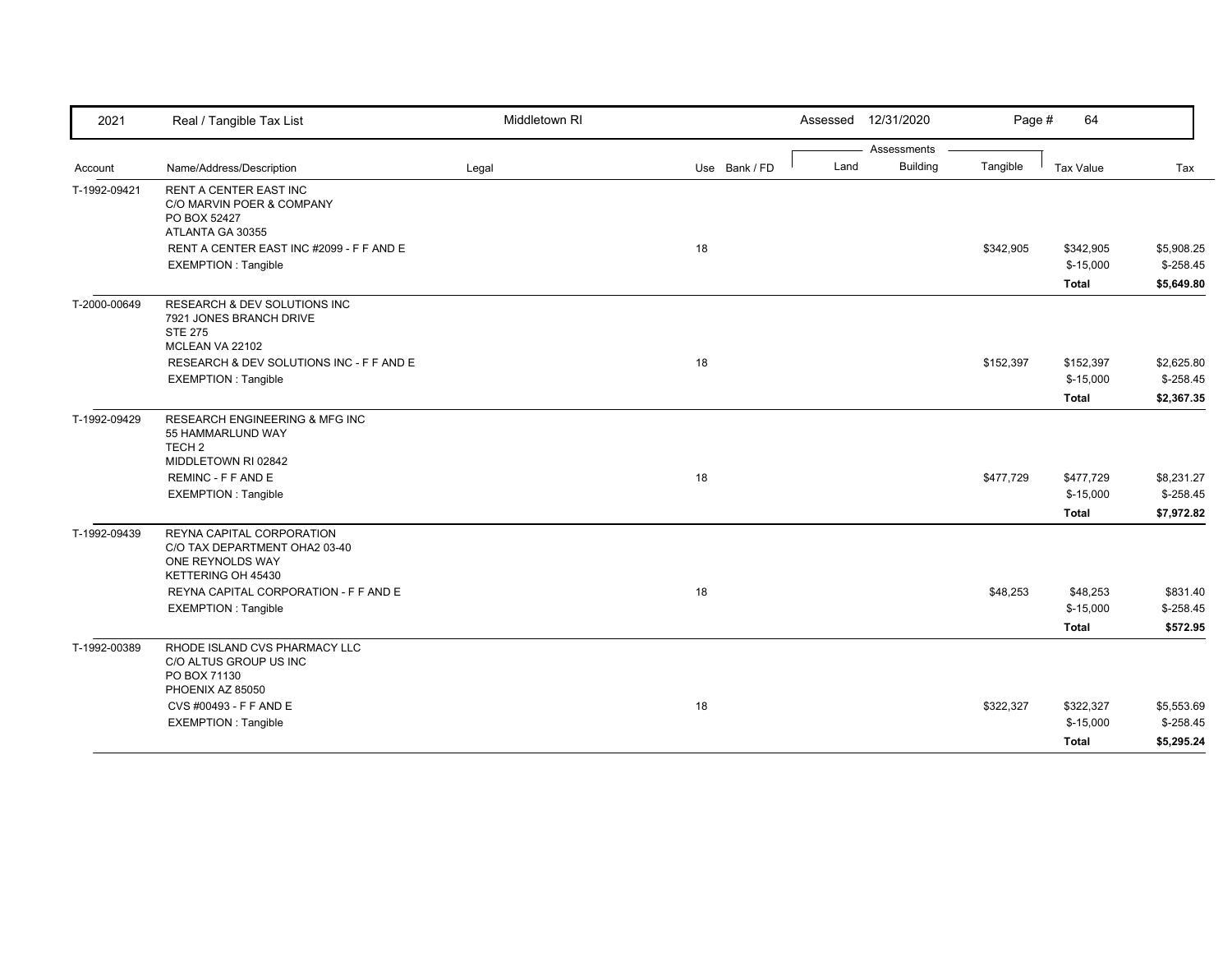| 2021         | Real / Tangible Tax List                                                                                | Middletown RI |               |      | Assessed 12/31/2020            | Page #    | 65                                      |                                         |
|--------------|---------------------------------------------------------------------------------------------------------|---------------|---------------|------|--------------------------------|-----------|-----------------------------------------|-----------------------------------------|
| Account      | Name/Address/Description                                                                                | Legal         | Use Bank / FD | Land | Assessments<br><b>Building</b> | Tangible  | <b>Tax Value</b>                        | Tax                                     |
| T-2018-00012 | <b>RI FRIED CHICKEN INC</b><br>390 WEST MAIN ROAD<br>MIDDLETOWN RI 02842                                |               |               |      |                                |           |                                         |                                         |
|              | CROWN CHICKEN - F F AND E<br><b>EXEMPTION: Tangible</b>                                                 |               | 18            |      |                                | \$25,000  | \$25,000<br>$$-15,000$<br><b>Total</b>  | \$430.75<br>$$ -258.45$<br>\$172.30     |
| T-2019-00023 | <b>RIH VENTURES</b><br>148 W RIVER ST<br>STE <sub>4B</sub><br>PROVIDENCE RI 02904                       |               |               |      |                                |           |                                         |                                         |
|              | LIFESPAN LABORATORIES - F F AND E<br><b>EXEMPTION: Tangible</b>                                         |               | 18            |      |                                | \$33,428  | \$33,428<br>$$-15,000$<br><b>Total</b>  | \$575.96<br>$$ -258.45$<br>\$317.51     |
| T-2001-00653 | <b>RITE SOLUTIONS INC</b><br>185 SOUTH BROAD STREET<br><b>SUITE 303</b><br>PAWCATUCK CT 06379           |               |               |      |                                |           |                                         |                                         |
|              | RITE SOLUTIONS - F F AND E<br><b>EXEMPTION: Tangible</b>                                                |               | 18            |      |                                | \$554,506 | \$554,506<br>$$-15,000$<br><b>Total</b> | \$9,554.14<br>$$-258.45$<br>\$9,295.69  |
| T-2002-00541 | RIVERHEAD BLDG SUPPLY CORP<br>250 DAVID COURT<br>CALVERTON NY 11933-3052                                |               |               |      |                                |           |                                         |                                         |
|              | RIVERHEAD BUILDING SUPPLY - F F AND E<br><b>EXEMPTION: Tangible</b>                                     |               | 18            |      |                                | \$265,335 | \$265,335<br>$$-15,000$<br><b>Total</b> | \$4,571.72<br>$$-258.45$<br>\$4,313.27  |
| T-2011-00094 | RIVERHEAD BLDG SUPPLY CORP<br>250 DAVID COURT<br>CALVERTON NY 11933-3052                                |               |               |      |                                |           |                                         |                                         |
|              | RIVERHEAD BUILDING SUPPLY - F F AND E<br>EXEMPTION : Tangible                                           |               | 18            |      |                                | \$326,100 | \$326,100<br>$$-15,000$<br><b>Total</b> | \$5,618.70<br>$$ -258.45$<br>\$5,360.25 |
| T-2015-00033 | RM FOLY INC<br>ADVANCED PROPERTY TAX COMP<br>1611 N INTERSTATE 35E - STE 42<br>CARROLLTON TX 75006-8616 |               |               |      |                                |           |                                         |                                         |
|              | RM FOLEY INC - F F AND E<br><b>EXEMPTION: Tangible</b>                                                  |               | 18            |      |                                | \$19,980  | \$19,980<br>$$-15,000$<br><b>Total</b>  | \$344.26<br>$$-258.45$<br>\$85.81       |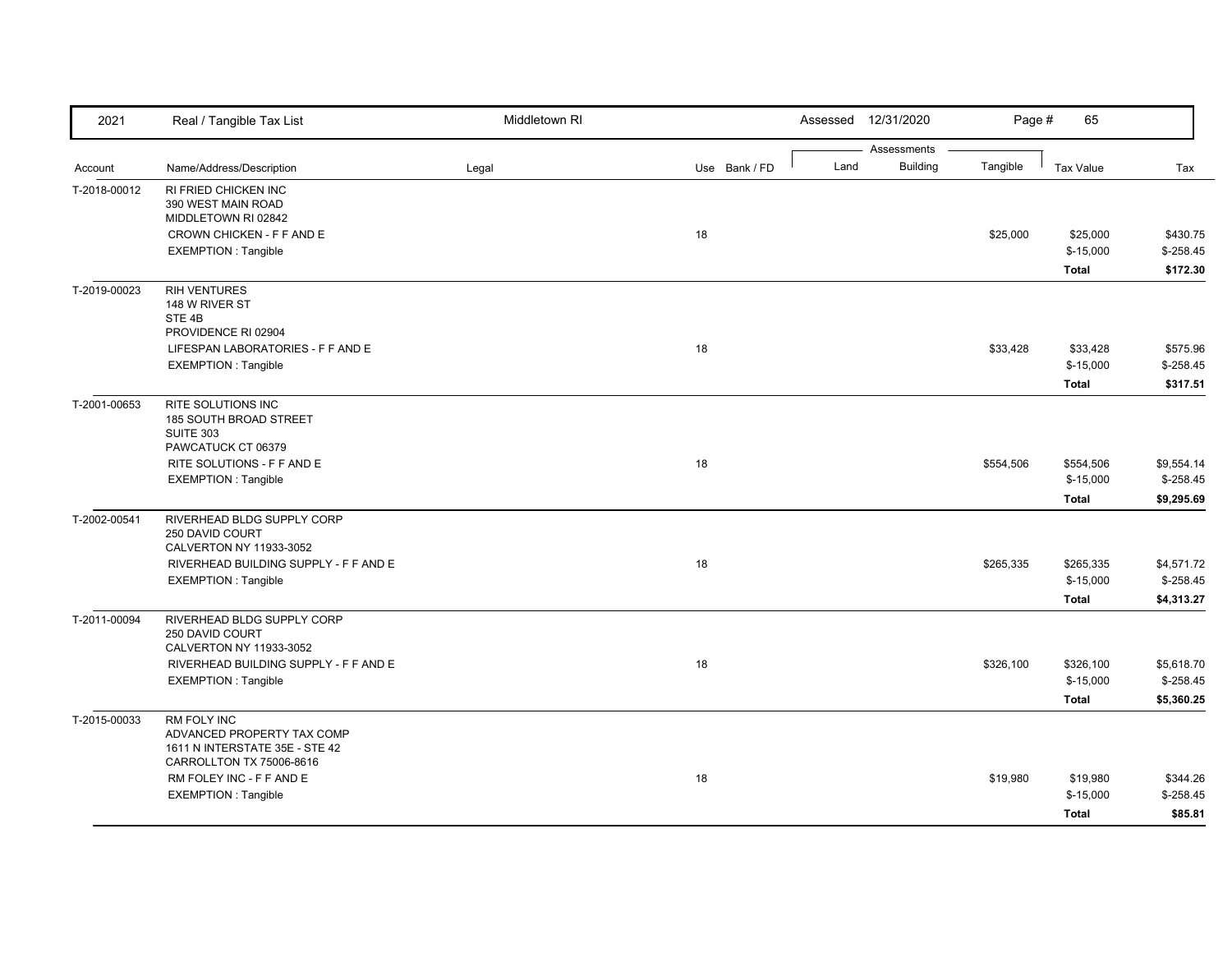| 2021         | Real / Tangible Tax List                                                                                                       | Middletown RI |               | 12/31/2020<br>Assessed                 | Page #    | 66                               |                                          |
|--------------|--------------------------------------------------------------------------------------------------------------------------------|---------------|---------------|----------------------------------------|-----------|----------------------------------|------------------------------------------|
| Account      | Name/Address/Description                                                                                                       | Legal         | Use Bank / FD | Assessments<br><b>Building</b><br>Land | Tangible  | Tax Value                        | Tax                                      |
| T-2012-00008 | RM TITLE LLC<br>88 SILVA LANE<br>MIDDLETOWN RI 02842<br>SOLIDIFI TITLE & CLOSING LLC - F F AND E<br><b>EXEMPTION: Tangible</b> |               | 18            |                                        | \$649,522 | \$649,522<br>$$-15,000$<br>Total | \$11,191.26<br>$$-258.45$<br>\$10,932.81 |
| T-1993-00440 | ROSARIO GRACE INC<br>PO BOX 5567<br>SALISBURY MA 01952<br>SUPERCUTS #9948 - F F AND E<br><b>EXEMPTION: Tangible</b>            |               | 18            |                                        | \$45,405  | \$45,405<br>$$-15,000$<br>Total  | \$782.33<br>$$-258.45$<br>\$523.88       |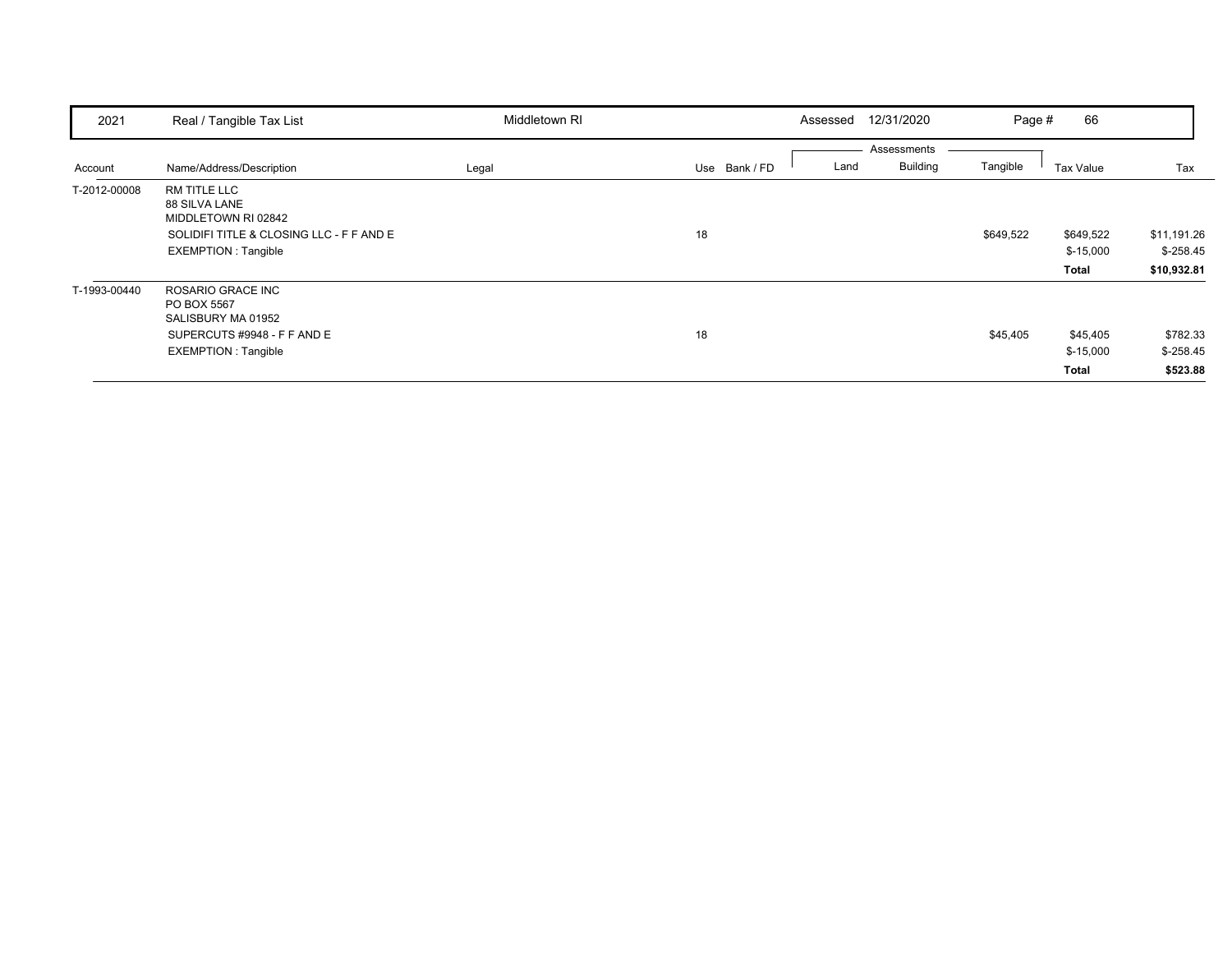| 2021         | Real / Tangible Tax List                                                                          | Middletown RI |               | Assessed 12/31/2020 |                                            | 67<br>Page #            |             |
|--------------|---------------------------------------------------------------------------------------------------|---------------|---------------|---------------------|--------------------------------------------|-------------------------|-------------|
| Account      | Name/Address/Description                                                                          | Legal         | Use Bank / FD | Land                | Assessments<br><b>Building</b><br>Tangible | <b>Tax Value</b>        | Tax         |
| T-1992-05546 | <b>SHIJINC</b><br>747 AQUIDNECK AVENUE<br>MIDDLETOWN RI 02842                                     |               |               |                     |                                            |                         |             |
|              | NEW SEA SHAI - F F AND E                                                                          |               | 18            |                     | \$28,790                                   | \$28,790                | \$496.05    |
|              | <b>EXEMPTION: Tangible</b>                                                                        |               |               |                     |                                            | $$-15,000$              | $$-258.45$  |
|              |                                                                                                   |               |               |                     |                                            | Total                   | \$237.60    |
| T-1992-09993 | SACCUCCI AUTO GROUP INC<br>1350 WEST MAIN ROAD<br>MIDDLETOWN RI 02842                             |               |               |                     |                                            |                         |             |
|              | SACCUCCI HONDA - F F AND E                                                                        |               | 18            |                     | \$196,912                                  | \$196,912               | \$3,392.79  |
|              | <b>EXEMPTION: Tangible</b>                                                                        |               |               |                     |                                            | $$-15,000$              | $$ -258.45$ |
|              |                                                                                                   |               |               |                     |                                            | Total                   | \$3,134.34  |
| T-1992-01986 | SAKONNET EYE CARE<br>811 AQUIDNECK AVENUE<br>MIDDLETOWN RI 02842-5256                             |               |               |                     |                                            |                         |             |
|              | SAKONNET EYE CARE INC - F F AND E                                                                 |               | 18            |                     | \$30,386                                   | \$30,386                | \$523.55    |
|              | <b>EXEMPTION: Tangible</b>                                                                        |               |               |                     |                                            | $$-15,000$              | $$-258.45$  |
|              |                                                                                                   |               |               |                     |                                            | Total                   | \$265.10    |
| T-2005-00580 | SANTANDER BANK NA<br>PO BOX 953                                                                   |               |               |                     |                                            |                         |             |
|              | PORT JEFFERSON STA NY 11776<br>SANTANDER BANK - F F AND E                                         |               | 18            |                     |                                            |                         | \$3,089.01  |
|              | <b>EXEMPTION: Tangible</b>                                                                        |               |               |                     | \$179,281                                  | \$179,281<br>$$-15,000$ | $$-258.45$  |
|              |                                                                                                   |               |               |                     |                                            | Total                   | \$2,830.56  |
| T-2003-00600 | SCHOTT PETER J DMD<br>1005 AQUIDNECK AVENUE<br>MIDDLETOWN RI 02842                                |               |               |                     |                                            |                         |             |
|              | PETER SCHOTT DMD - F F AND E                                                                      |               | 18            |                     | \$124,506                                  | \$124,506               | \$2,145.24  |
|              | <b>EXEMPTION: Tangible</b>                                                                        |               |               |                     |                                            | $$-15,000$              | $$-258.45$  |
|              |                                                                                                   |               |               |                     |                                            | Total                   | \$1,886.79  |
| T-2015-00002 | SCIENCE APPLICATIONS INTL CORP<br>PT COMPLIANCE SERVICES<br>PO BOX 80615<br>INDIANAPOLIS IN 46280 |               |               |                     |                                            |                         |             |
|              | SAIC - F F AND E                                                                                  |               | 18            |                     | \$273,729                                  | \$273,729               | \$4,716.35  |
|              | <b>EXEMPTION: Tangible</b>                                                                        |               |               |                     |                                            | $$-15,000$              | $$-258.45$  |
|              |                                                                                                   |               |               |                     |                                            | Total                   | \$4,457.90  |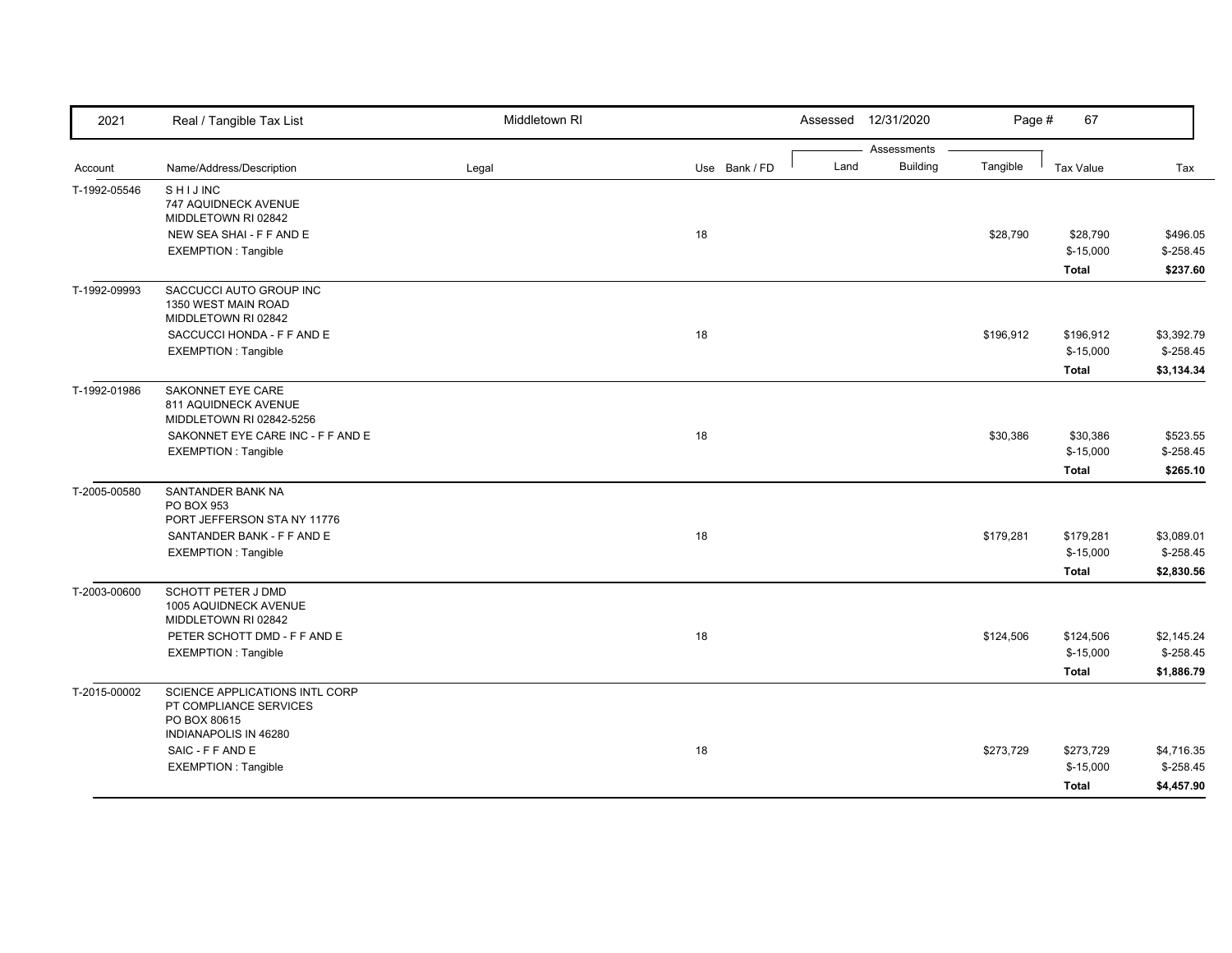| 2021         | Real / Tangible Tax List                                                                                                                                  | Middletown RI |               |      | Assessed 12/31/2020            | Page #                | 68                                                  |                                                    |
|--------------|-----------------------------------------------------------------------------------------------------------------------------------------------------------|---------------|---------------|------|--------------------------------|-----------------------|-----------------------------------------------------|----------------------------------------------------|
| Account      | Name/Address/Description                                                                                                                                  | Legal         | Use Bank / FD | Land | Assessments<br><b>Building</b> | Tangible              | Tax Value                                           | Tax                                                |
| T-1992-02630 | SCOTT JAMES IAN & ERNA JEAN<br>C/O CRYSTAL SPRING WATER CO<br>1259 WEST MAIN ROAD                                                                         |               |               |      |                                |                       |                                                     |                                                    |
|              | MIDDLETOWN RI 02842<br>CRYSTAL SPRING WATER CO - F F AND E<br>CRYSTAL SPRING WATER CO - FROM A4<br><b>EXEMPTION: Tangible</b>                             |               | 18<br>18      |      |                                | \$10,265<br>\$127,450 | \$10,265<br>\$127,450<br>$$-15,000$<br><b>Total</b> | \$176.87<br>\$2,195.96<br>$$-258.45$<br>\$2,114.38 |
| T-2007-00272 | <b>SCSJR RESTAURANT CORP</b><br>4 CHESTNUT HILL ROAD<br>MIDDLETOWN RI 02842<br>SCOTTY'S BIG DAWG'S PUB & REST - F F AND E<br><b>EXEMPTION: Tangible</b>   |               | 18            |      |                                | \$28,420              | \$28,420<br>$$-15,000$<br><b>Total</b>              | \$489.68<br>$$-258.45$<br>\$231.23                 |
| T-2018-00055 | SEAVIEW INN LLC<br>240 AQUIDNECK AVENUE<br>MIDDLETOWN RI 02842<br>WYNDHAM NEWPORT HOTEL - F F AND E<br><b>EXEMPTION: Tangible</b>                         |               | 18            |      |                                | \$650,000             | \$650,000<br>$$-15,000$<br><b>Total</b>             | \$11,199.50<br>$$-258.45$<br>\$10,941.05           |
| T-1994-00343 | SHAWS SUPERMARKETS INC<br>C/O PARADIGM TAX GROUP<br>PO BOX 800729<br>DALLAS TX 75380<br>SHAWS SUPERMARKETS 1442 - F F AND E<br><b>EXEMPTION: Tangible</b> |               | 18            |      |                                | \$1,360,039           | \$1,360,039<br>$$-15,000$<br><b>Total</b>           | \$23,433.47<br>$$-258.45$<br>\$23,175.02           |
| T-1992-10507 | SILVA & ASSOCIATES LTD<br>1100 AQUIDNECK AVENUE<br>MIDDLETOWN RI 02842<br>SILVA & ASSOCIATES - F F AND E<br><b>EXEMPTION: Tangible</b>                    |               | 18            |      |                                | \$66,655              | \$66,655<br>$$-15,000$<br><b>Total</b>              | \$1,148.47<br>$$-258.45$<br>\$890.02               |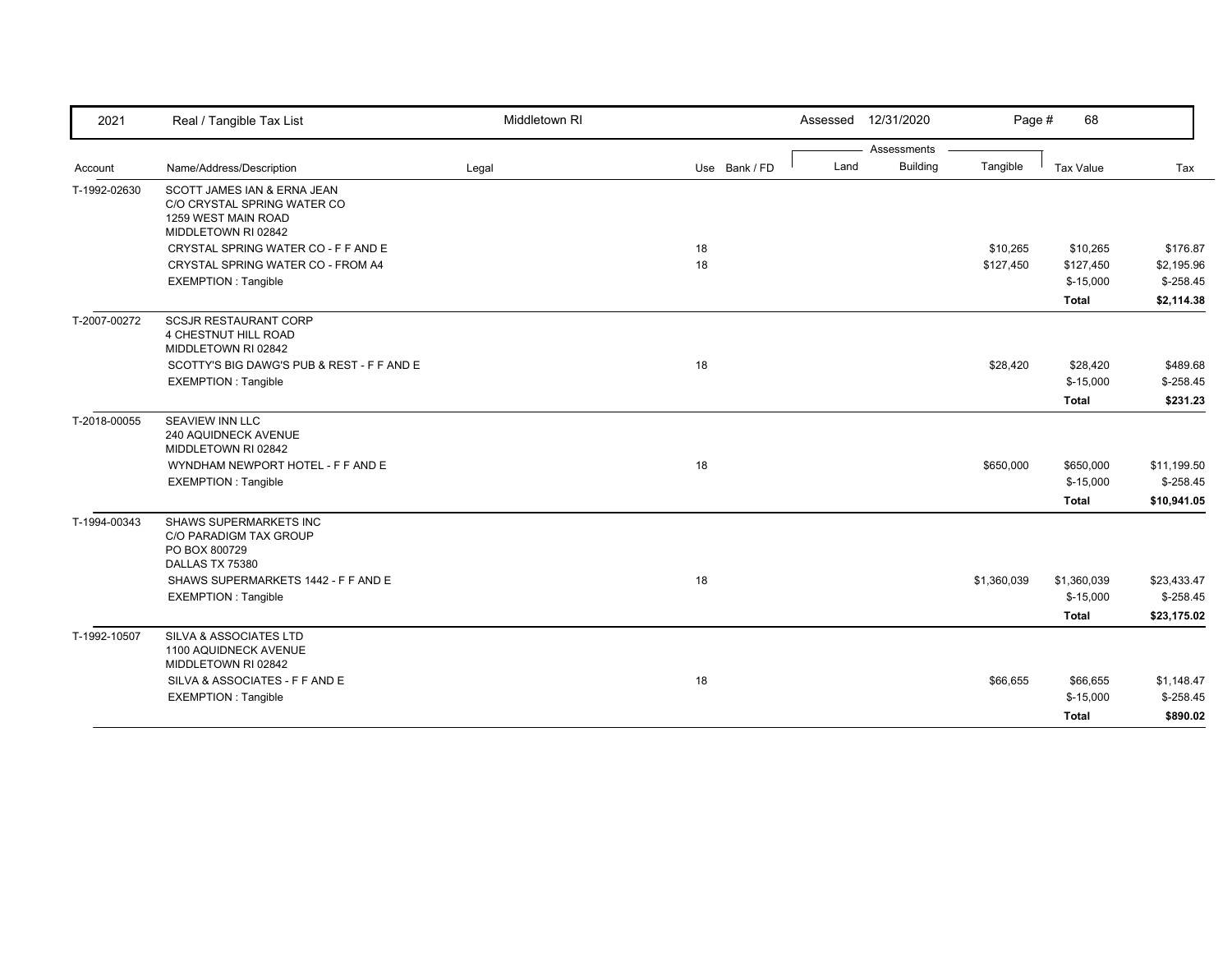| 2021         | Real / Tangible Tax List                                                                              | Middletown RI |               | Assessed | 12/31/2020      | Page #    | 69           |             |
|--------------|-------------------------------------------------------------------------------------------------------|---------------|---------------|----------|-----------------|-----------|--------------|-------------|
|              |                                                                                                       |               |               |          | Assessments     |           |              |             |
| Account      | Name/Address/Description                                                                              | Legal         | Use Bank / FD | Land     | <b>Building</b> | Tangible  | Tax Value    | Tax         |
| T-2020-00010 | SILVER FERN PRACTICE LLC<br>4 RICHMOND SQUARE STE 200<br>PROVIDENCE RI 02906                          |               |               |          |                 |           |              |             |
|              | PERFORMANCE PHYSICAL THERAPY - F F AND E                                                              |               | 18            |          |                 | \$20,682  | \$20,682     | \$356.35    |
|              | <b>EXEMPTION: Tangible</b>                                                                            |               |               |          |                 |           | $$-15,000$   | $$-258.45$  |
|              |                                                                                                       |               |               |          |                 |           | <b>Total</b> | \$97.90     |
| T-2001-00673 | SK INDUSTRIES INC<br>164 PASTURE FARM DRIVE<br>MIDDLETOWN RI 02842                                    |               |               |          |                 |           |              |             |
|              | RUSTY'S - F F AND E                                                                                   |               | 18            |          |                 | \$1,500   | \$1,500      | \$25.85     |
|              | RUSTY'S - FROM A4                                                                                     |               | 18            |          |                 | \$50,000  | \$50,000     | \$861.50    |
|              | <b>EXEMPTION: Tangible</b>                                                                            |               |               |          |                 |           | $$-15,000$   | $$-258.45$  |
|              |                                                                                                       |               |               |          |                 |           | Total        | \$628.90    |
| T-1992-10945 | SONALYSTS INC<br><b>PO BOX 280</b><br>WATERFORD CT 06385                                              |               |               |          |                 |           |              |             |
|              | SONALYSTS INC - F F AND E                                                                             |               | 18            |          |                 | \$58,689  | \$58,689     | \$1,011.21  |
|              | <b>EXEMPTION: Tangible</b>                                                                            |               |               |          |                 |           | $$-15,000$   | $$-258.45$  |
|              |                                                                                                       |               |               |          |                 |           | Total        | \$752.76    |
| T-2005-00566 | SONESTA SELECT NEWPORT MIDDLET<br>PO BOX 1322<br>HICKSVILLE NY 11802-1322                             |               |               |          |                 |           |              |             |
|              | SONESTA SELECT NEWPORT MIDDLET - F F AND E                                                            |               | 18            |          |                 | \$661,922 | \$661,922    | \$11,404.92 |
|              | <b>EXEMPTION: Tangible</b>                                                                            |               |               |          |                 |           | $$-15,000$   | $$-258.45$  |
|              |                                                                                                       |               |               |          |                 |           | Total        | \$11,146.47 |
| T-1993-00057 | SOUTHCOAST PHYSICIANS GROUP<br>ATTN: ACCOUNTING DEPT<br>200 MILL ROAD - STE 230<br>FAIRHAVEN MA 02719 |               |               |          |                 |           |              |             |
|              | FAMILY MEDICENTER AND URGENT C - F F AND E                                                            |               | 18            |          |                 | \$552,094 | \$552,094    | \$9,512.58  |
|              | <b>EXEMPTION: Tangible</b>                                                                            |               |               |          |                 |           | $$-15,000$   | $$-258.45$  |
|              |                                                                                                       |               |               |          |                 |           | Total        | \$9,254.13  |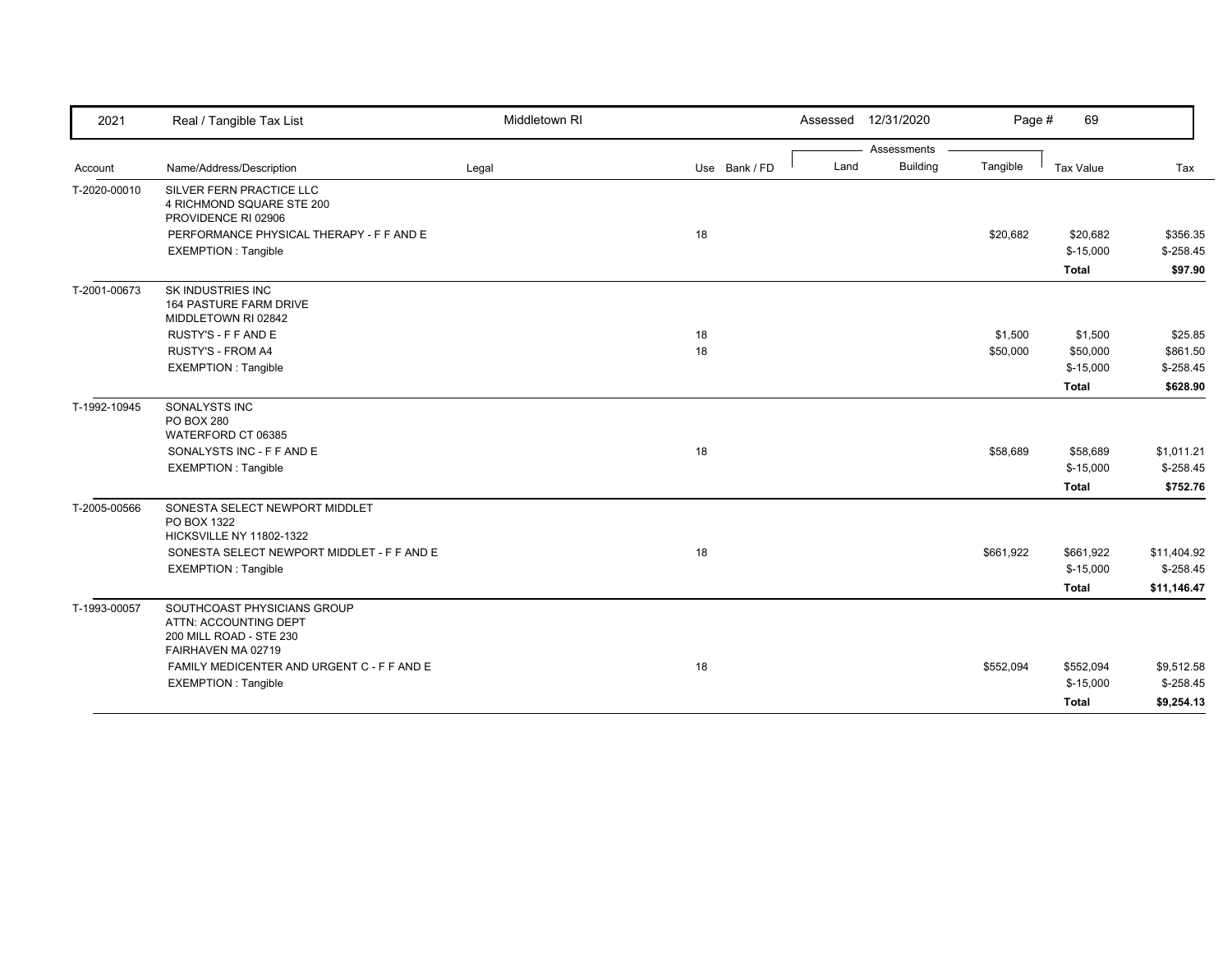| 2021         | Real / Tangible Tax List                                                                              | Middletown RI |               |      | Assessed 12/31/2020 | Page #    | 70           |            |
|--------------|-------------------------------------------------------------------------------------------------------|---------------|---------------|------|---------------------|-----------|--------------|------------|
|              |                                                                                                       |               |               |      | Assessments         |           |              |            |
| Account      | Name/Address/Description                                                                              | Legal         | Use Bank / FD | Land | <b>Building</b>     | Tangible  | Tax Value    | Tax        |
| T-2017-00042 | SOUTHCOAST PHYSICIANS GROUP<br>ATTN: ACCOUNTING DEPT<br>200 MILL ROAD - STE 230<br>FAIRHAVEN MA 02719 |               |               |      |                     |           |              |            |
|              | FAMILY MEDICINE MIDDLETOWN - F F AND E                                                                |               | 18            |      |                     | \$129,221 | \$129,221    | \$2,226.48 |
|              | <b>EXEMPTION: Tangible</b>                                                                            |               |               |      |                     |           | $$-15,000$   | $$-258.45$ |
|              |                                                                                                       |               |               |      |                     |           | <b>Total</b> | \$1,968.03 |
| T-2017-00041 | SOUTHCOAST PHYSICIANS GROUP IN<br>200 MILL ROAD<br><b>SUITE 230</b><br>FAIRHAVEN MA 02717             |               |               |      |                     |           |              |            |
|              | CARDIOLOGY ASSOC OF RI - F F AND E                                                                    |               | 18            |      |                     | \$245,553 | \$245,553    | \$4,230.88 |
|              | <b>EXEMPTION: Tangible</b>                                                                            |               |               |      |                     |           | $$-15,000$   | $$-258.45$ |
|              |                                                                                                       |               |               |      |                     |           | <b>Total</b> | \$3,972.43 |
| T-2021-00028 | SOUZA GEORGETTE A & AYRES<br>11820 CRAWFORD PARISH LANE<br>PARRISH FL 34219                           |               |               |      |                     |           |              |            |
|              | 2020 33' CHEROKEE 274K - FROM A4                                                                      |               | 45            |      |                     | \$22,000  | \$22,000     | \$379.06   |
|              | <b>EXEMPTION: Tangible</b>                                                                            |               |               |      |                     |           | $$-15,000$   | $$-258.45$ |
|              |                                                                                                       |               |               |      |                     |           | <b>Total</b> | \$120.61   |
| T-1993-00402 | SPECS EYECARE INC<br>70 CORPORATE PLACE<br>MIDDLETOWN RI 02842                                        |               |               |      |                     |           |              |            |
|              | SPECS EYEWEAR INC - F F AND E                                                                         |               | 18            |      |                     | \$634     | \$634        | \$10.92    |
|              | SPECS EYEWEAR INC - FROM A4                                                                           |               | 18            |      |                     | \$42,270  | \$42,270     | \$728.31   |
|              | <b>EXEMPTION: Tangible</b>                                                                            |               |               |      |                     |           | $$-15,000$   | $$-258.45$ |
|              |                                                                                                       |               |               |      |                     |           | Total        | \$480.78   |
| T-2016-00022 | SPEEDWAY LLC<br>539 SOUTH MAIN STREET<br>PROPERTY TAX DEPT RM K-07-021<br>FINDLAY OH 45840            |               |               |      |                     |           |              |            |
|              | SPEEDWAY #02822 - F F AND E                                                                           |               | 18            |      |                     | \$149.730 | \$149,730    | \$2,579.85 |
|              | <b>EXEMPTION: Tangible</b>                                                                            |               |               |      |                     |           | $$-15,000$   | $$-258.45$ |
|              |                                                                                                       |               |               |      |                     |           | Total        | \$2,321.40 |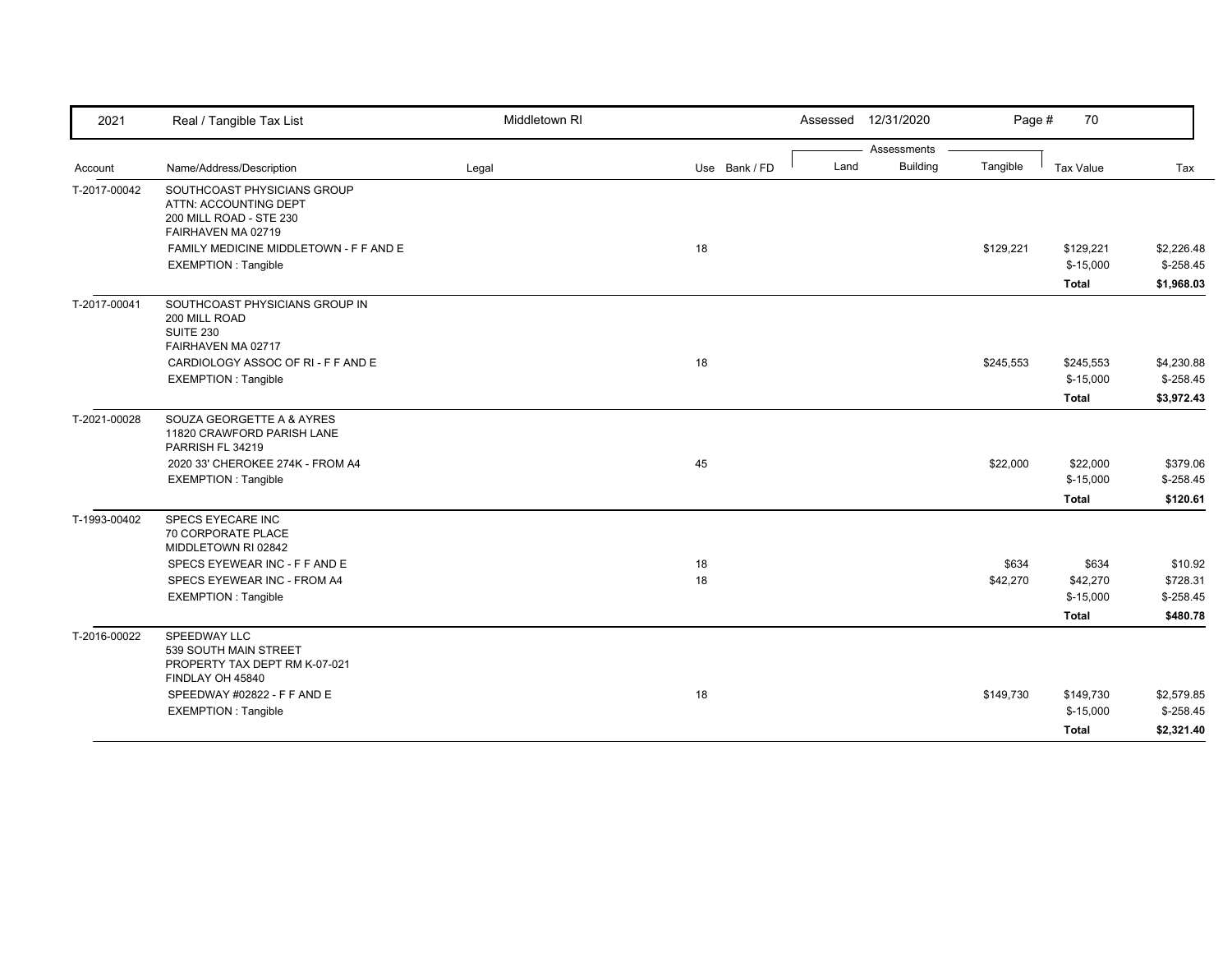| 2021         | Real / Tangible Tax List                        | Middletown RI |               | Assessed | 12/31/2020      | Page #      | 71               |             |
|--------------|-------------------------------------------------|---------------|---------------|----------|-----------------|-------------|------------------|-------------|
|              |                                                 |               |               |          | Assessments     |             |                  |             |
| Account      | Name/Address/Description                        | Legal         | Use Bank / FD | Land     | <b>Building</b> | Tangible    | <b>Tax Value</b> | Tax         |
| T-2015-00009 | <b>SS MIDDLETOWN LLC</b>                        |               |               |          |                 |             |                  |             |
|              | PO BOX 800729                                   |               |               |          |                 |             |                  |             |
|              | DALLAS TX 75380                                 |               |               |          |                 |             |                  |             |
|              | SIMPLY SELF STORAGE - F F AND E                 |               | 18            |          |                 | \$34,925    | \$34,925         | \$601.76    |
|              | <b>EXEMPTION: Tangible</b>                      |               |               |          |                 |             | $$-15,000$       | $$-258.45$  |
|              |                                                 |               |               |          |                 |             | Total            | \$343.31    |
| T-2004-00583 | STARBUCKS CORPORATION                           |               |               |          |                 |             |                  |             |
|              | PO BOX 34442                                    |               |               |          |                 |             |                  |             |
|              | M/S S-TAX 3                                     |               |               |          |                 |             |                  |             |
|              | SEATTLE WA 98124-1442                           |               |               |          |                 |             |                  |             |
|              | STARBUCKS COFFEE #7599 - F F AND E              |               | 18            |          |                 | \$114,250   | \$114,250        | \$1,968.53  |
|              | <b>EXEMPTION: Tangible</b>                      |               |               |          |                 |             | $$-15,000$       | $$-258.45$  |
|              |                                                 |               |               |          |                 |             | <b>Total</b>     | \$1,710.08  |
| T-2021-00011 | STARKWEATHER & SHEPLEY INSURAN                  |               |               |          |                 |             |                  |             |
|              | PO BOX 549                                      |               |               |          |                 |             |                  |             |
|              | PROVIDENCE RI 02901                             |               |               |          |                 |             |                  |             |
|              | NEWPORT INSURANCE - F F AND E                   |               | 18            |          |                 | \$38,000    | \$38,000         | \$654.74    |
|              | <b>EXEMPTION: Tangible</b>                      |               |               |          |                 |             | $$-15,000$       | $$-258.45$  |
|              |                                                 |               |               |          |                 |             | <b>Total</b>     | \$396.29    |
| T-2014-00043 | STEBENNE JAMIE                                  |               |               |          |                 |             |                  |             |
|              | 88 VALLEY ROAD                                  |               |               |          |                 |             |                  |             |
|              | MIDDLETOWN RI 02842                             |               |               |          |                 |             |                  |             |
|              | JPS CONSTRUCTION & DESIGN LLC - F F AND E       |               | 18            |          |                 | \$15,700    | \$15,700         | \$270.51    |
|              | <b>EXEMPTION: Tangible</b>                      |               |               |          |                 |             | $$-15,000$       | $$-258.45$  |
|              |                                                 |               |               |          |                 |             | <b>Total</b>     | \$12.06     |
| T-2000-00341 | STONEMOR RHODE ISLAND LLC                       |               |               |          |                 |             |                  |             |
|              | 3600 HORIZON BLVD SUITE 100<br>TREVOSE PA 19053 |               |               |          |                 |             |                  |             |
|              |                                                 |               |               |          |                 |             |                  |             |
|              | NEWPORT MEMORIAL PARK - F F AND E               |               | 18            |          |                 | \$84,177    | \$84,177         | \$1,450.37  |
|              | <b>EXEMPTION: Tangible</b>                      |               |               |          |                 |             | $$-15,000$       | $$-258.45$  |
|              |                                                 |               |               |          |                 |             | <b>Total</b>     | \$1,191.92  |
| T-1992-11249 | STOP & SHOP SUPERMARKET CO INC                  |               |               |          |                 |             |                  |             |
|              | ATTN: PROPERTY TAX DEPT                         |               |               |          |                 |             |                  |             |
|              | 1149 HARRISBURG PIKE<br>CARLISLE PA 17013       |               |               |          |                 |             |                  |             |
|              | STOP & SHOP - F F AND E                         |               | 18            |          |                 | \$2,128,301 | \$2,128,301      | \$36,670.63 |
|              | <b>EXEMPTION: Tangible</b>                      |               |               |          |                 |             | $$-15,000$       | $$-258.45$  |
|              |                                                 |               |               |          |                 |             |                  |             |
|              |                                                 |               |               |          |                 |             | <b>Total</b>     | \$36,412.18 |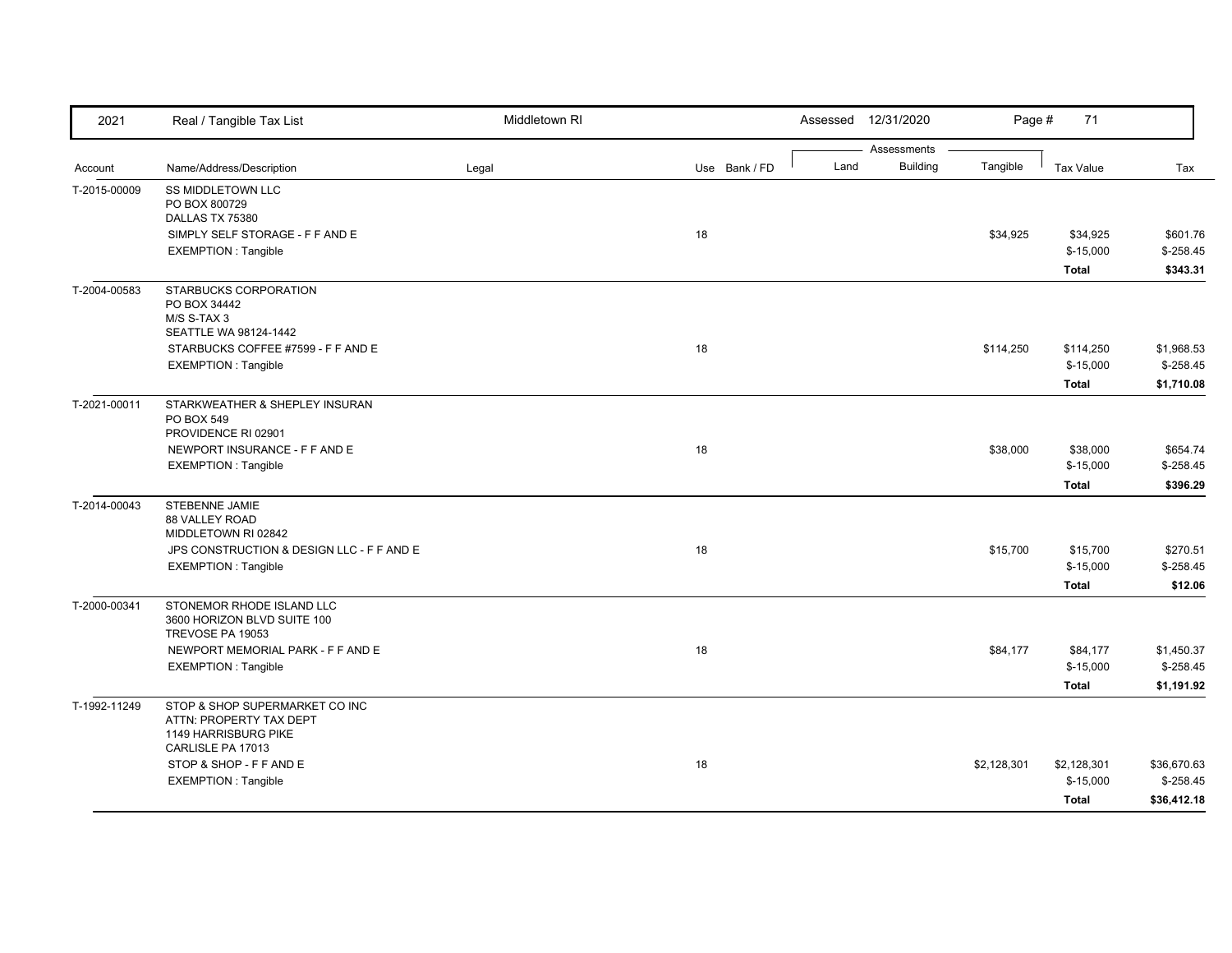| 2021         | Real / Tangible Tax List                       | Middletown RI |               |      | Assessed 12/31/2020            | Page #      | 72                        |                           |
|--------------|------------------------------------------------|---------------|---------------|------|--------------------------------|-------------|---------------------------|---------------------------|
| Account      | Name/Address/Description                       | Legal         | Use Bank / FD | Land | Assessments<br><b>Building</b> | Tangible    | <b>Tax Value</b>          | Tax                       |
| T-1992-02409 | STRATFORD WILLIAM E & ALICE F                  |               |               |      |                                |             |                           |                           |
|              | 309 BERKELEY AVE                               |               |               |      |                                |             |                           |                           |
|              | MIDDLETOWN RI 02842                            |               |               |      |                                |             |                           |                           |
|              | STRATFORD WILLIAM E & ALICE - F F AND E        |               | 17            |      |                                | \$3,014     | \$3,014                   | \$51.93                   |
|              |                                                |               |               |      |                                |             | <b>Total</b>              | \$51.93                   |
| T-1992-09300 | SUPPLY NEW ENGLAND INC                         |               |               |      |                                |             |                           |                           |
|              | PO BOX 838<br>ATTLEBORO MA 02703               |               |               |      |                                |             |                           |                           |
|              | SUPPLY NEW ENGLAND INC - F F AND E             |               | 18            |      |                                | \$86,605    | \$86,605                  | \$1,492.20                |
|              | <b>EXEMPTION: Tangible</b>                     |               |               |      |                                |             | $$-15,000$                | $$-258.45$                |
|              |                                                |               |               |      |                                |             | <b>Total</b>              | \$1,233.75                |
| T-2021-00004 | <b>SWEENEY SHAWN</b>                           |               |               |      |                                |             |                           |                           |
|              | 171 MITCHELLS LANE                             |               |               |      |                                |             |                           |                           |
|              | MIDDLETOWN RI 02842                            |               |               |      |                                |             |                           |                           |
|              | CLEAN RESULT POWER WASHING LLC - F F AND E     |               | 18            |      |                                | \$15,309    | \$15,309                  | \$263.77                  |
|              | <b>EXEMPTION: Tangible</b>                     |               |               |      |                                |             | $$-15,000$                | $$-258.45$                |
|              |                                                |               |               |      |                                |             | <b>Total</b>              | \$5.32                    |
| T-2007-01925 | SYNERGY REALTY LLC<br>47 VALLEY RD             |               |               |      |                                |             |                           |                           |
|              | MIDDLETOWN RI 02842                            |               |               |      |                                |             |                           |                           |
|              | KELLER WILLIAMS REALTY - F F AND E             |               | 18            |      |                                | \$69,555    | \$69,555                  | \$1,198.43                |
|              | <b>EXEMPTION: Tangible</b>                     |               |               |      |                                |             | $$-15,000$                | $$-258.45$                |
|              |                                                |               |               |      |                                |             | <b>Total</b>              | \$939.98                  |
| T-1999-09227 | SYSTEMS ENGINEERING ASSOCIATES                 |               |               |      |                                |             |                           |                           |
|              | 62 JOHNNYCAKE HILL ROAD                        |               |               |      |                                |             |                           |                           |
|              | MIDDLETOWN RI 02842                            |               |               |      |                                |             |                           |                           |
|              | SEA CORP - F F AND E                           |               | 18            |      |                                | \$3,732,602 | \$3,732,602<br>$$-15,000$ | \$64,312.73<br>$$-258.45$ |
|              | <b>EXEMPTION: Tangible</b>                     |               |               |      |                                |             |                           |                           |
|              |                                                |               |               |      |                                |             | <b>Total</b>              | \$64,054.28               |
| T-1992-11497 | SYSTEMS RESOURCE MGMT INC<br>42 VALLEY ROAD #2 |               |               |      |                                |             |                           |                           |
|              | MIDDLETOWN RI 02842                            |               |               |      |                                |             |                           |                           |
|              | SYSTEMS RESOURCE MANAGEMENT - F F AND E        |               | 18            |      |                                | \$42,749    | \$42,749                  | \$736.57                  |
|              | <b>EXEMPTION: Tangible</b>                     |               |               |      |                                |             | $$-15,000$                | $$-258.45$                |
|              |                                                |               |               |      |                                |             | <b>Total</b>              | \$478.12                  |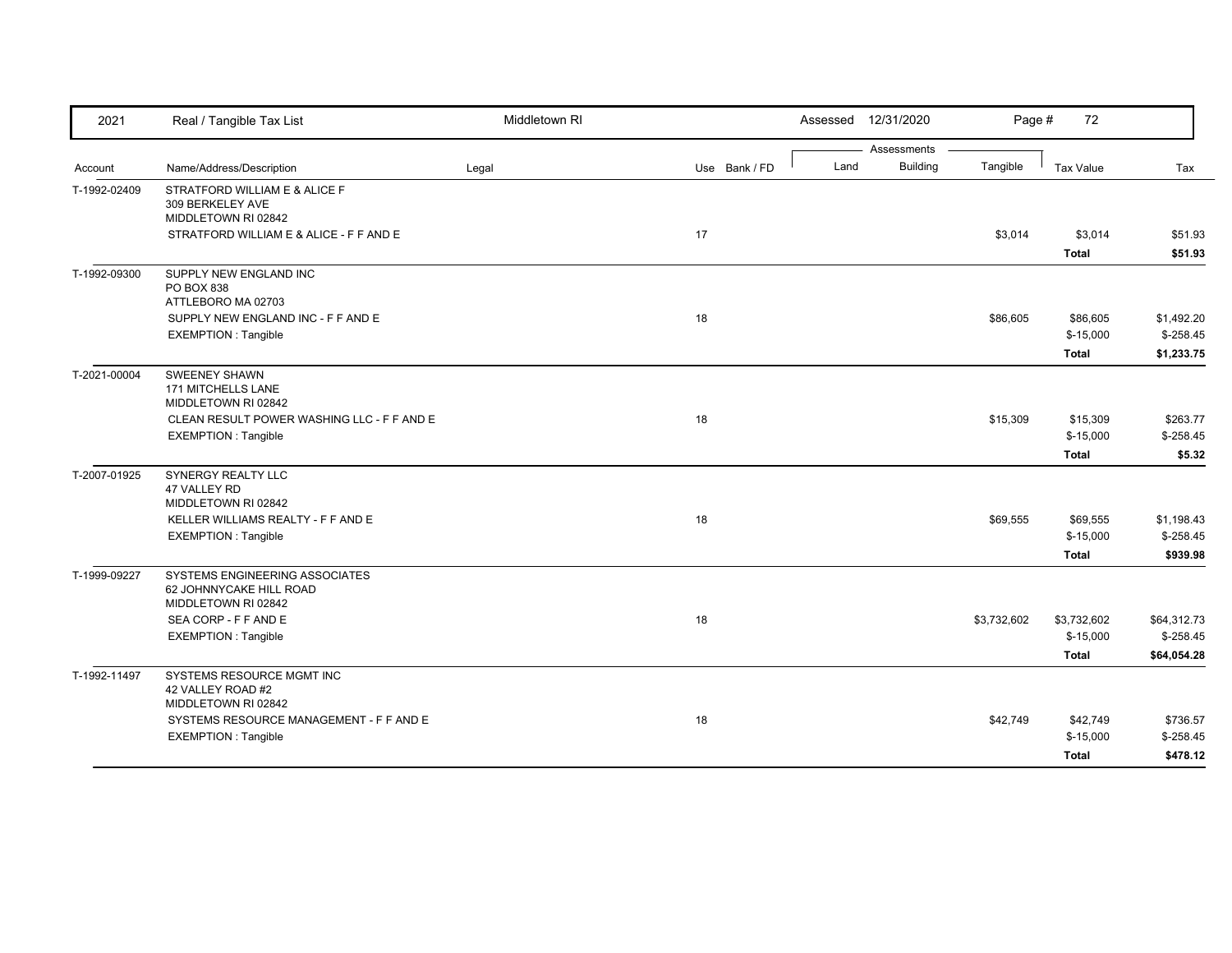| 2021         | Real / Tangible Tax List                                                                                                                                        | Middletown RI |             | Assessed | 12/31/2020                     | Page #    | 73                               |                                        |
|--------------|-----------------------------------------------------------------------------------------------------------------------------------------------------------------|---------------|-------------|----------|--------------------------------|-----------|----------------------------------|----------------------------------------|
| Account      | Name/Address/Description                                                                                                                                        | Legal         | Use Bank/FD | Land     | Assessments<br><b>Building</b> | Tangible  | Tax Value                        | Tax                                    |
| T-1995-00550 | SZYMANSKI DANIEL<br>NORTHEAST ENGINEERS & CONSULTA<br>6 VALLEY ROAD<br>MIDDLETOWN RI 02842<br>NORTHEAST ENGINEERS & CONSULT - F F AND E<br>EXEMPTION : Tangible |               | 18          |          |                                | \$110,078 | \$110,078<br>$$-15,000$<br>Total | \$1,896.64<br>$$-258.45$<br>\$1,638.19 |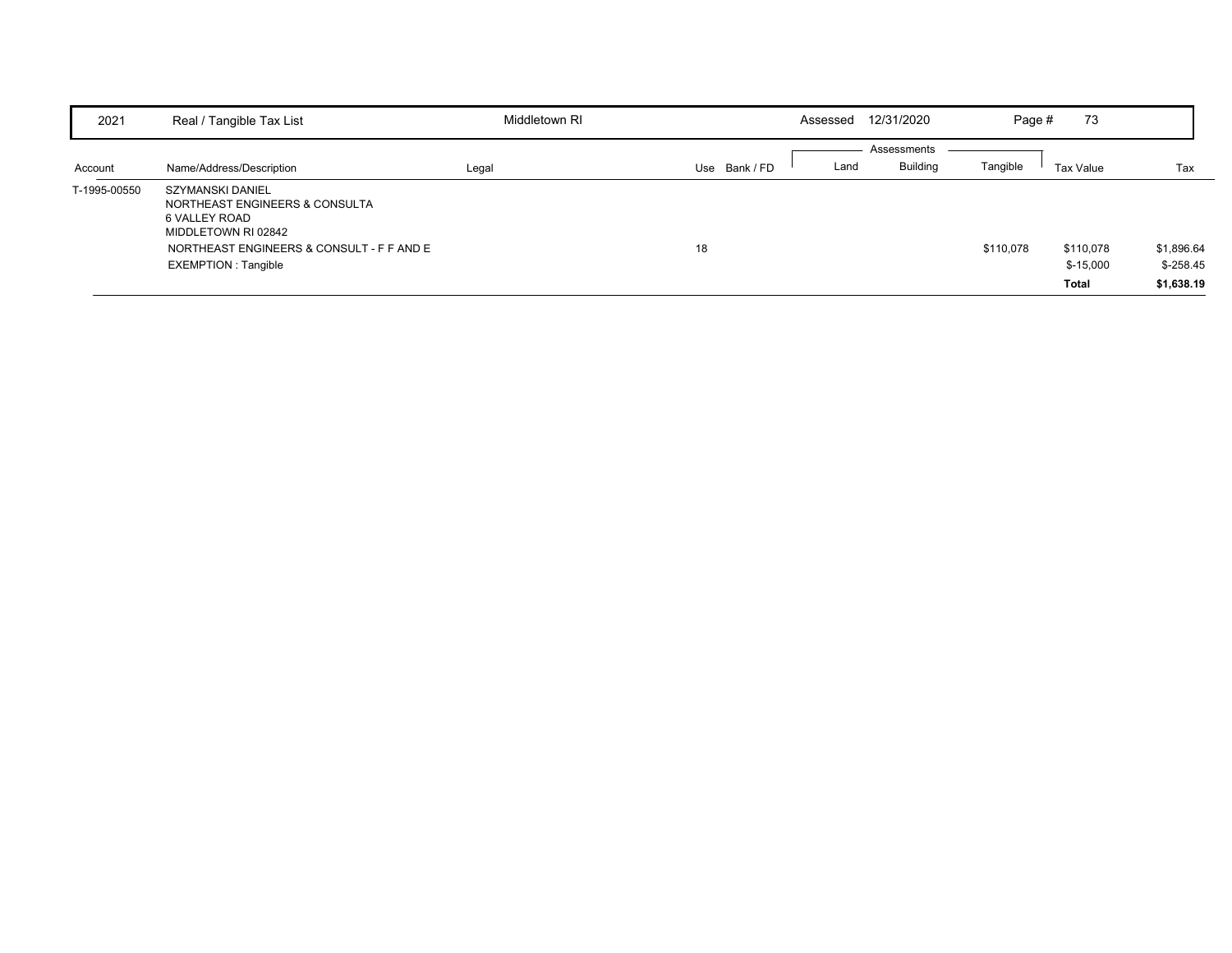| 2021         | Real / Tangible Tax List                     | Middletown RI |               | 12/31/2020<br>Assessed  | Page #    | 74           |             |
|--------------|----------------------------------------------|---------------|---------------|-------------------------|-----------|--------------|-------------|
|              |                                              |               |               | Assessments             |           |              |             |
| Account      | Name/Address/Description                     | Legal         | Use Bank / FD | <b>Building</b><br>Land | Tangible  | Tax Value    | Tax         |
| T-2003-00588 | T-MOBILE NORTHEAST LLC<br>ATTN PROP TAX DEPT |               |               |                         |           |              |             |
|              | 12920 SE 38TH ST                             |               |               |                         |           |              |             |
|              | BELLEVUE WA 98006                            |               |               |                         |           |              |             |
|              | T-MOBILE @99 EAST MAIN RD - F F AND E        |               | 18            |                         | \$292,631 | \$292,631    | \$5,042.03  |
|              | <b>EXEMPTION: Tangible</b>                   |               |               |                         |           | $$-15,000$   | $$-258.45$  |
|              |                                              |               |               |                         |           | <b>Total</b> | \$4,783.58  |
| T-2019-00007 | TD BANK NA                                   |               |               |                         |           |              |             |
|              | 1006 ASTORIA BLVD                            |               |               |                         |           |              |             |
|              | ATTN: B DITANNO<br>CHERRY HILL NJ 08034      |               |               |                         |           |              |             |
|              | TD BANK - F F AND E                          |               | 18            |                         | \$341,454 | \$341,454    | \$5,883.25  |
|              | <b>EXEMPTION: Tangible</b>                   |               |               |                         |           | $$-15,000$   | $$-258.45$  |
|              |                                              |               |               |                         |           | <b>Total</b> | \$5,624.80  |
| T-2000-00645 | TEAM ONE NEWPORT INC                         |               |               |                         |           |              |             |
|              | 1005 AQUIDNECK AVENUE                        |               |               |                         |           |              |             |
|              | UNIT <sub>4</sub><br>MIDDLETOWN RI 02842     |               |               |                         |           |              |             |
|              | TEAM ONE NEWPORT - F F AND E                 |               | 18            |                         | \$14,888  | \$14,888     | \$256.52    |
|              | TEAM ONE NEWPORT - FROM A4                   |               | 18            |                         | \$43,398  | \$43,398     | \$747.75    |
|              | <b>EXEMPTION: Tangible</b>                   |               |               |                         |           | $$-15,000$   | $$-258.45$  |
|              |                                              |               |               |                         |           | <b>Total</b> | \$745.82    |
| T-2012-00085 | TECS DONUTS INC - SAT 3                      |               |               |                         |           |              |             |
|              | <b>159 EAST MAIN ROAD</b>                    |               |               |                         |           |              |             |
|              | MIDDLETOWN RI 02842                          |               |               |                         |           |              |             |
|              | DUNKIN DONUTS - F F AND E                    |               | 18            |                         | \$77,804  | \$77,804     | \$1,340.56  |
|              | <b>EXEMPTION: Tangible</b>                   |               |               |                         |           | $$-15,000$   | $$-258.45$  |
|              |                                              |               |               |                         |           | <b>Total</b> | \$1,082.11  |
| T-2008-02080 | TELE CONSULTANTS INC                         |               |               |                         |           |              |             |
|              | 4080 MCGINNIS FERRY RD<br>SUITE 903          |               |               |                         |           |              |             |
|              | ALPHARETTA GA 30005                          |               |               |                         |           |              |             |
|              | TCI-FFANDE                                   |               | 18            |                         | \$15,242  | \$15,242     | \$262.62    |
|              | <b>EXEMPTION: Tangible</b>                   |               |               |                         |           | $$-15,000$   | $$ -258.45$ |
|              |                                              |               |               |                         |           | <b>Total</b> | \$4.17      |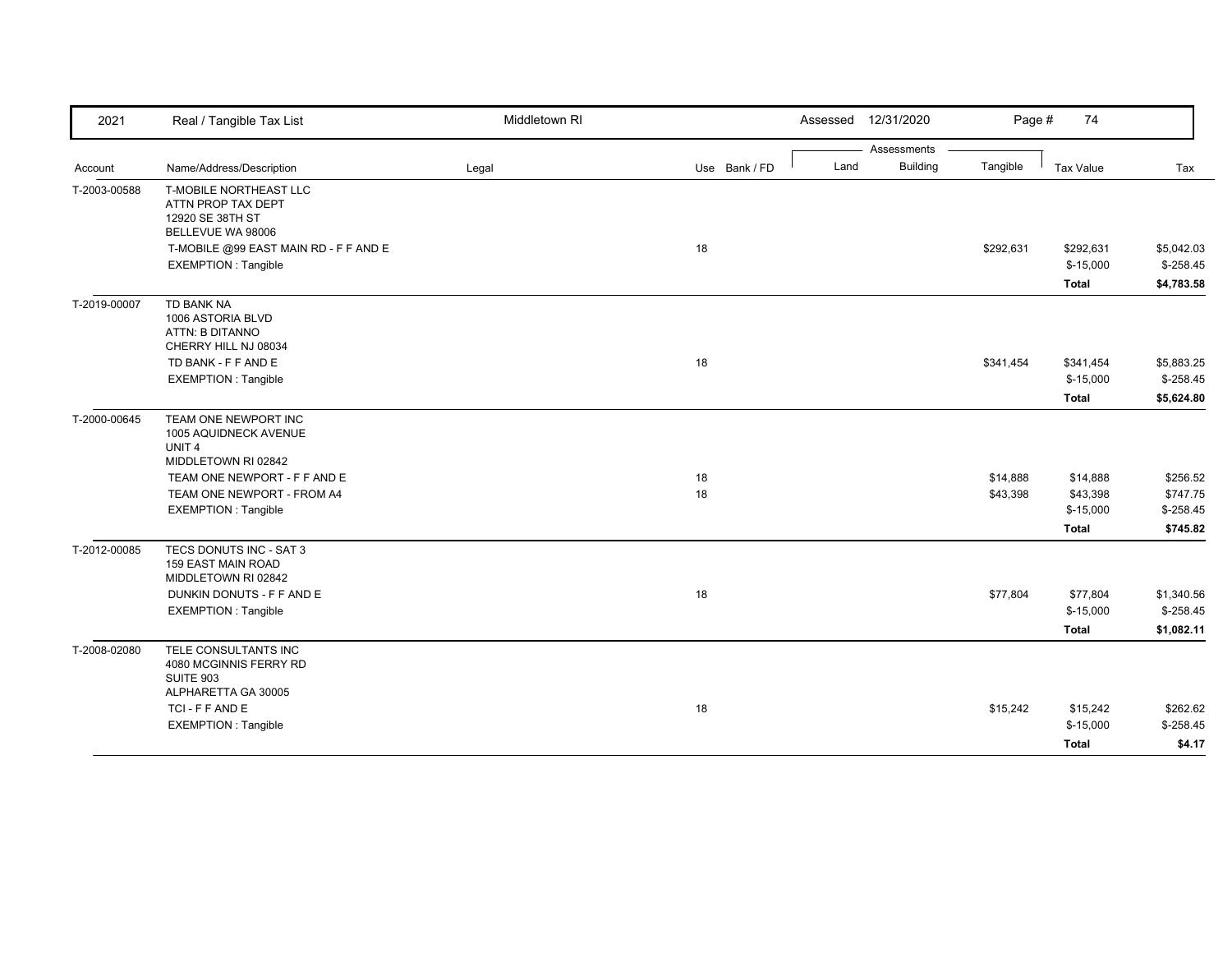| 2021         | Real / Tangible Tax List                                                                 | Middletown RI |               |      | Assessed 12/31/2020            | Page #    | 75                                      |                                         |
|--------------|------------------------------------------------------------------------------------------|---------------|---------------|------|--------------------------------|-----------|-----------------------------------------|-----------------------------------------|
| Account      | Name/Address/Description                                                                 | Legal         | Use Bank / FD | Land | Assessments<br><b>Building</b> | Tangible  | Tax Value                               | Tax                                     |
| T-1992-00273 | <b>TELI INC</b><br><b>147 AQUIDNECK AVENUE</b><br>MIDDLETOWN RI 02842                    |               |               |      |                                |           |                                         |                                         |
|              | SEABREEZE INN - F F AND E<br><b>EXEMPTION: Tangible</b>                                  |               | 18            |      |                                | \$30,675  | \$30,675<br>$$-15,000$<br><b>Total</b>  | \$528.53<br>$$-258.45$<br>\$270.08      |
| T-2018-00029 | THE COCA-COLA COMPANY<br>FOUNTAIN PROPERTY TAX- NAT 8<br>PO BOX 1734<br>ATLANTA GA 30301 |               |               |      |                                |           |                                         |                                         |
|              | THE COCA-COLA COMPANY - F F AND E<br><b>EXEMPTION: Tangible</b>                          |               | 18            |      |                                | \$55,712  | \$55,712<br>$$-15,000$<br><b>Total</b>  | \$959.92<br>$$ -258.45$<br>\$701.47     |
| T-1992-09512 | THE RHODE ISLAND NURSERIES INC<br>736 EAST MAIN ROAD<br>MIDDLETOWN RI 02842              |               |               |      |                                |           |                                         |                                         |
|              | RHODE ISLAND NURSERIES INC - F F AND E<br><b>EXEMPTION: Tangible</b>                     |               | 18            |      |                                | \$165,351 | \$165,351<br>$$-15,000$<br><b>Total</b> | \$2,849.00<br>$$-258.45$<br>\$2,590.55  |
| T-1992-10467 | THE SHERWIN WILLIAMS COMPANY<br>TAX DEPT<br>PO BOX 6027<br>CLEVELAND OH 44101            |               |               |      |                                |           |                                         |                                         |
|              | SHERWIN WILLIAMS #705418 - F F AND E<br><b>EXEMPTION: Tangible</b>                       |               | 18            |      |                                | \$55,383  | \$55,383<br>$$-15,000$<br><b>Total</b>  | \$954.25<br>$$-258.45$<br>\$695.80      |
| T-2012-00053 | THE TALARIA COMPANY LLC<br>ONE LITTLE HARBOR LANDING<br>PORTSMOUTH RI 02871              |               |               |      |                                |           |                                         |                                         |
|              | THE HINCKLEY COMPANY - F F AND E<br><b>EXEMPTION: Tangible</b>                           |               | 18            |      |                                | \$221,266 | \$221,266<br>$$-15,000$<br><b>Total</b> | \$3,812.41<br>$$-258.45$<br>\$3,553.96  |
| T-1992-11748 | THE TOPPA COMPANY<br>PO BOX 6008<br>MIDDLETOWN RI 02842                                  |               |               |      |                                |           |                                         |                                         |
|              | THE TOPPA COMPANY INC - F F AND E<br><b>EXEMPTION: Tangible</b>                          |               | 18            |      |                                | \$105,082 | \$105,082<br>$$-15,000$<br><b>Total</b> | \$1,810.56<br>$$ -258.45$<br>\$1,552.11 |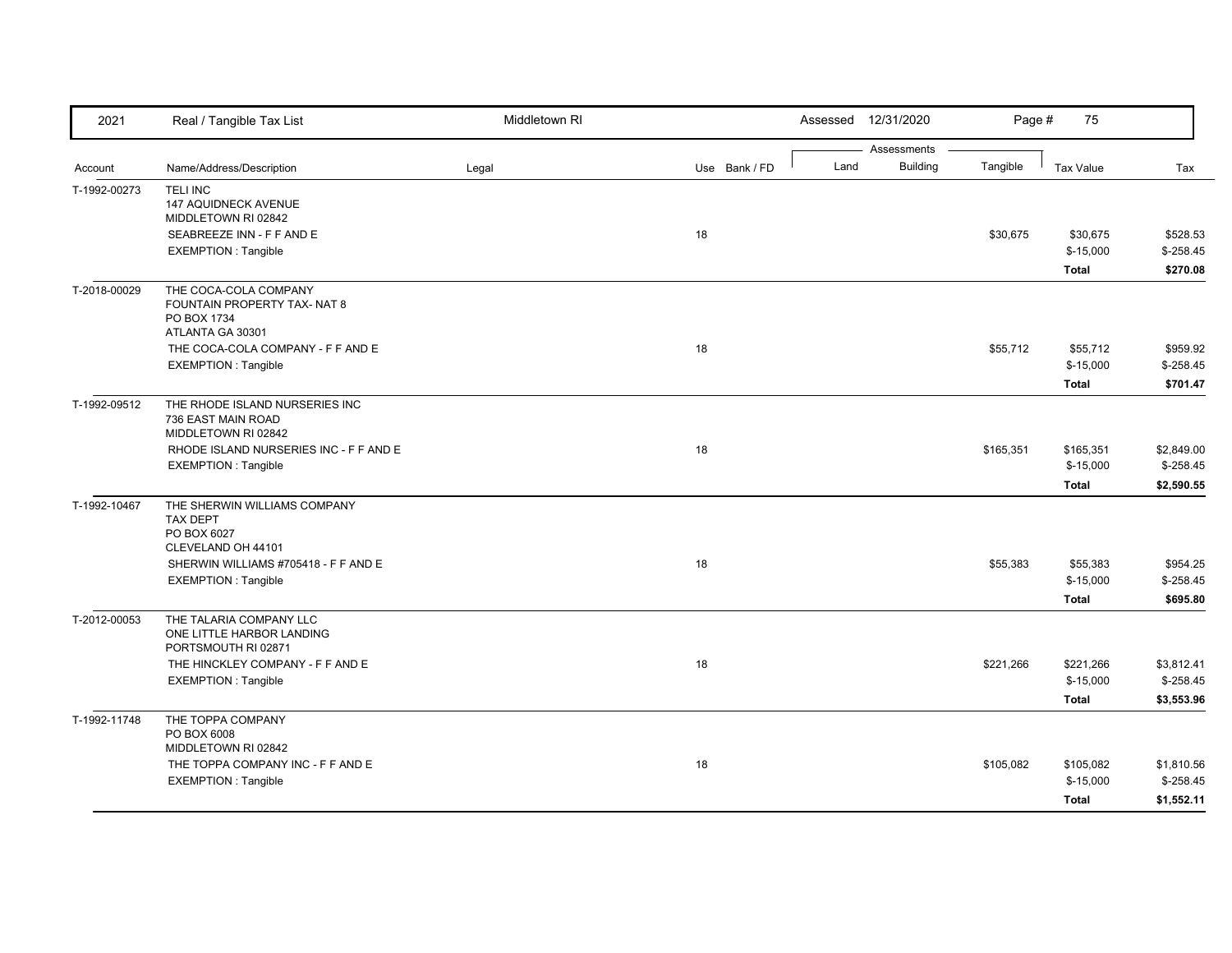| 2021         | Real / Tangible Tax List                          | Middletown RI |               | Assessed | 12/31/2020                     | Page #   | 76           |             |
|--------------|---------------------------------------------------|---------------|---------------|----------|--------------------------------|----------|--------------|-------------|
|              | Name/Address/Description                          |               | Use Bank / FD | Land     | Assessments<br><b>Building</b> | Tangible | Tax Value    | Tax         |
| Account      |                                                   | Legal         |               |          |                                |          |              |             |
| T-1992-12865 | THINK CLEAN ENTERPRISES LLC<br>232 WEST MAIN ROAD |               |               |          |                                |          |              |             |
|              | MIDDLETOWN RI 02842                               |               |               |          |                                |          |              |             |
|              | OCEAN STATE LAUNDRY - F F AND E                   |               | 18            |          |                                | \$11,452 | \$11,452     | \$197.32    |
|              | OCEAN STATE LAUNDRY - FROM A4                     |               | 18            |          |                                | \$35,730 | \$35,730     | \$615.63    |
|              | <b>EXEMPTION: Tangible</b>                        |               |               |          |                                |          | $$-15,000$   | $$ -258.45$ |
|              |                                                   |               |               |          |                                |          | <b>Total</b> | \$554.50    |
| T-2019-00021 | TIAA COMMERCIAL FINANCE INC                       |               |               |          |                                |          |              |             |
|              | 630 N CENTRAL EXPRESSWAY                          |               |               |          |                                |          |              |             |
|              | STE A<br><b>PLANO TX 75074</b>                    |               |               |          |                                |          |              |             |
|              | TIAA COMMERCIAL FINANCE INC - F F AND E           |               | 94            |          |                                | \$28,215 | \$28,215     | \$486.14    |
|              | <b>EXEMPTION: Tangible</b>                        |               |               |          |                                |          | $$-15,000$   | $$-258.45$  |
|              |                                                   |               |               |          |                                |          | <b>Total</b> | \$227.69    |
| T-1992-09309 | <b>TITOS CANTINA INC</b>                          |               |               |          |                                |          |              |             |
|              | 651 WEST MAIN ROAD                                |               |               |          |                                |          |              |             |
|              | MIDDLETOWN RI 02842                               |               |               |          |                                |          |              |             |
|              | TITOS TACOS - F F AND E                           |               | 18            |          |                                | \$494    | \$494        | \$8.51      |
|              | TITOS TACOS - FROM A4                             |               | 18            |          |                                | \$32,950 | \$32,950     | \$567.73    |
|              | <b>EXEMPTION: Tangible</b>                        |               |               |          |                                |          | $$-15,000$   | $$-258.45$  |
|              |                                                   |               |               |          |                                |          | <b>Total</b> | \$317.79    |
| T-1992-11721 | TONI MARINE SALES & SERVC INC                     |               |               |          |                                |          |              |             |
|              | 759 WEST MAIN ROAD<br>MIDDLETOWN RI 02842         |               |               |          |                                |          |              |             |
|              | TONI MARINE - F F AND E                           |               | 18            |          |                                | \$291    | \$291        | \$5.01      |
|              | TONI MARINE - FROM A4                             |               | 18            |          |                                | \$19,410 | \$19,410     | \$334.43    |
|              | <b>EXEMPTION: Tangible</b>                        |               |               |          |                                |          | $$-15,000$   | $$-258.45$  |
|              |                                                   |               |               |          |                                |          | <b>Total</b> | \$80.99     |
| T-2004-00606 | TOWERSTREAM CORPORATION                           |               |               |          |                                |          |              |             |
|              | 76 HAMMARLUND WAY                                 |               |               |          |                                |          |              |             |
|              | MIDDLETOWN RI 02842                               |               |               |          |                                |          |              |             |
|              | TOWERSTREAM - F F AND E                           |               | 18            |          |                                | \$44,491 | \$44,491     | \$766.58    |
|              | <b>EXEMPTION: Tangible</b>                        |               |               |          |                                |          | $$-15,000$   | $$-258.45$  |
|              |                                                   |               |               |          |                                |          | Total        | \$508.13    |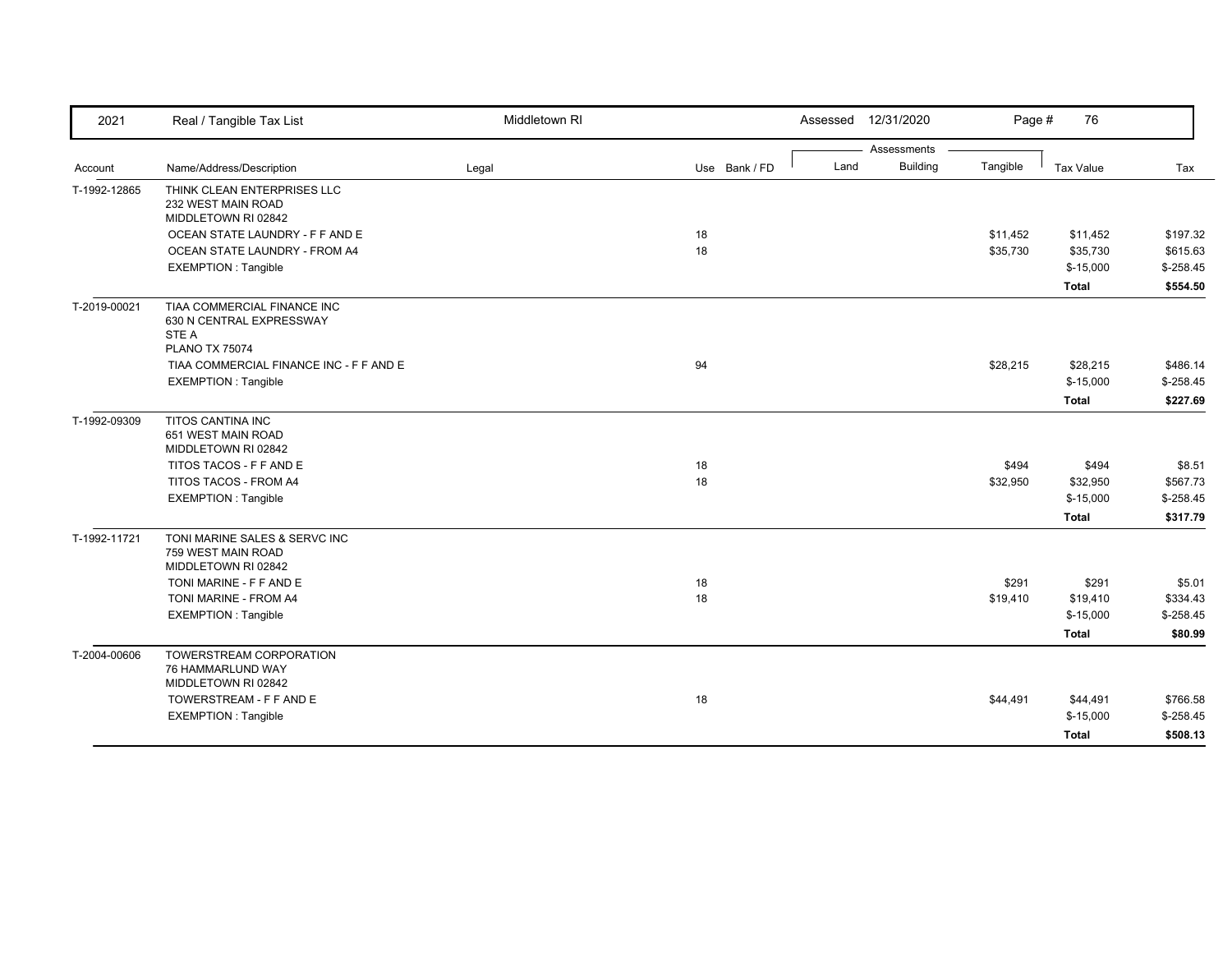| 2021         | Real / Tangible Tax List                                                                                                        | Middletown RI | Assessed              | 12/31/2020                                 | 77<br>Page #                     |                                        |
|--------------|---------------------------------------------------------------------------------------------------------------------------------|---------------|-----------------------|--------------------------------------------|----------------------------------|----------------------------------------|
| Account      | Name/Address/Description                                                                                                        | Legal         | Use Bank / FD<br>Land | Assessments<br><b>Building</b><br>Tangible | Tax Value                        | Tax                                    |
| T-2012-00050 | TOWN FAIR TIRE CENTERS INC<br>460 COE AVENUE<br>EAST HAVEN CT 06512<br>TOWN FAIR TIRE - F F AND E<br><b>EXEMPTION: Tangible</b> |               | 18                    | \$115,383                                  | \$115,383<br>$$-15,000$<br>Total | \$1,988.05<br>$$-258.45$<br>\$1,729.60 |
| T-2018-00006 | TPS GROUP HOLDINGS LLC<br>20 MAIN STREET<br>ACTON MA 01720<br>THE PAPER STORE - F F AND E<br><b>EXEMPTION: Tangible</b>         |               | 18                    | \$194,760                                  | \$194,760<br>$$-15,000$<br>Total | \$3,355.71<br>$$-258.45$<br>\$3,097.26 |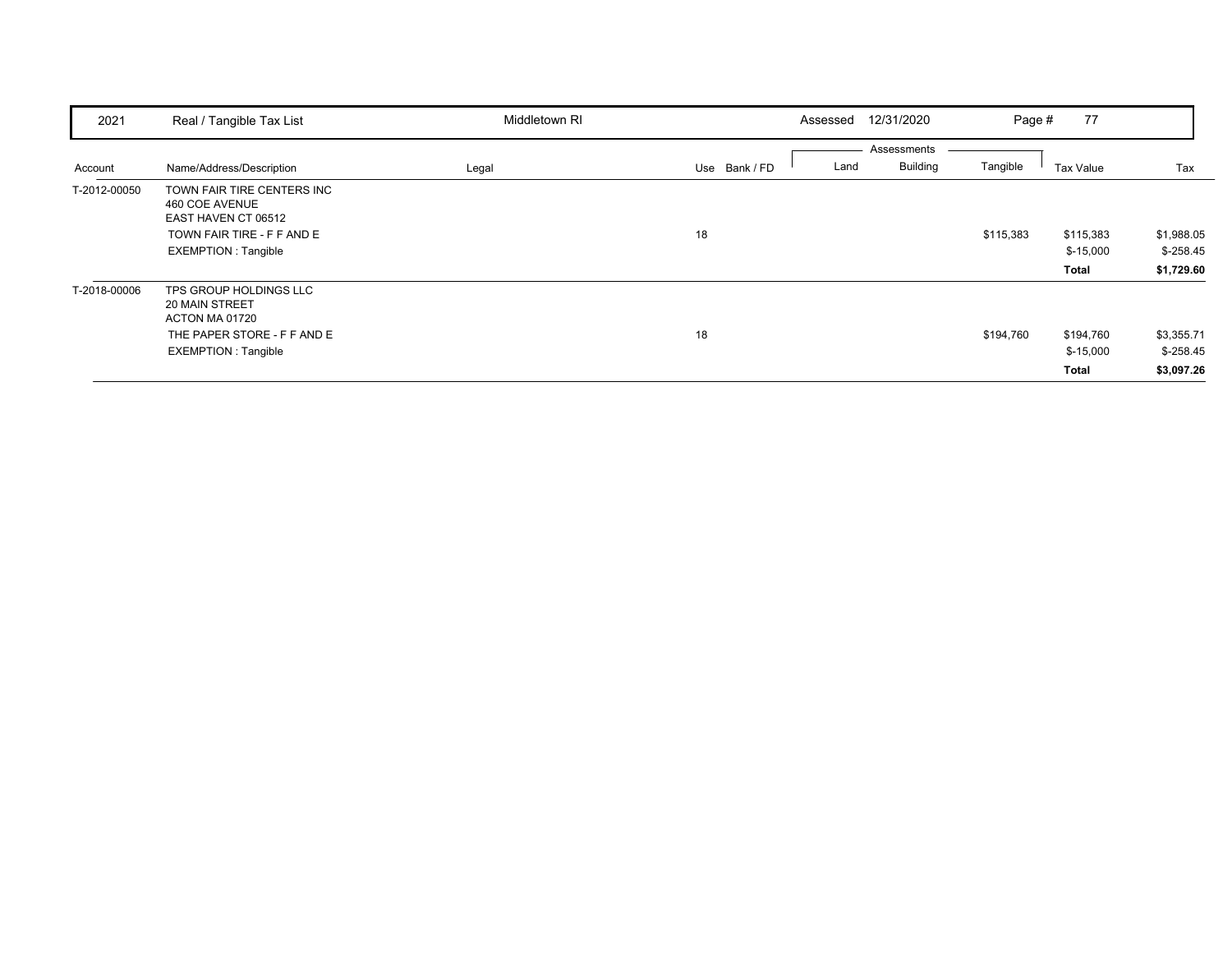| 2021         | Real / Tangible Tax List                              | Middletown RI |               |      | Assessed 12/31/2020            | Page #    | 78               |             |
|--------------|-------------------------------------------------------|---------------|---------------|------|--------------------------------|-----------|------------------|-------------|
|              |                                                       |               |               |      | Assessments<br><b>Building</b> | Tangible  |                  |             |
| Account      | Name/Address/Description                              | Legal         | Use Bank / FD | Land |                                |           | <b>Tax Value</b> | Tax         |
| T-2018-00005 | ULTA SALON COSMETICS & FRG INC<br>1000 REMINGTON BLVD |               |               |      |                                |           |                  |             |
|              | STE 120 TAX DEPT                                      |               |               |      |                                |           |                  |             |
|              | BOLINGBROOK IL 60440                                  |               |               |      |                                |           |                  |             |
|              | ULTA BEAUTY - F F AND E                               |               | 18            |      |                                | \$507,183 | \$507,183        | \$8,738.76  |
|              | <b>EXEMPTION: Tangible</b>                            |               |               |      |                                |           | $$-15,000$       | $$-258.45$  |
|              |                                                       |               |               |      |                                |           | <b>Total</b>     | \$8,480.31  |
| T-2008-02087 | UNIVERSITY ORTHOPEDICS                                |               |               |      |                                |           |                  |             |
|              | 1 KETTLE POINT AVENUE                                 |               |               |      |                                |           |                  |             |
|              | EAST PROVIDENCE RI 02914                              |               |               |      |                                |           |                  |             |
|              | UNIVERSITY ORTHOPEDICS - F F AND E                    |               | 17            |      |                                | \$48,573  | \$48,573         | \$836.91    |
|              | <b>EXEMPTION: Tangible</b>                            |               |               |      |                                |           | $$-15,000$       | $$-258.45$  |
|              |                                                       |               |               |      |                                |           | <b>Total</b>     | \$578.46    |
| T-2020-00002 | UNIVEST CAPITAL INC                                   |               |               |      |                                |           |                  |             |
|              | ADVANCED PROPERTY TAX COMP                            |               |               |      |                                |           |                  |             |
|              | 1611 N INTERSTATE 35E - STE 42                        |               |               |      |                                |           |                  |             |
|              | CARROLLTON TX 75006-8616                              |               |               |      |                                |           |                  |             |
|              | UNIVEST CAPITAL INC - F F AND E                       |               | 94            |      |                                | \$133,382 | \$133,382        | \$2,298.17  |
|              | <b>EXEMPTION: Tangible</b>                            |               |               |      |                                |           | $$-15,000$       | $$-258.45$  |
|              |                                                       |               |               |      |                                |           | <b>Total</b>     | \$2,039.72  |
| T-1995-00544 | US BANK NATIONAL ASSOCIATION                          |               |               |      |                                |           |                  |             |
|              | 1310 MADRID ST                                        |               |               |      |                                |           |                  |             |
|              | SUITE 100                                             |               |               |      |                                |           |                  |             |
|              | MARSHALL MN 56258                                     |               |               |      |                                |           |                  |             |
|              | US BANK NATIONAL ASSOCIATION - F F AND E              |               | 94            |      |                                | \$18,458  | \$18,458         | \$318.03    |
|              | <b>EXEMPTION: Tangible</b>                            |               |               |      |                                |           | $$-15,000$       | $$-258.45$  |
|              |                                                       |               |               |      |                                |           | <b>Total</b>     | \$59.58     |
| T-2016-00029 | US BANK NATIONAL ASSOCIATION                          |               |               |      |                                |           |                  |             |
|              | 1310 MADRID STREET                                    |               |               |      |                                |           |                  |             |
|              | SUITE 100                                             |               |               |      |                                |           |                  |             |
|              | MARSHALL MN 56258                                     |               |               |      |                                |           |                  |             |
|              | US BANK NATIONAL ASSOCIATION - F F AND E              |               | 94            |      |                                | \$19,595  | \$19,595         | \$337.62    |
|              | <b>EXEMPTION: Tangible</b>                            |               |               |      |                                |           | $$-15,000$       | $$ -258.45$ |
|              |                                                       |               |               |      |                                |           | <b>Total</b>     | \$79.17     |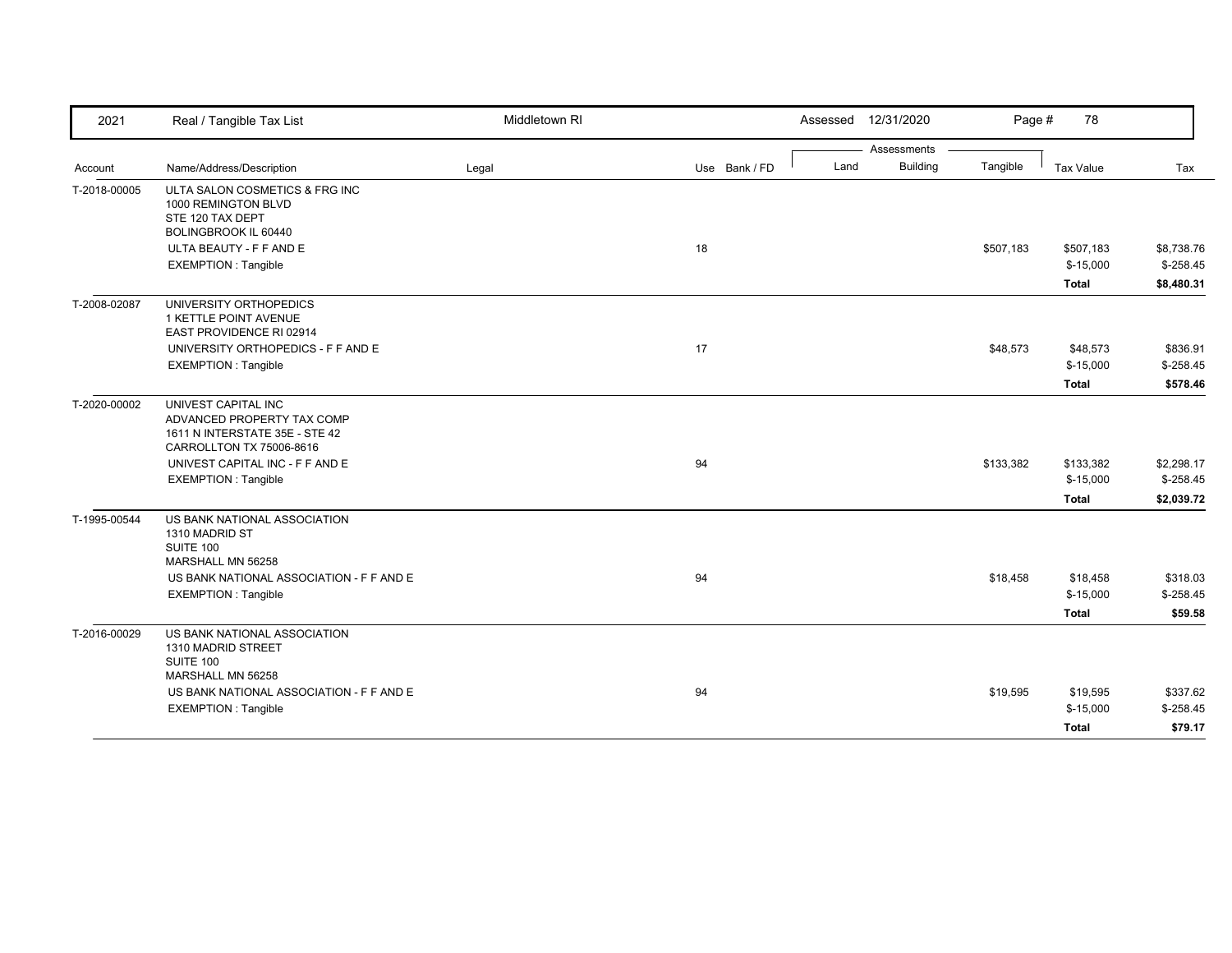| 2021         | Real / Tangible Tax List                                                                                                                                             | Middletown RI |               | 12/31/2020<br>Assessed                 | Page #   | 79                              |                                     |
|--------------|----------------------------------------------------------------------------------------------------------------------------------------------------------------------|---------------|---------------|----------------------------------------|----------|---------------------------------|-------------------------------------|
| Account      | Name/Address/Description                                                                                                                                             | Legal         | Use Bank / FD | Assessments<br><b>Building</b><br>Land | Tangible | <b>Tax Value</b>                | Tax                                 |
| T-2017-00023 | US BANK NATIONAL ASSOCIATION<br>1310 MADRID STREET<br><b>STE 100</b><br>MARSHALL MN 56258<br>US BANK NATIONAL ASSSOCIATION - F F AND E<br><b>EXEMPTION: Tangible</b> |               | 18            |                                        | \$38,249 | \$38,249<br>$$-15,000$<br>Total | \$659.03<br>$$-258.45$<br>\$400.58  |
| T-2021-00001 | US BANK NATIONAL ASSOCIATION<br>1319 MADRID STREET<br><b>STE 100</b><br>MARSHALL MN 56258<br>US BANK NATIONAL ASSOCIATION - F F AND E<br><b>EXEMPTION: Tangible</b>  |               | 18            |                                        | \$21,375 | \$21,375<br>$$-15,000$<br>Total | \$368.29<br>$$ -258.45$<br>\$109.84 |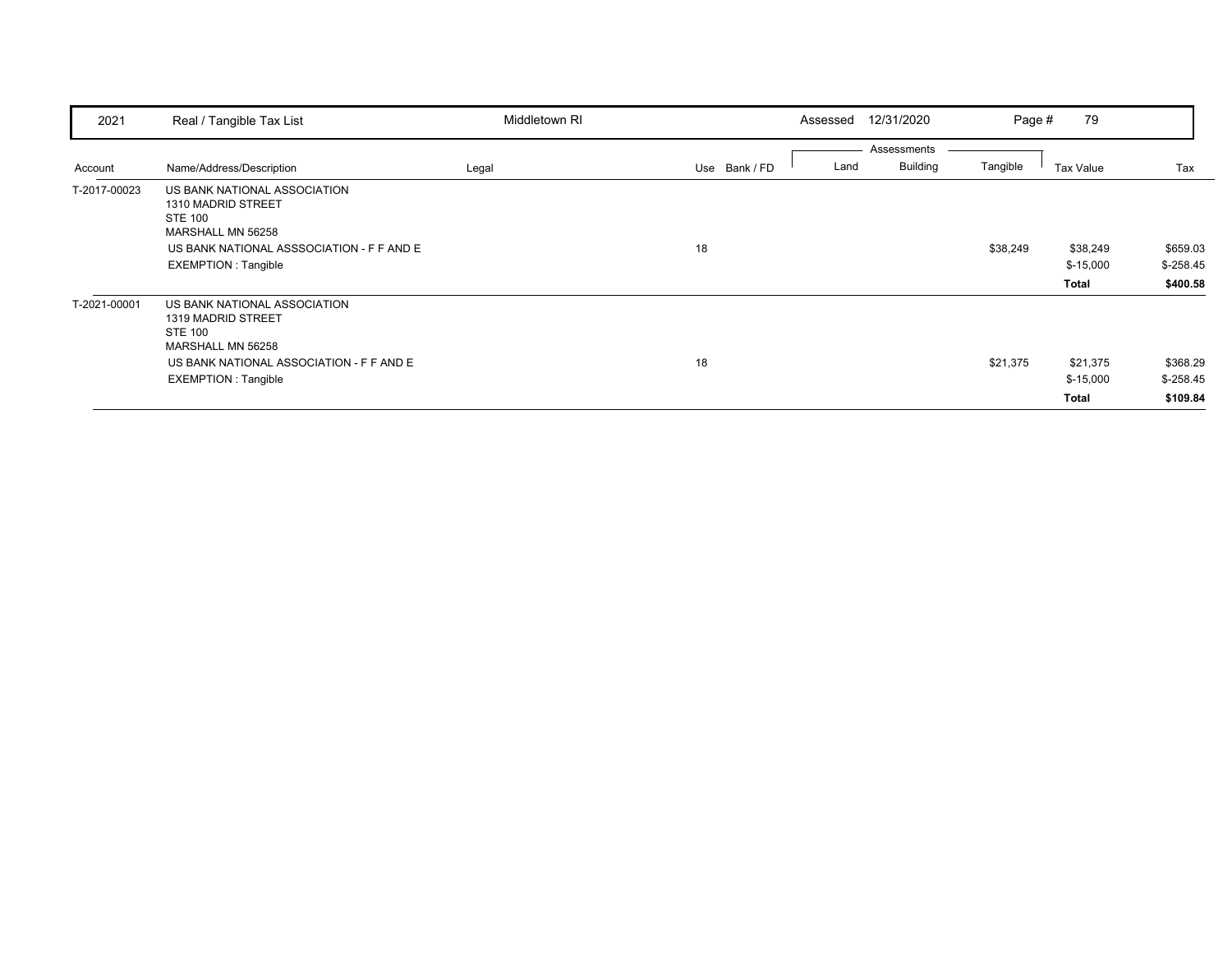| 2021         | Real / Tangible Tax List                                                                                                    | Middletown RI | 12/31/2020<br>Assessed             | 80<br>Page #                                       |                                    |
|--------------|-----------------------------------------------------------------------------------------------------------------------------|---------------|------------------------------------|----------------------------------------------------|------------------------------------|
| Account      | Name/Address/Description                                                                                                    | Legal         | Assessments<br>Use Bank/FD<br>Land | Tangible<br><b>Building</b><br>Tax Value           | Tax                                |
| T-2019-00011 | <b>VERIZON WIRELESS</b><br>11 EAST MAIN ROAD<br>MIDDLETOWN RI 02842<br>VERIZON WIRELESS - F F AND E<br>EXEMPTION : Tangible |               | 18                                 | \$50,000<br>\$50,000<br>$$-15,000$<br><b>Total</b> | \$861.50<br>$$-258.45$<br>\$603.05 |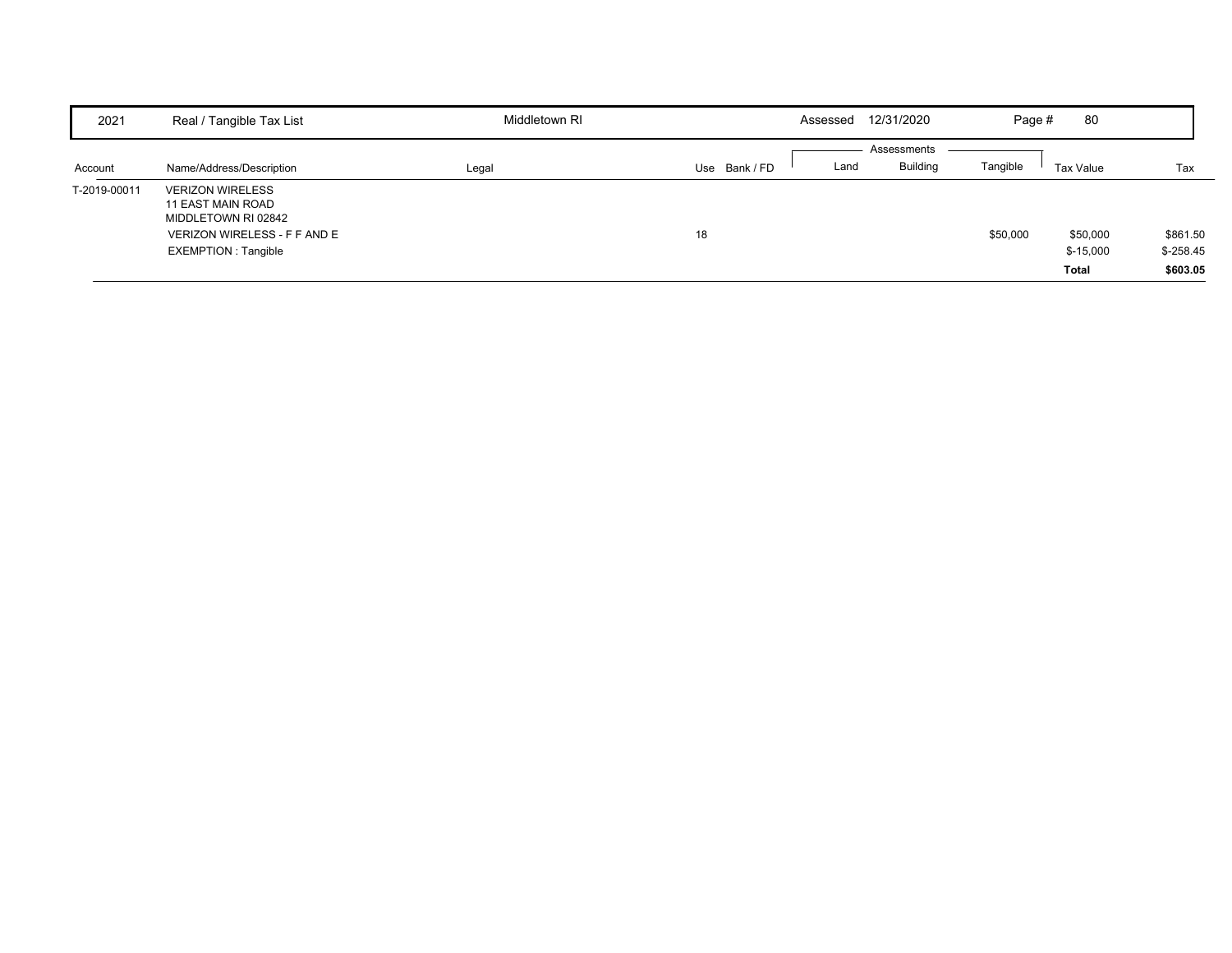| 2021         | Real / Tangible Tax List                                                                                | Middletown RI |               | Assessed | 12/31/2020      | Page #      | 81                     |                          |
|--------------|---------------------------------------------------------------------------------------------------------|---------------|---------------|----------|-----------------|-------------|------------------------|--------------------------|
|              |                                                                                                         |               |               |          | Assessments     |             |                        |                          |
| Account      | Name/Address/Description                                                                                | Legal         | Use Bank / FD | Land     | <b>Building</b> | Tangible    | Tax Value              | Tax                      |
| T-2005-00567 | <b>WABASHA LEASING</b><br>C/O DUCHARME MCMILLEN & ASSOC<br>PO BOX 80615<br><b>INDIANAPOLIS IN 46280</b> |               |               |          |                 |             |                        |                          |
|              | WABASHA LEASING LLC - F F AND E                                                                         |               | 94            |          |                 | \$33,622    | \$33,622               | \$579.31                 |
|              | <b>EXEMPTION: Tangible</b>                                                                              |               |               |          |                 |             | $$-15,000$             | $$-258.45$               |
|              |                                                                                                         |               |               |          |                 |             | <b>Total</b>           | \$320.86                 |
| T-1994-00394 | WALGREEN EASTERN CO INC 03000S<br>300 WILMOT RD<br>MS# 3301<br>DEERFIELD IL 60015                       |               |               |          |                 |             |                        |                          |
|              | WALGREEN EASTERN CO INC 03000S - F F AND E                                                              |               | 18            |          |                 | \$198,977   | \$198,977              | \$3,428.37               |
|              | <b>EXEMPTION: Tangible</b>                                                                              |               |               |          |                 |             | $$-15,000$             | $$ -258.45$              |
|              |                                                                                                         |               |               |          |                 |             | Total                  | \$3,169.92               |
| T-1999-09185 | <b>WAMM INC</b><br>963 AQUIDNECK AVENUE<br>MIDDLETOWN RI 02842                                          |               |               |          |                 |             |                        |                          |
|              | ANTHONY'S SEAFOOD - F F AND E                                                                           |               | 18            |          |                 | \$71,279    | \$71,279               | \$1,228.14               |
|              | <b>EXEMPTION: Tangible</b>                                                                              |               |               |          |                 |             | $$-15,000$             | $$-258.45$               |
|              |                                                                                                         |               |               |          |                 |             | <b>Total</b>           | \$969.69                 |
| T-1992-12306 | WANUMETONOMY GOLF/COUNTRY CLUB<br>152 BROWNS LANE<br>MIDDLETOWN RI 02842                                |               |               |          |                 |             |                        |                          |
|              | WANUMETONOMY GOLF/COUNTRY CLUB - F F AND E                                                              |               | 18            |          |                 | \$1,609,261 | \$1,609,261            | \$27,727.57              |
|              | <b>EXEMPTION: Tangible</b>                                                                              |               |               |          |                 |             | $$-15,000$             | $$-258.45$               |
|              |                                                                                                         |               |               |          |                 |             | <b>Total</b>           | \$27,469.12              |
| T-1992-12336 | WARREN ROGERS ASSOCIATES LLC<br>5237 SUMMERLIN COMMONS BLVD<br>SUITE 202                                |               |               |          |                 |             |                        |                          |
|              | FORT MEYERS FL 33907                                                                                    |               |               |          |                 |             |                        |                          |
|              | WARREN ROGERS ASSOCIATES LLC - F F AND E<br><b>EXEMPTION: Tangible</b>                                  |               | 18            |          |                 | \$80,578    | \$80,578<br>$$-15,000$ | \$1,388.36<br>$$-258.45$ |
|              |                                                                                                         |               |               |          |                 |             |                        |                          |
|              |                                                                                                         |               |               |          |                 |             | Total                  | \$1,129.91               |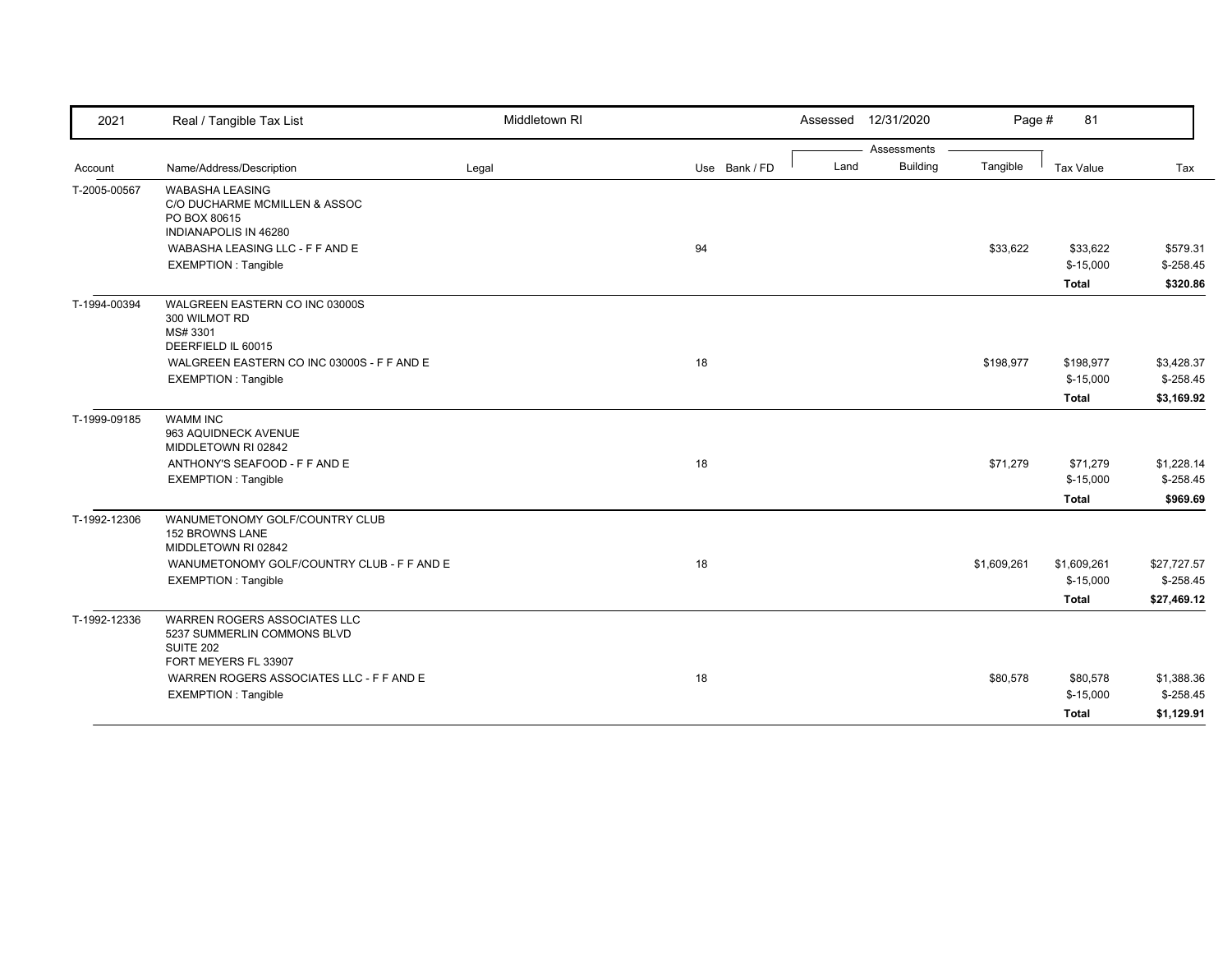| 2021         | Real / Tangible Tax List                                                                                                                                  | Middletown RI |               |      | Assessed 12/31/2020 | Page #    | 82                                      |                                        |
|--------------|-----------------------------------------------------------------------------------------------------------------------------------------------------------|---------------|---------------|------|---------------------|-----------|-----------------------------------------|----------------------------------------|
|              |                                                                                                                                                           |               |               |      | Assessments         |           |                                         |                                        |
| Account      | Name/Address/Description                                                                                                                                  | Legal         | Use Bank / FD | Land | <b>Building</b>     | Tangible  | <b>Tax Value</b>                        | Tax                                    |
| T-2019-00032 | WASTE CONNECTIONS OF RIINC<br>3 WATERWAY SQ PLACE - STE 110<br>THE WOODLANDS TX 77380                                                                     |               |               |      |                     |           |                                         |                                        |
|              | WASTE CONNECTIONS OF RI INC - F F AND E                                                                                                                   |               | 18            |      |                     | \$30,327  | \$30,327                                | \$522.53                               |
|              | <b>EXEMPTION: Tangible</b>                                                                                                                                |               |               |      |                     |           | $$-15,000$                              | $$-258.45$                             |
|              |                                                                                                                                                           |               |               |      |                     |           | <b>Total</b>                            | \$264.08                               |
| T-1992-12346 | WASTE MANAGEMENT OF RI<br>C/O MARVIN F POER & CO<br>PO BOX 52427<br>ATLANTA GA 30355                                                                      |               |               |      |                     |           |                                         |                                        |
|              | WASTE MANAGEMENT OF RIINC - F F AND E                                                                                                                     |               | 94            |      |                     | \$23,146  | \$23,146                                | \$398.81                               |
|              | <b>EXEMPTION: Tangible</b>                                                                                                                                |               |               |      |                     |           | $$-15,000$                              | $$-258.45$                             |
|              |                                                                                                                                                           |               |               |      |                     |           | <b>Total</b>                            | \$140.36                               |
| T-2005-00589 | <b>WEBSTER BANK</b><br><b>145 BANK STREET</b><br>FIXED ASSET DEPT - M0250<br>WATERBURY CT 06702<br>WEBSTER BANK - F F AND E<br><b>EXEMPTION: Tangible</b> |               | 18            |      |                     | \$254,724 | \$254,724<br>$$-15,000$<br><b>Total</b> | \$4,388.89<br>$$-258.45$<br>\$4,130.44 |
| T-1997-00249 | WELLS FARGO FINANCIAL LEASING<br>PROPERTY TAX COMPLIANCE<br>PO BOX 36200<br><b>BILLINGS MT 59107-6200</b>                                                 |               |               |      |                     |           |                                         |                                        |
|              | WELLS FARGO FINANCIAL LEASING - F F AND E                                                                                                                 |               | 94            |      |                     | \$253,117 | \$253,117                               | \$4,361.21                             |
|              | <b>EXEMPTION: Tangible</b>                                                                                                                                |               |               |      |                     |           | $$-15,000$                              | $$-258.45$                             |
|              |                                                                                                                                                           |               |               |      |                     |           | <b>Total</b>                            | \$4,102.76                             |
| T-1992-04152 | <b>WELLS FARGO VENDOR FINANCIAL</b><br>PROPERTY TAX COMPLIANCE<br>PO BOX 36200<br><b>BILLINGS MT 59107-6200</b>                                           |               |               |      |                     |           |                                         |                                        |
|              | WELLS FARGO VENDOR FINANCIAL - F F AND E                                                                                                                  |               | 94            |      |                     | \$833,301 | \$833,301                               | \$14,357.78                            |
|              | <b>EXEMPTION: Tangible</b>                                                                                                                                |               |               |      |                     |           | $$-15,000$                              | $$-258.45$                             |
|              |                                                                                                                                                           |               |               |      |                     |           | <b>Total</b>                            | \$14,099.33                            |
|              |                                                                                                                                                           |               |               |      |                     |           |                                         |                                        |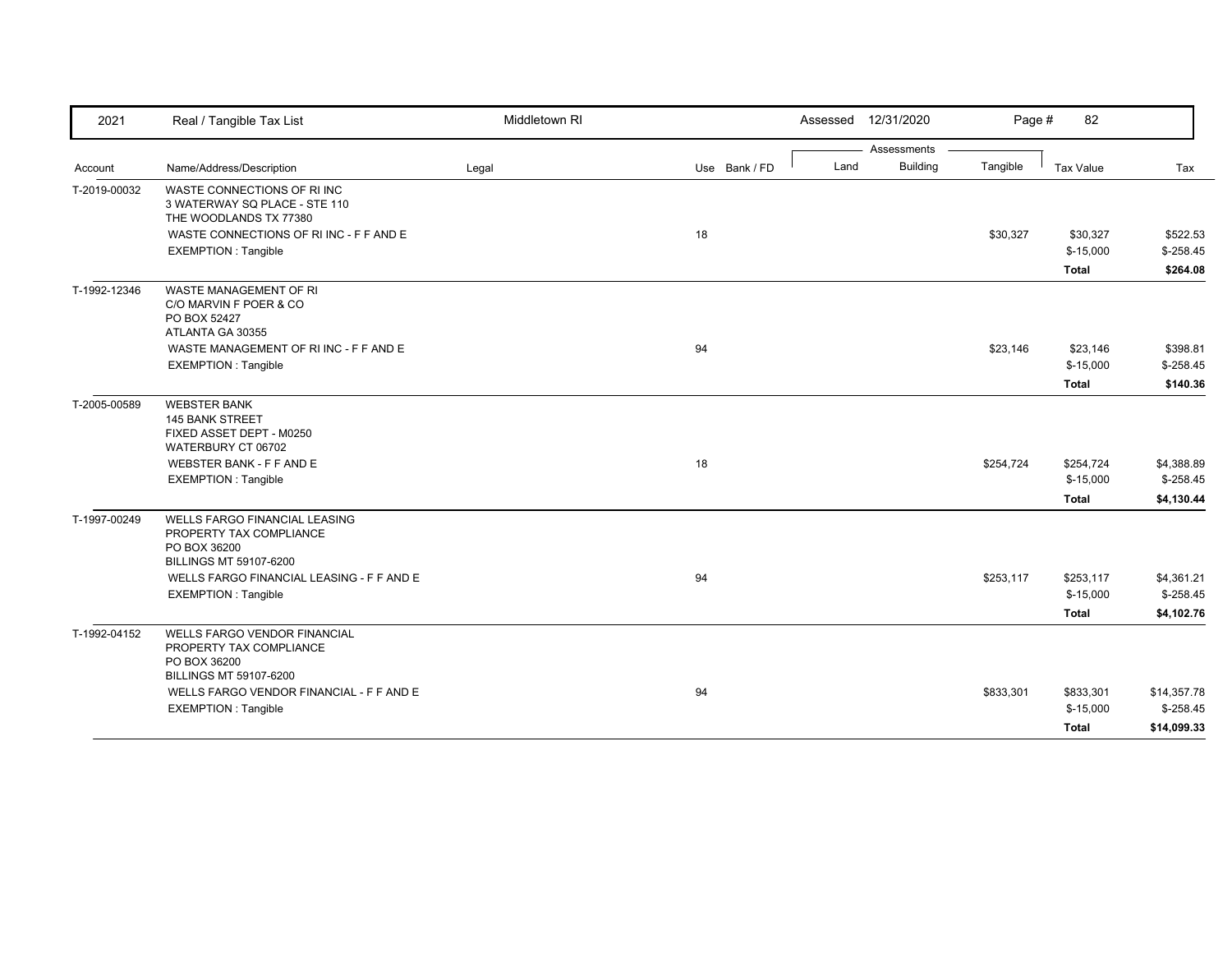| 2021         | Real / Tangible Tax List                                                                            | Middletown RI |               |      | Assessed 12/31/2020            | Page #    | 83                                      |                                        |
|--------------|-----------------------------------------------------------------------------------------------------|---------------|---------------|------|--------------------------------|-----------|-----------------------------------------|----------------------------------------|
| Account      | Name/Address/Description                                                                            | Legal         | Use Bank / FD | Land | Assessments<br><b>Building</b> | Tangible  | <b>Tax Value</b>                        | Tax                                    |
| T-1992-12427 | WENDYS PROPERTIES LLC<br>C/O INDIRECT TAX SOLUTIONS LLC<br>PO BOX 2580<br>WESTERVILLE OH 43082-9640 |               |               |      |                                |           |                                         |                                        |
|              | WENDY'S #1327 - F F AND E<br><b>EXEMPTION: Tangible</b>                                             |               | 18            |      |                                | \$210,092 | \$210,092<br>$$-15,000$<br><b>Total</b> | \$3,619.89<br>$$-258.45$<br>\$3,361.44 |
| T-2011-00003 | <b>WEST MARINE PRODUCTS</b><br>C/O TAX DEPT<br>PO BOX 969<br>RED OAK TX 75154                       |               |               |      |                                |           |                                         |                                        |
|              | WEST MARINE #1246 - F F AND E<br><b>EXEMPTION: Tangible</b>                                         |               | 18            |      |                                | \$319,982 | \$319,982<br>$$-15,000$<br><b>Total</b> | \$5,513.29<br>$$-258.45$<br>\$5,254.84 |
| T-2013-00038 | WICKED GOOD SHAKES LLC<br>690 AQUIDNECK AVENUE<br>MIDDLETOWN RI 02842                               |               |               |      |                                |           |                                         |                                        |
|              | SLIM POSSIBLE - FROM A4<br><b>EXEMPTION: Tangible</b>                                               |               | 17            |      |                                | \$30,000  | \$30,000<br>$$-15,000$<br><b>Total</b>  | \$516.90<br>$$-258.45$<br>\$258.45     |
| T-2017-00008 | <b>WICKFORD APPLIANCE</b><br>8236 POST ROAD<br>N KINGSTON RI 02852                                  |               |               |      |                                |           |                                         |                                        |
|              | WICKFORD APPLIANCE - F F AND E<br><b>EXEMPTION: Tangible</b>                                        |               | 18            |      |                                | \$50,000  | \$50,000<br>$$-15,000$<br><b>Total</b>  | \$861.50<br>$$-258.45$<br>\$603.05     |
| T-2018-00007 | WILKINSON JACQUELINE & TROY<br>PO BOX 826<br>MIDDLETOWN RI 02842                                    |               |               |      |                                |           |                                         |                                        |
|              | ANYTIME FITNESS - F F AND E<br><b>EXEMPTION: Tangible</b>                                           |               | 18            |      |                                | \$52,978  | \$52,978<br>$$-15,000$<br><b>Total</b>  | \$912.81<br>$$-258.45$<br>\$654.36     |
| T-2003-00571 | WM GILL LANDSCAPING INC<br>1032 EAST MAIN ROAD<br>MIDDLETOWN RI 02842                               |               |               |      |                                |           |                                         |                                        |
|              | WM GILL LANDSCAPING - F F AND E<br><b>EXEMPTION: Tangible</b>                                       |               | 18            |      |                                | \$27,857  | \$27,857<br>$$-15,000$<br><b>Total</b>  | \$479.98<br>$$-258.45$<br>\$221.53     |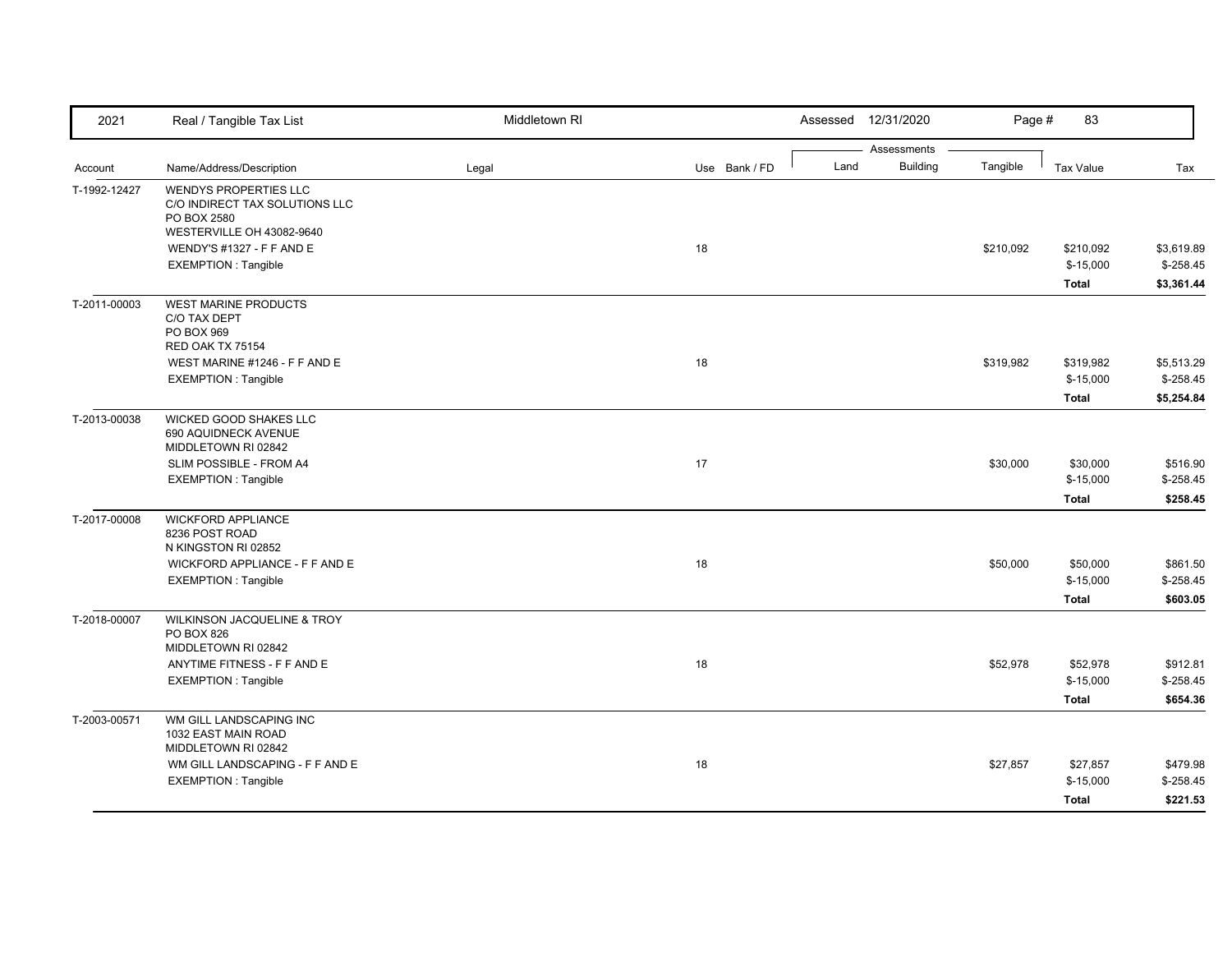| 2021         | Real / Tangible Tax List                                                                                                                                                | Middletown RI |               | 12/31/2020<br>Assessed                 | Page #    | 84                                     |                                        |
|--------------|-------------------------------------------------------------------------------------------------------------------------------------------------------------------------|---------------|---------------|----------------------------------------|-----------|----------------------------------------|----------------------------------------|
| Account      | Name/Address/Description                                                                                                                                                | Legal         | Use Bank / FD | Assessments<br><b>Building</b><br>Land | Tangible  | Tax Value                              | Tax                                    |
| T-2004-00555 | WM HOTEL GROUP LLC<br>PO BOX 2516<br>FALL RIVER MA 02722<br>HAMPTON INN & SUITES - F F AND E<br>EXEMPTION : Tangible                                                    |               | 18            |                                        | \$291,406 | \$291,406<br>$$-15,000$<br>Total       | \$5,020.93<br>$$-258.45$<br>\$4,762.48 |
| T-2020-00031 | <b>WOW MEDIA</b><br>1058 PLEASANT ST<br>FALL RIVER MA 02723<br>WOW MEDIA - F F AND E<br>EXEMPTION : Tangible                                                            |               | 18            |                                        | \$31,500  | \$31,500<br>$$-15,000$<br>Total        | \$542.75<br>$$-258.45$<br>\$284.30     |
| T-2007-01908 | WPS SYSTEMS LTD OF NEW ENGLAND<br>PO BOX 3058<br><b>GINA BALLEW TAX DEPT</b><br>SPARTANBURG SC 29304<br>ADVANCE AMERICA #4220 - F F AND E<br><b>EXEMPTION: Tangible</b> |               | 18            |                                        | \$23,240  | \$23,240<br>$$-15,000$<br><b>Total</b> | \$400.43<br>$$-258.45$<br>\$141.98     |